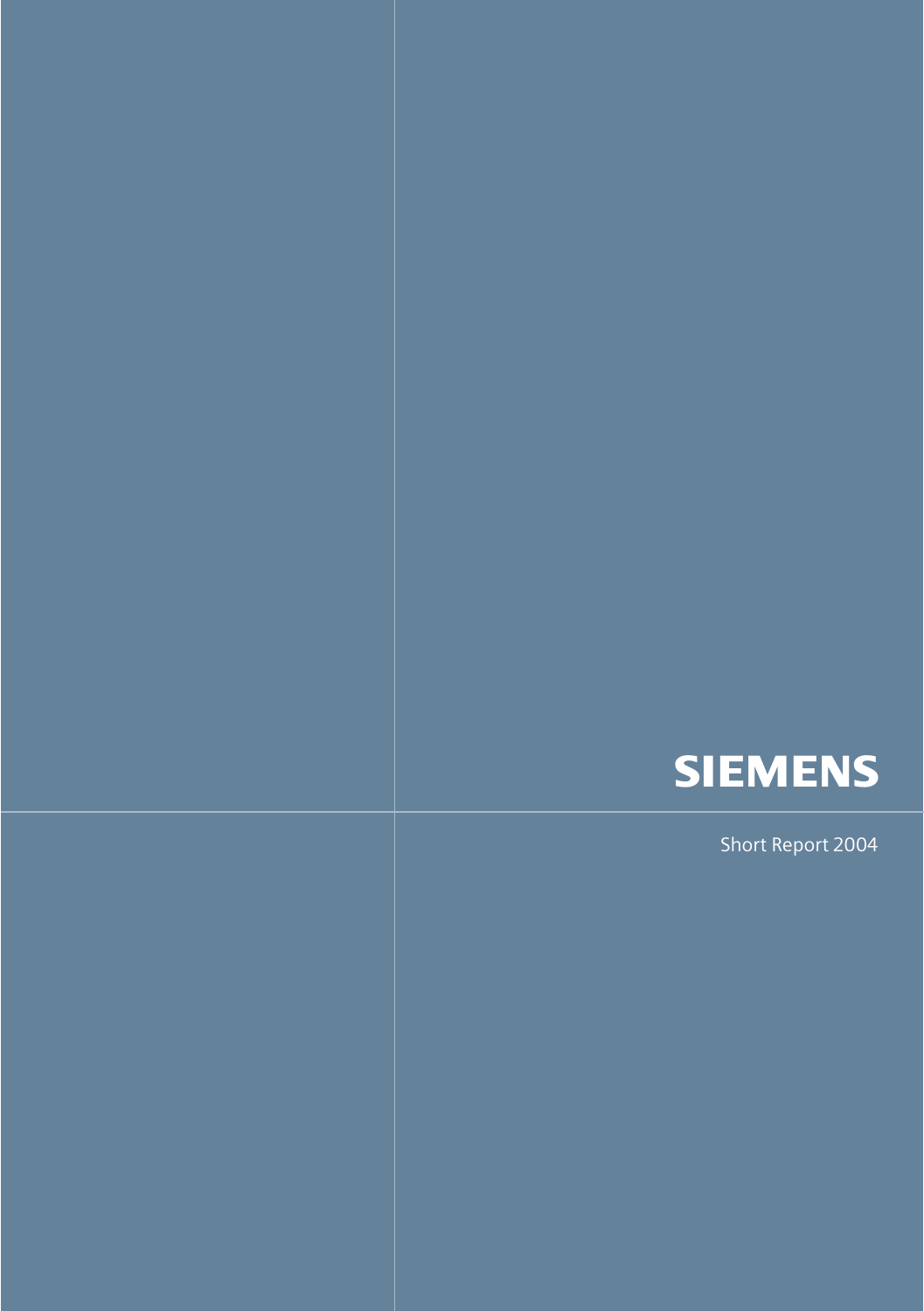# **Contents**

|  |  | <b>LETTER TO OUR SHAREHOLDERS</b> |  |
|--|--|-----------------------------------|--|
|  |  |                                   |  |

- at a g lance
- REPORT OF THE SUPERVISORY BOARD
- 
- 
- busines s areas
- **60 SUMMARY FINANCIAL RESULTS**
- **CONSOLIDATED FINANCIAL STATEMENTS**
- 80 FIVE-YEAR SUMMARY
- siemens regions
- **CORPORATE STRUCTURE**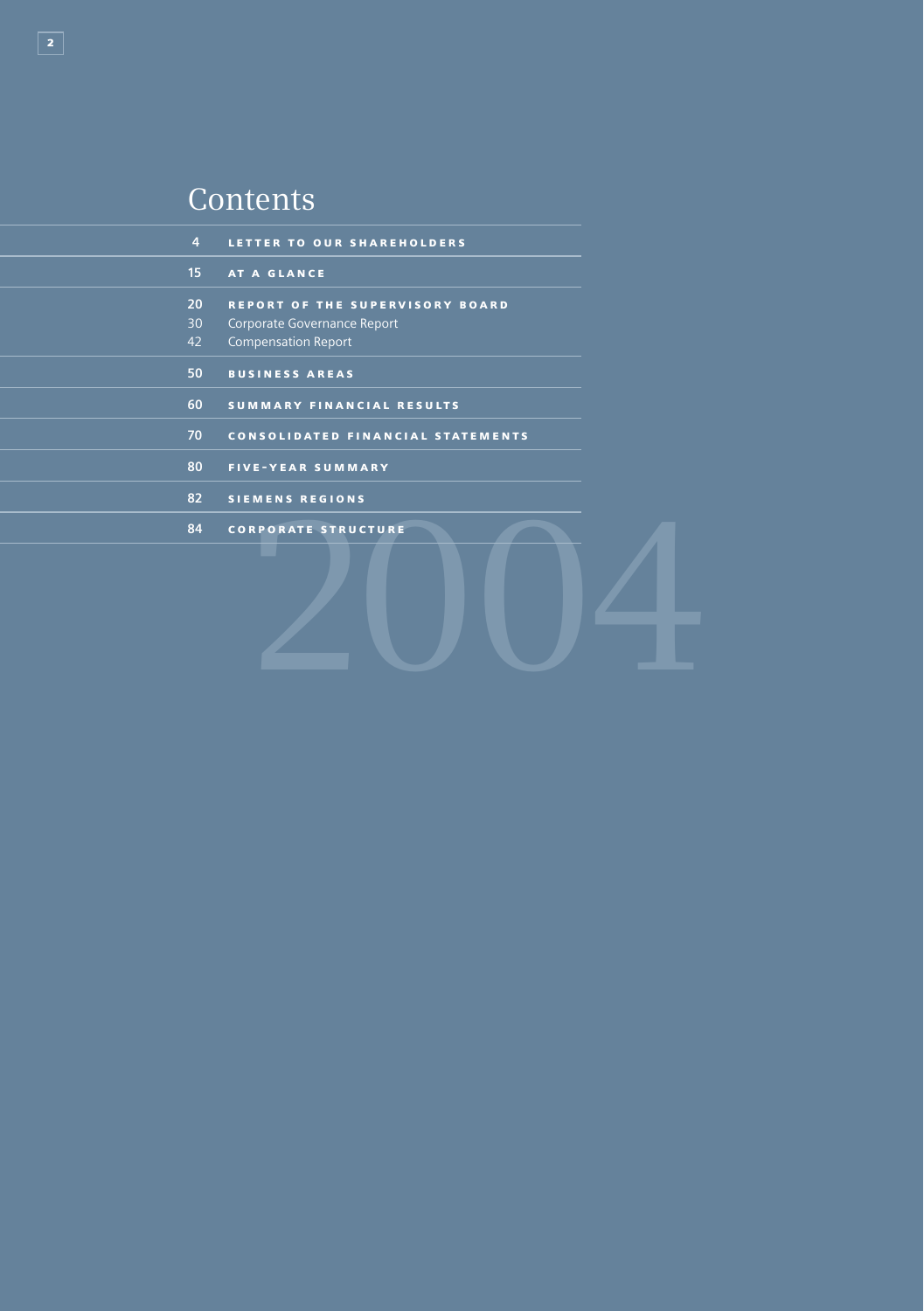Siemens – a global network of innovation comprising more than 400,000 people – offers innovative products, solutions and services spanning the entire field of electronics and electrical engineering. Our innovations are shaping tomorrow's world, giving our customers a competitive edge and improving the lives of people everywhere. We aim to capture leading market positions in all our businesses and to achieve profitable growth now and in the future. Our success is based on a well-focused business portfolio, a truly global presence and an international workforce of highly qualified and highly motivated managers and employees.

## **financial highlights**

| in millions of euros                                     | $2004^{(1)}$ | $2003^{(1)}$ |
|----------------------------------------------------------|--------------|--------------|
| New orders                                               | 80,830       | 75,056       |
| <b>Sales</b>                                             | 75,167       | 74,233       |
| Net income<br>Effects related to Infineon share sale and | 3,405        | 2,445        |
| $a$ goodwill impairment <sup>(2)</sup>                   | 403          |              |
|                                                          | 3,002        |              |
| Net cash from operating and investing activities         | 3,262        | 1.773        |
| Research and development expenses                        | 5,063        | 5,067        |
| Shareholders' equity (September 30)                      | 26,855       | 23,715       |
| Employees (September 30, in thousands)                   | 430          | 417          |

® Fiscal year: October 1 to September 30<br>☞ Pretax gain of €590 million on sale of Infineon shares plus related €246 million reversal of<br>□ deferred tax liability, less a goodwill impairment of €433 million.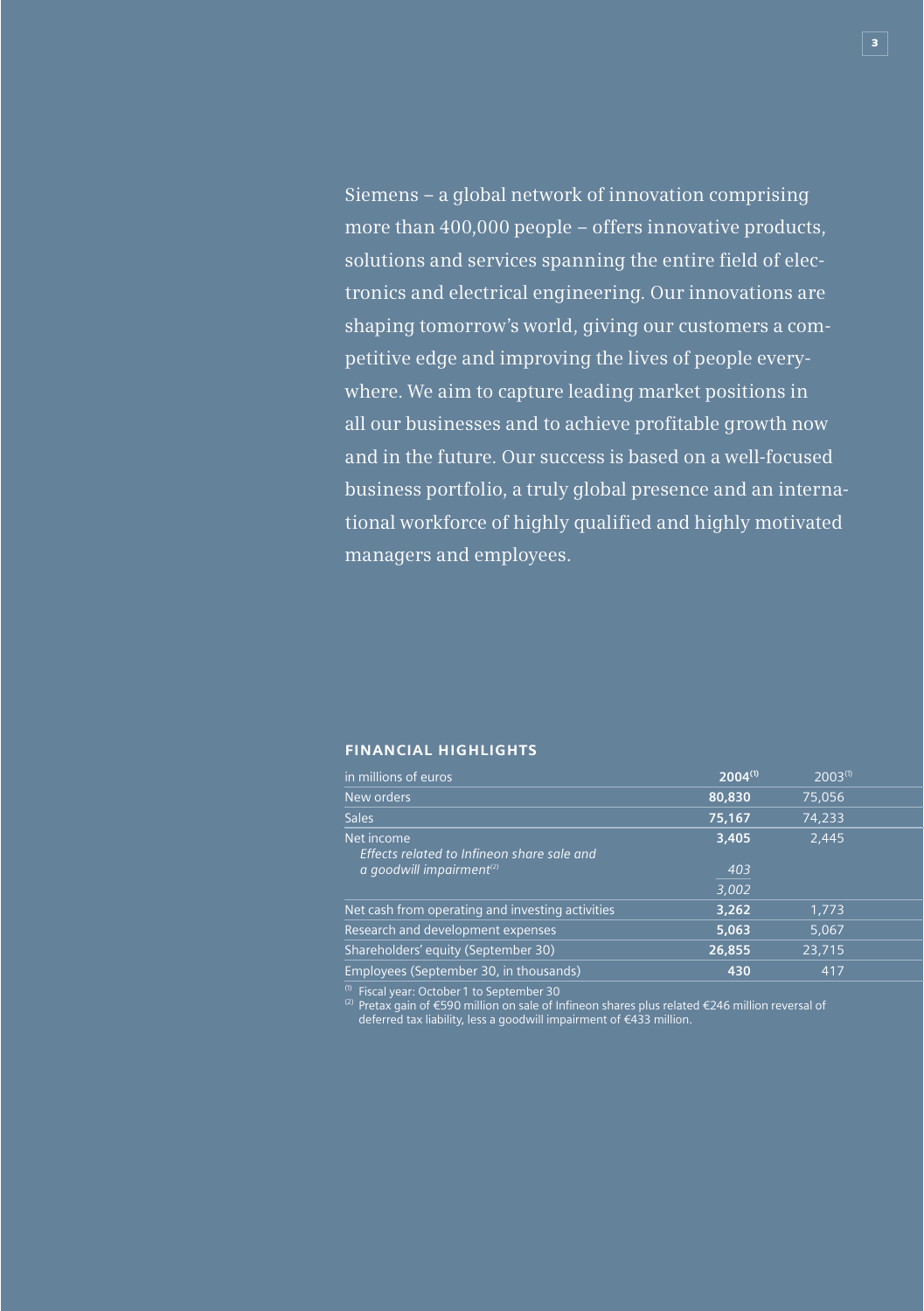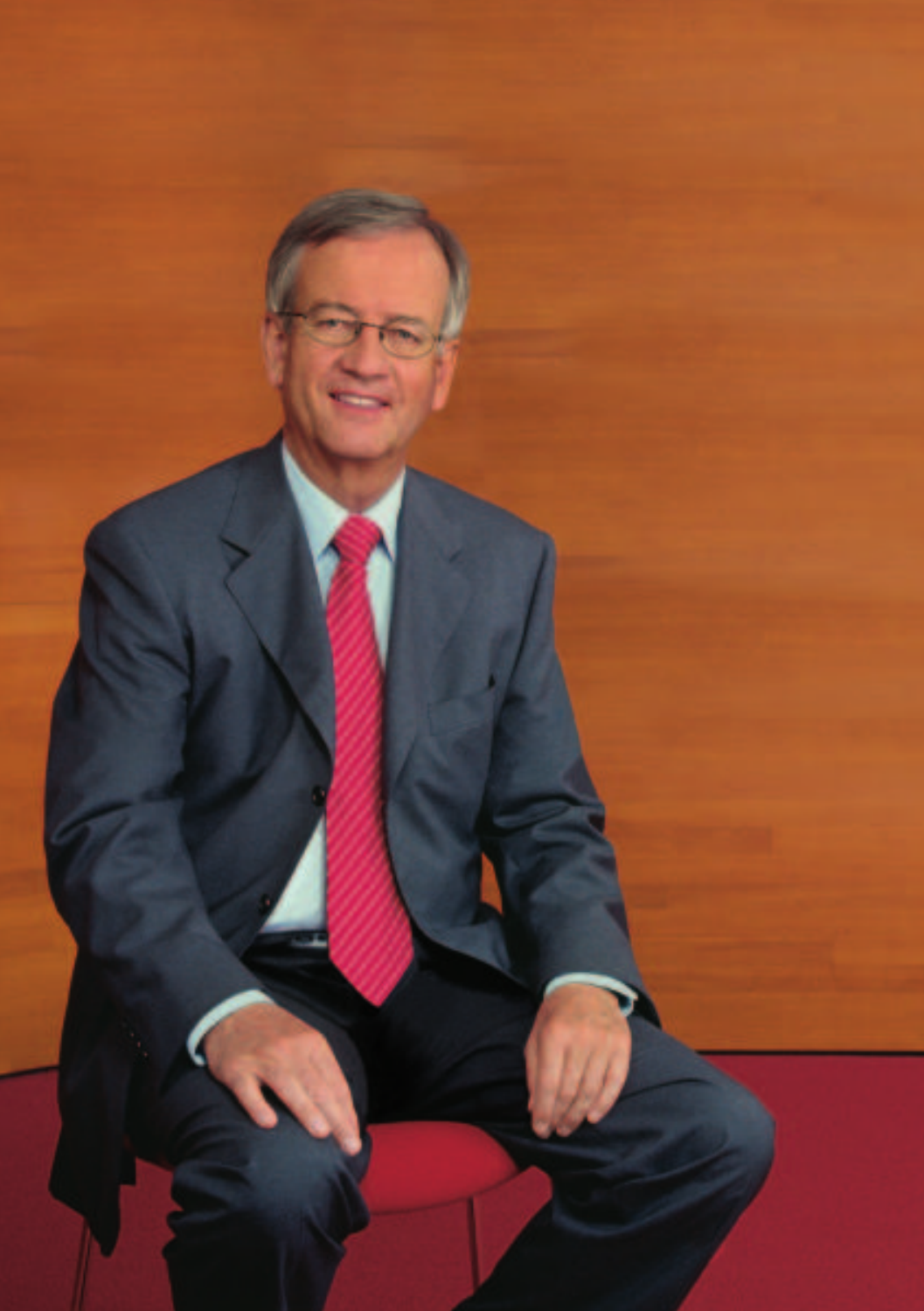# Dear shareholders,

A year ago, our management team made a commitment to "Go for Profit and Growth". We were convinced that the prospects for increasing sales and earnings in fiscal 2004 were excellent. We even predicted a double-digit increase in net income.

Our figures for fiscal 2004 prove we were right:

- New orders climbed eight percent to  $€80.8$  billion and sales one percent to €75.2 billion. Adjusted for consolidation and currency effects, orders were up nine percent and sales three percent.
- Net income totaled  $€3.4$  billion, compared to  $€2.4$  billion in fiscal 2003. Excluding a gain on a sale of shares of Infineon and other non-recurring effects, net income increased 23 percent.

Cash flow development, which has been positive in each of the past four years, was again very gratifying. Net cash from operating and investing activities totaled €3.3 billion. Our managers have learned the art of professional asset management. Strong cash flow is giving us the entrepreneurial leeway we need for targeted strategic moves.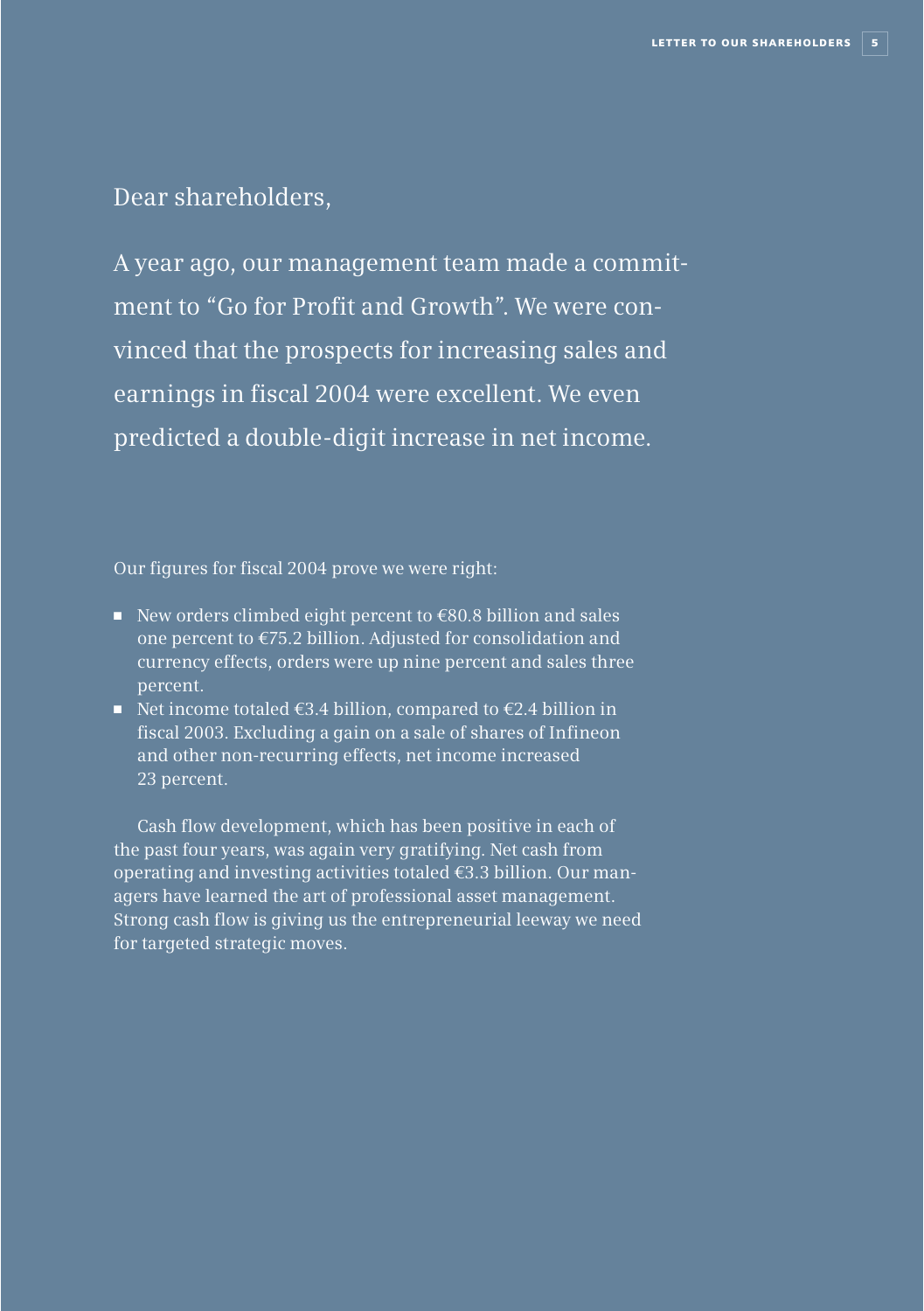Our Groups can currently be divided into four categories:

- Automation and Drives, Medical Solutions, Power Generation, Osram, Siemens VDO Automotive, Siemens Financial Services and now also Power Transmission and Distribution are in the first category. These Groups have met or exceeded the margin targets agreed upon with the Managing Board, proving that sustainable success can be achieved by utilizing all the tools of our *top*+ management system.
- The second category comprises Siemens Building Technologies, Industrial Solutions and Services, and Logistics and Assembly Systems. These Groups have not yet met their performance targets. However, they have overcome earlier difficulties and are now on track.
- The Groups in our Information and Communications business area – the third category – have weathered the structural crisis that erupted in 2001. They are now working to achieve long-term stability and profitability. Two Groups, IC Networks and IC Mobile, were combined on October 1, 2004 to form the new Communications Group, which offers a complete range of information and communications technologies in the areas of wireless and wireline networks, devices and services.
- Transportation Systems is in the fourth category. After rebounding in the last few years, our railway systems business slipped back into the red in fiscal 2004. This was largely due to flaws in our Combino low-floor trams and the related provisions. However, the problems are now contained and will rapidly be solved.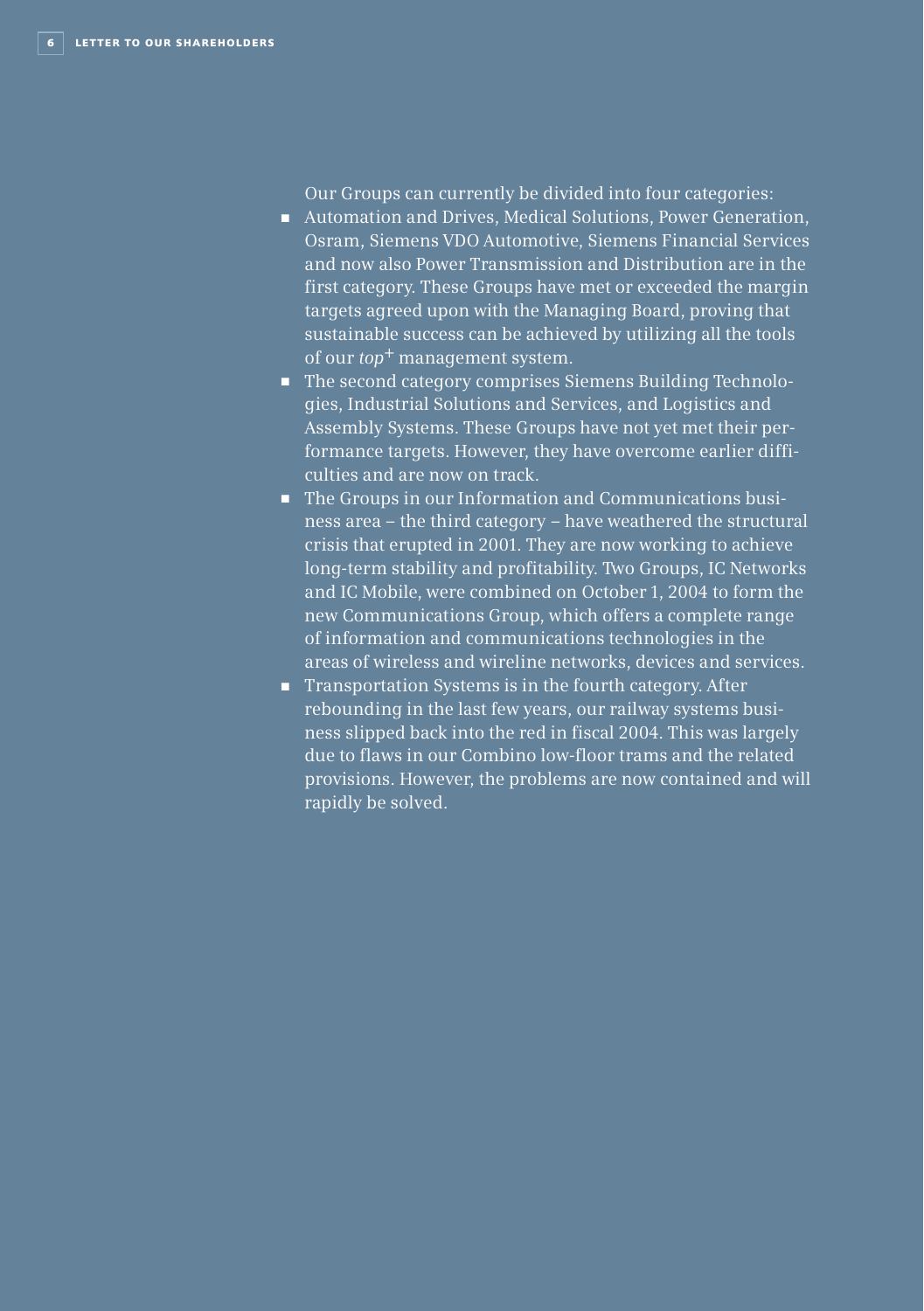# **"Go for Profit and Growth" to continue in 2005**

At the Siemens Business Conference in Berlin at the beginning of October, the Company's top managers worldwide pledged to "Go for Profit and Growth" again in 2005. The Group margin targets set in December 2000 were left unchanged.

To further improve overall earnings, our weak Groups must intensively employ all the levers in our management system in order to approach their margin targets and achieve steady, sustainable progress. In particular, we are focusing on solving project-related problems at Transportation Systems and positioning the new Communications Group and Siemens Business Services for future success. Our strong Groups – which have shown how to optimize processes, achieve profitable growth through innovation and engender customer loyalty – cannot rest on their laurels. These Groups, too, will have to further strengthen their market positions.

Our regional units are under a special obligation to grow their businesses. This applies, in particular, to our new regional organization in Germany, into which we funneled our Groups' domestic sales and service activities at the beginning of fiscal 2005. The new organization will leverage its country-wide presence and customer proximity to expand its business.

We are also driving growth initiatives in selected regions – such as the United States, China, Russia, India, Japan, and Central and Eastern Europe – and working to generate further gains elsewhere.

In the future, our growth will continue to be external as well as internal. We have made several key acquisitions recently: Alstom's industrial turbine business and the Danish wind power plant supplier Bonus Energy for the Power Generation Group, DaimlerChrysler's electronics plant in Huntsville, Alabama for Siemens VDO Automotive, and water treatment specialist USFilter for the Industrial Solutions and Services Group. Further moves are planned. For example, we have also made an offer to acquire Austria's VA Technologie AG.

"The Company's top managers pledged to 'Go for Profit and Growth' again in 2005."

"Our growth will continue to be external as well as internal."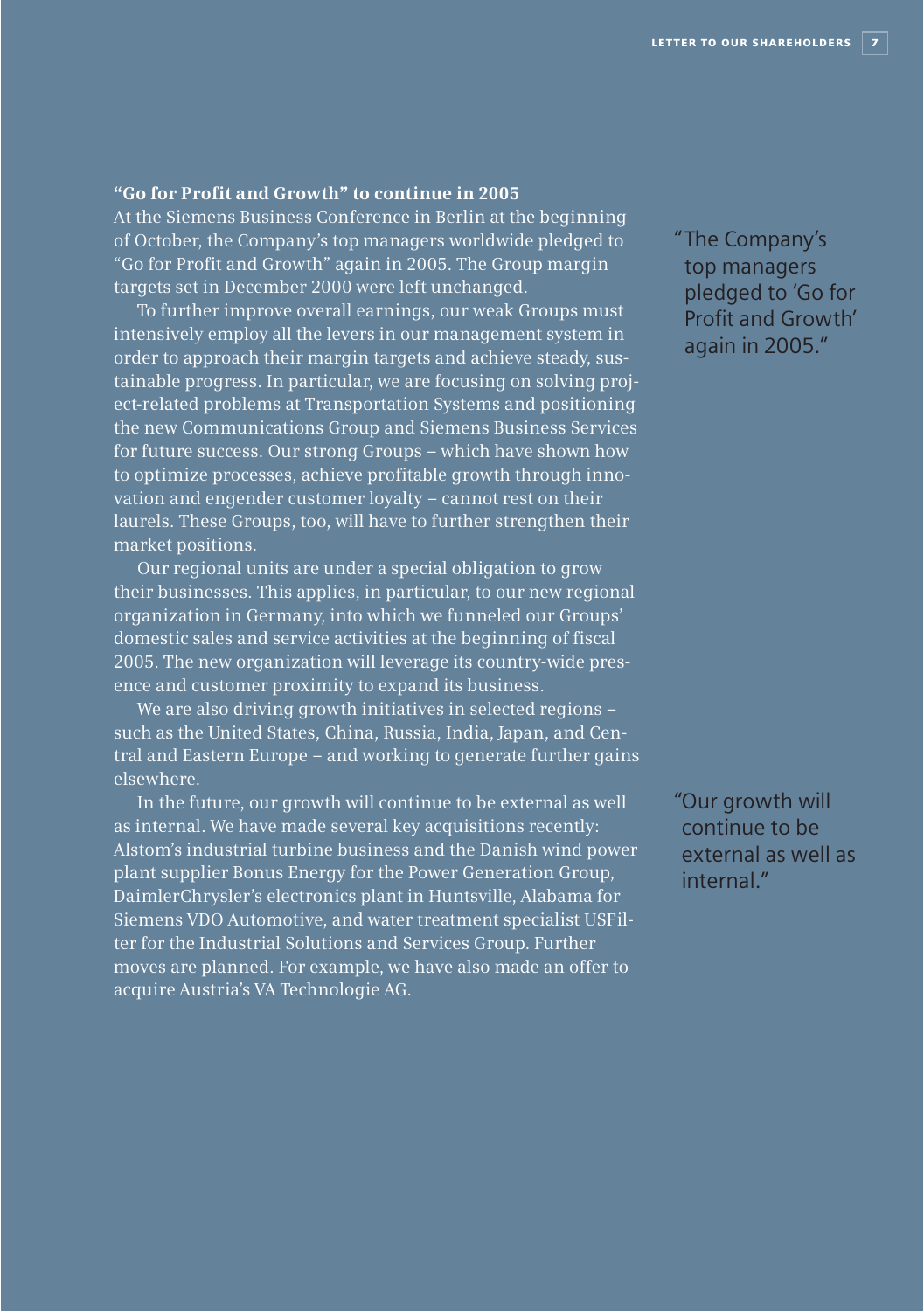"Profit and Growth" – this is the ultimate goal of the three *top*+ programs in our Siemens Management System. These programs – Innovation, Customer Focus and Global Competitiveness – comprise eleven initiatives in all. Mandatory for all our Groups, the initiatives focus, for example, on driving trendsetting technologies and cross-Group technology platforms; acquiring and retaining customers through strategies like Siemens One, in which several Groups cooperate on large-scale projects; improving project management; optimizing processes; upgrading asset management; expanding our service business; and, last but not least, restructuring quality management.

In response to the problems at our Transportation Systems Group, quality management has been reorganized throughout the entire Company. In every Group and every Region, we have established quality managers who are authorized to intervene and halt projects and processes if quality problems arise. In such cases, improvements that would entail high costs after project completion can be defined and implemented at an early stage.

#### **Continuity and change**

Klaus Kleinfeld will succeed me as President and CEO at the conclusion of the Annual Shareholders' Meeting 2005. With this transition in mind, the Siemens Business Conference in October dealt not only with matters of immediate concern but also with the fundamental issues confronting our Company. We asked ourselves, for example: Do we have the right setup? Do we have the right focus? What should we leave as it is? What should we alter? All of these issues, most of which are also addressed in our Corporate Principles, involve continuity and change. We have spelled them out in concrete terms as follows: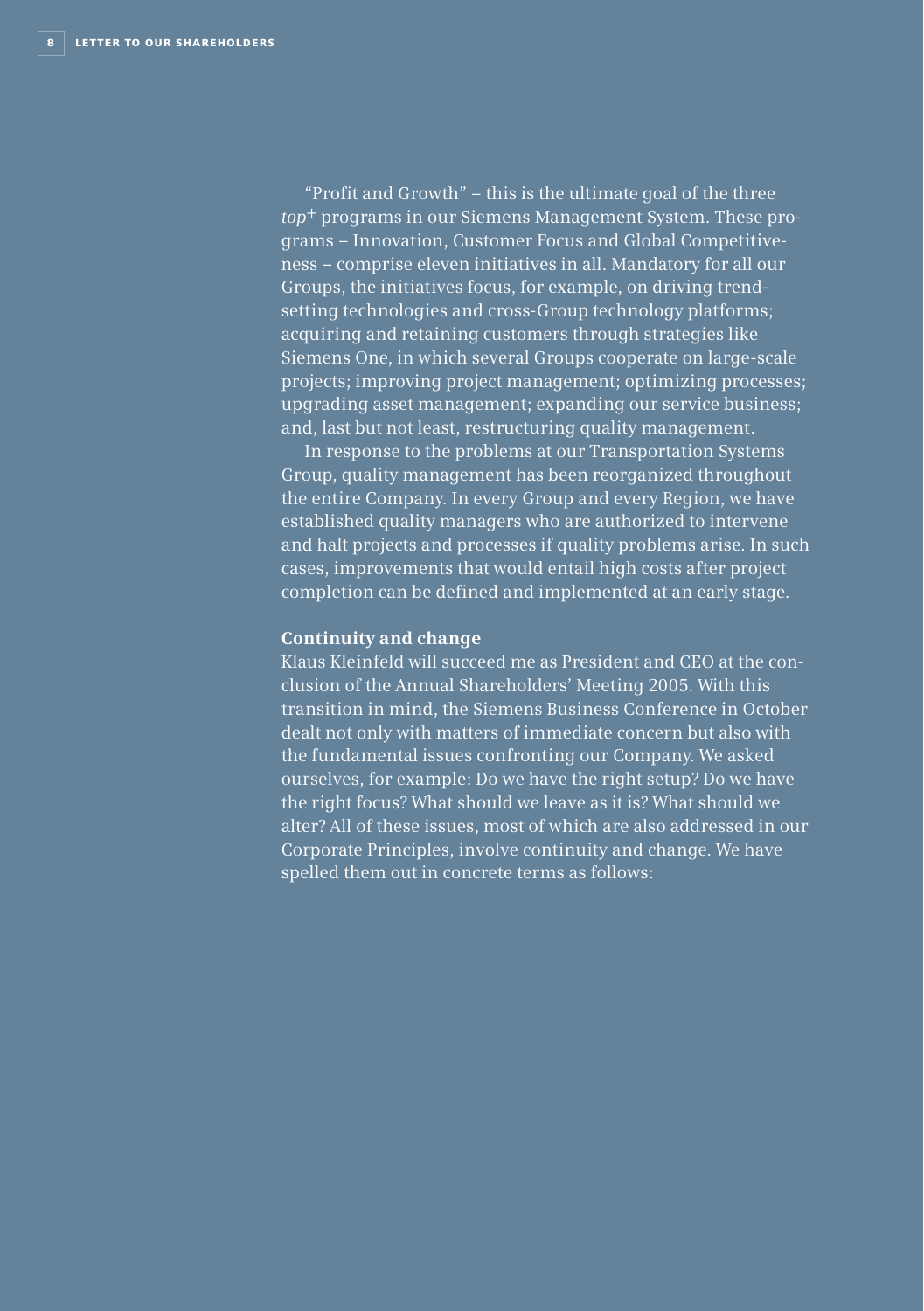- The first issue is our **business portfolio**. Can we be a highly profitable global leader in electronics and electrical engineering with our current setup? This is a matter for constant review. Power engineering, communications technology and medical solutions have been the three main pillars of our business for decades. Even in difficult times, we have always maintained a broad portfolio within our enormous field of activity. That is continuity. But we have also proven that we take the need for change seriously. Siemens was, is and always will be a living organism. We withdrew from the electrical components business for very good reasons. For equally good reasons, we entered the automotive electronics business. These are only two of the many major revisions we have made to our business portfolio. Strengthening weak businesses with acquisitions and cooperative ventures, withdrawing from stagnant markets, investing in high-growth sectors – these are and will remain key tasks. And nothing is sacred.
- The second issue is **innovation**. "Innovation is our lifeblood." That has been our credo for generations. Here, too, we are showing continuity.

Our Medical Solutions Group provides a prime example of successful innovation. Faced with hard times in the 1990s, the Group capped costs and optimized processes. That was certainly necessary. But more importantly, Medical Solutions took steps to ensure that it was more innovative than its global competitors in as many sectors as possible. Business success was the result.

"Siemens was, is and always will be a living organism."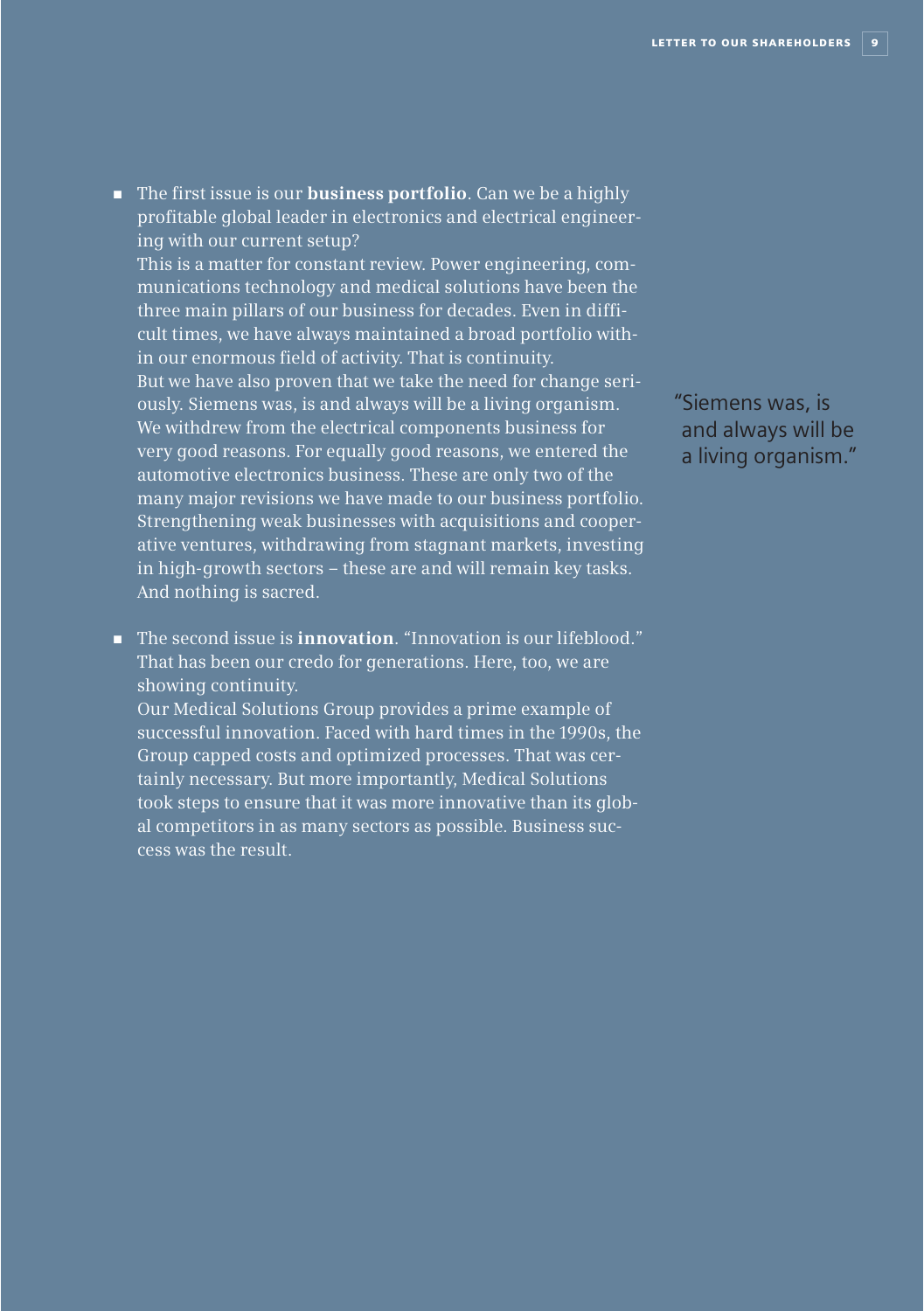"In our global R&D network, all facilities – including those in Germany – can leverage their specific strengths."

All Siemens Groups are required to conduct frequent innovation benchmark studies. This means that they measure their power of innovation against that of their leading competitors and initiate concrete programs to rapidly close any gaps they discover.

We are now in the process of further expanding our global R&D network. New research centers have been opened in China and India. Another is planned for Russia. All facilities in our global R&D network – including those in Germany – can leverage their specific strengths. The Groups are also internationalizing their R&D departments. And a strategically positioned patent portfolio is protecting the knowledge we are generating. Our patent initiative has made good progress in the last few years.

■ The third issue is **customer orientation**. In recent years, change in this area has been particularly dramatic, for our customers have undergone major transformations themselves. Some who were previously public-sector companies or governmental authorities have now been privatized and must contend with tough competitive environments. We have adapted our corporate culture to accommodate this shift. Our Corporate Principles state: "We strengthen our customers – to keep them competitive." This means we treat customers as partners, involving them in our own development processes to ensure market-oriented solutions.

Customer orientation is also a primary focus of our Siemens One initiative, which is helping our Groups present one face to the customer in key segments like hospitals, sports venues and hotels as well as in selected sectors of industry. Siemens One complements the Groups' vertical business structures with an added emphasis on cross-Group cooperation. Our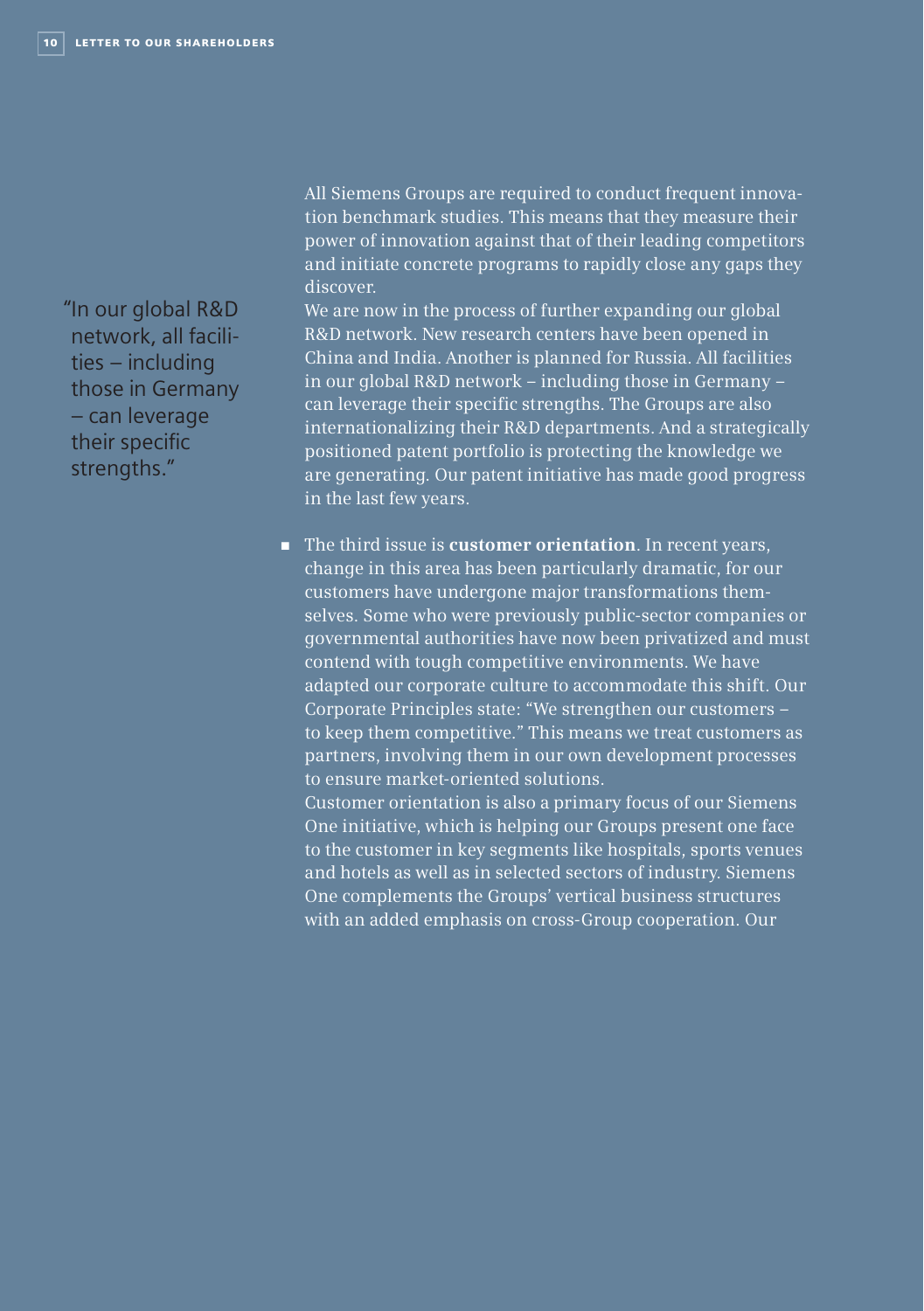customers expect us to approach them as a single team. This strategy gives us an edge over competitors who operate in only one or a few segments – a situation we intend to exploit even more rigorously in the future.

Nearly 40 regions are now implementing the Siemens One concept. In addition, a Siemens One Team, which reports directly to our President and CEO, has been set up in our Corporate Development Department. As well as generating its own business, this new team is assisting the Groups and Regional Companies in creating cross-unit structures.

■ Customer proximity everywhere in the world – this key principle of our corporate philosophy applies to more than just our sales activities. True **global presence** – our fourth issue – can be achieved only when all links in the value chain – R&D, hardware and software development, procurement, production, services and, of course, sales – are combined within a global network.

Here, too, we see continuity and change. Change, above all, because of the major geopolitical events of recent years. A prime example is the opening of China, which began 20 years ago and has created vast new business opportunities for Western companies. Russia is undergoing a similar transformation.

And the changes that have taken place in Central, Eastern and Southeastern Europe are just as fundamental. The eastern expansion of the EU has opened up extraordinary business opportunities. As a result, the world map of regional strengths and weaknesses now looks very different than it did only a few years ago – a development we cannot afford to ignore.

We have shown that these global changes do not necessarily mean a loss of jobs in Germany, a high-cost country. Every job in Germany is important to us. And it is encouraging to see flexible, location-specific employment models now enjoying greater acceptance.

"Every job in Germany is important to us. And it is encouraging to see flexible, location-specific employment models now enjoying greater acceptance."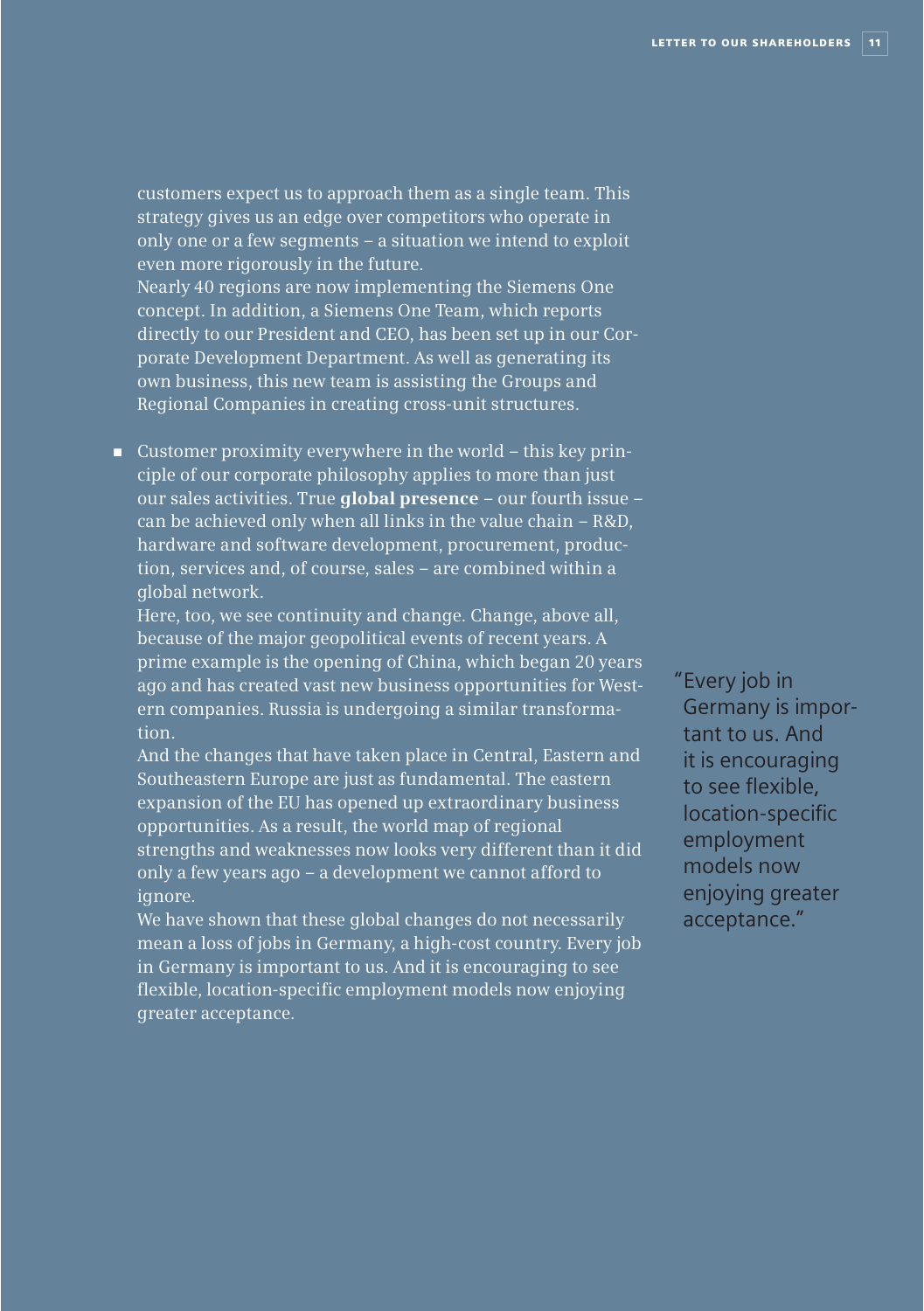■ The next issue – **employee orientation** – has a long tradition at Siemens.

However, its meaning has changed. It now includes advanced training at all levels of the organization. Lifelong learning is just as important on the factory floor as it is in the board room. This has always been true. But now the content of training programs has changed. Employees have to learn new types of jobs and managers have to master new types of tools in order to hone their leadership skills. That's why we introduced a process several years ago to orient and permanently align our training programs to the changing needs of the marketplace.

The targeted, systematic development of young high-potentials has long been part of Siemens' employee orientation. Our annual employee and management reviews provide a solid basis for our efforts in this regard.

In a global enterprise like Siemens, employee orientation naturally has a multicultural character. For our global network to function smoothly, we have to develop an understanding of cultural differences, learn how to combine the strengths of our different cultures and continue to internationalize our global management team. Although we have made good progress in this respect in the last few years, we still have much to do.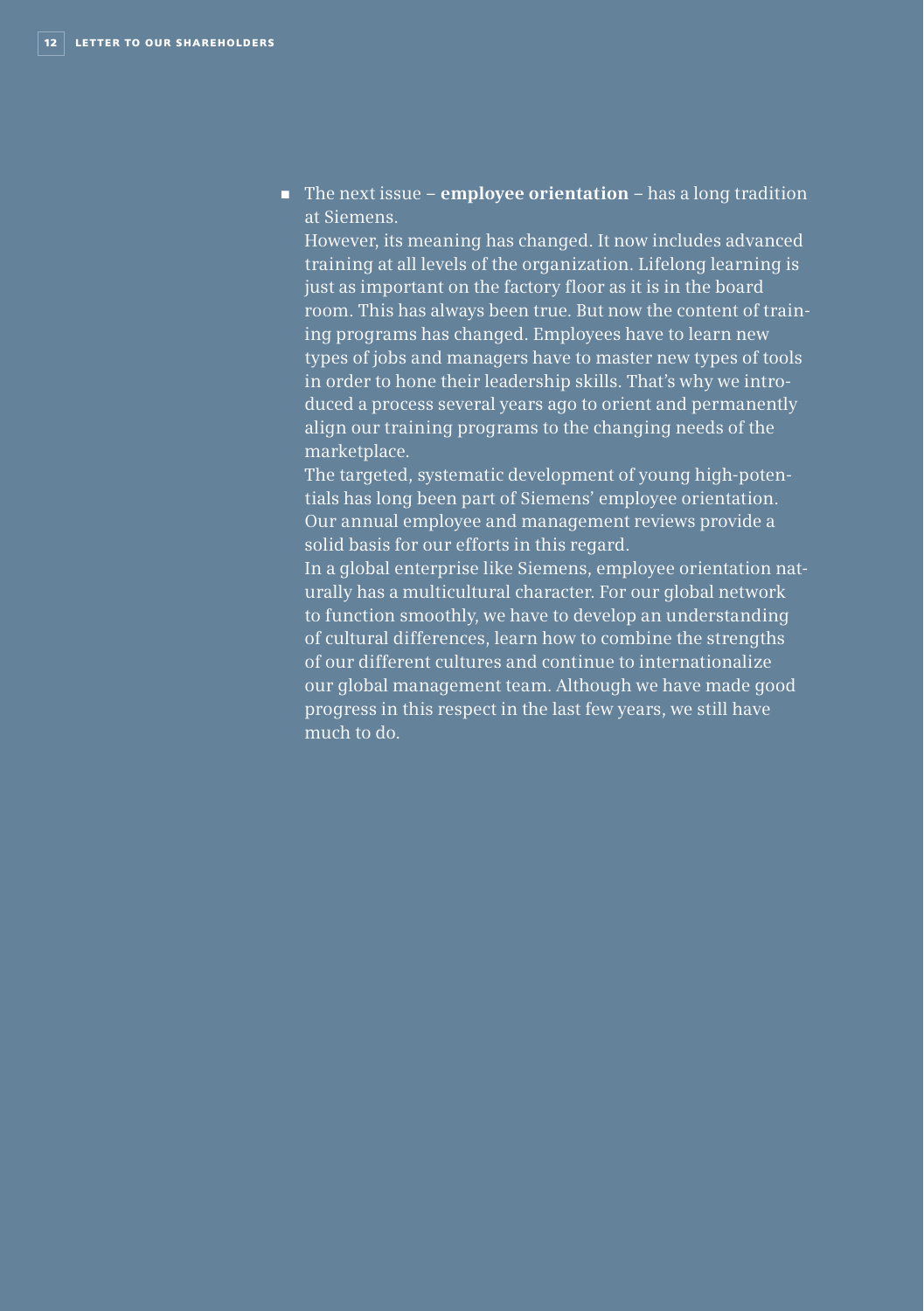■ Our commitment to responsible **financial management** is unwavering. Financial solidity – the sixth issue – has been the basis of our enduring success for more than 150 years. Although there can be no change in the fundamental principles of our conservative approach, the methods and tools we use are always evolving.

In the second half of the 1990s, we introduced economic value added (EVA) as a performance yardstick to enable us to better manage our businesses. EVA accommodates the interests of our investors without compromising those of our other stakeholders.

Our internal control systems have also changed. Although the recent discussion of corporate governance has entailed considerable administrative effort and expense, we now know with greater certainty that the principles agreed upon are being observed throughout our entire company.

■ Financial solidity and corporate governance are both related to the last issue – **responsibility**. In a narrower sense, responsibility means correct behavior, such as strict compliance with our Business Conduct Guidelines across all our Groups and Regions.

In a broader sense, however, responsibility means taking into account the interests of all our stakeholders: customers, employees and investors. It also means taking into account society as a whole and the environment. The Siemens business portfolio largely comprises activities that directly impact people's quality of life – in fields that encompass true "life technologies." This explains why our Company and our projects are always in the limelight – which is just one more reason why it is so important for us to be a good neighbor everywhere we do business.

"Financial solidity has been the basis of our enduring success for more than 150 years."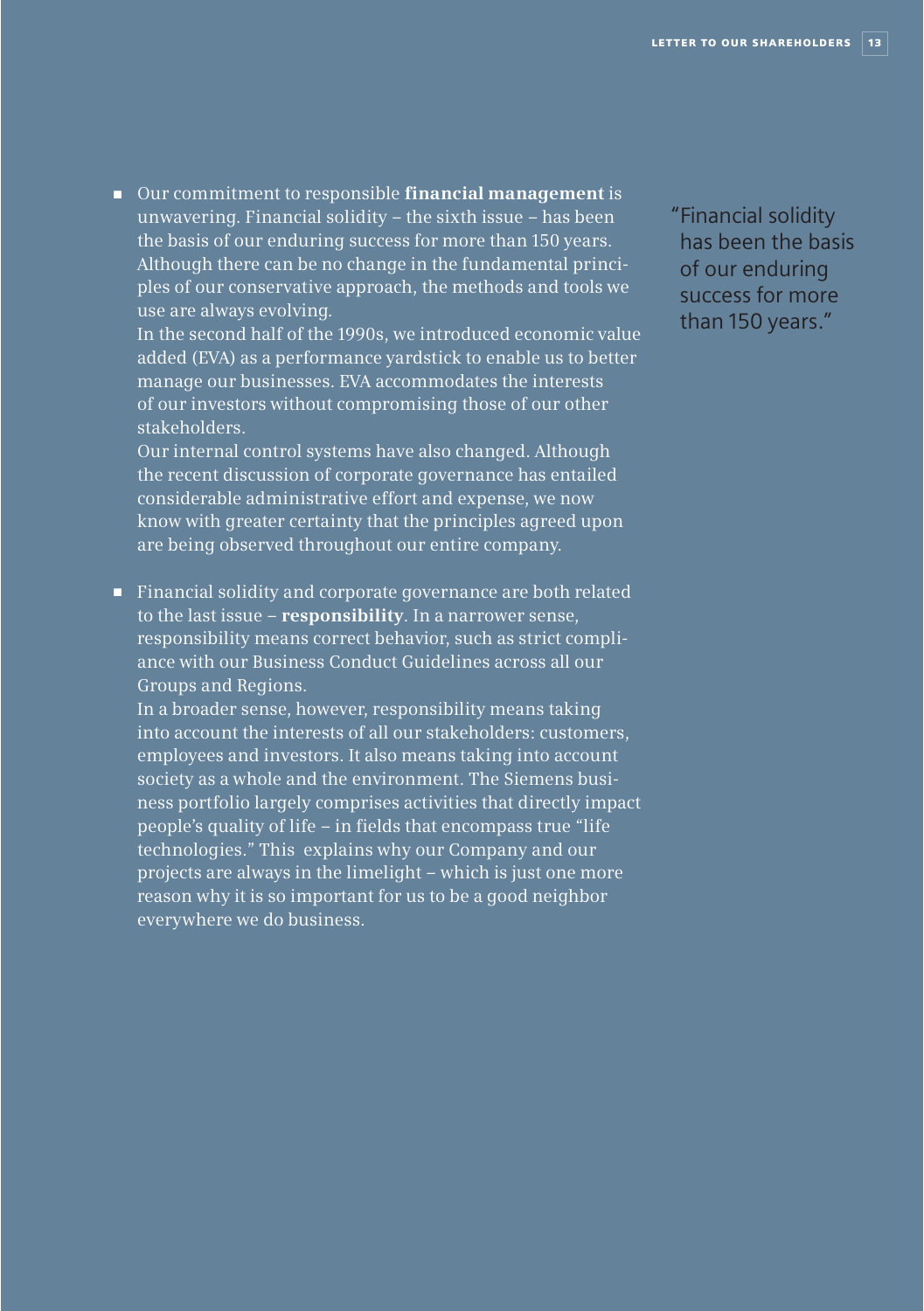So much for the fundamental issues confronting us. As I mentioned earlier, Klaus Kleinfeld will be taking over from me at the close of the Annual Shareholders' Meeting on January 27, 2005. Together with the other members of the Managing Board and the Company's top management, he will work to maintain continuity and to actively shape the process of change. I would like to wish Mr. Kleinfeld and his colleagues every success – for the benefit of our customers, our employees and you, the shareholders of Siemens.

Henry v. thiers

Dr. Heinrich v. Pierer President and Chief Executive Officer Siemens AG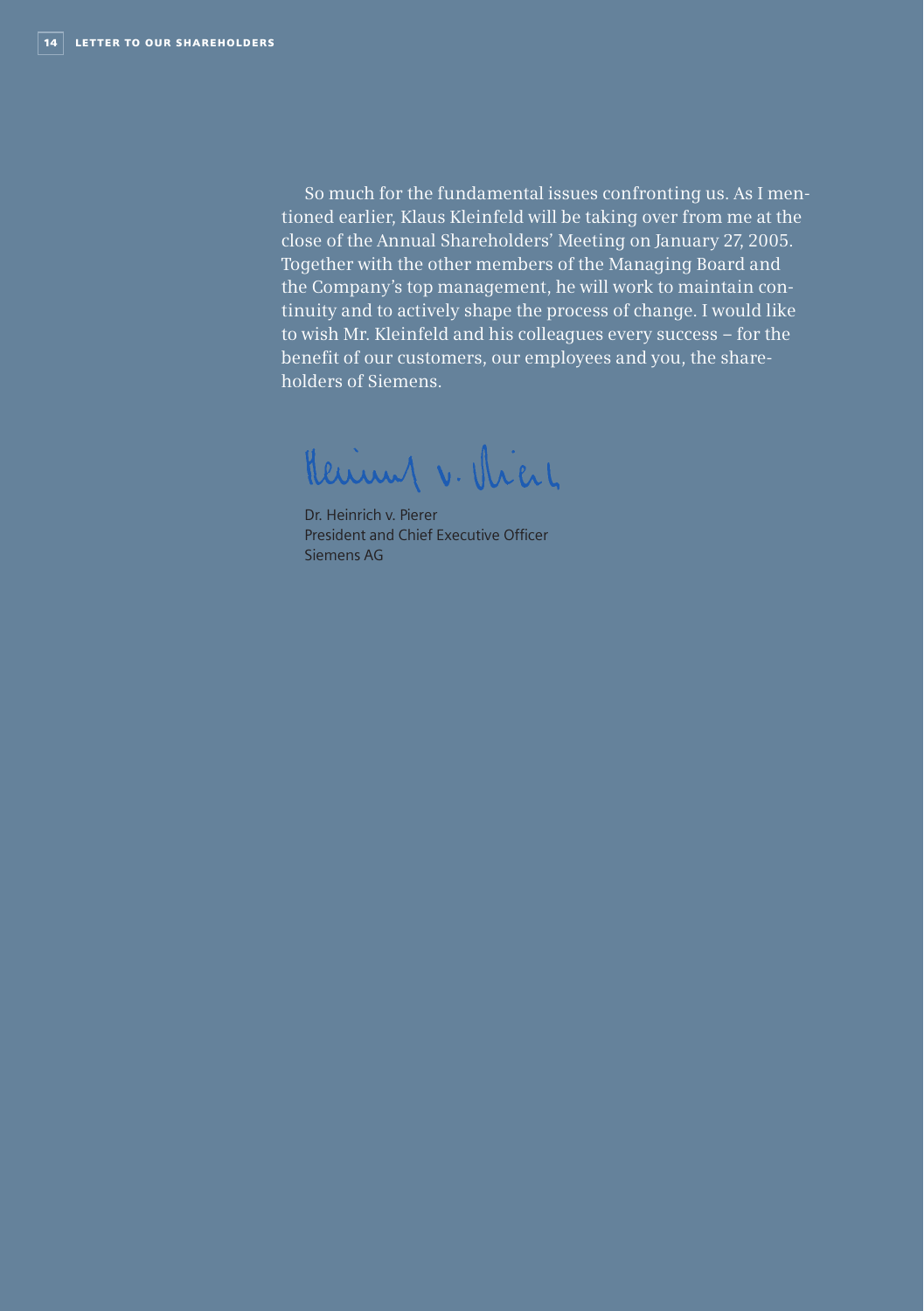# At a glance

# **Managing Board of Siemens AG**\*



**Johannes Feldmayer**

**Erich R. Reinhardt, Prof. Dr.-Ing.**

**Heinz-Joachim Neubürger**

**Klaus Kleinfeld, Dr.rer.pol.**

**Edward G. Krubasik, Prof. Dr.rer.nat.** **Rudi Lamprecht**

**Thomas Ganswindt**

**Claus Weyrich, Prof. Dr.phil., Dr.-Ing.E.h. Uriel J. Sharef, Dr.rer.pol.** 

**Klaus Wucherer, Prof. Dr.-Ing., Dr.-Ing.E.h.** 

**Jürgen Radomski, Dr.rer.pol.h.c., Dr.techn.h.c. Heinrich v. Pierer, Dr.jur., Dr.-Ing.E.h., President and Chief Executive Officer**

\* As of January 1, 2005 For further information, see pages 84–85.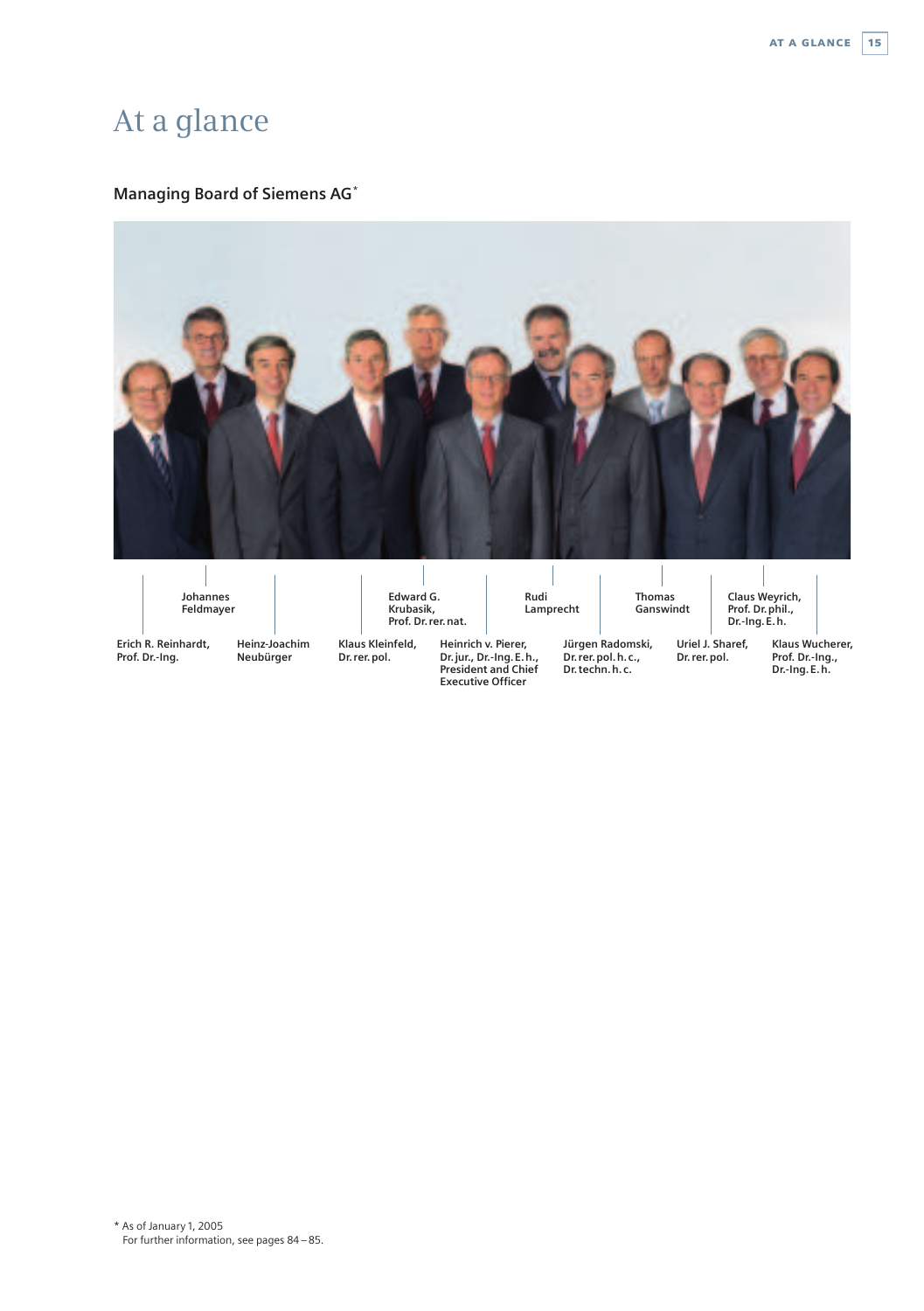#### **Stock market information**

| in euros                                               | $2004^{(1)}$ | $2003^{(1)}$ |
|--------------------------------------------------------|--------------|--------------|
| Stock price range (XETRA closing prices, Frankfurt)    |              |              |
| High                                                   | 68.30        | 58.32        |
| Low                                                    | 52.02        | 32.05        |
| Year-end                                               | 59.21        | 51.14        |
| Number of shares (year-end, in millions)               | 891          | 891          |
| Market capitalization (year-end, in millions of euros) | 52,761       | 45,559       |
| Per-share data                                         |              |              |
| Earnings per share                                     | 3.82         | 2.75         |
| Earnings per share (fully diluted)                     | 3.66         | 2.75         |
| <b>Dividend</b>                                        | $1.25^{(2)}$ | 1.10         |

Figures reflect the stock split of April 30, 2001 (one additional share for every two shares held). Fiscal year: October 1 to September 30

(2) To be proposed at the Annual Shareholders' Meeting



#### **The Siemens share**

As of September 30, 2004, the capital stock of Siemens AG totaled approximately €2.7 billion, representing some 891 million no-par value shares in registered form. Each share has one vote.

In fiscal 2004, Siemens shares were traded on all German exchanges, the Swiss stock exchange, and stock exchanges in New York and London. On the New York Stock Exchange, Siemens shares are traded in the form of ADRs (American Depository Receipts), with one ADR corresponding to one Siemens share.



#### **Sales by region**

Adjusted for currency effects and portfolio activities, Siemens' sales in fiscal 2004 climbed 3% to €75.2 billion. Sales totaled €17.1 billion in Germany, €25.2 billion in the other European countries, €13.6 billion in the U.S. and €9.3 billion in Asia-Pacific, where China alone accounted for €2.9 billion.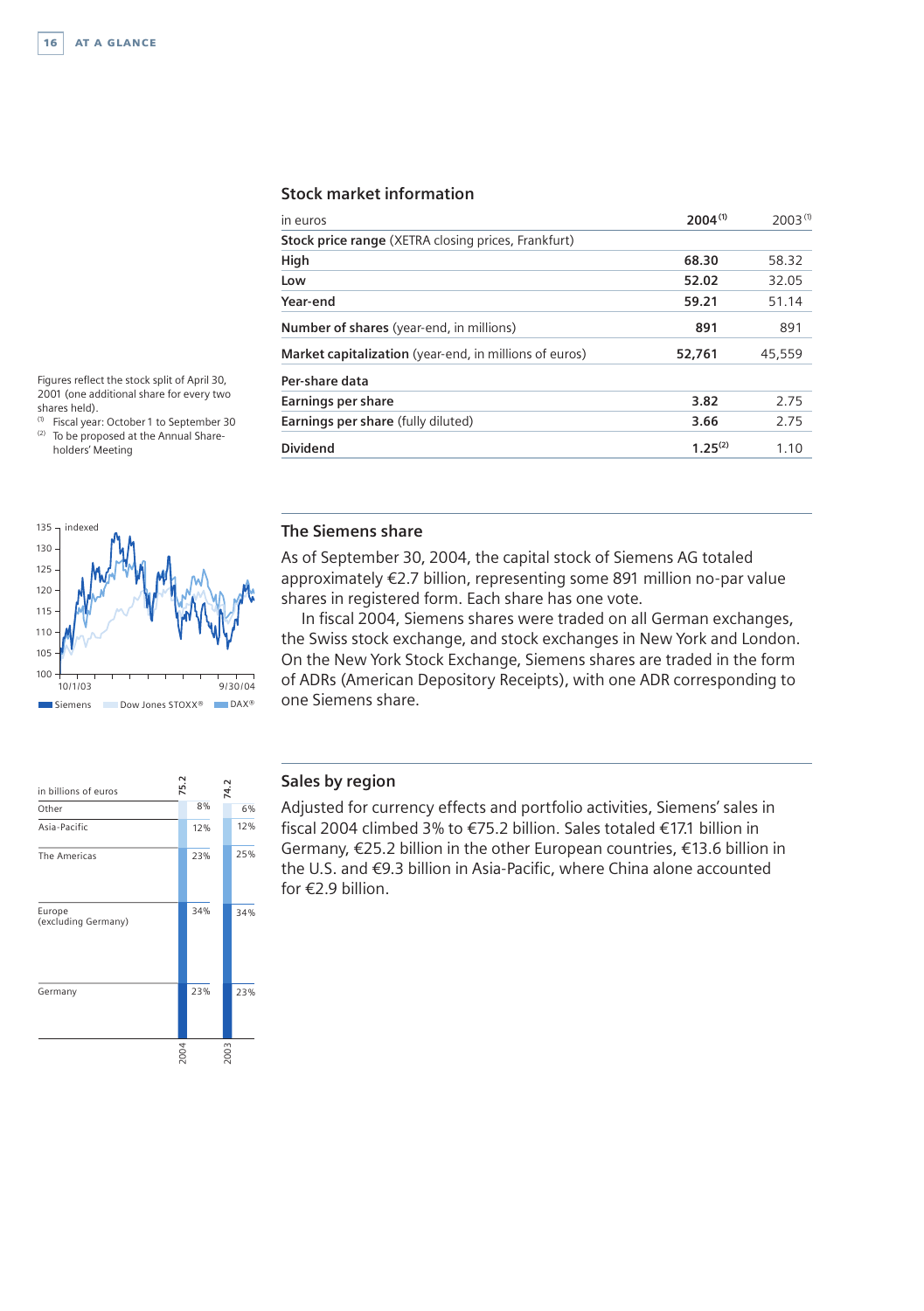#### **Investments in research and development**

With R&D expenditures of some €5.1 billion in fiscal 2004, we were once again a leader among electronics and electrical engineering companies. A large share of our R&D outlays, more than 55%, continued to flow into information and communications and automation and control technologies.

A strong patent portfolio gives us a head start in developing trendsetting technologies. Critical success factors include cross-Group technologies – such as software architectures, innovative materials, imaging processes and sensor systems – that find application in a wide variety of fields. Our company-wide *top*+ Innovation Program is providing new momentum in our drive to fully leverage our synergy potentials. Initial results include cross-product technology platforms for remote services; a uniform controls architecture for applications ranging from power plants and railway systems to industrial controls and communications networks; and systematic best practice sharing of the kind that has long characterized our software initiative. By moving toward technological leadership in all our businesses, we are also strengthening our customer focus and global competitiveness.

About half of our more than 45,000 researchers work outside Germany. Our goal is to locate R&D activities in every market with high economic and technological potential and to attract the best employees worldwide. With these objectives in mind, we began substantially expanding our research and development activities in China last year. **www.siemens.com/research\_and\_development**



#### **Strategic patent portfolio**

In fiscal 2004, our researchers submitted 8,200 invention reports, 11% more than in fiscal 2003. We filed patent applications for about two-thirds of these inventions. Our power of innovation has given us a leading position in the international patent statistics: We are number one in Germany, number two in Europe and among the top ten in the U.S. market.

Our global patent portfolio boasts more than 48,000 inventions. The creativity of our employees and the strategic management of our patent portfolio provide the foundation for our strong competitive position. A  $company-wide IP<sup>+</sup> intellectual property initiative is driving our efforts to$ systematically safeguard our innovations and leverage our patents in the face of global competition. A large number of patent exchange and licensing agreements testify to the success of our patent portfolio. These agreements provide unlimited access to all key markets and support the entire innovation process – to the benefit of our customers. **www.siemens.com/intellectual\_property**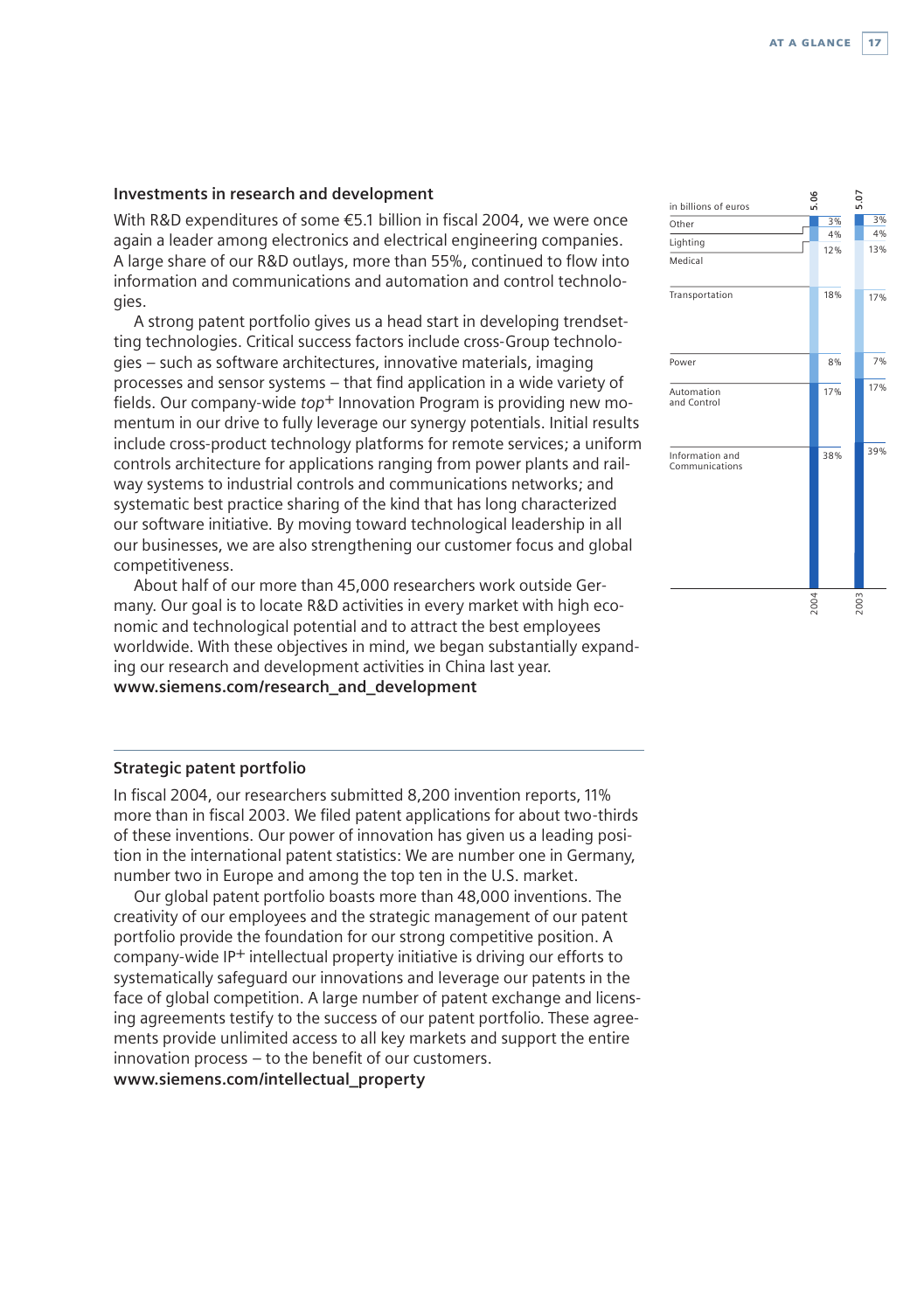

#### **Employees worldwide**

At the end of fiscal 2004, Siemens had 430,000 employees worldwide. Of this total, 62% (266,000) worked outside Germany. Germany accounted for 38% (164,000), the other European countries for 26% (110,000), the Americas for 22% (95,000), Asia-Pacific for 12% (52,000), and Africa, the Middle East and the C.I.S. countries for about 2% (9,000).

#### **Women at Siemens**

Women comprise some 27% (117,000) of our global workforce. Twenty percent of the women employed at Siemens hold university degrees, of which 10,600 are in technical or scientific fields. In fiscal 2004, 34% (15,300) of all new hires worldwide were women. At the end of the fiscal year, women occupied about 10% (5,800) of our managerial positions.

#### **Developing our people's competencies**

With an investment of more than €400 million, our commitment to the education of young people and the training of our employees remained unwavering in fiscal 2004. Some 40% of the total flowed into vocational training and about 60% into business-oriented continuing education. Our vocational training programs span about 30 professions and courses of study. Some 11,000 young people worldwide are currently enrolled in Siemens apprenticeship or work-study programs.



#### **Employee qualifications**

Over two-thirds of our 430,000 employees have professional qualifications. Thirty-three percent (141,000) hold university degrees. Twenty-four percent (103,000) are engineers or scientists. Another 37% (158,000) have earned a vocational school diploma or completed an apprenticeship. Slightly less than one-third (131,000) have qualifications unrelated to their work or are without any prior professional training.

#### **New hires**

In fiscal 2004, we hired 44,700 employees worldwide, 33% of whom hold university degrees. Just over two-thirds (10,300) of our university-trained new hires are engineers or scientists. As these figures attest, we continue to boast a highly qualified workforce.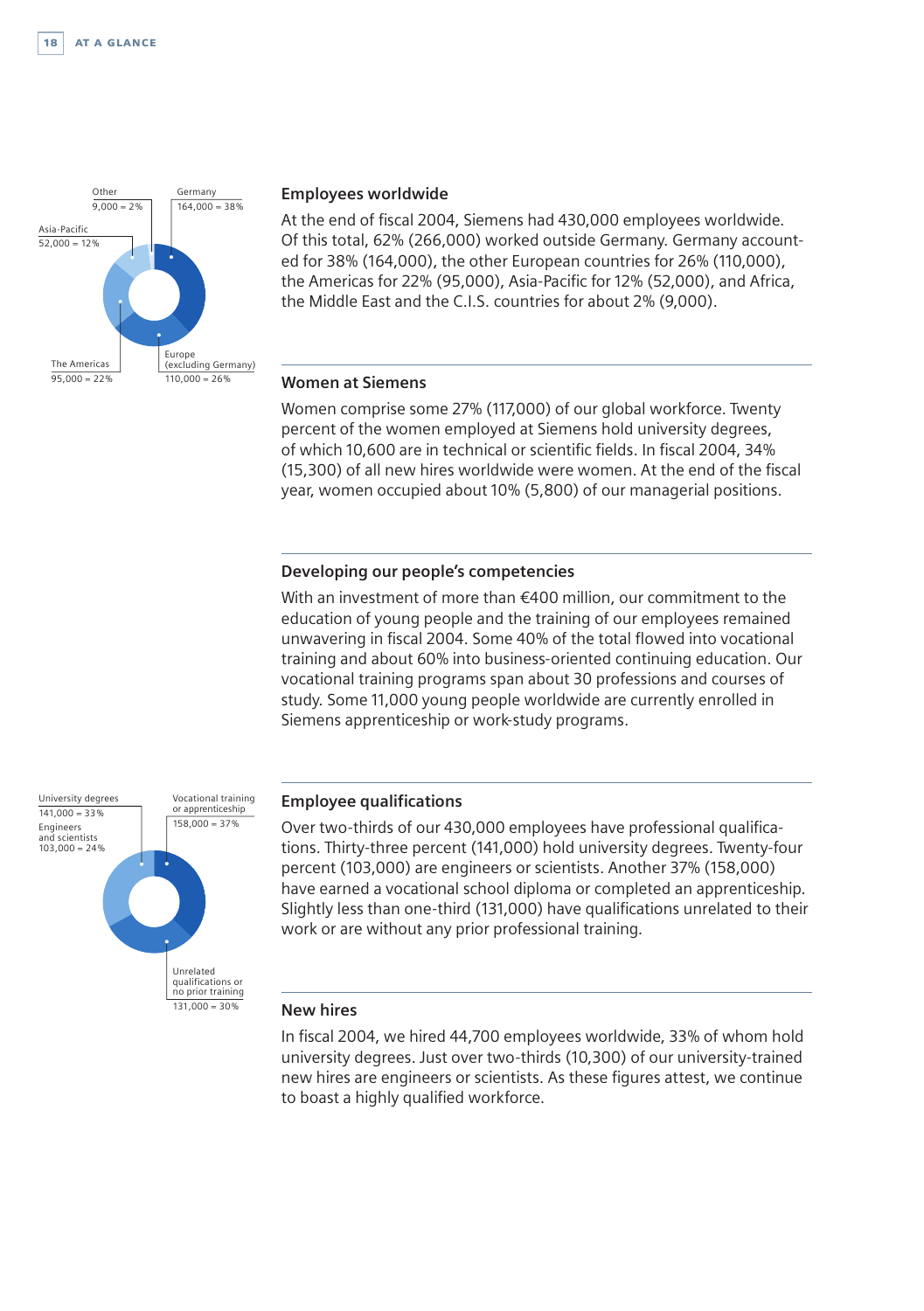# **Group Presidents**\*



**Udo Niehage, Dr.-Ing.**  PTD

**Wolfgang<br>Dehen<br>**SV

**Hans M. Schabert** TS

**Erich R. Reinhardt, Prof. Dr.-Ing.**  Med

**Lothar Pauly** Com **Johann Löttner**

L&A

Osram

**Adrian v. Hammerstein** SBS

**Wolf-Dieter Bopst, Dr.oec.publ.** 

**Helmut Gierse** A&D  $185$ 

**Heinrich Hiesinger, Dr.-Ing.**<br>SBT **Joergen Ole Haslestad** 

**Klaus Voges**  PG

**Herbert Lohneiß, Dr.rer.nat.**  SFS

\* As of January 1, 2005 For further information, see pages 84–85.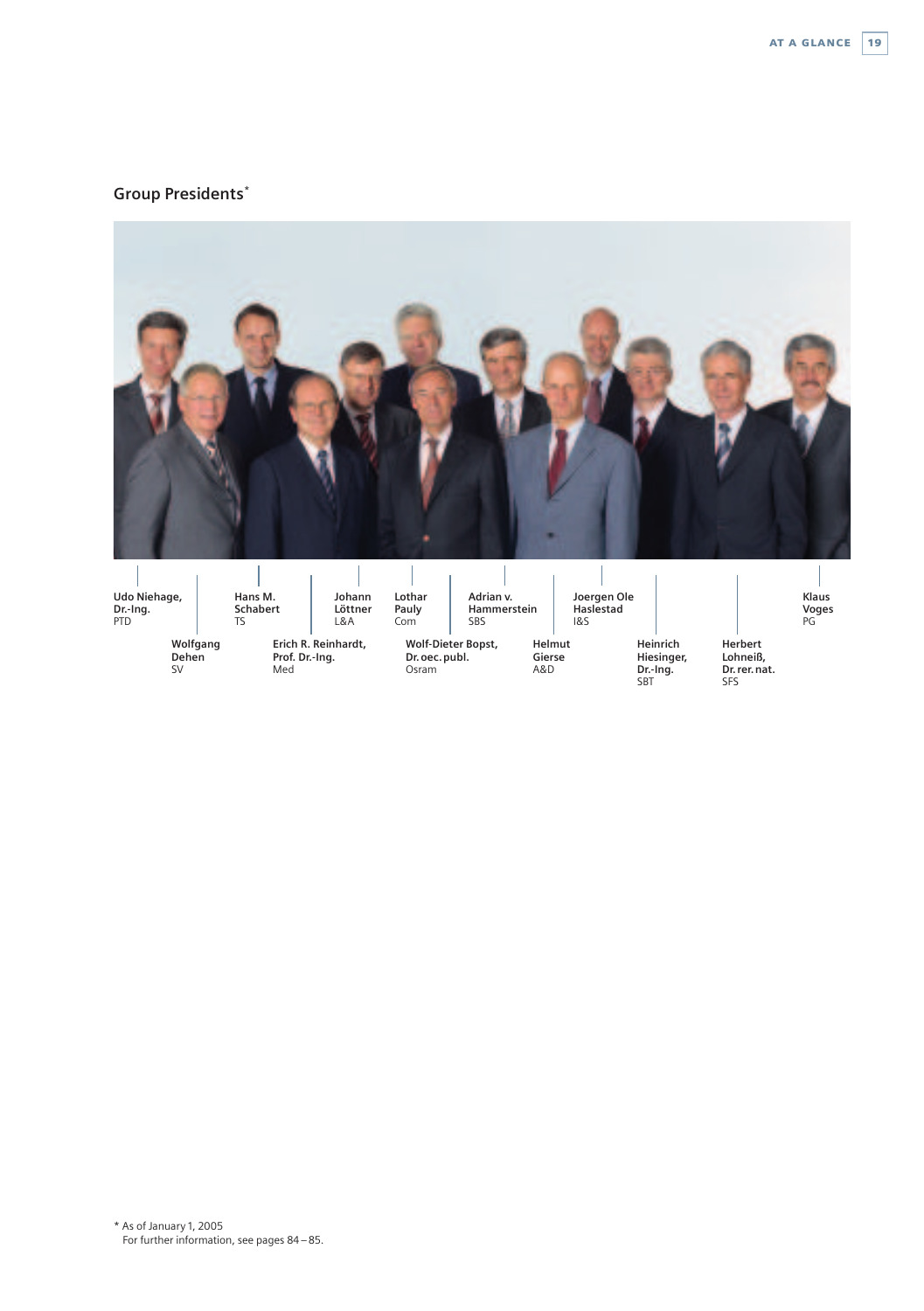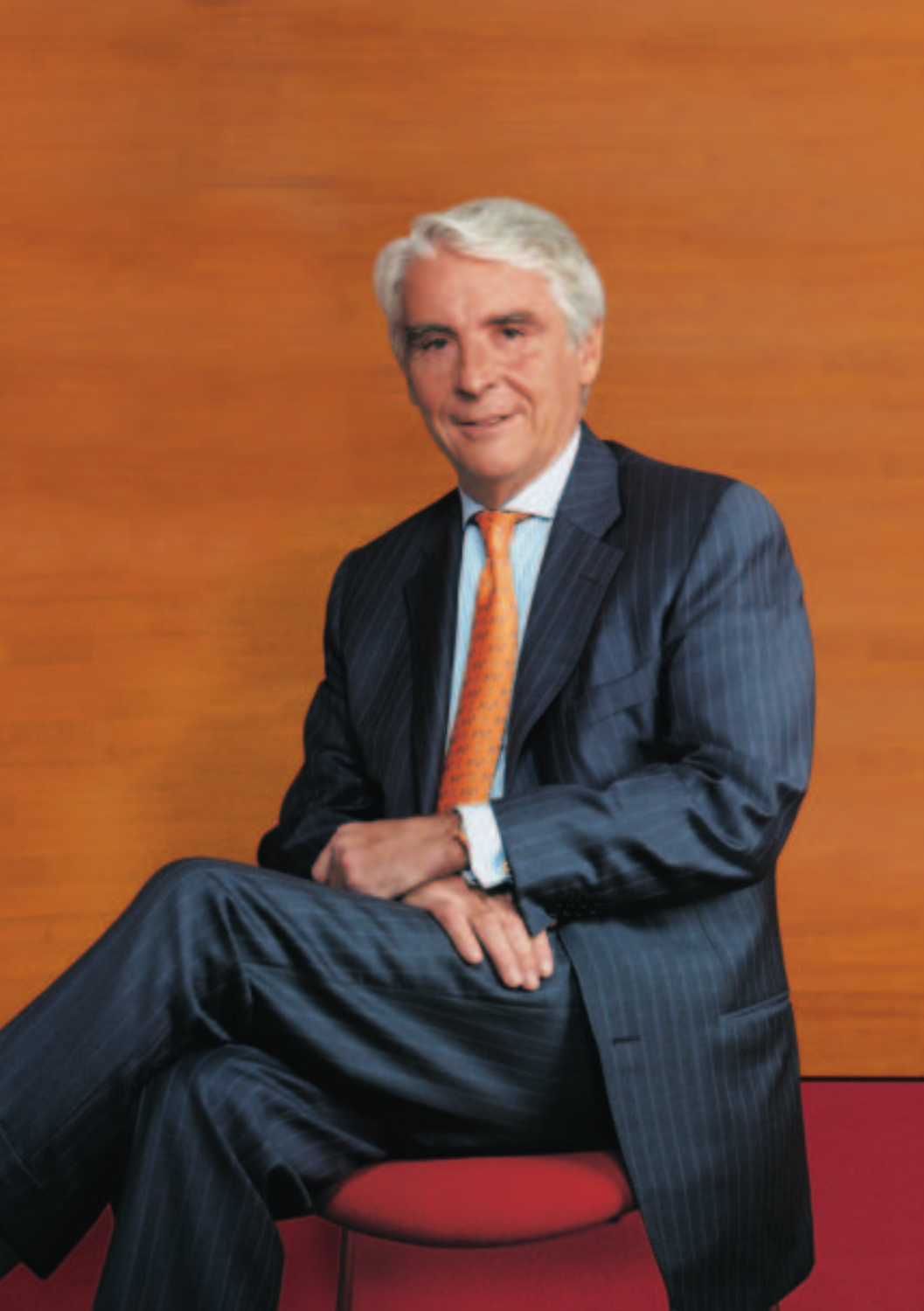# Dear shareholders,

The Supervisory Board of Siemens AG focused intensively on the Company's situation and prospects throughout fiscal 2004. The Managing Board provided us with timely and comprehensive information on a regular basis. We were involved in major Company decisions. We also advised the Managing Board and monitored Company management.

At five meetings during the course of fiscal 2004, the Managing Board reported to us on the Company's strategy and plans, on business and financial developments and on key business events. The Managing Board also informed us in writing about important developments that took place between these meetings. As Chairman of the Supervisory Board, I was kept up-todate on major issues and upcoming management decisions.

In its deliberations, the Supervisory Board focused on the Company's strategic orientation and personnel policies, plans to further optimize our business portfolio, the challenges and opportunities facing us in key regions, progress reports by the individual Siemens Groups and matters relating to corporate governance. This year, generational change in the Company's top management was also on the agenda.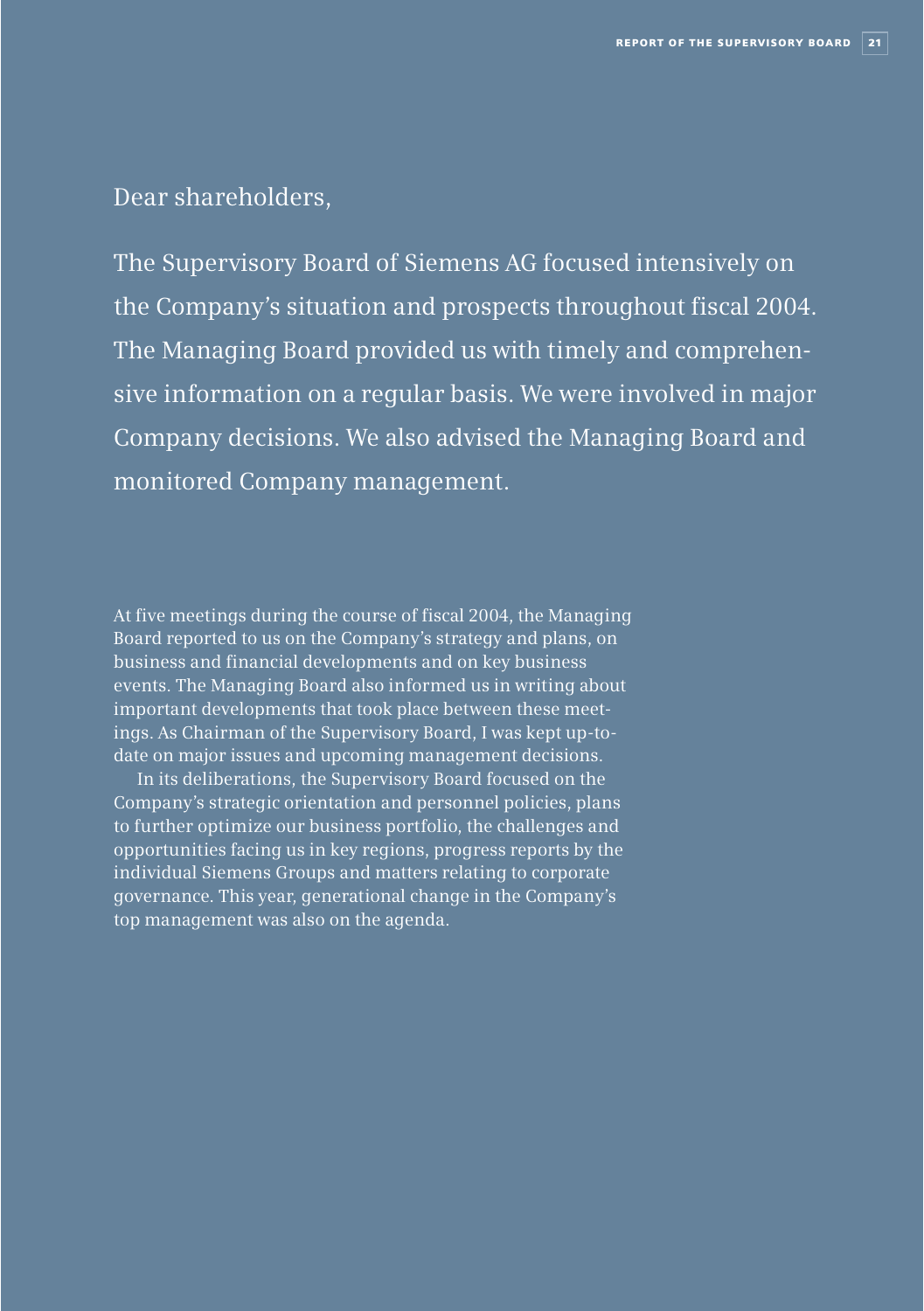#### **Business strategy and personnel policies**

At the April 2004 meeting of the Supervisory Board, the President of the Managing Board and the Chief Personnel Officer reported on Company strategy and on changes in our personnel policies. The following issues were discussed in detail:

- Siemens' aim is to be a global leader in electrical engineering and electronics with high profitability. All Company measures and programs are focused on this ultimate goal.
- The Company's business portfolio is being continuously optimized within the framework we have specified. For this reason, we are making targeted acquisitions to strengthen individual segments, particularly in growth markets.
- In our Siemens Management System which includes the *top*+ programs Innovation, Customer Focus and Global Competitiveness as well as a number of related initiatives – we have defined the key action areas for driving Company growth in the next few years.
- We are bringing personnel management into line with the Company's business strategy and business policies. In the last few years, the Managing Board has revamped our systems and processes for personnel development to take into account the increasing internationalization of our activities.

Siemens has developed a clearly focused, comprehensive and consistent management system to tackle the challenges of ongoing globalization.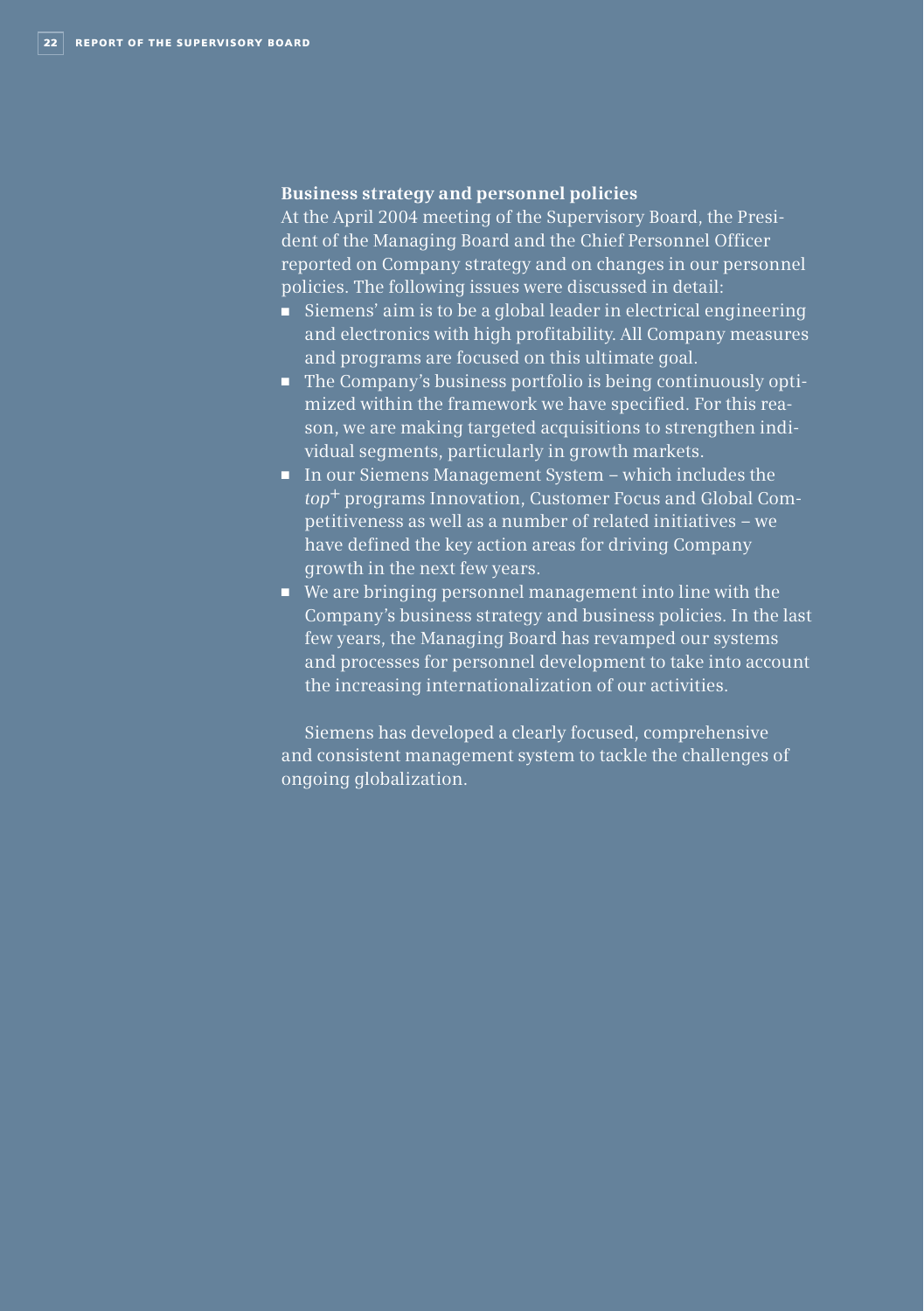## **Regional focus**

The Supervisory Board discusses Siemens' position in the global electronics and electrical engineering market at nearly every meeting. In 2004, we focused on the opportunities presented by the European Union's eastward expansion and on the reorganization of our sales and service activities in Germany. The Managing Board explained its reasons for combining previously independent Group activities into one Regional Organization Germany. This new unit, which employs 20,000 people, began operations at the start of fiscal 2005 with the aim of expanding business and improving customer proximity. The Supervisory Board is convinced that this organizational change is a key step toward re-achieving growth in the long-stagnant German market.

Siemens' performance in the United States, the world's largest electrical market, is considered at every meeting of the Supervisory Board. This year, we also received special reports on the Company's position in Asia-Pacific (November 2003) and in Latin America (November 2004). The Company is well-anchored in both regions, and new growth-generating measures have been initiated.

## **Group-specific topics**

Traditionally, Supervisory Board meetings are devoted not only to matters affecting the Company as a whole. We also give the individual Groups an opportunity to explain their activities in detail. This enables the members of the Supervisory Board to evaluate the specific challenges facing each of the Company's operating units.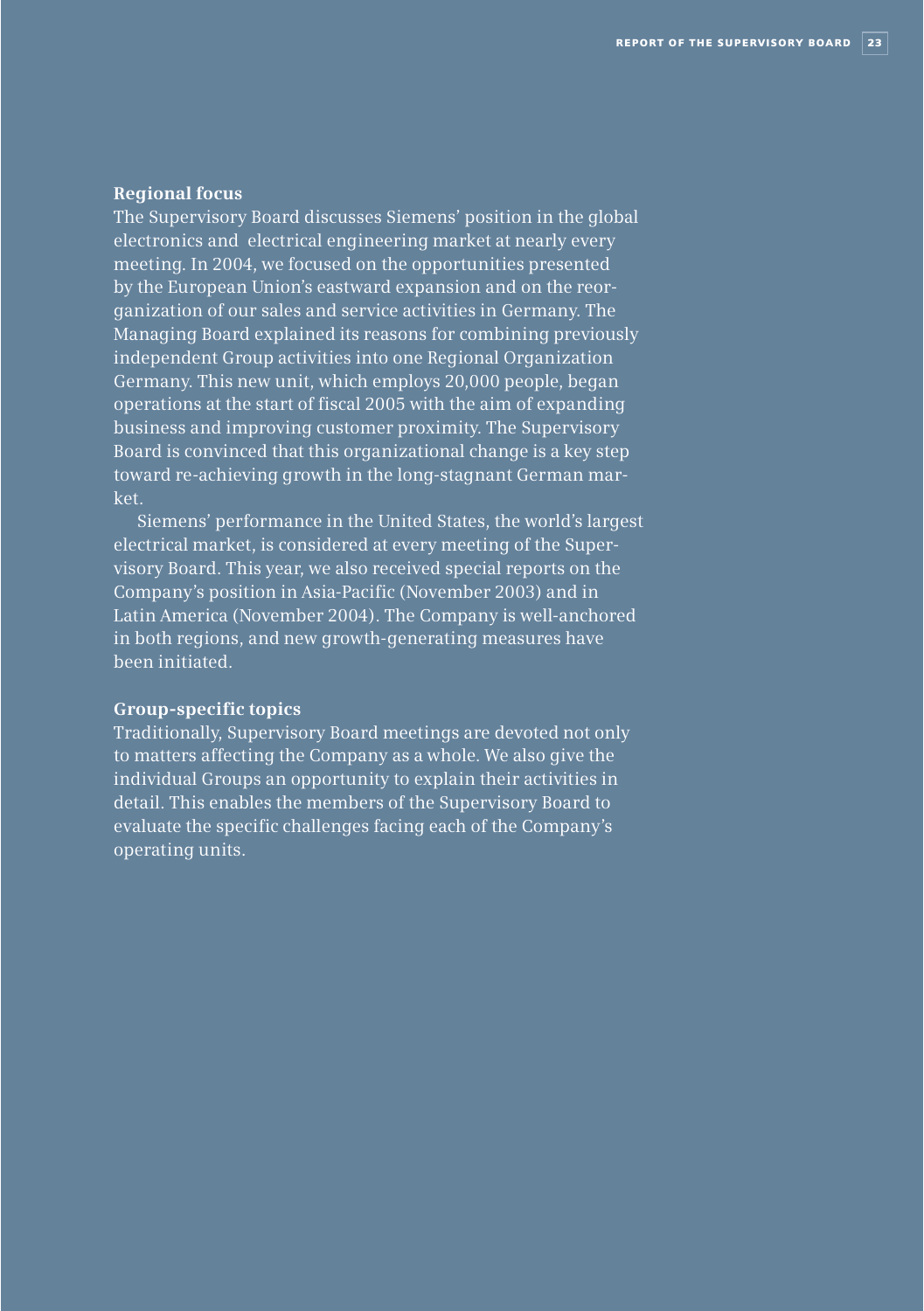Between November 2003 and November 2004, the following Groups reported to the Supervisory Board: Industrial Solutions and Services, and Osram (November 2003); Siemens Building Technologies, and Power Transmission and Distribution (April 2004); IC Networks, IC Mobile, and Logistics and Assembly Systems (July 2004); Automation and Drives, Siemens Financial Services, Medical Solutions, and Siemens VDO Automotive (November 2004). At these meetings, we discussed the following topics:

- IC Networks and IC Mobile have weathered the structural crisis in their industry. In response to the increasing convergence of mobile and wireline technologies and in order to strengthen their market presence, the two Groups were combined on October 1, 2004 to form the Communications Group.
- Industrial Solutions and Services, Siemens Building Technologies, and Logistics and Assembly Systems – all of which have faced special problems in the last few years – have completed the necessary restructuring measures and process improvements. They are now back on track. The acquisition of USFilter has enabled Industrial Solutions and Services to move into another promising market.
- Automation and Drives, Medical Solutions, Siemens VDO Automotive, Osram, Power Transmission and Distribution, Siemens Financial Services, and Power Generation have all posted outstanding results. These Groups are committed to doing everything they can to ensure the sustainability of their success.
- Siemens Business Services and Transportation Systems are working to achieve lasting improvements in their performance as rapidly as possible.

Taken as a whole, our Groups posted a double-digit increase in earnings compared to fiscal 2003, despite acute project-related problems at Transportation Systems. The Supervisory Board registered its satisfaction with this result.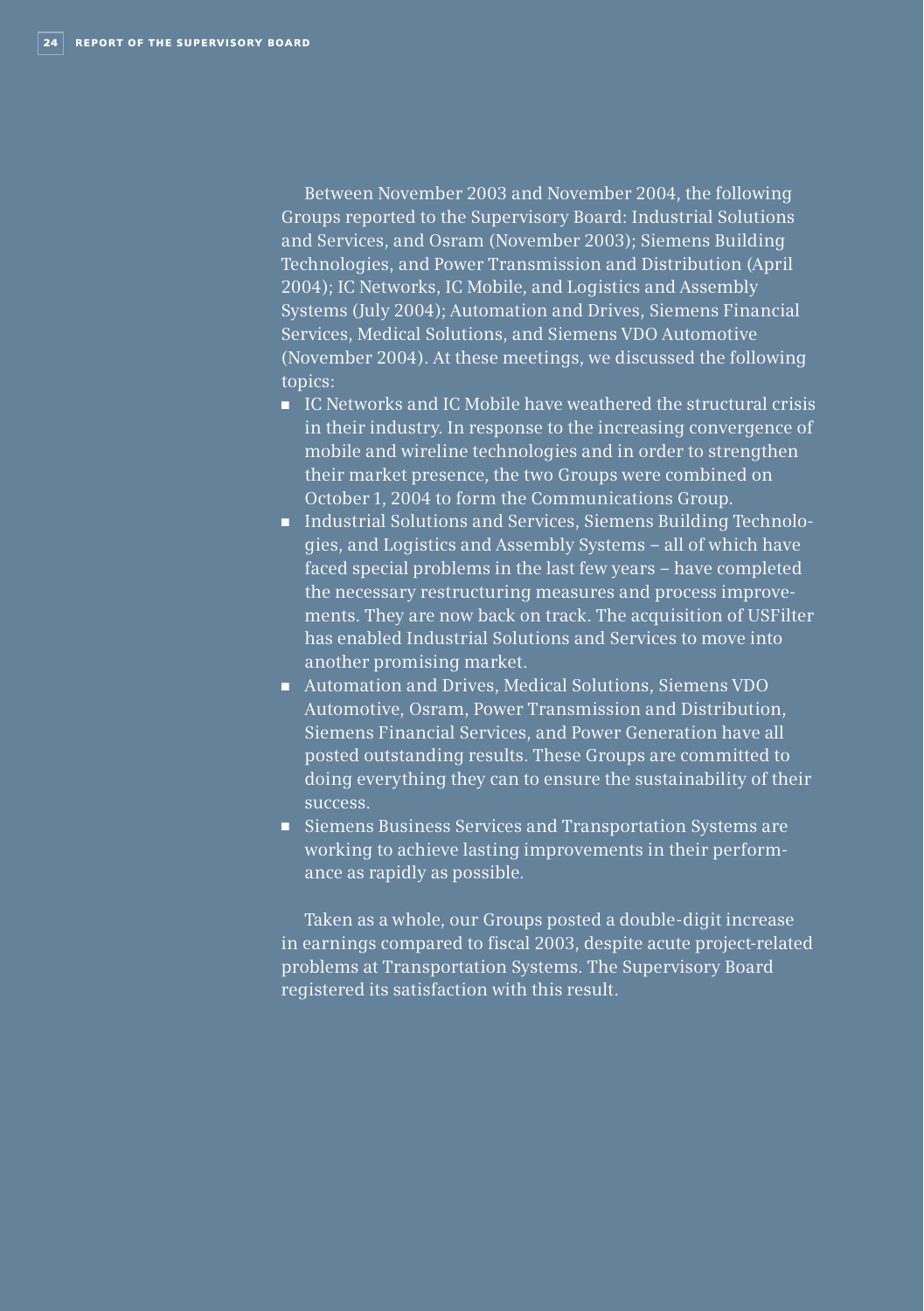#### **Corporate governance**

The Supervisory Board regularly deals with the further development of the Company's corporate governance principles. In this context, we have also concerned ourselves with the Company's compliance organization.

At our meeting on November 26, 2003, we adopted new bylaws for the Supervisory Board and its committees. These bylaws have been revised to take into account the corporate governance provisions of the Sarbanes-Oxley Act (SOA) and the revised version of the German Corporate Governance Code of May 21, 2003.

We have determined that Siemens – in accordance with the Company's Declaration of Conformity of November 12, 2003 – complied with the recommendations of the German Corporate Governance Code in fiscal 2004. Siemens will now disclose the remuneration paid to members of the Supervisory and Managing Boards in fiscal 2004 on an individualized basis. As stated in the new Declaration of Conformity, which we approved at our meeting on November 10, 2004, Siemens now complies with all but one of the Code's recommendations: Our directors and officers liability (D&O) insurance policy has no deductible.

The Supervisory Board met in April and November 2004 without the Managing Board in attendance. At these meetings, we dealt with the operational efficiency of the Supervisory Board and with the division of duties between the full Supervisory Board and its committees.

An overview of our corporate governance rules and practices and a detailed report on the level and structure of remuneration paid to members of the Supervisory and Managing Boards appear on pages 30–41 and 42–49 in this report and on the Internet.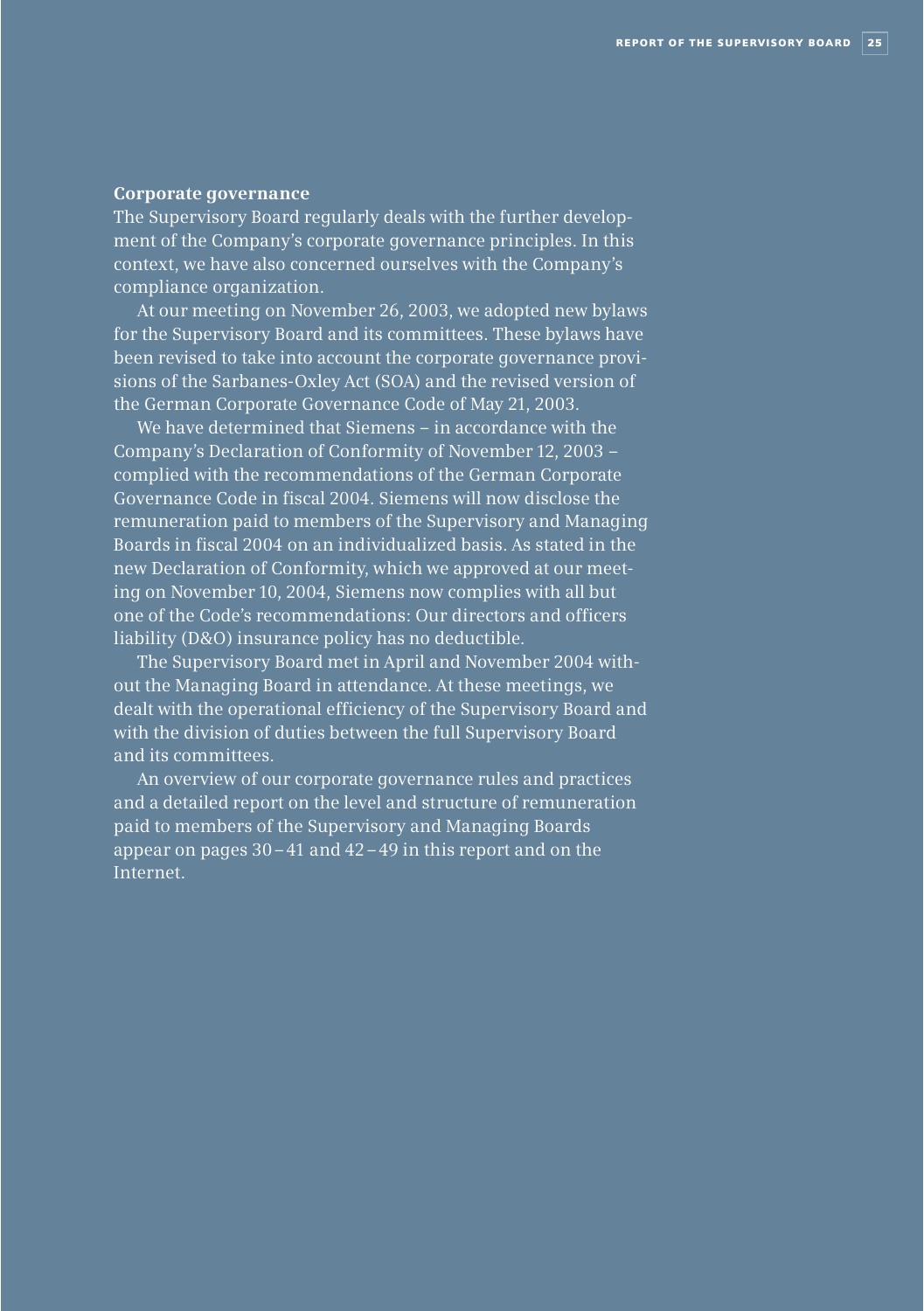#### **Committee meetings**

The Chairman's Committee remained in close contact with the Managing Board between the five regular Supervisory Board meetings held during fiscal 2004. As one of the Supervisory Board's four committees, the Chairman's Committee met five times to address personnel matters relating primarily to the Managing Board and the Group executive managements, the structure and level of Managing Board remuneration, and the determination of variable and stock-based remuneration components. At every meeting, the Chairman's Committee also dealt with the Company's strategy and performance and with matters relating to corporate governance.

Together with the independent auditors, the President of the Managing Board and the Chief Financial Officer, the Audit Committee discussed the annual financial statements of Siemens AG and the consolidated financial statements of Siemens worldwide, the appropriation of net income and the annual report on Form 20-F, which Siemens submits to the SEC. During the year, the Audit Committee also gave in-depth consideration to the Company's quarterly reports, the appointment of the independent auditors, oversight of the auditors' independence and efficiency, and their fee. In addition, the Audit Committee dealt intensively with the Company's risk management system and with the authorization and findings of the internal financial audit and the reports on statutory and regulatory risks. At several meetings, the Audit Committee discussed compliance with the provisions of Section 404 SOA regarding internal control systems and with the rules issued by the U.S. Public Company Accounting Oversight Board (U.S. PCAOB) for implementing those provisions. In addition, the Audit Committee adopted the SOA rules for the approval of non-audit services provided by independent auditors and for the treatment of employee and/or shareholder complaints as well as a Code of Ethics for Financial Officers. The Audit Committee met five times during the year, in some cases without the Managing Board in attendance.

The Mediation Committee, formed pursuant to § 27 (3) of the German Co-determination Act, had no occasion to meet during the year. The Ownership Rights Committee, defined in § 32 of the Act, voted on resolutions using a notational, or written, voting process and notified the Board of the outcome at subsequent meetings. All committees reported to the Supervisory Board on a regular basis.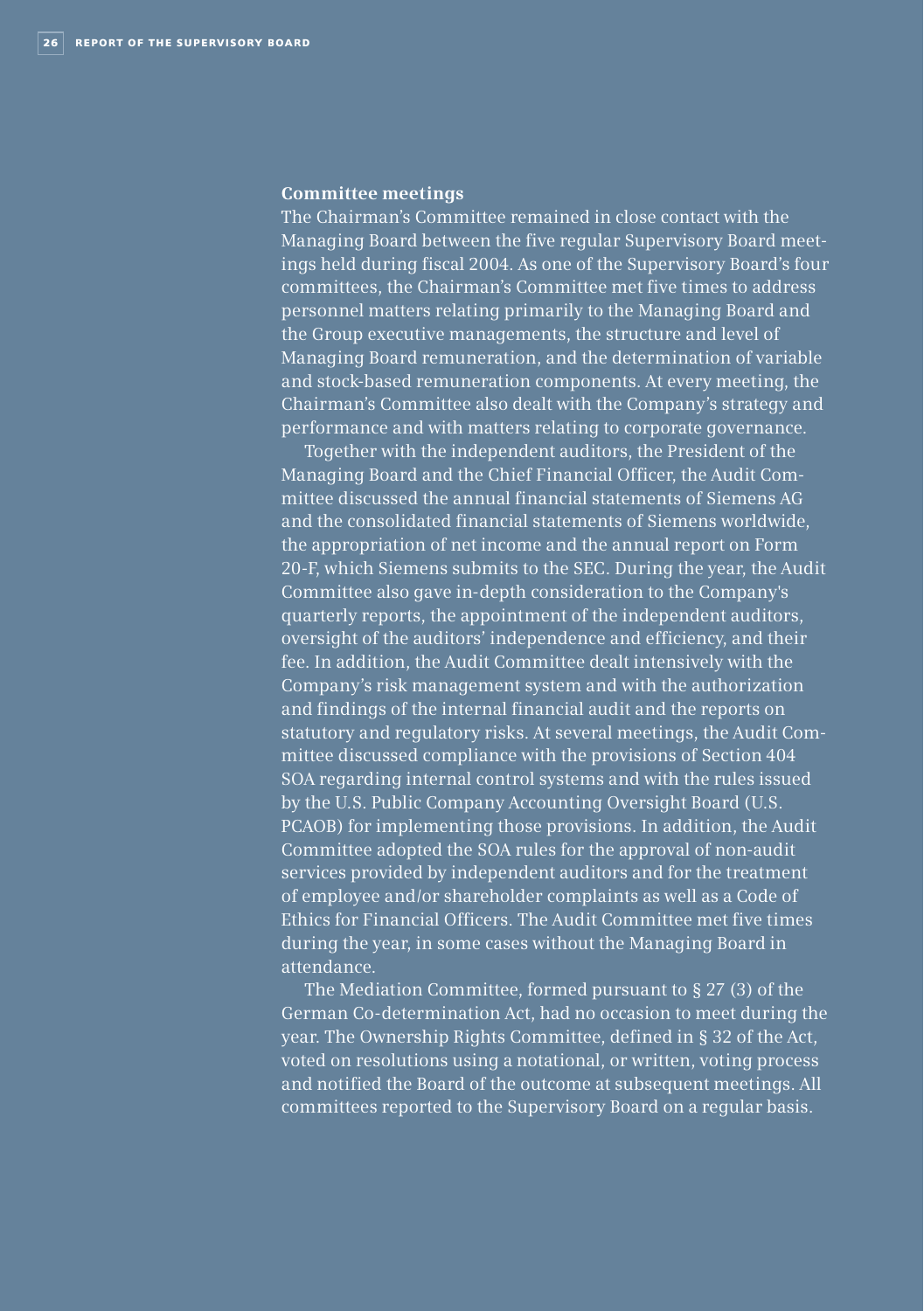#### **Financial statements**

Our independent auditors, KPMG Deutsche Treuhand-Gesellschaft AG Wirtschaftsprüfungsgesellschaft, Berlin and Frankfurt/Main (KPMG), audited the annual financial statements of Siemens AG and the consolidated financial statements of Siemens worldwide as well as the related management's discussion and analysis (MD&A) for fiscal 2004, in accordance with the requirements of the German Commercial Code (HGB), and approved them without qualification. The consolidated financial statements, prepared in accordance with U.S. GAAP, were audited by KPMG in accordance with the auditing principles of the U.S. PCAOB. KPMG also confirmed that the consolidated financial statements and MD&A fulfill the conditions for exemption from compliance with reporting rules under German law, and that the Managing Board has implemented an effective risk management system that meets all relevant legal requirements.

The Managing Board provided us with the above-mentioned documents and its proposal for the appropriation of net income in a timely manner. The Audit Committee thoroughly examined these documents, and the Supervisory Board also reviewed them. The KPMG audit reports were presented to all members of the Supervisory Board, and we examined the reports thoroughly at our meeting on November 24, 2004, in the presence of the independent auditors, who reported on the main findings of their audit. The Managing Board explained the annual and consolidated financial statements as well as the risk management system. It also provided a detailed report on the scope, focal points and costs of the audit. As a result of the definitive findings of the examination by the Audit Committee and the full Supervisory Board, we raised no objections. In view of our approval, the financial statements are accepted as submitted.

We endorse the Managing Board's proposal that the net income available for distribution be used to pay out a dividend of  $E1.25$ per share entitled to a dividend. In addition, we approve the proposal that the amount attributable to treasury stock be carried forward.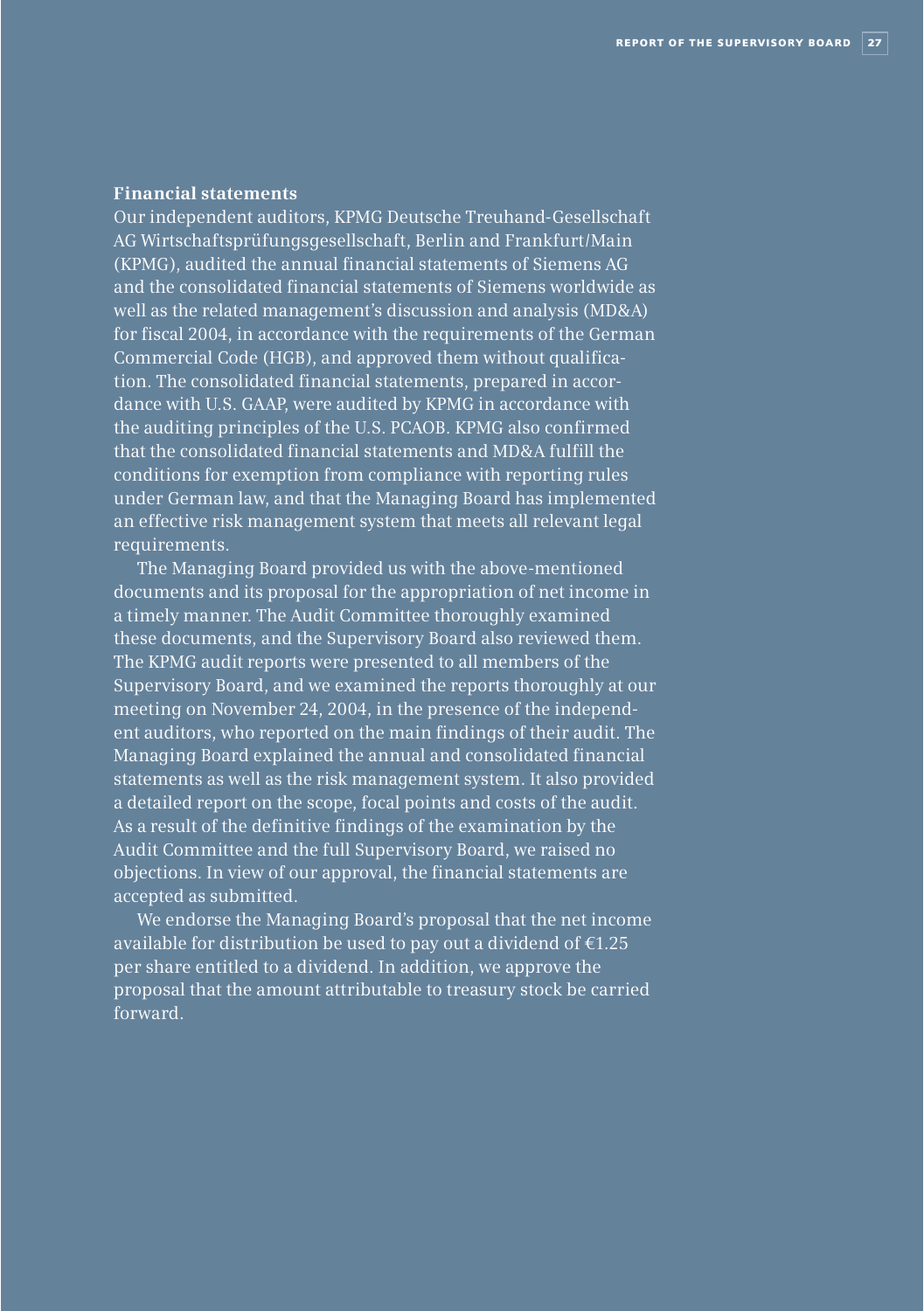#### **Changes in top management**

In fiscal 2004, the Supervisory Board of Siemens AG gave detailed consideration to long-prepared changes in the Company's top management. On July 28, 2004, we made the following decisions:

- We would propose at the Annual Shareholders' Meeting that Karl-Hermann Baumann, Chairman of the Supervisory Board of Siemens AG, who is resigning at the conclusion of the Annual Shareholders' Meeting on January 27, 2005, be succeeded as member of the Supervisory Board by Heinrich v. Pierer. Following the Annual Shareholders' Meeting, Mr. v. Pierer will stand for election as Chairman of the Supervisory Board.
- Klaus Kleinfeld, member of the Corporate Executive Committee since January 1, 2004, would be appointed Vice President of the Managing Board, effective August 1, 2004, and become President of the Managing Board at the conclusion of the Annual Shareholders' Meeting on January 27, 2005.
- Thomas Ganswindt, who was Group President of IC Networks at that time, and Rudi Lamprecht, who was Group President of IC Mobile, would be elected to the Corporate Executive Committee, effective October 1, 2004. Mr. Ganswindt would have special responsibility for the business area Information and Communications. Mr. Lamprecht would have special responsibility for Osram, the Region Africa, Middle East, C.I.S., and the joint ventures BSH Bosch und Siemens Hausgeräte and Fujitsu Siemens Computers.

In this context, changes were also made in the assignment of responsibilities to other Managing Board members. The current breakdown of responsibilities is shown in the organization chart at the end of this Report.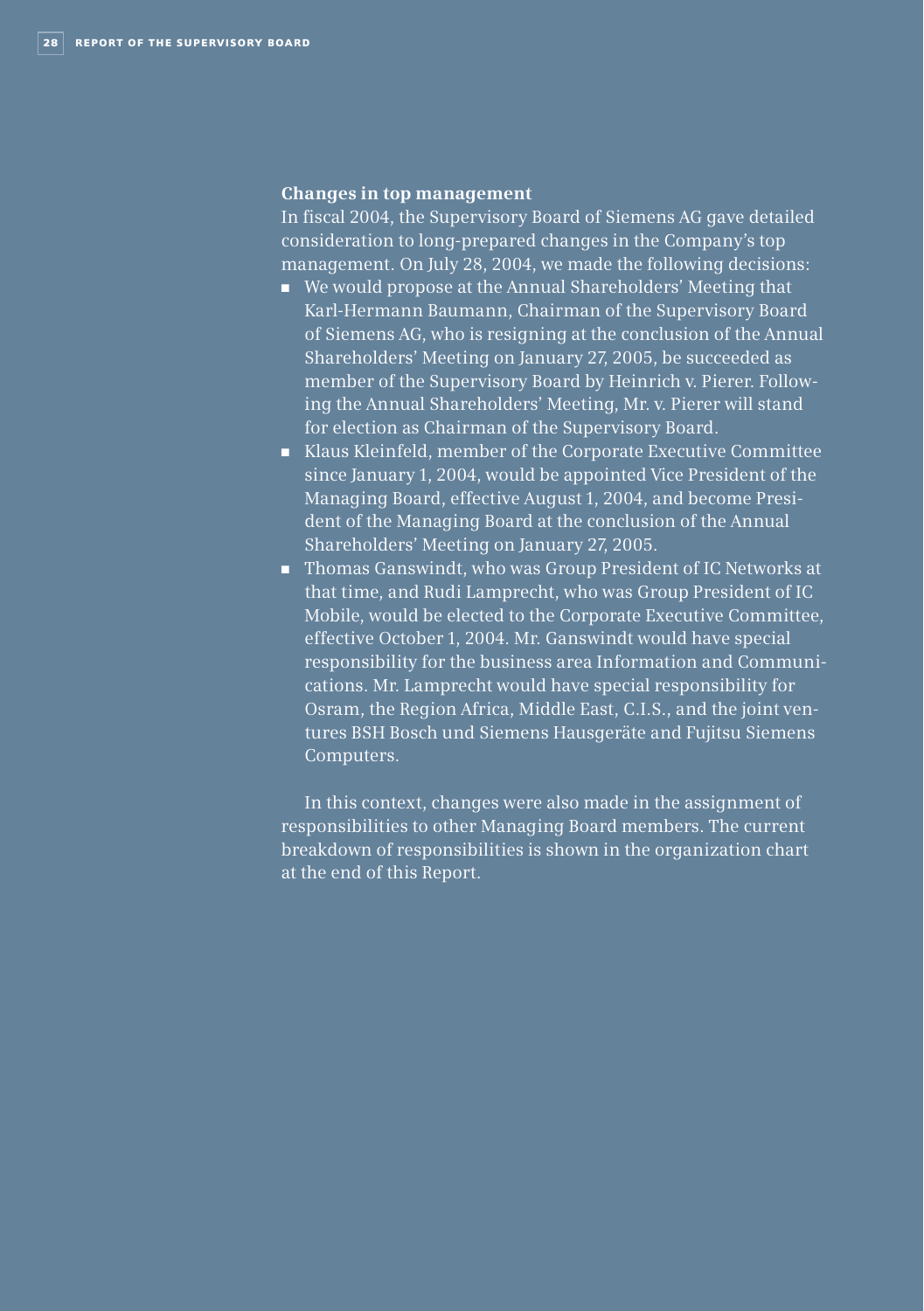The composition of the Supervisory Board of Siemens AG has also changed. On April 1, 2004, Hildegard Cornudet, Chairwoman of the Central Works Council of Siemens Business Services, succeeded Rolf Dittmar. On July 1, 2004, Berthold Huber, Second Chairman of IG Metall, succeeded Bertin Eichler. We thanked the retiring members for their contributions to the Board.

We have been systematically laying the groundwork for the impending generational change in our governing bodies for a long time. Siemens is committed to achieving a sustainable increase in company value. The Company will stick to its defined strategic goals. To remain an attractive investment and an attractive employer in the years to come, Siemens will maintain an intense focus on adapting to its changing environment. On behalf of the Supervisory Board, I would like to thank Mr. v. Pierer for his outstanding commitment and for the farsightedness with which he has led the Company. I wish Klaus Kleinfeld, the Managing Board and all Siemens employees around the world every success for the future. Thank you for the confidence you have placed in me throughout the course of my long career.

Berlin and Munich, November 24, 2004 For the Supervisory Board

KH - Panmerm

Dr. Karl-Hermann Baumann Chairman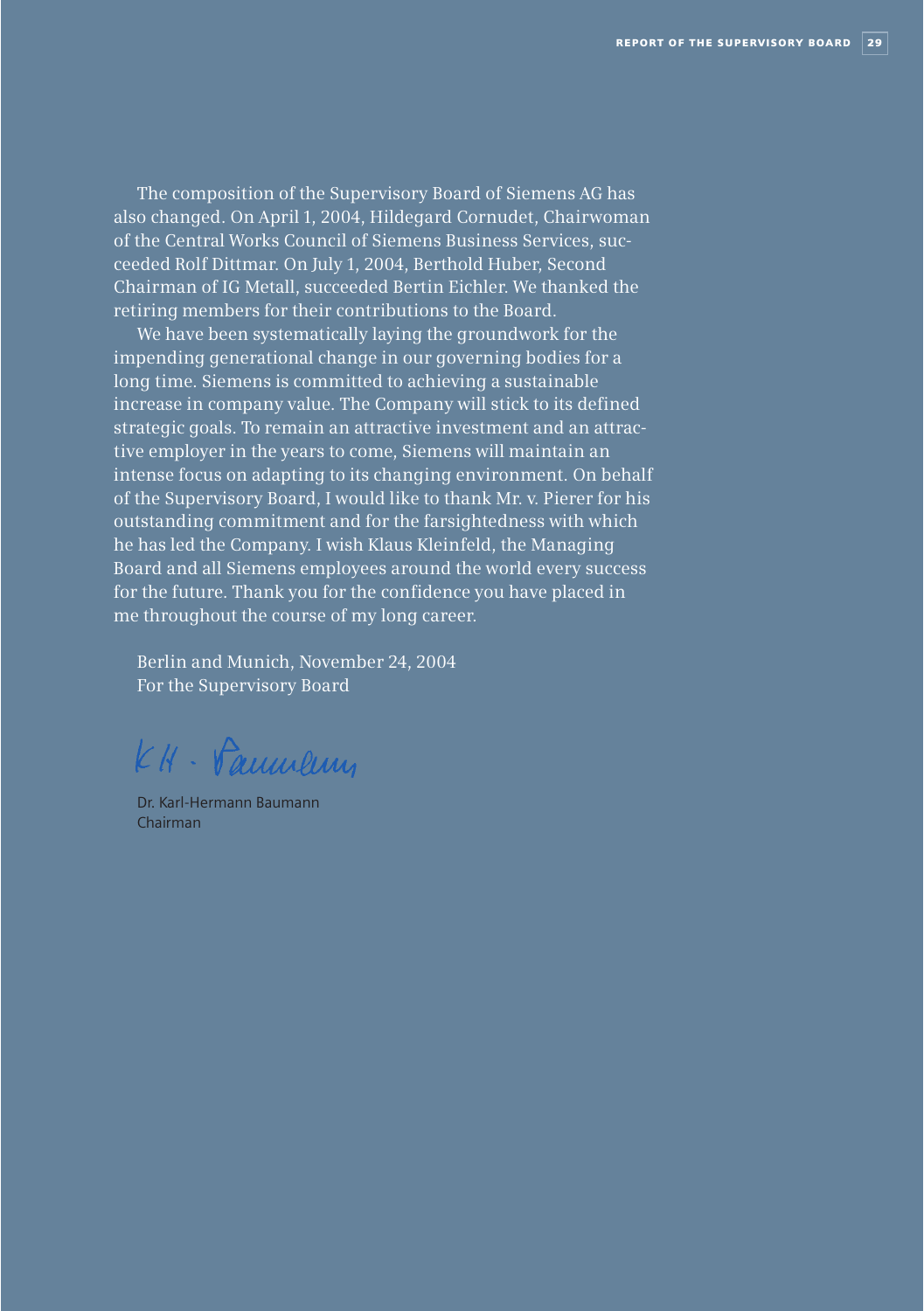# Corporate Governance Report

Good corporate governance has traditionally been a high priority at Siemens. We continue to welcome the ongoing corporate governance initiatives within and outside of Germany.

#### **The German framework**

The German Corporate Governance Code (the Codex), first issued in 2002, was expanded in May 2003. Siemens complies with this expanded version in all but one respect: our directors and officers liability (D&O) insurance policy does not include a deductible for Managing Board and Supervisory Board members. Our senior managers, both in and outside Germany, are covered by a group insurance policy. It is not considered appropriate to differentiate between board members and other high-level personnel. Furthermore, such a deductible is not common outside Germany.

Our Declaration of Conformity, set forth below (on page 41 of this Report), is posted on our website and updated as necessary. Siemens voluntarily complies with all of the Codex's non-obligatory suggestions, with only minor exceptions. Specific details may be found at the Corporate Governance section of our website.

#### **U.S. capital market rules**

Due to our listing on the New York Stock Exchange (NYSE), we are subject to certain U.S. capital markets laws and regulations of the U.S. Securities and Exchange Commission (SEC) and rules of the NYSE. In July 2002, the Sarbanes-Oxley Act (SOA) became U.S. law. The SOA aims to strengthen investor protection and restore confidence in the U.S. capital markets. To those ends, the SOA – together with associated SEC and NYSE rules – introduced numerous changes in corporate governance regulations for all companies listed in the U.S.

To facilitate our compliance with the SOA, we have, among other things, established a Disclosure Committee (comprised of eight central department heads) that is responsible for reviewing and approving certain financial and non-financial information before we make it public. We have also introduced procedures that require the respective managements of our Groups and subsidiaries to certify certain matters, as discussed below. These procedures, and certifications provide a basis on which the Chief Executive Officer (CEO) and the Chief Financial Officer (CFO) of Siemens AG certify our financial **Disclosure Committee Certification procedure**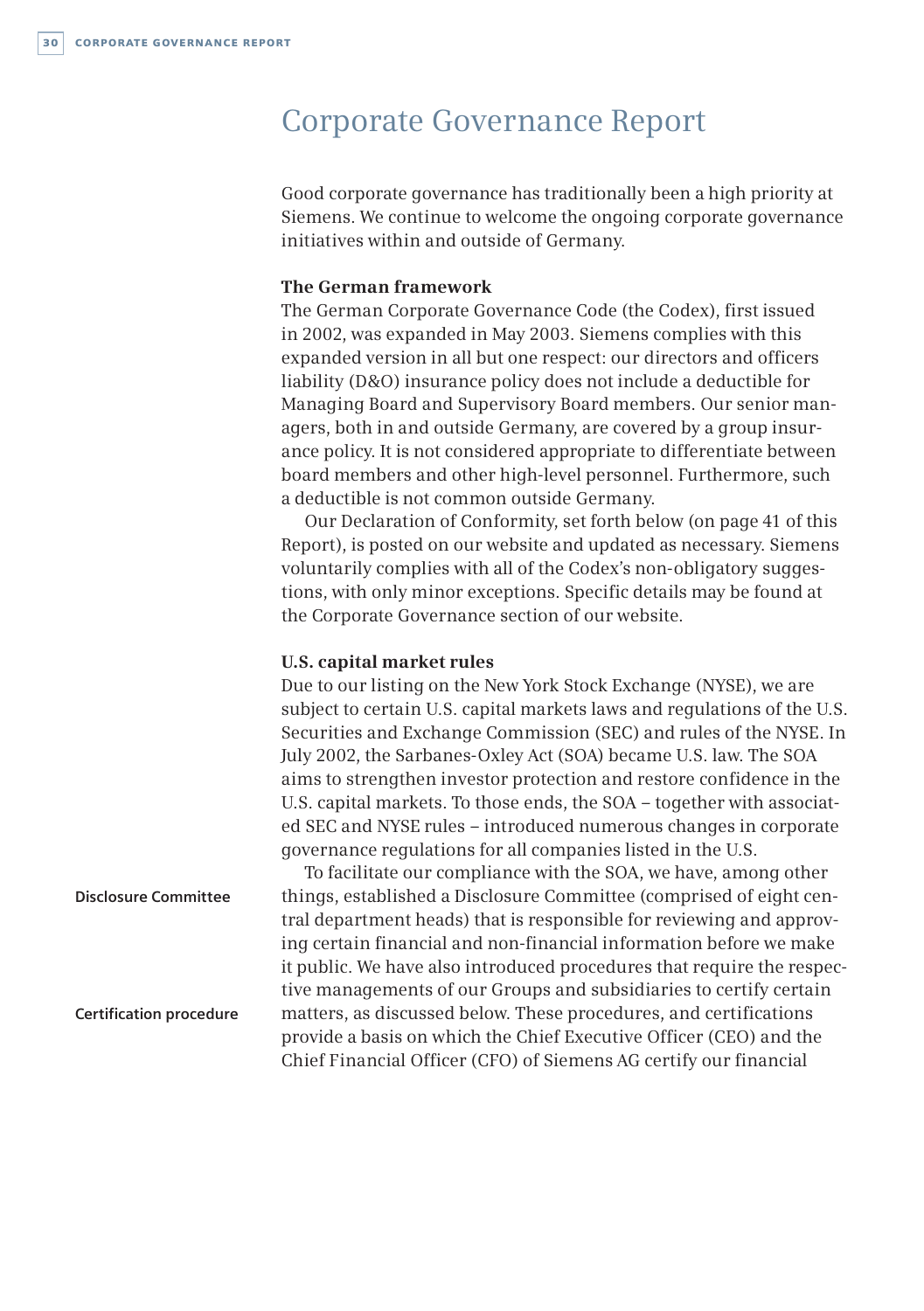statements to the SEC, as required by the SOA. Pursuant to the requirements of the SOA, Siemens has conformed the Bylaws of the Audit Committee of its Supervisory Board, revised its procedures governing its relationship to the Company's independent auditors, implemented procedures for handling complaints related to accounting practices and introduced a Code of Ethics for Financial Matters.

**Management and control structure – The Supervisory Board**

As a German stock corporation with registered offices in Berlin and Munich, Siemens is subject to German corporate law. Consequently, the Company has a two-tier management and oversight structure consisting of a Managing Board and a Supervisory Board. The Supervisory Board has twenty members. As stipulated by the German Codetermination Act (the Co-determination Act), one-half of the Board's members represent Company shareholders, and one-half represent Company employees. The shareholder representatives are elected by the Annual Shareholders' Meeting. The employee representatives are elected by an assembly representing Siemens' employees in Germany. Seven of the employee representatives must be Siemens group employees, and three must be external representatives nominated by certain German unions. According to the Bylaws of the Supervisory Board, the shareholder representatives must be independent. Some Supervisory Board members hold, or held in the past year, high-ranking positions at other companies. Siemens maintains normal business relationships with almost all of these companies. However, our sales of products and/or services to them are transacted on arm's length bases. Furthermore, the volumes of these respective sales are quite small in relation to each of the companies' total sales. Consequently, we believe that these dealings do not compromise the independence of our Supervisory Board members associated with these companies.

**www.siemens.com/ corporate\_governance**

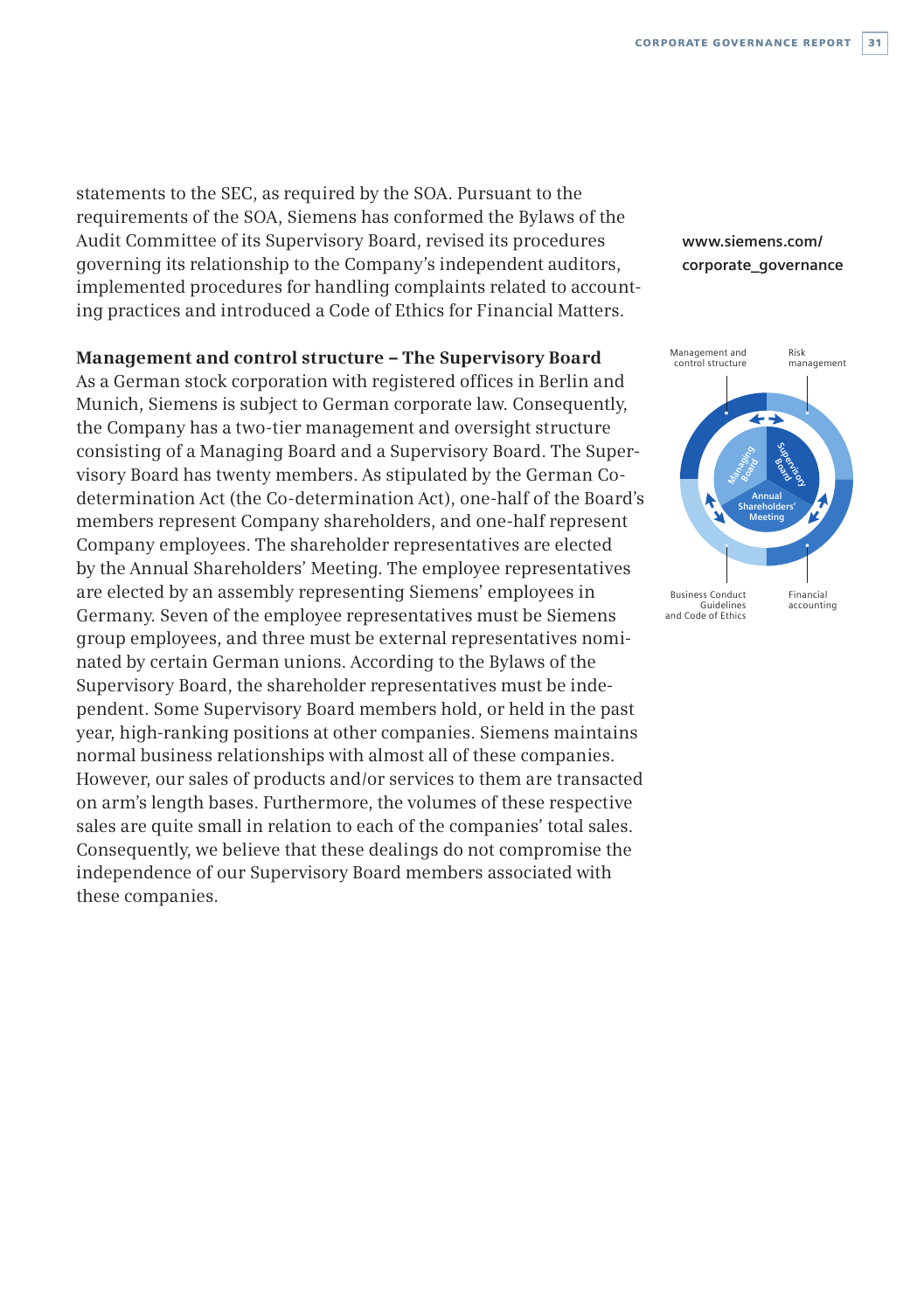# **Duties of the Supervisory Board**

The Supervisory Board is elected for five years. It normally meets five times each year and regularly convenes in executive session without the Managing Board in attendance. The duties, procedures and committees of the Supervisory Board are specified in its bylaws. These bylaws contain rules regarding, among other things, the independence, experience and knowledge required of Supervisory Board members and rules regarding conflicts of interest.

The Supervisory Board oversees and advises the Managing Board in its management of Company business. At regular intervals, it discusses business development, planning, strategy and implementation. It also reviews Siemens' quarterly reports and approves the annual, stand-alone financial statements of Siemens AG as well as the consolidated financial statements of Siemens, taking into account both the audit reports provided by the independent auditors and the results of the review conducted by the Audit Committee. In addition, the Supervisory Board appoints the members of the Managing Board and allocates members' individual duties. Important Managing Board decisions – such as major acquisitions, divestments and financial measures – require Supervisory Board approval.

#### **Committees of the Supervisory Board**

The Supervisory Board's Bylaws establish four committees, whose duties, responsibilities and procedures fulfill the requirements of the Codex, reflect applicable SOA requirements and incorporate applicable NYSE rules, as well as certain NYSE rules not mandatorily applicable to Siemens AG. Committee bylaws are posted on our website.

The **Chairman's Committee**, comprising two shareholder representatives and one employee representative, performs the collective tasks of nominating, compensation and corporate governance committees. It meets at least five times each year without the Managing Board in attendance. The Chairman's Committee determines the conditions of employment of Managing Board members and the level and structure of their remuneration, including what part of the Managing Board's total compensation will take the form of stockbased compensation. In addition, the Chairman's Committee makes proposals regarding the appointment of Managing Board members. Finally, it reviews and ensures the further development of Siemens' corporate governance principles.

**Committees of the Supervisory Board**

**Chairman's Committee**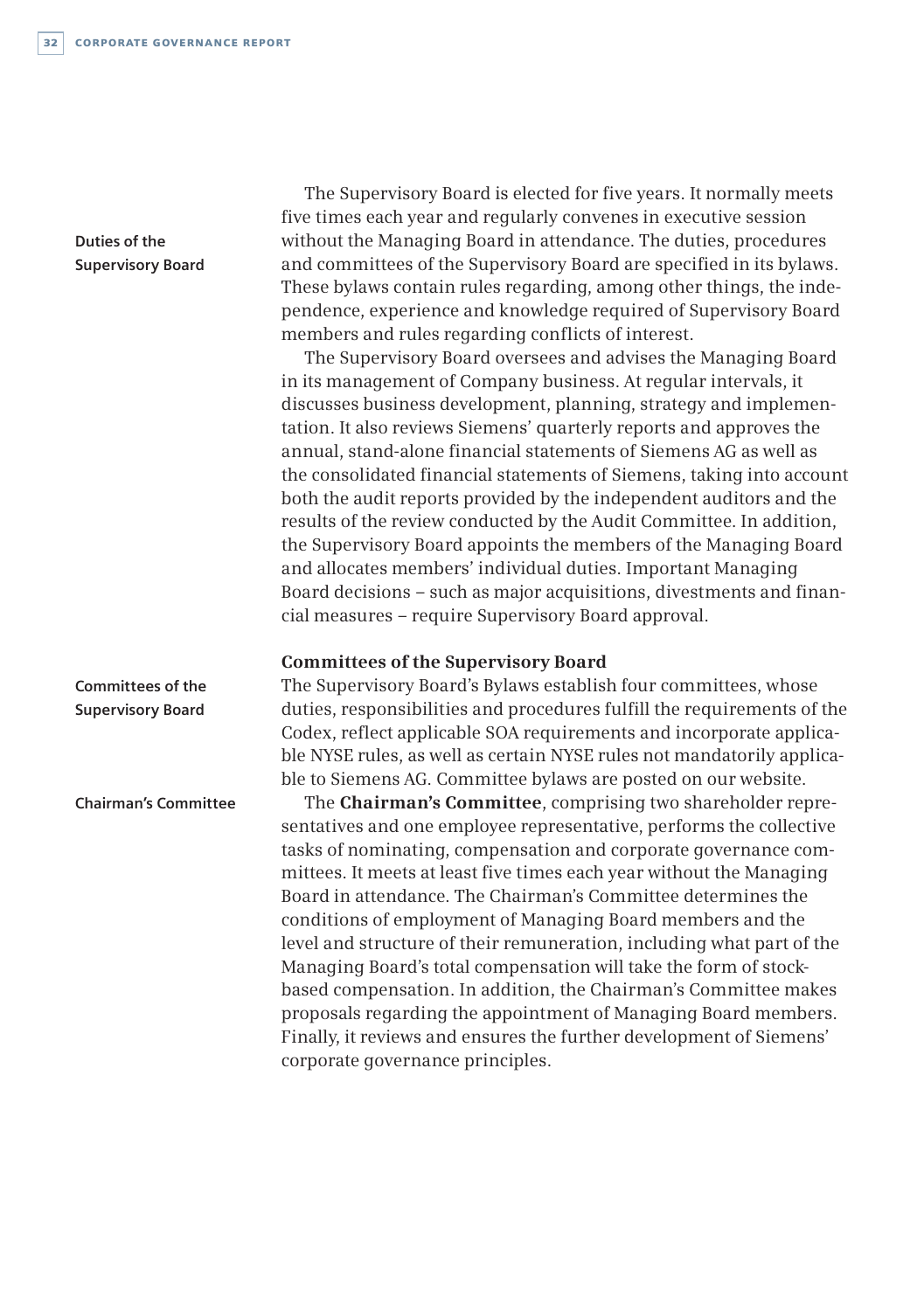The **Audit Committee** consists of three shareholder representatives and two employee representatives. The SOA requires that all members of our Audit Committee must be independent, as provided in the SOA, no later than July 31, 2005. Nevertheless, SEC rules provide a limited exemption from this requirement for the employee representatives, to the extent that they are employees of the Company and elected in accordance with the Co-determination Act. The Audit Committee oversees the appropriateness and the effectiveness of the Company's external and internal accounting processes, meeting at least five times each year. The Audit Committee and the independent auditors also review the Company's financial statements prepared quarterly and annually by management. On the basis of the independent auditors' report on its review of the annual financial statements, the Audit Committee makes a recommendation to the Supervisory Board whether or not it should approve those financial statements. In addition, the Audit Committee oversees the Company's internal control system and its procedures for assessing, monitoring and managing risk. It also monitors statutory and regulatory compliance. The Company's Financial Audit Department reports regularly to the Audit Committee, which determines the scope and focal points of its financial audit. The Audit Committee is also responsible for liaising between the Company and its independent auditors. In particular, it awards the annual audit contract to the independent auditors appointed at the Annual Shareholders' Meeting and initially determines the focal points of their audit, as well as their fee. In addition, the Audit Committee monitors the independence, qualifications, rotation and performance of the independent auditors.

In accordance with the requirements of the SOA, the Supervisory Board has determined that Dr. Josef Ackermann, Dr. Karl-Hermann Baumann and Dr. Henning Schulte-Noelle qualify to serve as Audit Committee financial experts.

The **Mediation Committee** comprises two shareholder representatives and two employee representatives. In the event that the Supervisory Board cannot reach the two-thirds majority required to appoint a Managing Board member, the Mediation Committee submits proposals for resolution to the Supervisory Board.

The **Ownership Rights Committee** (formerly called the Investment Committee), comprising three shareholder representatives, is responsible for decisions regarding the exercise of Siemens' shareholder rights in other companies.

**Audit Committee**

**Financial experts of the Audit Committee**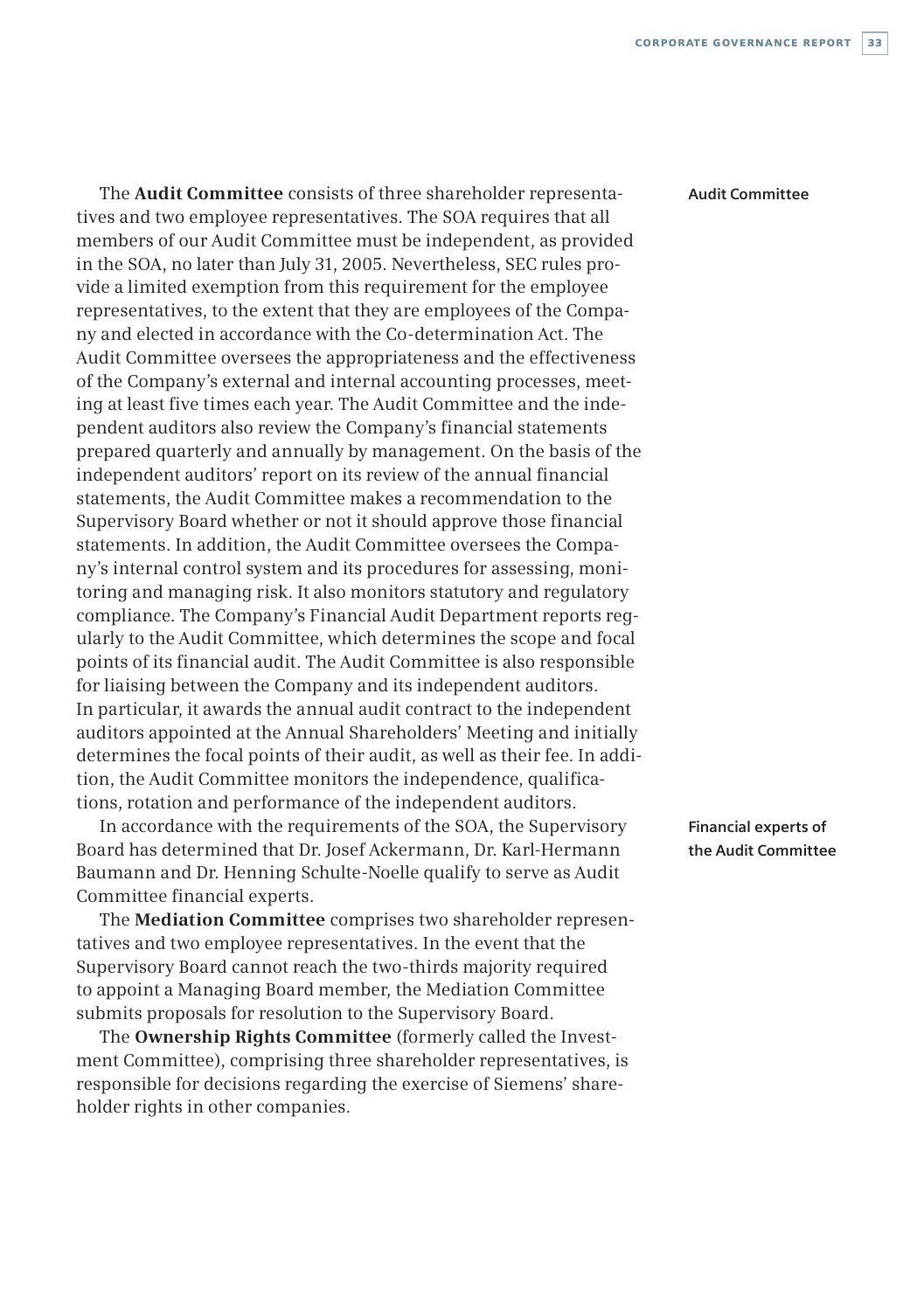#### **The Managing Board**

The Managing Board of Siemens AG, which currently has twelve members, is the Company's top management body. It is obligated to promote the interests of the Company at all times and to drive sustainable growth in company value. Since October 2004, its Corporate Executive Committee has ten members (effective January 27, 2005, it will have nine members). The President and CEO defines overall Company policies in cooperation with the Corporate Executive Committee. The Managing Board's responsibilities include determining the Company's strategic orientation, planning and finalizing the Company budget, allocating resources, and monitoring the executive management of each Group. Furthermore, the Managing Board is responsible for the preparation of the Company's quarterly reports; the annual, stand-alone financial statements of Siemens AG and the consolidated financial statements of Siemens. It also appoints personnel to fill key Company positions.

The Managing Board cooperates closely with the Supervisory Board. It informs the Supervisory Board regularly, promptly and comprehensively regarding all issues related to Company strategy and strategy implementation, planning, business development, financial position, earnings and risks. Major decisions of the Managing Board require Supervisory Board approval.

### **Shareholder relations**

Four times each year – at dates specified in our financial calendar – Siemens AG reports to its shareholders regarding its business development, financial position and earnings. The CEO and the CFO report to investors, analysts and the press regarding the quarterly and full-year results. Information which may materially affect Siemens' share price is published in press releases throughout the year.

An ordinary Annual Shareholders' Meeting normally takes place within the first four months of each fiscal year, with each share carrying one vote. All shareholders listed in the stock register and from whom notification of attendance has been received by a specified date are entitled to participate. The Managing Board facilitates shareholder participation in the meeting through the use of electronic means of communication – in particular the Internet – and enables shareholders who are unable to attend the meeting to exercise their voting rights by communicating instructions directly to their representatives. In connection with the January 2005 Annual Sharehold-

**Duties of the Managing Board**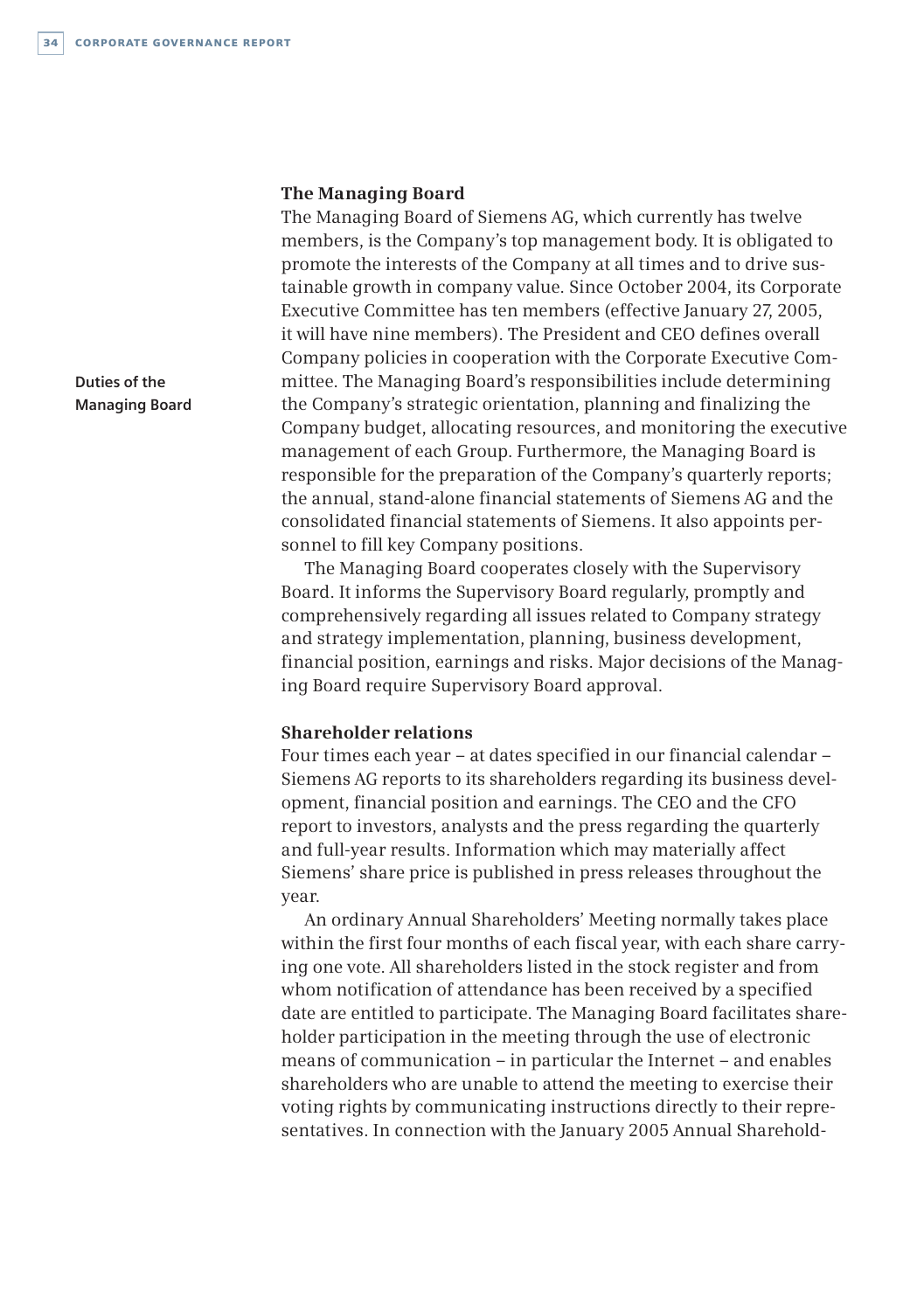ers' Meeting, for the first time shareholders may receive their notice of the meeting electronically. The meeting is directed by the Chairman of the Supervisory Board.

The Annual Shareholders' Meeting decides on all matters assigned to it by law. Its decisions are binding on all shareholders and on the Company. They include, in particular, voting on the appropriation of net income, ratification of the acts of the Managing and Supervisory Boards, and the appointment of the independent auditors. Amendments to the Articles of Association and measures which change the Company's capital stock are approved exclusively at the Annual Shareholders' Meeting and implemented by the Managing Board with the approval of the Supervisory Board. Shareholders may submit counter-proposals to the proposals of the Managing and Supervisory Boards and may contest decisions of the Annual Shareholders' Meeting. Shareholders owning Siemens stock with an aggregate par value of €1 million or more may also demand a special judicial review of a particular decision.

As part of our investor relations activities, the CEO, the CFO and individual members of the Group executive managements meet regularly with analysts and institutional investors. We hold a conference for analysts once a year as well as telephone conferences with analysts upon the publication of our quarterly results. Our website provides access to financial data and other business-related information regarding Siemens.

### **Risk management**

The Company has a system for assessing and monitoring its potential business and financial risks. The components of this risk management system are designed to help enable us to anticipate risks and to manage them carefully in the pursuit of our business goals. The principles, guidelines, processes and responsibilities of our internal control system have been defined and established to help ensure prompt and accurate accounting of all business transactions and to continuously provide reliable information about the Company's financial position for internal and external use.

However, the components of the internal control and risk management system do not eliminate risk entirely and, thus, cannot prevent loss or fraud in all cases. We intend to rapidly adjust the risk management and monitoring procedures of all businesses acquired during the fiscal year, so that they conform to Siemens' standards.

**Annual Shareholders' Meeting**

**Investor relations activities**

**Monitoring and risk management**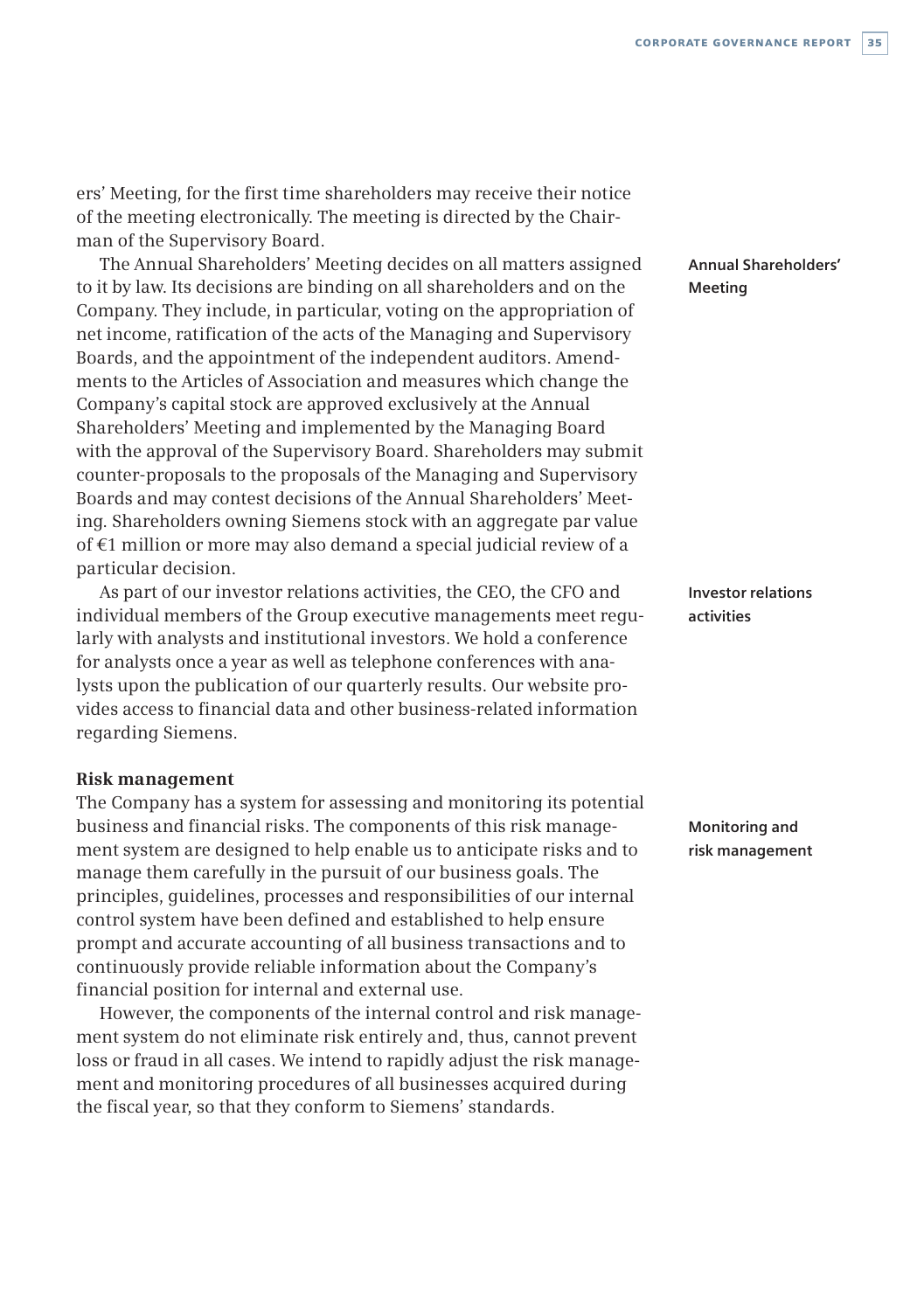#### **Financial accounting**

The consolidated financial statements of Siemens worldwide are prepared in accordance with the United States Generally Accepted Accounting Principles (U.S. GAAP), as permitted by the German Commercial Code. The annual, stand-alone financial statements of Siemens AG are prepared in accordance with the accounting rules set out in the German Commercial Code. The Managing Board directs the preparation of the financial statements. The existing internal control system and the Company-wide use of uniform guidelines help to ensure the accuracy of our financial statements. In addition, we have established a system of internal certification by which the executive management of each of our Groups and subsidiaries certifies, among other things, the accuracy of their reports to the Managing Board, including that such reports fairly present in all material respects the financial condition, results of operations and cash flows of the reporting entity. They also certify that such management has reviewed the reporting entity's disclosure controls and procedures and concluded that they were effective as of the end of the period covered by the relevant report.

This system is a basis for the statements of certification that must be signed by the CEO and the CFO and submitted to the SEC with the annual report on Form 20-F, in accordance with the SOA requirements. In those statements, the CEO and the CFO certify the accuracy of the statements in the annual report, including that the financial statements fairly present (in all material respects) the financial condition, results of operations and cash flows of Siemens. They also certify (1) that the effectiveness of Siemens' system of disclosure controls and procedures has been evaluated, (2) that they have presented in this report on Form 20-F their conclusions related to this evaluation and (3) that they have disclosed in this report any change in the company's internal controls over financial reporting that occurred during the period covered by this report that has materially affected, or is reasonably likely to materially affect, the company's internal controls over financial reporting.

Additional SOA requirements, which will come into effect for Siemens in fiscal 2005, mandate that we include in our management report on internal controls the conclusions of management about the effectiveness of Siemens' internal controls over financial reporting, based on management's review of those controls. The additional requirements also demand that the independent auditors provide an "attestation" regarding the management's assessment.

**Preparation of financial statements**

**Further development of our internal control system**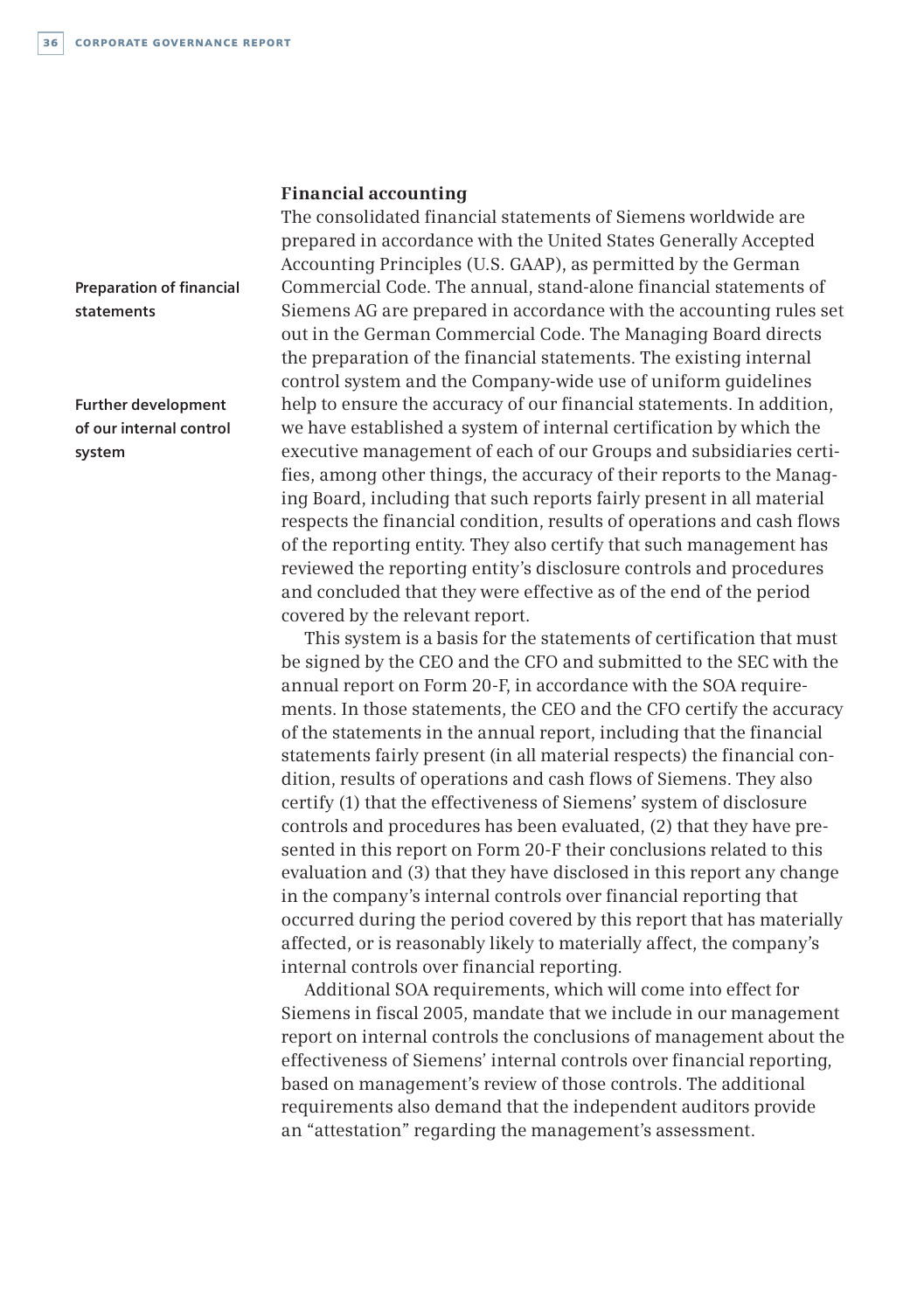# **Business Conduct Guidelines and Code of Ethics**

Siemens is committed to conducting its business responsibly and in compliance with all relevant statutory and regulatory requirements. The Managing Board has established firm guidelines to help ensure that this goal is achieved. The Business Conduct Guidelines comprise rules regarding compliance with applicable laws, conflicts of interest, the use of Company assets and facilities, and insider trading. These rules are binding for all Siemens employees, the Managing Board and the Supervisory Board. The Guidelines also specify procedures for dealing with complaints. A compliance officer, who reports to the Audit Committee, processes all complaints, including those submitted anonymously. In accordance with the requirements of the SOA, procedures for handling potential complaints related to accounting practices, and procedures for handling relevant complaints from specific attorneys (internal and external) have been implemented during fiscal 2004. In addition, the Managing Board and the Supervisory Board have implemented a Code of Ethics for Financial Matters, as required by the SOA rules. Both the Business Conduct Guidelines and the Code of Ethics for Financial Matters are available on our website.

# **Significant differences from NYSE Corporate Governance Standards**

Companies listed on the NYSE are subject to the Corporate Governance Standards of Section 303A (the NYSE Standards) of the NYSE Listed Company Manual. Under the NYSE Standards, Siemens AG, as a foreign private issuer, is permitted to follow its home-country corporate governance practices in lieu of the NYSE Standards, except that it is required to comply with the NYSE Standards relating to the having of an audit committee (comprised of members who are "independent" under the SOA) and to certain NYSE notification obligations. In addition, the NYSE Standards require that foreign private issuers disclose any significant ways in which their corporate governance practices differ from those required of U.S. domestic companies under the NYSE Standards.

As a company incorporated in Germany, Siemens AG generally follows German corporate governance principles, particularly those set forth in the German Stock Corporation Act (the Stock Corporation Act), the Co-determination Act and the Codex.

The significant differences between our governance practices and those of domestic NYSE issuers are as follows:

**Compliance Officer**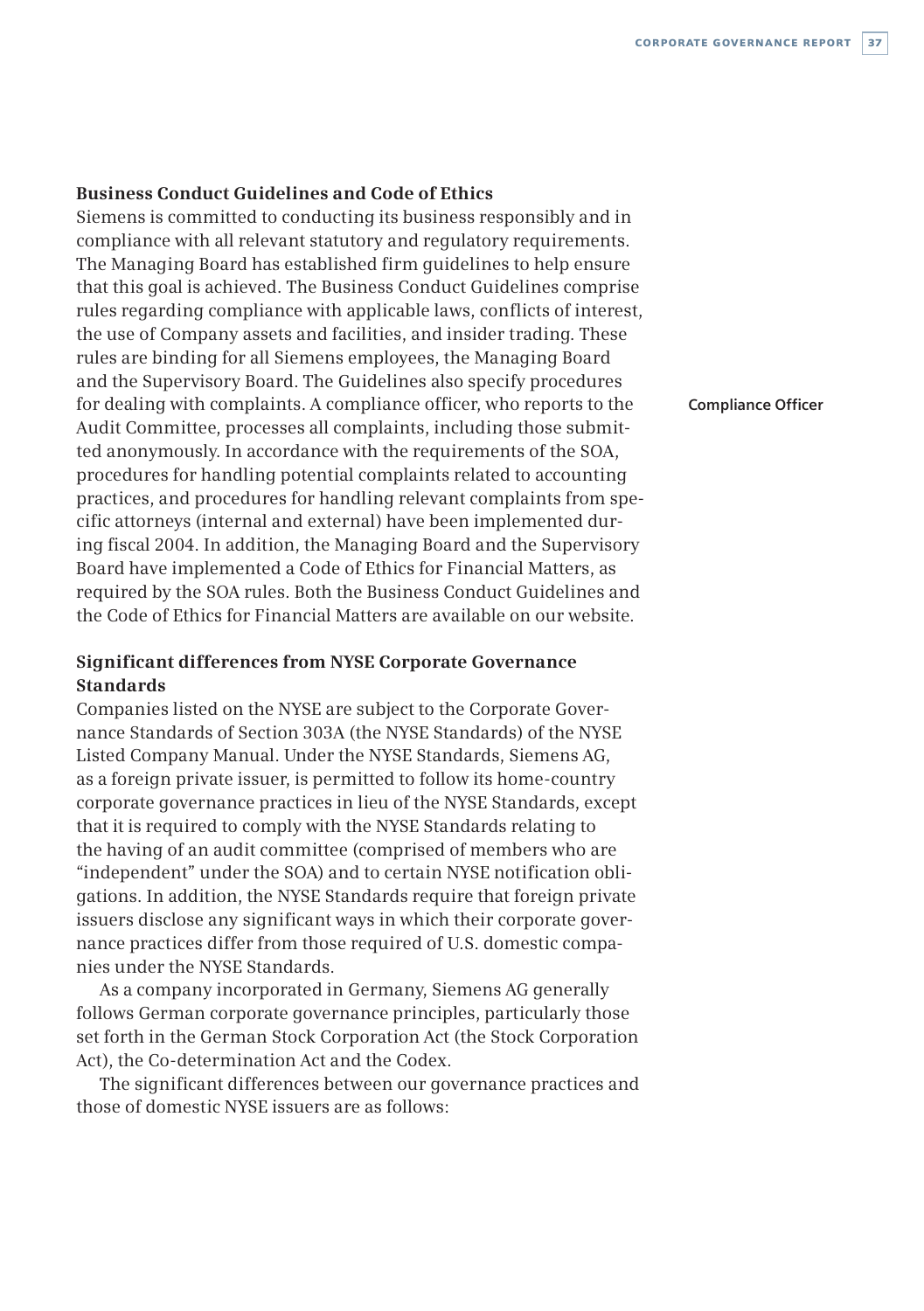### **Two-Tier Board**

The Stock Corporation Act requires Siemens AG to have a two-tier board structure consisting of a Managing Board and a Supervisory Board which is not comparable to the one-tier (or unitary) board system in the U.S. The two-tier system provides a strict separation of management and supervision. Roles and responsibilities of each of the two boards are clearly defined by law.

The composition of the Supervisory Board is determined in accordance with the Co-determination Act, which requires that one-half of the required 20 Supervisory Board members must be elected by our domestic employees. In the event of a tie vote at the Supervisory Board, the Chairman of the Supervisory Board is entitled to cast a deciding vote.

### **Independence**

Under this two-tier board system, our methods for determining and ensuring the independence of our Supervisory Board differ from those of the NYSE Standards, which generally contemplate a U.S. style, one-tier system. In contrast to the NYSE Standards, which require the board to affirmatively determine the independence of the individual directors with reference to specific tests of independence, German law does not require the Supervisory Board to make such affirmative findings on an individual basis. At the same time, the Bylaws of our Supervisory Board contain several provisions to help ensure the independence of the Supervisory Board's advice and supervision. Furthermore, the members of the Supervisory and Managing Boards are strictly independent from one another; a member of one board is legally prohibited from being concurrently active on the other. Supervisory Board members have independent decision making authority and are legally prohibited from following the direction or instruction of any affiliated party. Moreover, Supervisory Board members may not enter into advisory, service or certain other contracts with Siemens, unless approved by the Supervisory Board.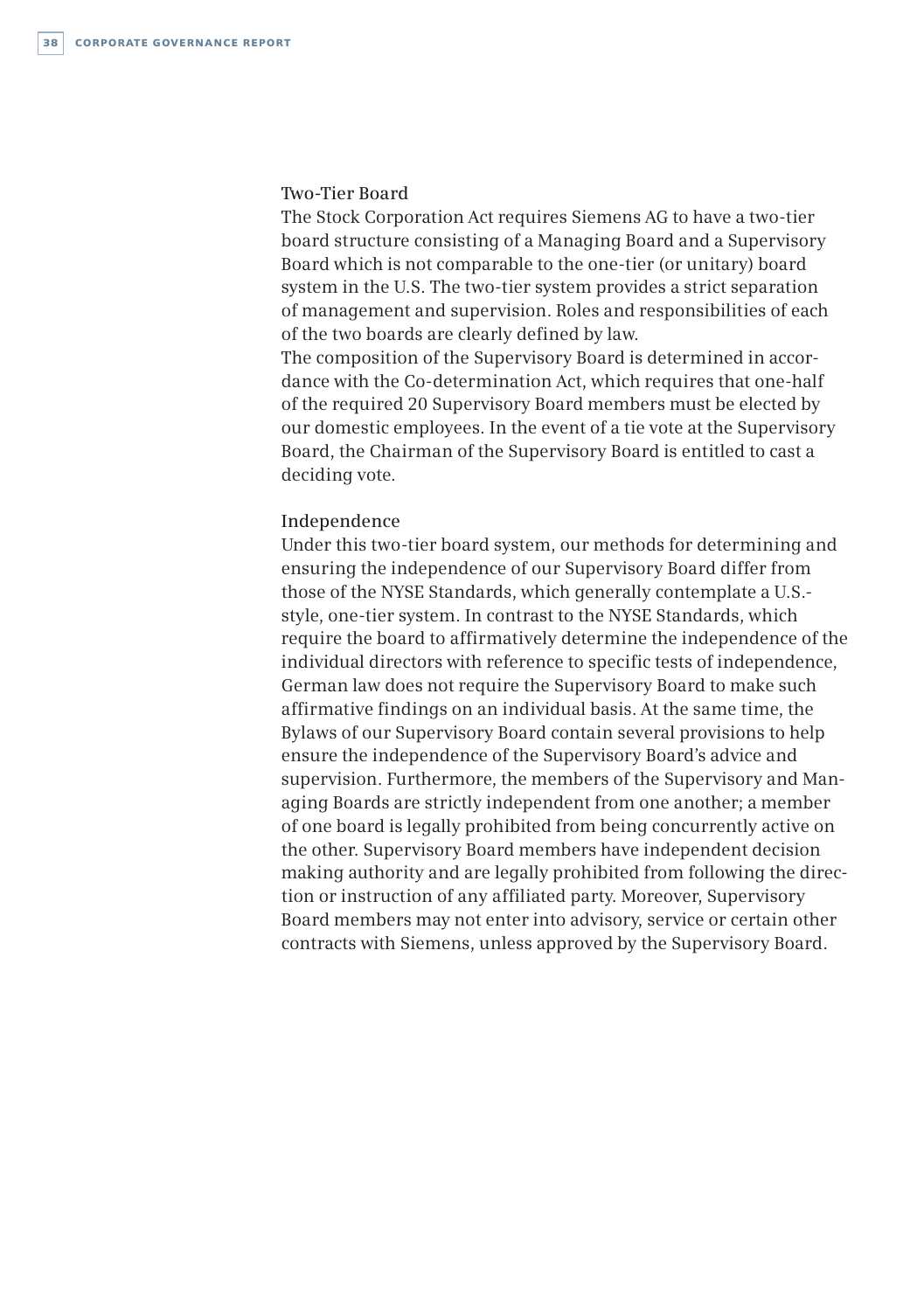# **Committees**

The NYSE Standards require the creation of several specified board committees composed of independent directors and operating pursuant to written charters that set forth their tasks and responsibilities. The Supervisory Board of Siemens AG has created several committees. In addition, both the Audit Committee and the Chairman's Committee have written bylaws – adopted by the Supervisory Board based on the NYSE Standards – addressing their respective purposes and responsibilities. Nevertheless, German law precludes certain responsibilities from being delegated to a committee, such as the selection of the independent auditors, who are required by German law to be elected at the shareholders' meeting. The independence of the members of our Supervisory Board committees is governed by the independence standards, set forth above, applicable to Supervisory Board members.

Collectively, our Supervisory Board committees are responsible for many of the same functions as the committees required under the NYSE Standards. Yet, while the tasks performed by committees meeting the NYSE Standards and the committees formed by Siemens AG are similar in the aggregate, the specific division of the various tasks among the committees differs.

For example, our Chairman's Committee performs many of the tasks that nominating, corporate governance and compensation committees perform under the NYSE Standards – such as, making recommendations to the Supervisory Board on the appointment and dismissal of members of the Managing Board, determining the Managing Board's employment framework and remuneration, and corporate governance issues.

Our Audit Committee is subject to the standards of the SOA and the Securities Exchange Act of 1934, as applicable to a foreign private issuer, and it performs functions similar to those of an audit committee under the NYSE Standards.

As discussed above, Siemens AG also has an Ownership Rights Committee and a Mediation Committee, the latter of which is required by German law. Neither is required under the NYSE Standards.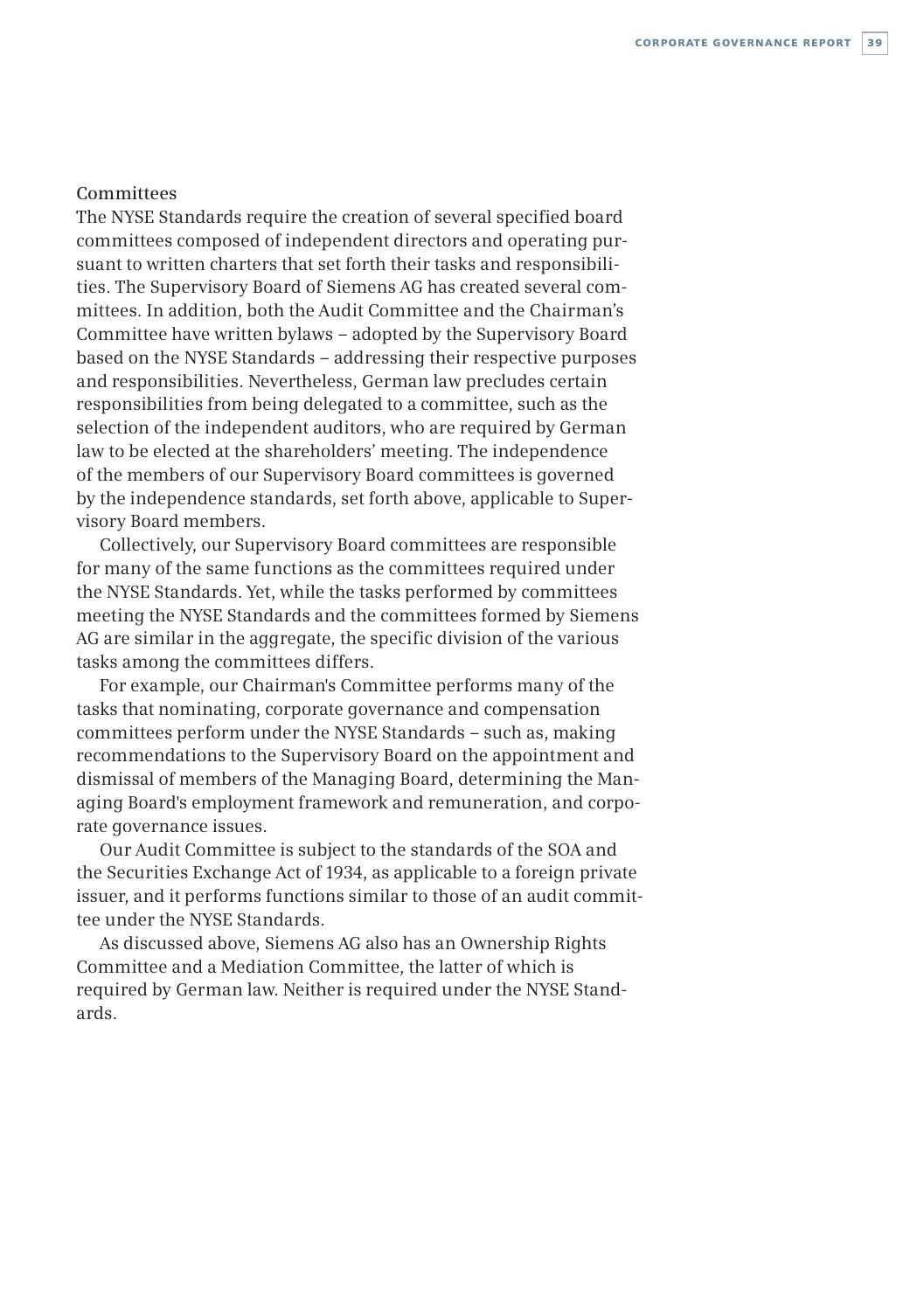**Shareholder Approval of Equity Compensation Plans; Stock Repurchases**

The NYSE Standards generally require U.S. domestic companies to obtain shareholder approval of all equity-compensation plans (including stock option plans) and any material revisions to them. Our adoption of stock option plans and any material revisions thereto require the approval by our shareholders in so far as the issuance of shares and/or stock options under authorized or contingent capital authorizations requires shareholder approval (which approval requires consideration of the key elements of the applicable option plan or relevant modifications). The 2001 Siemens Stock Option Plan was so approved in 2001. Similarly, before we may repurchase our shares in the market(s), any such buy-back – as well as our use of such repurchased shares for, among other things, offers to members of the Managing Board and/or our employees – generally requires our shareholders' approval. Such approval was provided during our January 22, 2004 Annual Shareholders' Meeting and such matters will generally be voted upon annually.

# **Corporate Governance Guidelines**

Various documents pertaining to our corporate governance – including Siemens' Articles of Association, the Bylaws of the Supervisory Board and those of its committees, and the report on our fulfillment of the requirements of the Codex – may be found on our internet website at www.siemens.com/corporate\_governance. The information on our website is not incorporated by reference into this Report.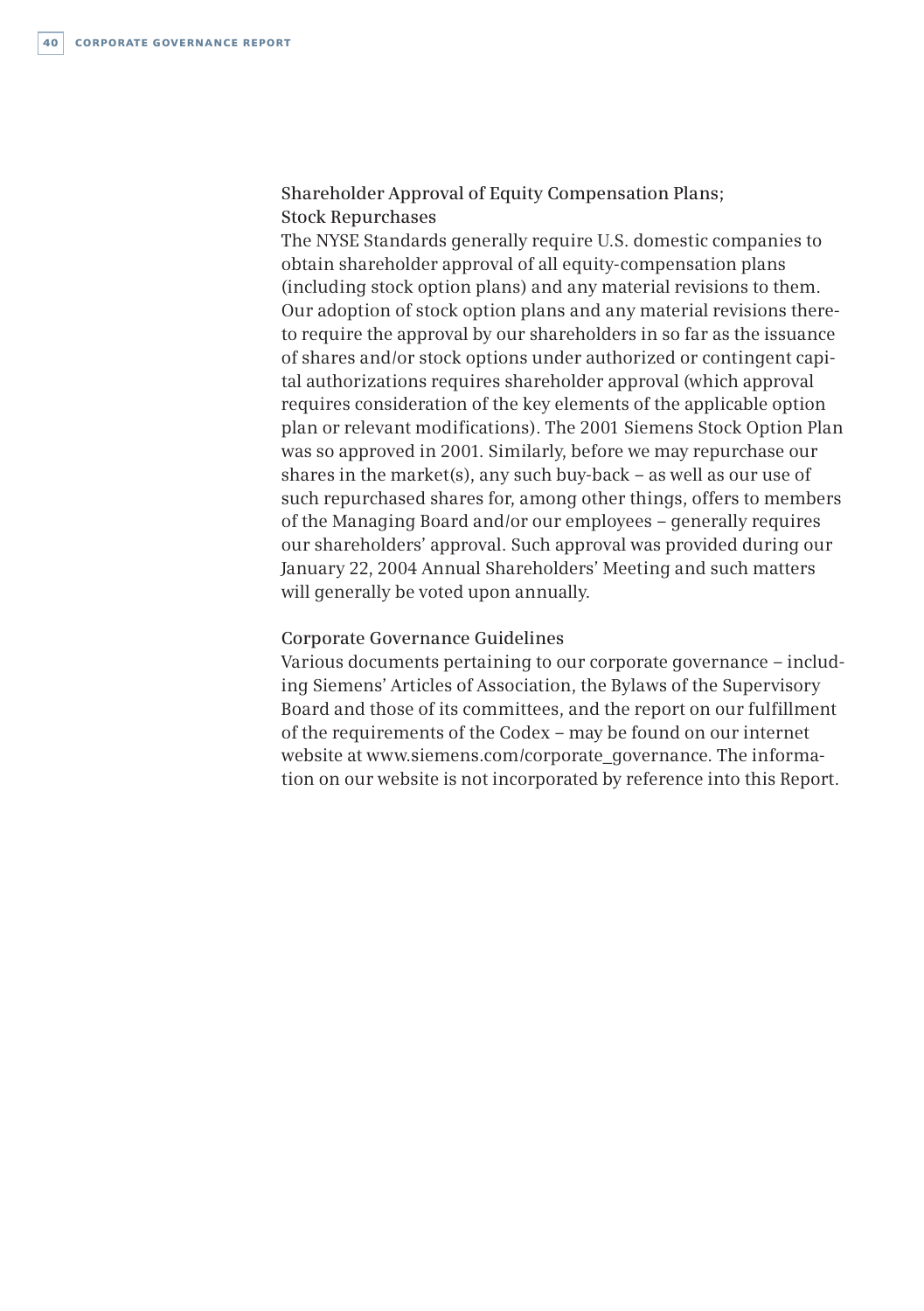### **Declaration of Conformity with the Codex**

At their meetings on November 9 and 10, 2004, respectively, the Managing Board and the Supervisory Board approved the following Declaration of Conformity pursuant to § 161 of the German Stock Corporation Act:

Siemens AG has fully complied with the recommendations of the German Corporate Governance Code ("Codex") – in the version of May 21, 2003 – except in the respects identified in our declaration of November 12, 2003 (Managing Board compensation not reported on an individualized basis, our D&O insurance without a deductible); and will fully comply with such recommendations of the Codex, except in one respect (our D&O insurance without a deductible).

Berlin and Munich, November 10, 2004

Siemens AG The Managing Board The Supervisory Board **Declaration of Conformity**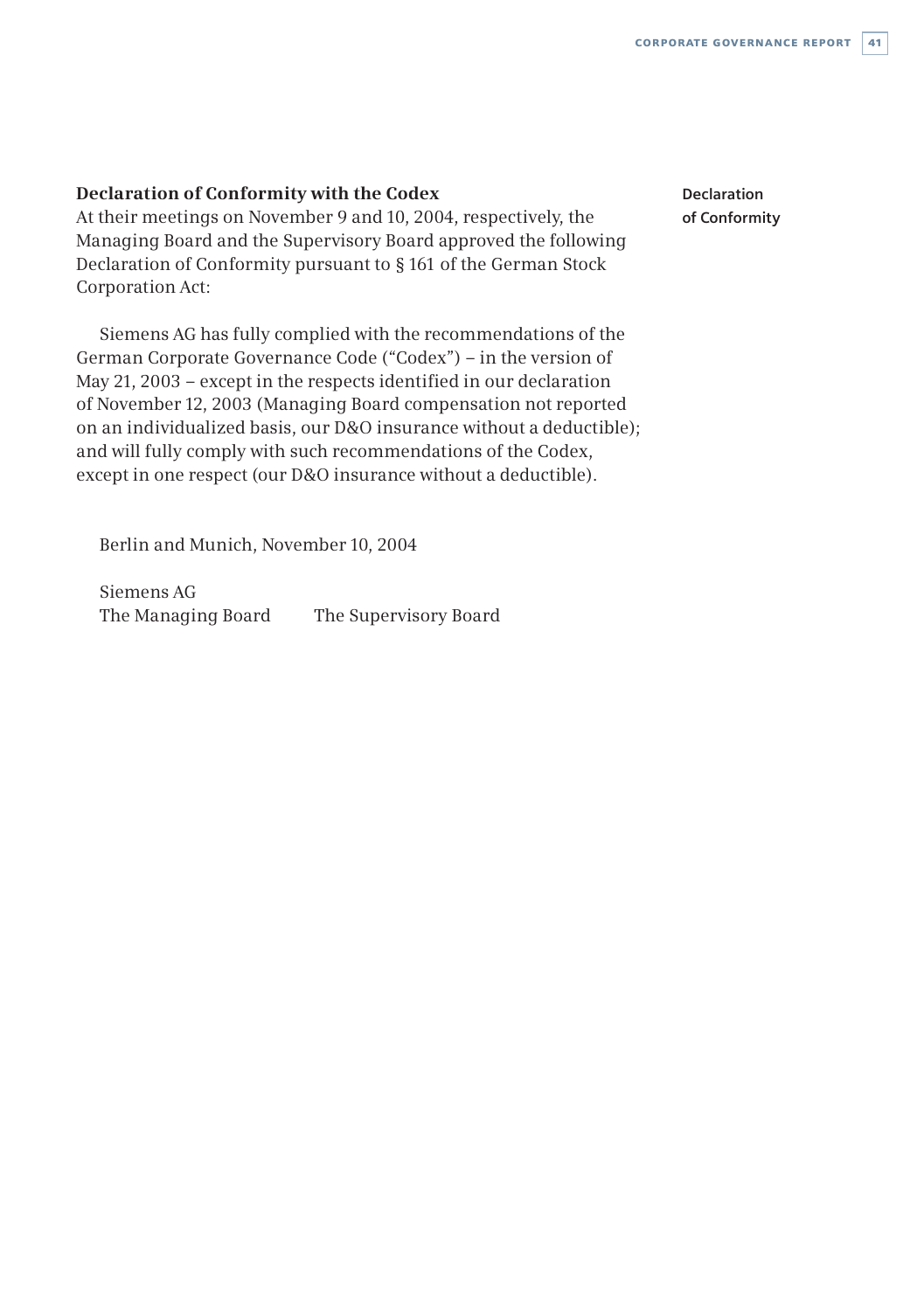# Compensation Report

This report outlines the principles used for determining the compensation of the Managing Board of Siemens AG and sets out the level and structure of Managing Board remuneration.

In addition, the report describes the policies and levels of compensation paid to Supervisory Board members and gives details of stock ownership by members of the Managing and Supervisory Boards.

# **1. Managing Board remuneration**

The Chairman's Committee of the Supervisory Board is responsible for determining the remuneration of members of the Managing Board. The Committee comprises Dr. Karl-Hermann Baumann (Chairman of the Supervisory Board), and Dr. Josef Ackermann and Mr. Ralf Heckmann (both Deputy Chairmen of the Supervisory Board).

The remuneration of members of the Managing Board of Siemens AG is based on the Company's size and global presence, its economic and financial position, and the level and structure of managing board compensation at comparable companies in and outside Germany. In addition, the compensation for each Board member reflects his or her responsibilities and performance. The level of compensation is designed to be competitive in the international market for highly qualified executives in a high-performance culture.

The Managing Board remuneration is performance-related. In fiscal year 2004 it had three components: a fixed salary, a variable bonus, and stock-based compensation. The fixed salary and the bonus are based on a target compensation that comprises 50 percent fixed and 50 percent variable remuneration. The target compensation is reviewed regularly every two to three years on the basis of an analysis of the compensation paid by international peer companies to their top managers. The last review was conducted on April 1, 2003.

The remuneration of the Managing Board members is composed as follows:

- The fixed compensation is paid as a monthly salary.
- The bonus is based on the Company's attainment of certain EVA targets and other financial goals, if any, that are set at the start of the fiscal year by the Chairman's Committee of the Supervisory Board. One half of the bonus is paid as an annual bonus which is contingent upon achieving the Company-wide EVA target established for the fiscal year. The other half is granted as a long-term bonus (LT bonus) whose amount depends on the average attainment of EVA targets over a three-year period. The annual bonus and the LT bonus may not exceed 250 percent of the base amount applicable to the variable compensation component. One half of the LT bonus is paid in cash. The other half is in the form of a com-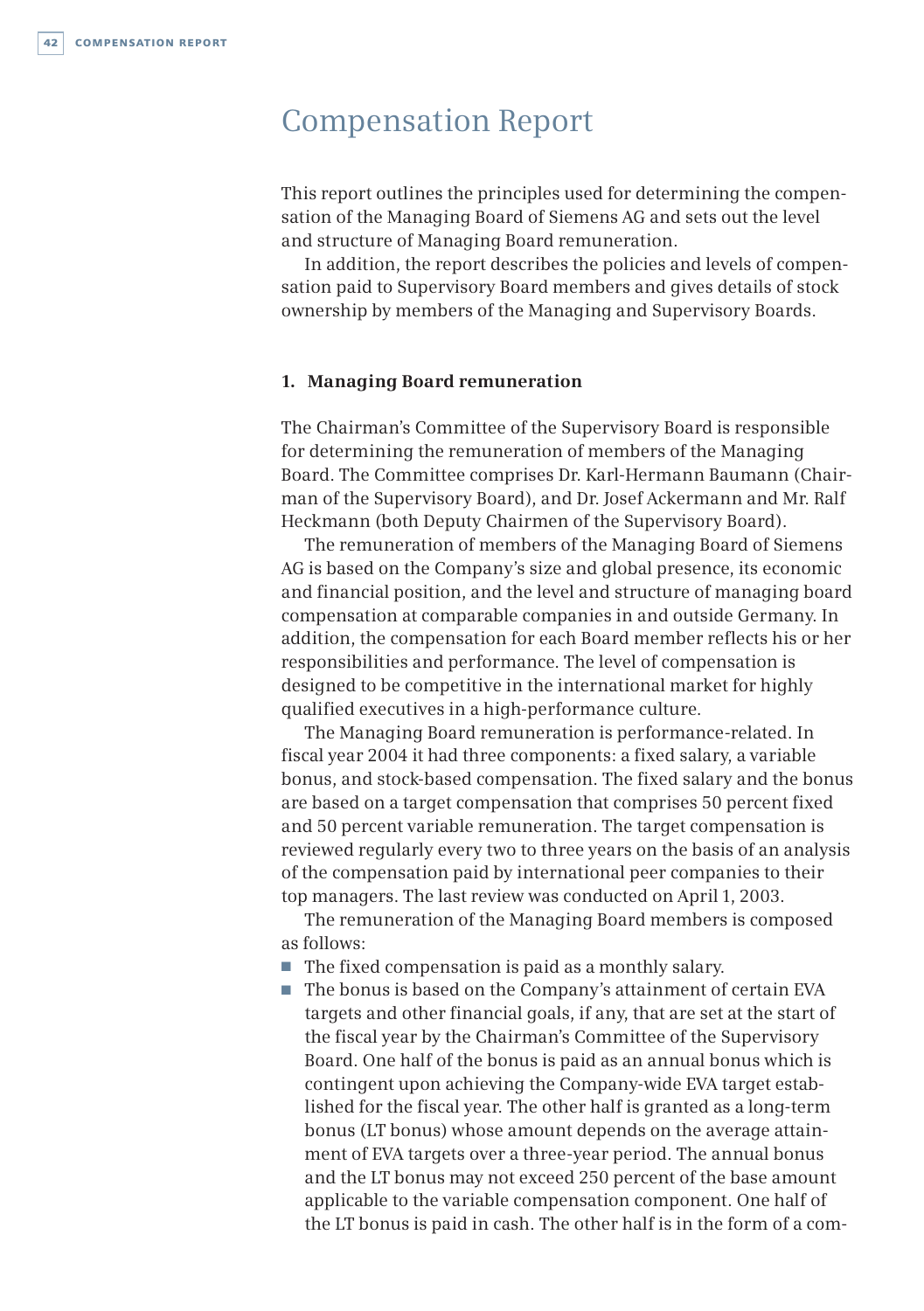mitment to issue or transfer shares of Siemens AG (stock awards) which will be settled four years after the commitment is made. The same principles for determining the bonus apply to Managing Board members who are not members of the Corporate Executive Committee. Their goals, however, depend primarily on the financial performance of the corporate units they lead.

■ The third component of Managing Board remuneration for fiscal year 2004 is stock-based compensation determined by the Chairman's Committee of the Supervisory Board, one half of which consists of stock options issued under the terms of the 2001 Siemens Stock Option Plan as authorized by shareholders at the Annual Shareholders' Meeting of Siemens AG on February 22, 2001, and the other half consists of a commitment to issue or transfer shares of Siemens AG (stock awards).

At its meeting on November 10, 2004, the Chairman's Committee of the Supervisory Board determined the bonus amounts and the number of stock awards and stock options to be granted, after assessing the attainment of the goals set at the start of the fiscal year. As a result, cash compensation amounted to €26.7 million (2003: €27.5 million) and total remuneration amounted to €33.4 million (2003: €30.7 million), representing a decrease of 2.9 percent and an increase of 8.8 percent, respectively.

|                                             | Cash         | Fair value of stock- |            |
|---------------------------------------------|--------------|----------------------|------------|
| (Expressed in $\epsilon$ ) <sup>(1)</sup>   | compensation | based compensation   | Total      |
| Dr. Heinrich v. Pierer                      | 3,560,053    | 1,077,993            | 4,638,046  |
| Dr. Klaus Kleinfeld                         | 2,679,904    | 641,286              | 3,321,190  |
| Johannes Feldmayer                          | 2,339,465    | 719,638              | 3,059,103  |
| Prof. Dr. Edward G. Krubasik                | 2,278,056    | 719,638              | 2,997,694  |
| Heinz-Joachim Neubürger                     | 2,260,585    | 719,638              | 2,980,223  |
| Dr. Jürgen Radomski                         | 2,252,307    | 719,638              | 2,971,945  |
| Dr. Uriel J. Sharef                         | 2,264,607    | 719,638              | 2,984,245  |
| Prof. Dr. Klaus Wucherer                    | 2,261,306    | 719,638              | 2,980,944  |
|                                             |              |                      |            |
| Thomas Ganswindt <sup>(2)</sup>             | 1,634,261    | 149,990              | 1,784,251  |
| Rudi Lamprecht <sup>(2)</sup>               | 1,741,472    | 149,990              | 1,891,462  |
| Prof. Dr. Erich R. Reinhardt <sup>(2)</sup> | 1,823,818    | 149,990              | 1,973,808  |
| Prof. Dr. Claus Weyrich <sup>(2)</sup>      | 1,649,402    | 129,989              | 1,779,391  |
| <b>Total</b>                                | 26,745,236   | 6,617,066            | 33,362,302 |

The following compensation was determined for members of the Managing Board for fiscal year 2004:

 $^{\circ\circ}$  The fair values of stock-based compensation shown in this table relate to stock options and stock awards granted in November 2004 for fiscal year 2004. The values do not correspond to the figures presented in the Notes to Consolidated Financial Statements (pages 162 ff. of the Siemens Annual Report 2004) because, in accordance with accounting rules, the amounts disclosed for fiscal year 2004 as a component of Managing Board remuneration represent the values of stock options issued during the fiscal year in November 2003. In addition, part of the expense of stock-based compensation is to be recorded over the service period.

(2) Deputy members of the Managing Board.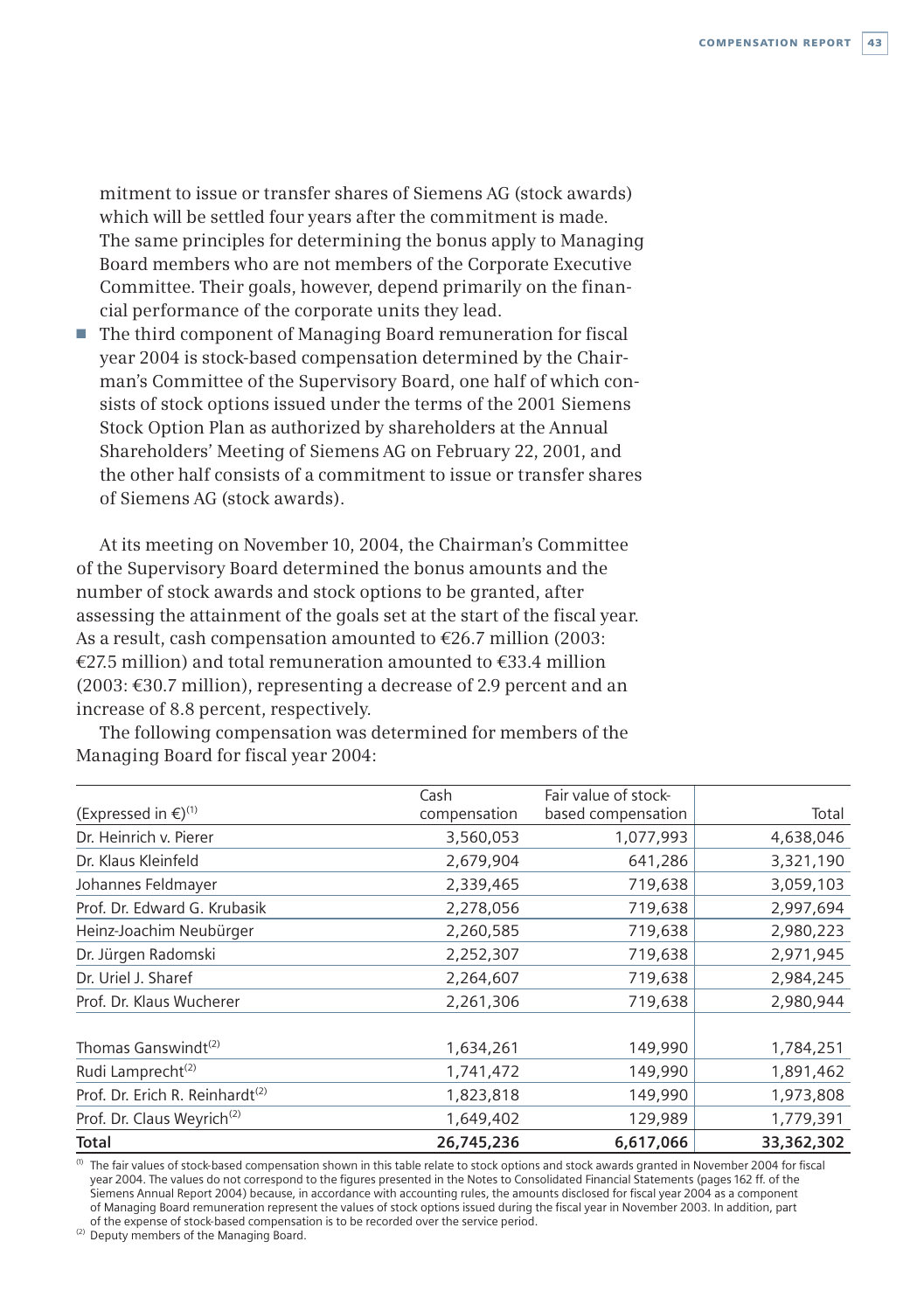|                                             | Cash compensation |            |              |             |            |
|---------------------------------------------|-------------------|------------|--------------|-------------|------------|
|                                             |                   | Annual     | LT bonus     |             |            |
| (Expressed in $\epsilon$ )                  | Salary            | bonus      | cash portion | Other $(1)$ | Total      |
| Dr. Heinrich v. Pierer                      | 1,215,000         | 1,581,250  | 738,078      | 25,725      | 3,560,053  |
| Dr. Klaus Kleinfeld                         | 762,627           | 883,116    | 510,387      | 523,774     | 2,679,904  |
| Johannes Feldmayer                          | 755,040           | 1,006,200  | 469,639      | 108,586     | 2,339,465  |
| Prof. Dr. Edward G. Krubasik                | 755,040           | 1,006,200  | 469,639      | 47,177      | 2,278,056  |
| Heinz-Joachim Neubürger                     | 755,040           | 1,006,200  | 469,639      | 29,706      | 2,260,585  |
| Dr. Jürgen Radomski                         | 755,040           | 1,006,200  | 469,639      | 21,428      | 2,252,307  |
| Dr. Uriel J. Sharef                         | 755,040           | 1,006,200  | 469,639      | 33,728      | 2,264,607  |
| Prof. Dr. Klaus Wucherer                    | 755,040           | 1,006,200  | 469.639      | 30,427      | 2,261,306  |
| Thomas Ganswindt <sup>(2)</sup>             | 500,040           | 602,617    | 480,380      | 51,224      | 1,634,261  |
| Rudi Lamprecht <sup>(2)</sup>               | 550,020           | 575,240    | 589,982      | 26,230      | 1,741,472  |
| Prof. Dr. Erich R. Reinhardt <sup>(2)</sup> | 500,040           | 607,153    | 686,692      | 29,933      | 1,823,818  |
| Prof. Dr. Claus Weyrich <sup>(2)</sup>      | 450,000           | 606.250    | 565,922      | 27,230      | 1,649,402  |
| Total                                       | 8,507,967         | 10,892,826 | 6,389,275    | 955,168     | 26,745,236 |

The following table describes the details of cash compensation:

 $<sup>(1)</sup>$  Non-cash benefits in the form of company cars, subsidized insurance, accomodation and moving expenses.</sup>

(2) Deputy members of the Managing Board.

Both the number and the values of the stock-based compensation component are shown in the following table. The fair value of the stock options was determined using the Black-Scholes option pricing model. Because a cap was placed on stock options granted to Managing Board members, disclosure of stock options in the financial statements depends on their intrinsic value, which was zero on the grant date. Without a cap the fair value would have been  $\epsilon$ 4.54 per option, which amount was taken as a basis in this table. The stock awards were recorded at the market price of the Siemens share on the date of commitment less the present value of dividends expected during the holding period, because awards are not eligible to receive dividends. The resulting value amounted to  $€55.63$ .

The members of the Managing Board received a total of 94,769 stock awards and 296,270 stock options, representing 7.8 percent and 10.1 percent, respectively, of the aggregate stock awards and stock options granted for fiscal year 2004.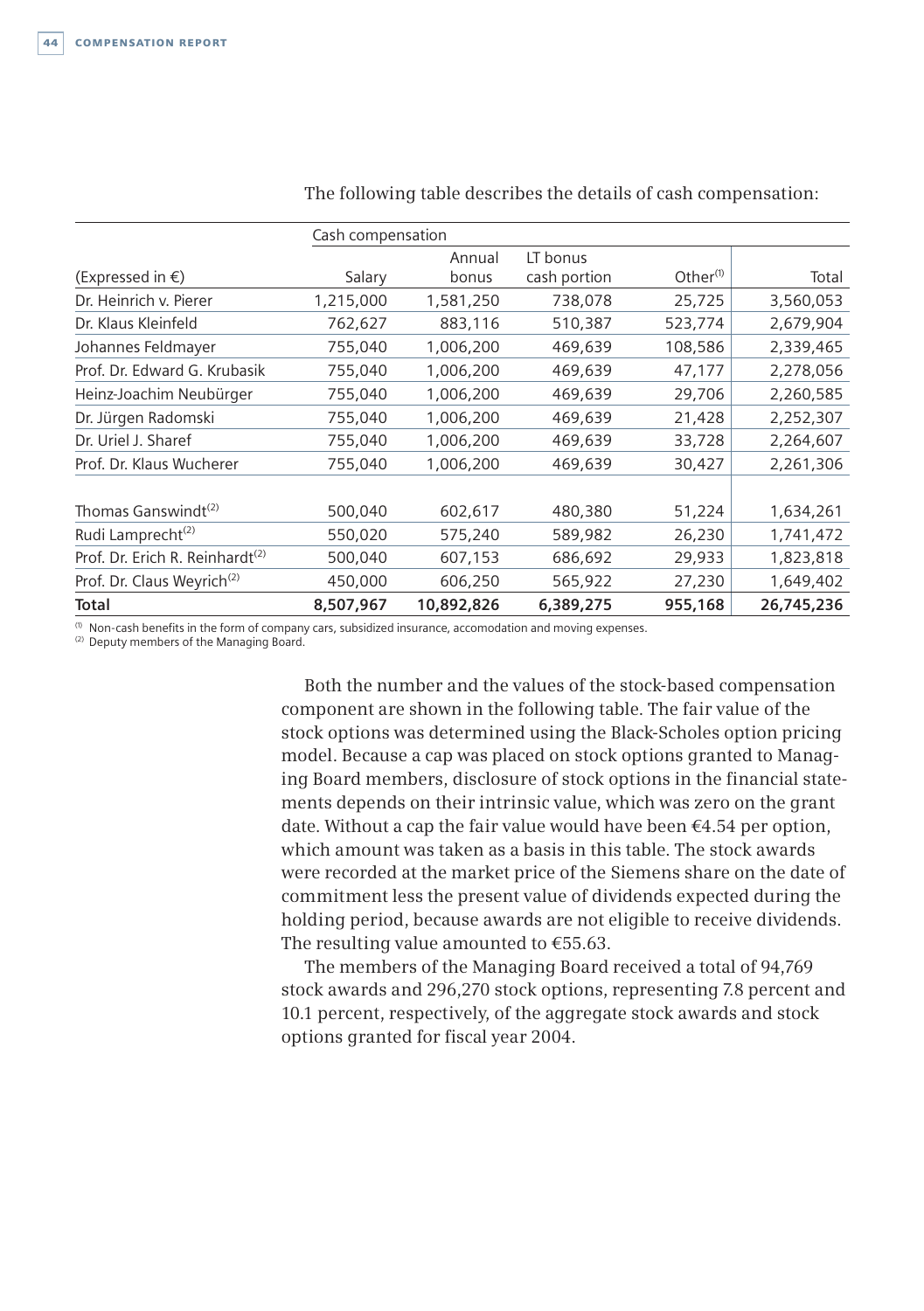|                                                  |                                 | Stock-based compensation       |                                        |                                 |                                |                                 |           |
|--------------------------------------------------|---------------------------------|--------------------------------|----------------------------------------|---------------------------------|--------------------------------|---------------------------------|-----------|
|                                                  | Number of units                 |                                |                                        | Fair value                      |                                |                                 |           |
|                                                  | Stock<br>awards                 | Other                          |                                        | <b>Stock</b><br>awards          | Other                          |                                 |           |
| (Expressed in number<br>of units or $\epsilon$ ) | from LT<br>bonus <sup>(1)</sup> | stock<br>awards <sup>(1)</sup> | <b>Stock</b><br>options <sup>(2)</sup> | from LT<br>bonus <sup>(1)</sup> | stock<br>awards <sup>(1)</sup> | Stock<br>options <sup>(2)</sup> | Total     |
| Dr. Heinrich v. Pierer                           | 13,266                          | 3,056                          | 37,445                                 | 737,988                         | 170,005                        | 170,000                         | 1,077,993 |
| Dr. Klaus Kleinfeld                              | 6,674                           | 2,427                          | 29,735                                 | 371,275                         | 135,014                        | 134,997                         | 641,286   |
| Johannes Feldmayer                               | 8,442                           | 2,247                          | 27,535                                 | 469,628                         | 125,001                        | 125,009                         | 719,638   |
| Prof. Dr. Edward G. Krubasik                     | 8,442                           | 2,247                          | 27,535                                 | 469,628                         | 125,001                        | 125,009                         | 719,638   |
| Heinz-Joachim Neubürger                          | 8,442                           | 2,247                          | 27,535                                 | 469,628                         | 125,001                        | 125,009                         | 719,638   |
| Dr. Jürgen Radomski                              | 8,442                           | 2,247                          | 27,535                                 | 469,628                         | 125,001                        | 125,009                         | 719,638   |
| Dr. Uriel J. Sharef                              | 8,442                           | 2,247                          | 27,535                                 | 469,628                         | 125,001                        | 125,009                         | 719,638   |
| Prof. Dr. Klaus Wucherer                         | 8,442                           | 2,247                          | 27,535                                 | 469,628                         | 125,001                        | 125,009                         | 719,638   |
| Thomas Ganswindt <sup>(3)</sup>                  |                                 | 1,348                          | 16,520                                 |                                 | 74,989                         | 75,001                          | 149,990   |
| Rudi Lamprecht <sup>(3)</sup>                    |                                 | 1,348                          | 16,520                                 |                                 | 74,989                         | 75,001                          | 149,990   |
| Prof. Dr. Erich R. Reinhardt <sup>(3)</sup>      |                                 | 1,348                          | 16,520                                 |                                 | 74,989                         | 75,001                          | 149,990   |
| Prof. Dr. Claus Weyrich <sup>(3)</sup>           |                                 | 1,168                          | 14,320                                 |                                 | 64,976                         | 65,013                          | 129,989   |
| <b>Total</b>                                     | 70,592                          | 24,177                         | 296,270                                | 3,927,031                       | 1,344,968                      | 1,345,067                       | 6,617,066 |

Accordingly, stock-based compensation was as follows:

 $^{(0)}$  After a holding period of four years, the stock awards will be settled on November 12, 2008. Under the stock award agreement, the eligible grantees will receive a corresponding number of Siemens shares without additional payment.

<sup>(2)</sup> After a holding period of two years, the stock options will be exercisable between November 20, 2006 and November 19, 2009 at a price of<br>€72.54 per share at the terms and conditions specified in the 2001 Siemens Sto Statements, p. 159 ff. of the Siemens Annual Report 2004). (3) Deputy members of the Managing Board.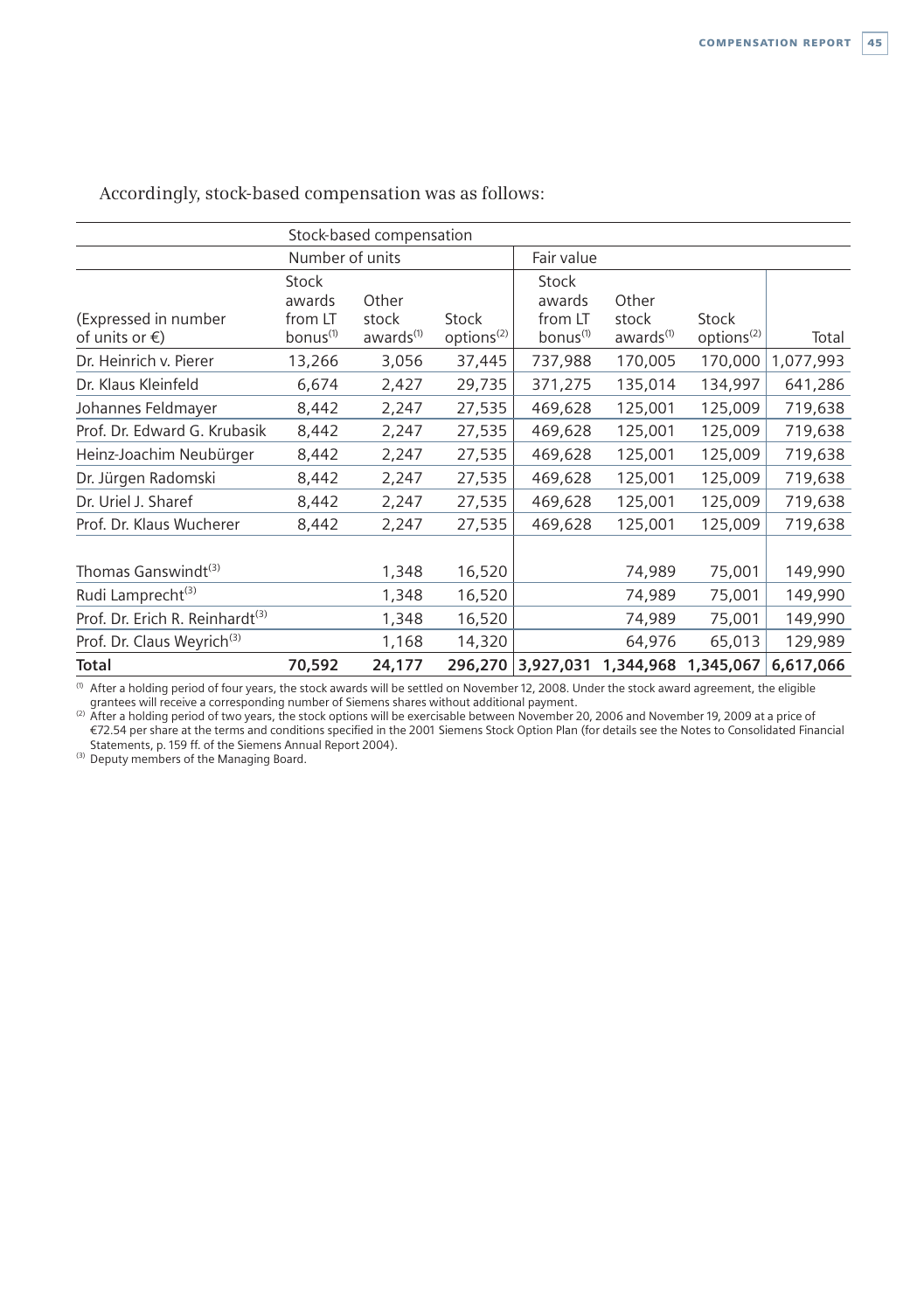**Pension commitments.** Pension commitments up to and including fiscal year 2004 were made on a defined benefit basis, corresponding to a percentage of 56% to the fixed compensation component.

With the realignment of the German pension plan of Siemens AG into a new plan (BSAV), whose benefits are based largely on contributions made by the Company, the present system of defined benefits for Managing Board members was replaced with effect from October 1, 2004 by a contribution-based system. Benefits earned until September 30, 2004 are not affected. The amount of the contributions for the BSAV is determined by the Chairman's Committee of the Supervisory Board.

Pension commitments to current members of the Managing Board are covered by Siemens AG. As of September 30, 2004, accruals of €46.3 million have been recorded. Such amounts are included in the amounts disclosed in Note 21 of the Notes to the Consolidated Financial Statements in the Siemens Annual Report 2004.

Former members of the Managing Board and their surviving dependents received pensions and transitional payments of  $E$ 13.5 million for the year ended September 30, 2004. Members of the Managing Board who were appointed to the Managing Board before October 1, 2002, have the contractually accorded right to receive transitional payments after leaving the Managing Board. The transitional payments generally amount to the fixed salary of the year of resignation and the average of variable bonus paid for the last three fiscal years before resignation. In single cases, the transitional payments equal a one-year target compensation. If a member of the Managing Board resigns early from office, the member has the right to receive a severance payment which amounts to the target compensation for the remaining contractual term of office.

Pension commitments to former members of the Managing Board and their surviving dependents are also covered by Siemens AG. As of September 30, 2004, accruals of €102.2 million have been recorded. Such amounts are included in the amounts disclosed in Note 21 of the Notes to the Consolidated Financial Statements in the Siemens Annual Report 2004.

**Other.** No loans from the Company are provided to members of the Managing Board.

# **2. Supervisory Board remuneration**

The remuneration of members of the Supervisory Board was set at the Annual Shareholders' Meeting through shareholder approval of a proposal by the Managing and Supervisory Boards. Details of the remuneration are set forth in the Articles of Association of Siemens AG.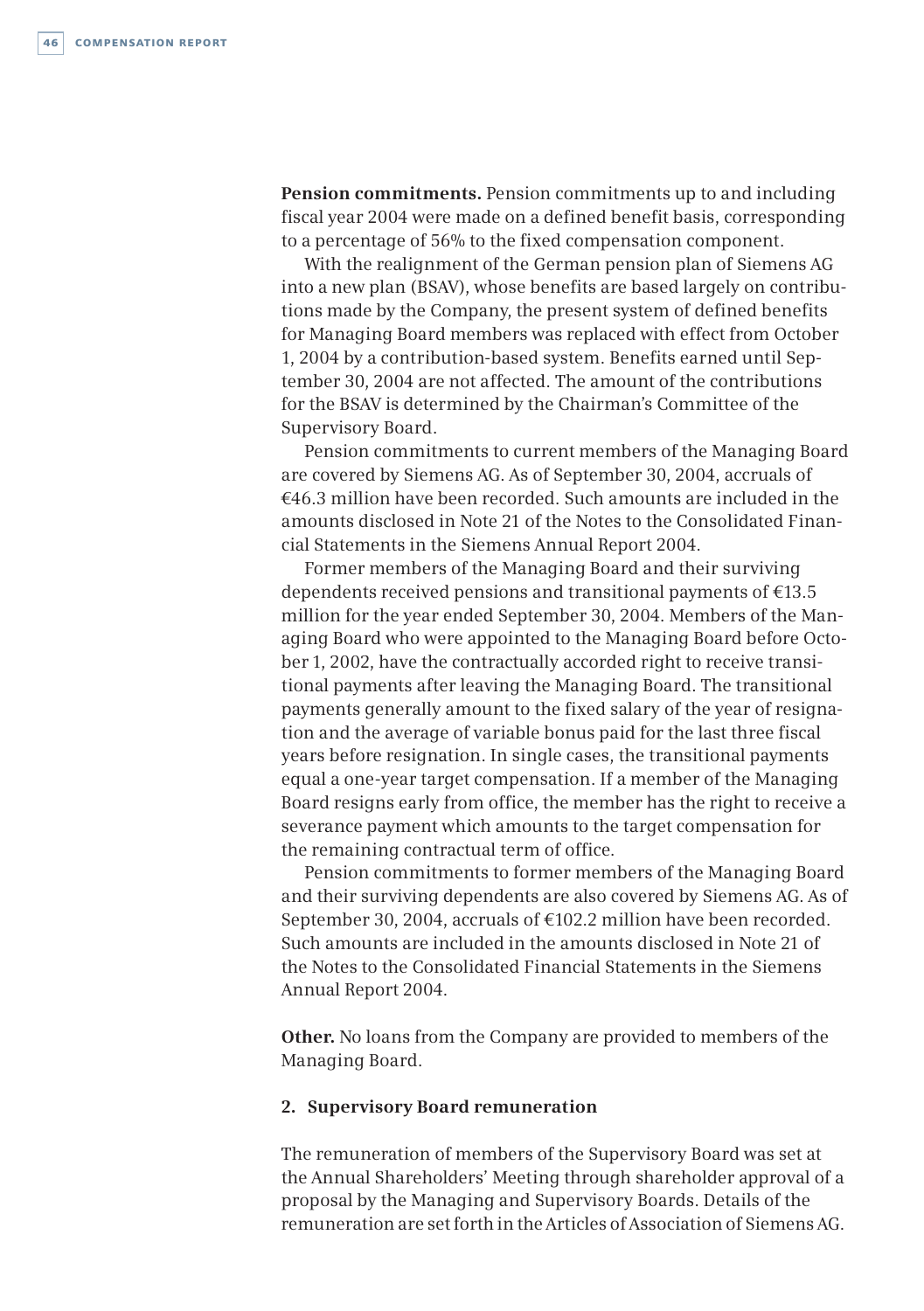The remuneration of members of the Supervisory Board is based on the Company's size, the assignments, and the responsibilities of Supervisory Board members, and the Company's overall business position and performance. In addition to a fixed payment, the remuneration includes a dividend-related and a stock-based component. The Chairman, the Deputy Chairmen as well as the Chairman and members of the Audit Committee receive additional compensation.

The current remuneration policies for the Supervisory Board were authorized at the Annual Shareholders' Meeting of February 18, 1999. Compensation policies for service as committee chairman were set at the Annual Shareholders' Meeting of January 23, 2003. Details are set out in § 17 of the Articles of Association of Siemens AG.

The compensation of Supervisory Board members for fiscal year 2004 incorporates three components:

- a fixed component.
- a variable component depending on the annual dividend, and
- a long-term component based on the development of the stock market price.

In accordance with these remuneration policies, the fixed compensation of each Supervisory Board member is €6,000, and the dividend-dependent compensation is €3,500 for each €0.05 dividend distributed per share in excess of  $\epsilon$ 0.20. In fiscal year 2004 the dividend rate was €1.25 per share. The Chairman of the Supervisory Board receives twice the standard compensation rate of an ordinary member and each Deputy Chairman receives 1.5 times the standard compensation rate. The Chairman of the Audit Committee receives an additional 100 percent and each remaining member of the Audit Committee an additional 50 percent of the standard compensation rate. The members of the Supervisory Board are reimbursed for any out-of-pocket expenses incurred in connection with their duties and for any sales taxes paid.

In addition, each member of the Supervisory Board receives annually 1,500 stock appreciation rights (SARs) granted and exercisable on the same terms as options issued under the Siemens stock option plan then in effect.

The Managing Board and the Supervisory Board will propose to the Annual Shareholders' Meeting on January 27, 2005 that the remuneration of the Supervisory Board be modified with effect from October 1, 2004. In addition to a fixed remuneration of €50,000, a shortand medium-term compensation component depending on earnings per share is expected to be paid in the future.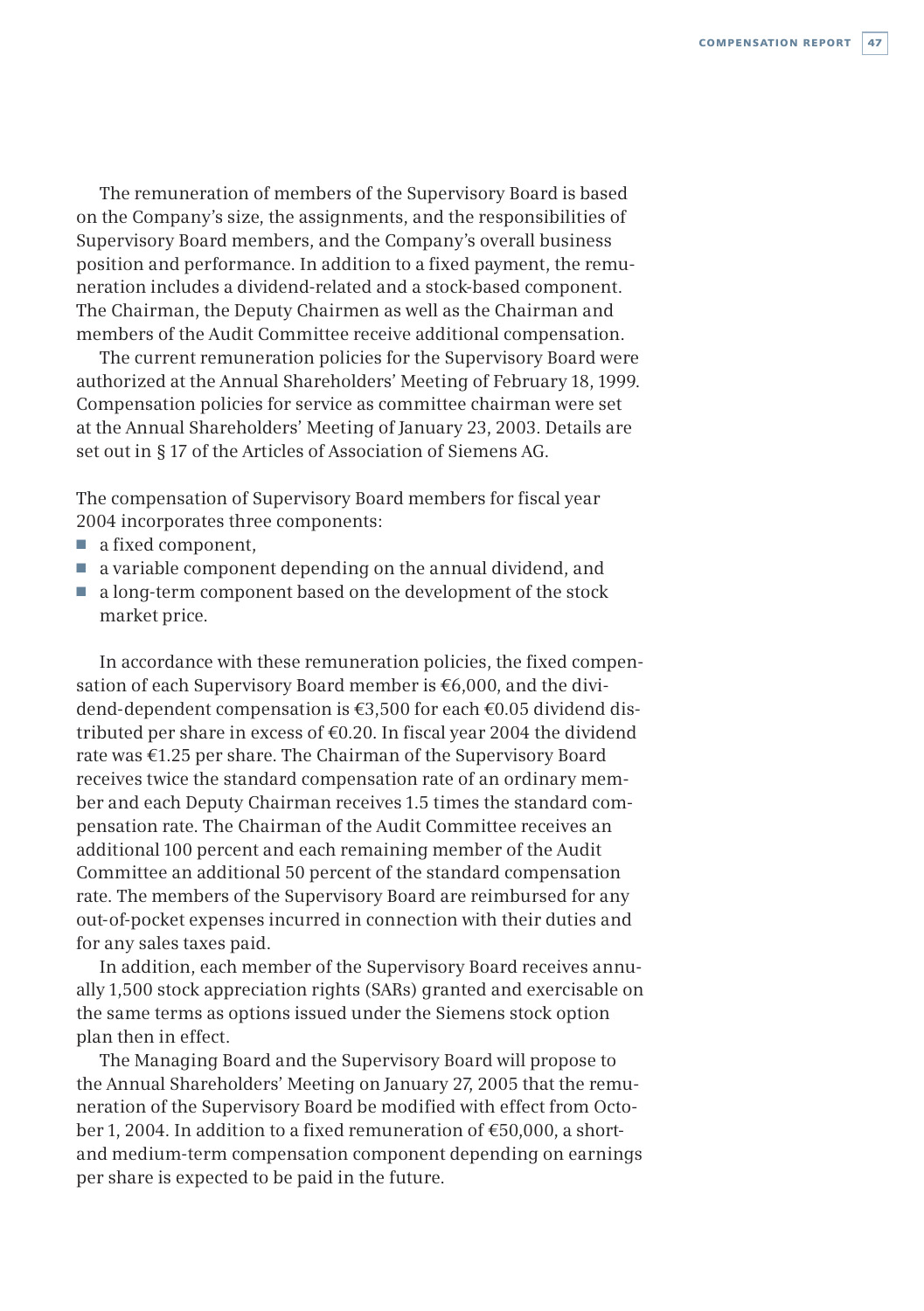|                                                      |              |              | Fair value of               |           |
|------------------------------------------------------|--------------|--------------|-----------------------------|-----------|
|                                                      | Fixed        | Variable     | stock-based                 | Total     |
| (Expressed in $\epsilon$ )                           | compensation | compensation | compensation <sup>(1)</sup> |           |
| Dr. rer. oec. Karl-Hermann Baumann <sup>(2)(3)</sup> | 18,000       | 220,500      | 6,810                       | 245,310   |
| Ralf Heckmann <sup>(2)</sup>                         | 12,000       | 147,000      | 6,810                       | 165,810   |
| Dr. oec. Josef Ackermann <sup>(2)</sup>              | 12,000       | 147,000      | 6,810                       | 165,810   |
| Lothar Adler                                         | 6,000        | 73,500       | 6,810                       | 86,310    |
| Gerhard Bieletzki                                    | 6,000        | 73,500       | 6,810                       | 86,310    |
| John David Coombe                                    | 6.000        | 73,500       | 6,810                       | 86,310    |
| Hildegard Cornudet <sup>(4)</sup>                    | 3,000        | 36,750       | 3,405                       | 43,155    |
| Dr. jur. Gerhard Cromme                              | 6,000        | 73,500       | 6,810                       | 86,310    |
| Rolf Dittmar <sup>(4)</sup>                          | 3,000        | 36,750       | 3,405                       | 43,155    |
| Bertin Eichler <sup>(5)</sup>                        | 4,500        | 55,125       | 5,108                       | 64,733    |
| <b>Birgit Grube</b>                                  | 6,000        | 73,500       | 6,810                       | 86,310    |
| Heinz Hawreliuk <sup>(2)</sup>                       | 9.000        | 110,250      | 6,810                       | 126,060   |
| Berthold Huber <sup>(5)</sup>                        | 1.500        | 18.375       | 1,703                       | 21,578    |
| Prof. Dr. rer. nat. Walter Kröll                     | 6,000        | 73,500       | 6,810                       | 86,310    |
| Wolfgang Müller                                      | 6,000        | 73,500       | 6,810                       | 86,310    |
| Georg Nassauer                                       | 6,000        | 73,500       | 6,810                       | 86,310    |
| Dr. jur. Albrecht Schmidt                            | 6,000        | 73,500       | 6,810                       | 86,310    |
| Dr. jur. Henning Schulte-Noelle <sup>(2)</sup>       | 9,000        | 110,250      | 6,810                       | 126,060   |
| Peter von Siemens                                    | 6,000        | 73,500       | 6,810                       | 86,310    |
| Jerry I. Speyer                                      | 6,000        | 73,500       | 6,810                       | 86,310    |
| Lord Jain Vallance of Tummel                         | 6,000        | 73,500       | 6,810                       | 86,310    |
| Klaus Wigand                                         | 6,000        | 73,500       | 6,810                       | 86,310    |
| <b>Total</b>                                         | 150,000      | 1,837,500    | 136,201                     | 2,123,701 |

(1) On the grant date, the stock appreciation rights had a fair value of €4.54 each, as calculated using the Black-Scholes option pricing model.

(2) Dr. Baumann as Chairman of the Supervisory Board and the Audit Committee, Mr. Ralf Heckmann and Dr. Josef Ackermann as Deputy Chairmen of the Supervisory Board and members of the Audit Committee, and Mr. Hawreliuk and Dr. Schulte-Noelle as members of the Audit Committee received a higher standard compensation.

(3) The Chairman of the Supervisory Board is provided an office with secretarial services and a company car.

(4) Ms. Hildegard Cornudet, formerly a substitute member of the Supervisory Board of Siemens AG, became a member of the Supervisory Board as a successor for Mr. Rolf Dittmar with effect from April 1, 2004.

<sup>(5)</sup> Mr. Berthold Huber's appointment to the Supervisory Board of Siemens AG as a successor for Mr. Bertin Eichler was approved by the registry court with effect from July 1, 2004.

> An existing agreement with Mr. Peter von Siemens was renewed after the Annual Shareholders' Meeting 2003 with unchanged terms and conditions under which he, as a member of the founder's family, is entitled to reimbursement of expenses and the provision of a company car and secretarial services for representing the Company at official events in Germany and abroad and in various associations.

No loans from the Company are provided to members of the Supervisory Board.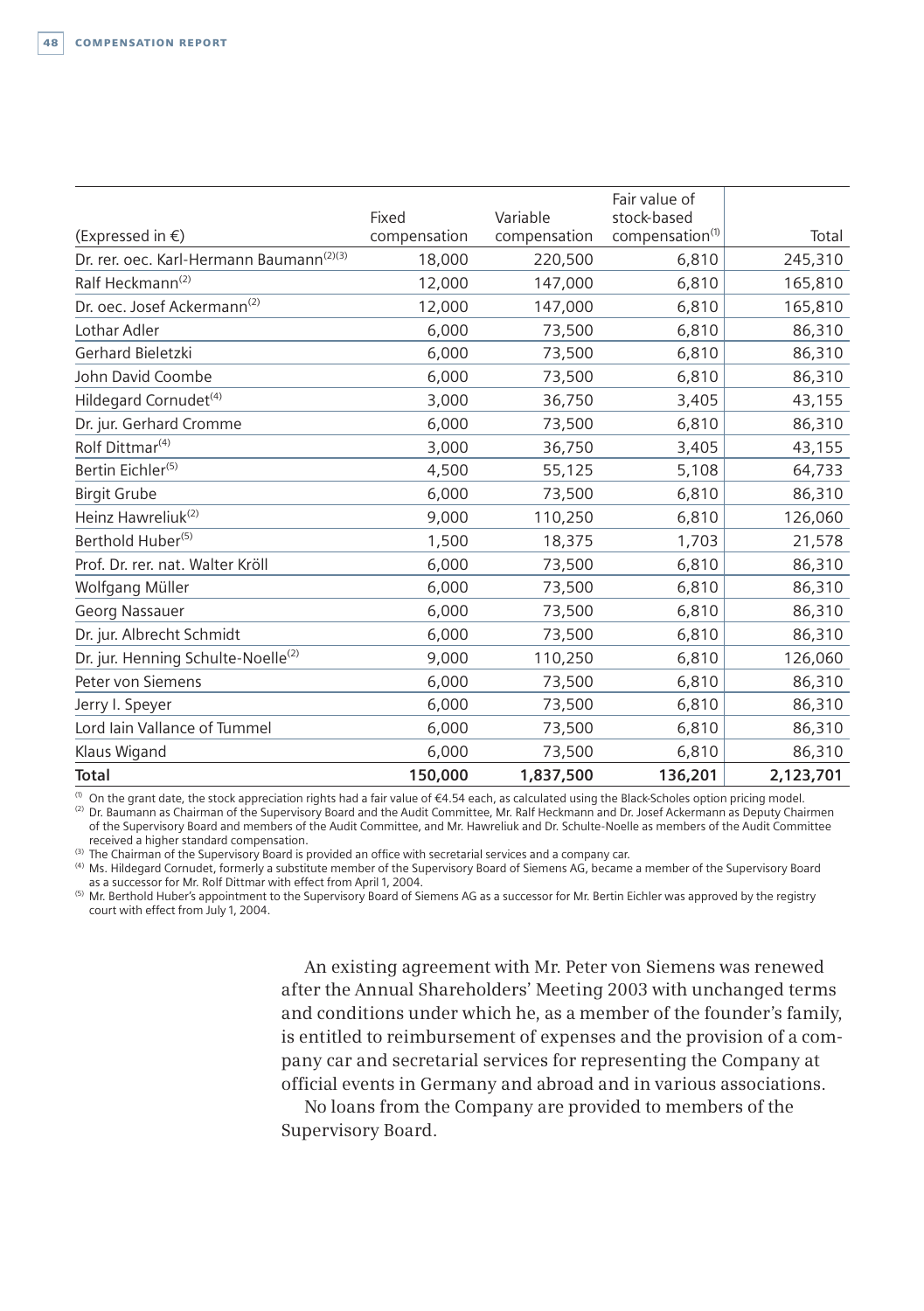# **3. Stock ownership by members of the Managing and Supervisory Boards**

As of October 15, 2004, members of the Managing Board during the fiscal year held 1,000,014 Siemens shares and stock options on Siemens shares, representing 0.112 percent of the capital stock of Siemens AG. On October 15, 2004, members of the Supervisory Board held 18,824 Siemens shares and stock options on Siemens shares, representing 0.002 percent of the capital stock of Siemens AG. These figures do not include 16,364,977 shares, or 1.8 percent of the capital stock, that are held by the von Siemens-Vermögensverwaltungs GmbH (vSV) – a German limited liability entity that functions much like a trust – and 38,685,250 shares, or some 4.3 percent of the capital stock, over which the vSV has voting control under a power of attorney. Mr. Peter von Siemens is authorized to vote these shares as a representative of the founder's family.

Pursuant to § 15a of the German Securities Trading Act (WpHG) (in effect during the reporting period), members of the Managing and Supervisory Boards were required to disclose significant purchases or sales of shares of Siemens AG. In fiscal 2004, no such transactions were reported.

# **4. Other**

The members of the governing bodies of Siemens AG and all board members of its domestic and foreign subsidiaries are indemnified by Siemens AG or its subsidiaries against third-party liability claims to the extent permissible by law. For this purpose, the Company provides a group insurance policy for board and committee members and employees of the Siemens organization which is taken out for one year and renewed annually. The insurance covers the personal liability of the insured in the case of a financial loss associated to employment functions. There is no deductible in terms of Section 3.8, paragraph 2, of the German Corporate Governance Code. It is not considered appropriate in the case of a group insurance policy to differentiate between members of the Supervisory and Managing Boards of Siemens AG and high-level personnel of its subsidiaries. Furthermore, such a deductible is not common practice outside Germany.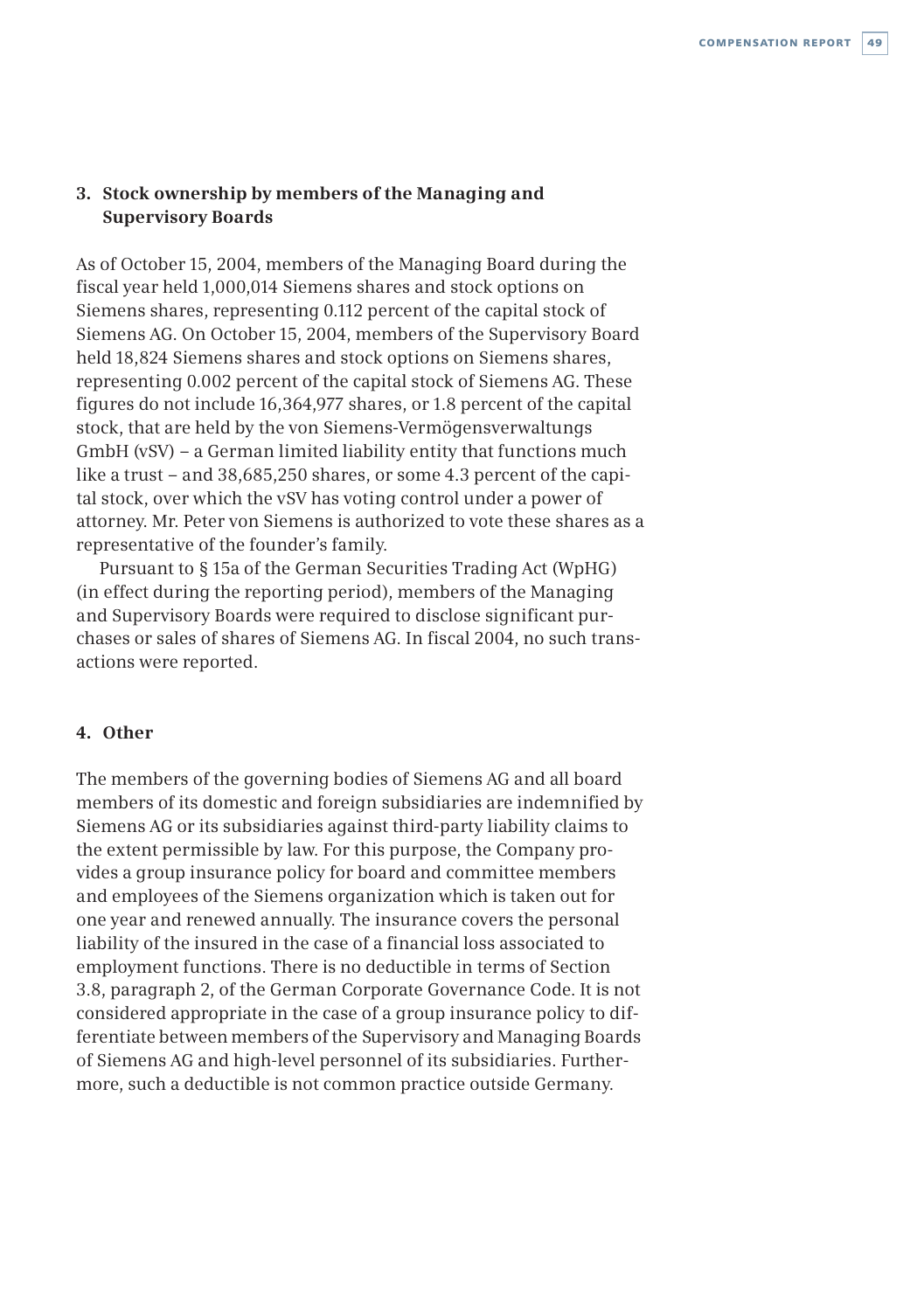# Business areas

Siemens' operations are divided into six business areas:

- **Information and Communications**
- **Automation and Control**
- **Power**
- **Transportation**
- **Medical**
- **Lighting**

Other Siemens businesses:

- **Financing and Real Estate**
- **Affiliates**

Our **Financing and Real Estate** activities are handled by Siemens Financial Services and Siemens Real Estate.

Major affiliates include **BSH Bosch und Siemens Hausgeräte GmbH** and **Fujitsu Siemens Computers (Holding) BV**.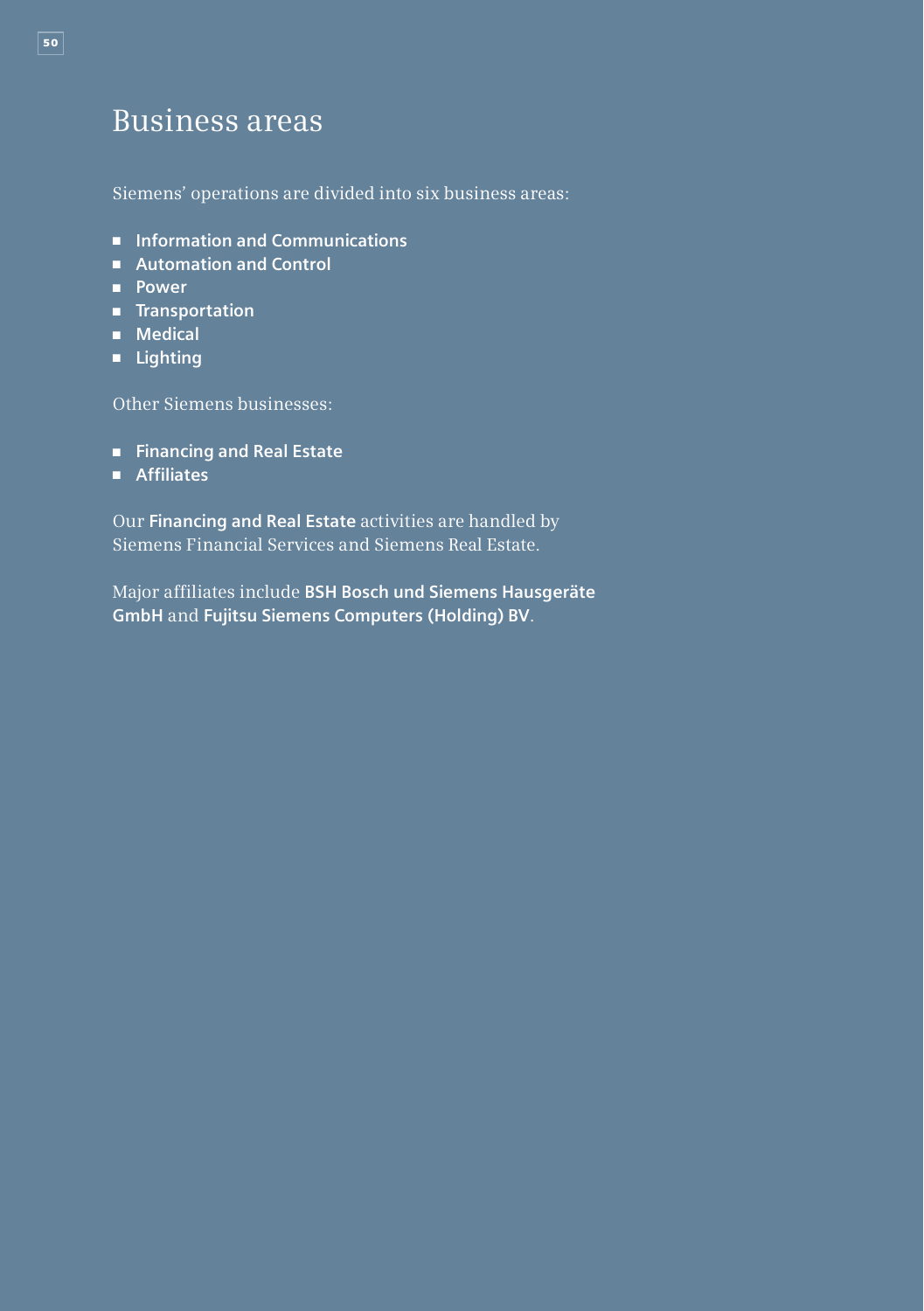# Information and Communications

# **Communications (Com)**

Com offers a comprehensive portfolio of innovative voice and data communication solutions. The Group's offerings span everything from end-user devices to complex network infrastructure solutions and services targeting enterprise customers and mobile and wireline network operators.

### Portfolio

- Comprehensive portfolio of multifunctional end-user equipment for voice, data, and convergent networks – from mobile phones to settop boxes
- Wireless modules for machine-tomachine communication and remote control applications
- End-to-end communication solutions for mobile and wireline networks – from broadband access to switching systems and optical backbones
- Cross-network applications
- IP-based real-time communication and security solutions for enterprise networks
- Network management solutions for mobile, wireline and enterprise networks
- Comprehensive outsourcing and service offerings for enterprise customers, network operators and service providers

#### www.siemens.com/ communications

www.siemens.com/shs

# **Siemens Business Services (SBS)**

SBS offers enterprise and public-sector customers a rich portfolio of multi-vendor IT solutions and services.

| Portfolio |  |
|-----------|--|
|-----------|--|

- Strategic IT consulting
- Optimization of business processes
- Planning and rollout of innovative
- business solutions
- Integration of new IT capabilities into existing system environments
- Infrastructure services, including maintenance, user support, hotlines and innovative servicing models
- Operational services and application management
- IT management and outsourcing services
- Business process outsourcing, financial services and human resources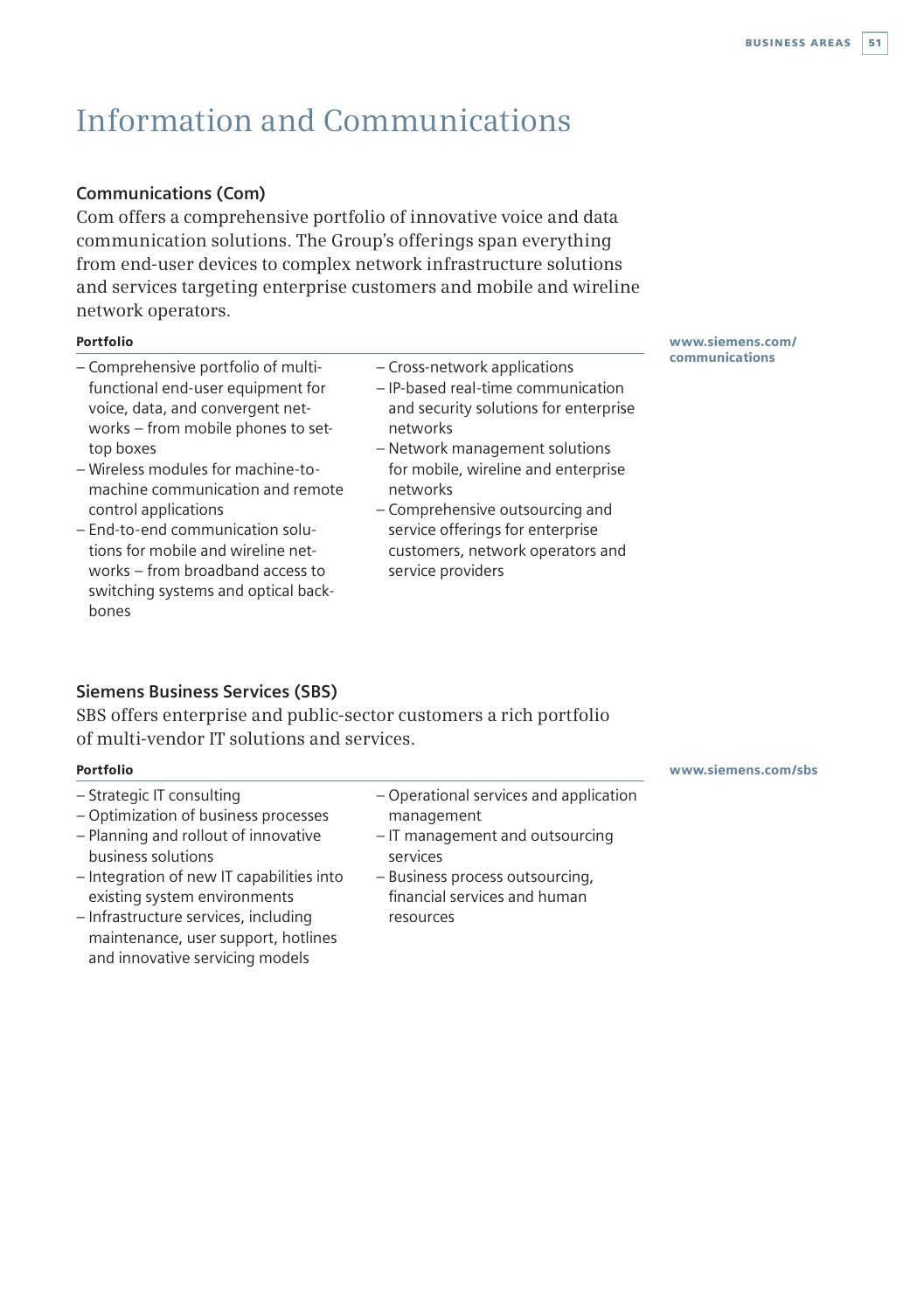# Automation and Control

### **Automation and Drives (A&D)**

A&D provides a full range of standard products for the manufacturing and processing industries, electrical installation technology, and system- and industry-specific solutions.

| www.siemens.com/ad | Portfolio            |                    |  |  |
|--------------------|----------------------|--------------------|--|--|
|                    | - Automation systems | - Process analysis |  |  |
|                    | – Drives technology  | – Sensor systems   |  |  |

- Motion control systems
- Electrical installation technology
- Low-voltage controls and distribution
- Process automation
- Measuring and test systems
- Industrial communication/networks
- Safety engineering
- 
- Industrial IT

# **Industrial Solutions and Services (I&S)**

I&S is a systems and solutions integrator for industrial plants and infrastructure projects, combining Siemens' expertise in drives, automation, IT and services to provide comprehensive solutions. As a global service provider for Siemens' major project business, I&S also supplies lifecycle solutions to optimize manufacturing and business processes throughout the entire life span of a production facility.

| www.industry.siemens.com | Portfolio                                   |                                      |  |  |
|--------------------------|---------------------------------------------|--------------------------------------|--|--|
|                          | - Potable and waste water                   | - Opencast mining                    |  |  |
|                          | - Iron and steel                            | – MES solutions                      |  |  |
|                          | - Infrastructure solutions for road traffic | - Engineering, commissioning,        |  |  |
|                          | – Shipbuilding                              | maintenance and modernization of     |  |  |
|                          | $-$ Oil and gas                             | industrial plants and infrastructure |  |  |
|                          | - Pulp and paper                            | systems                              |  |  |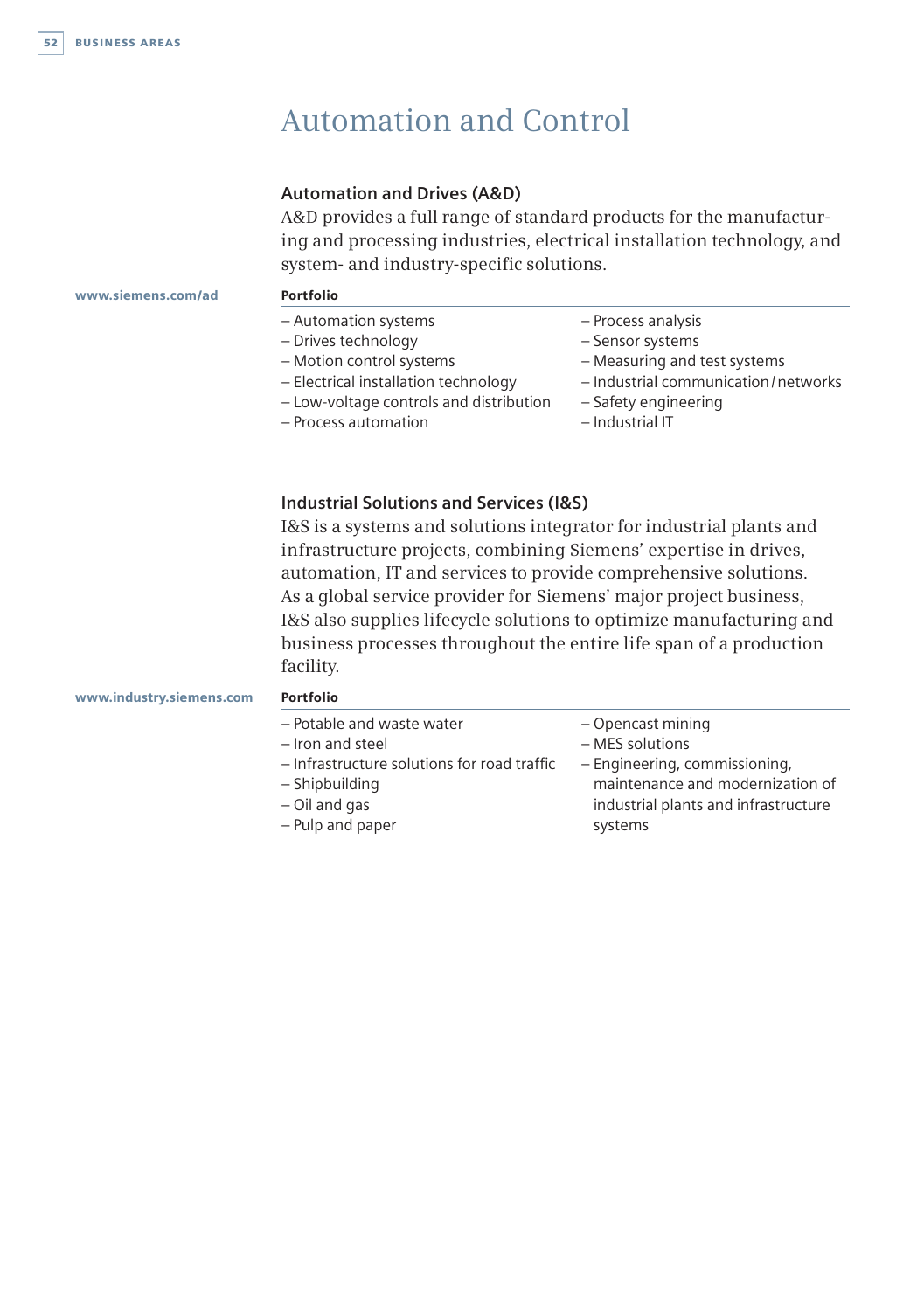### **Logistics and Assembly Systems (L&A)**

L&A plans, builds, operates and services customer-specific manufacturing and logistics systems and installations.

#### Portfolio

- $-$  Production automation for the electrical industry, SMT pick-andplace systems
- Plants and systems for postal services automation
- Airport logistics
- Shipping and storage logistics
- In-house transportation systems

www.logistics-assembly.

# **Siemens Building Technologies (SBT)**

SBT's scalable offerings include systems, services and integrated solutions for building safety, security, fire protection and comfort control.

|                                                                                                                                                                                    | www.sbt.siemens.com |
|------------------------------------------------------------------------------------------------------------------------------------------------------------------------------------|---------------------|
| - Fire protection and gas alarm<br>systems and products<br>- Electronic security solutions and<br>products for identification and access<br>control, video surveillance and intru- |                     |
| sion protection                                                                                                                                                                    |                     |
|                                                                                                                                                                                    |                     |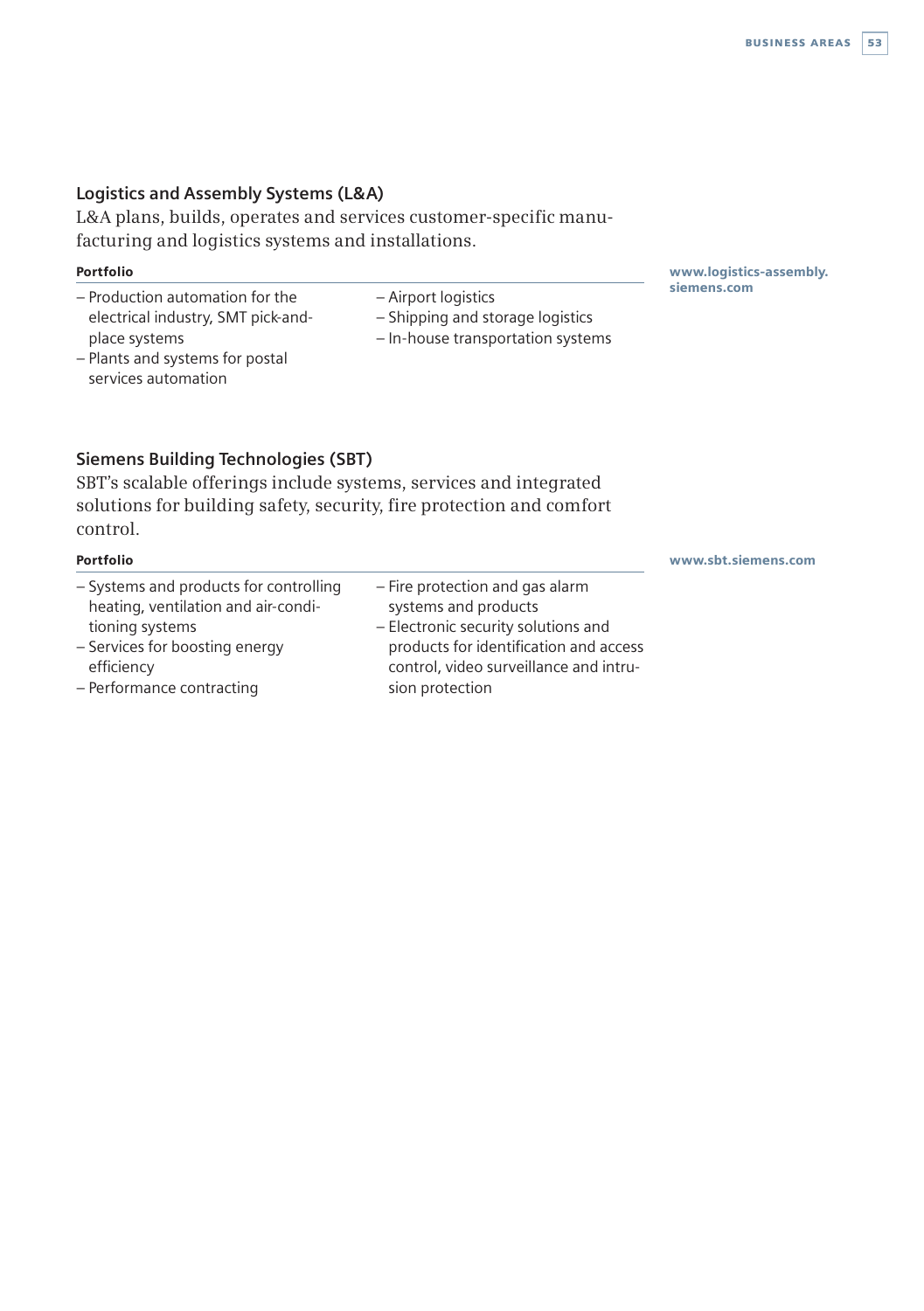# Power

# **Power Generation (PG)**

Besides planning, developing and building complete power plants, PG manufactures power and heat generation components and systems, as well as drives and compressors for industrial applications. The Group also offers a comprehensive range of services in these areas.

| www.pg.siemens.com |  |  |
|--------------------|--|--|
|                    |  |  |

#### Portfolio

- Power plants, combined-cycle systems, gas turbines, steam turbines, generators
- Industrial power plants and combined heat and power plants
- Drive units and compressors
- Instrumentation and control systems and IT solutions
- Services
- Fuel cells
- Biomass power plants

## **Power Transmission and Distribution (PTD)**

As a product supplier, systems integrator, and provider of end-to-end solutions and services, PTD enables power utilities and industry customers to transport electricity reliably and economically from the power plant to the consumer.

| www.siemens.com/ptd | Portfolio                                                                                                                                                                                                                                                        |                                                                                                                                            |  |  |
|---------------------|------------------------------------------------------------------------------------------------------------------------------------------------------------------------------------------------------------------------------------------------------------------|--------------------------------------------------------------------------------------------------------------------------------------------|--|--|
|                     | - Turnkey solutions for electric power<br>transmission and distribution<br>- High-voltage and medium-voltage<br>switchgear and components<br>- Power transformers and distribution<br>transformers<br>- High-voltage direct-current transmis-<br>sion technology | - Protection and substation control<br>systems<br>- Network control systems and IT<br>solutions for the power industry<br>- Power services |  |  |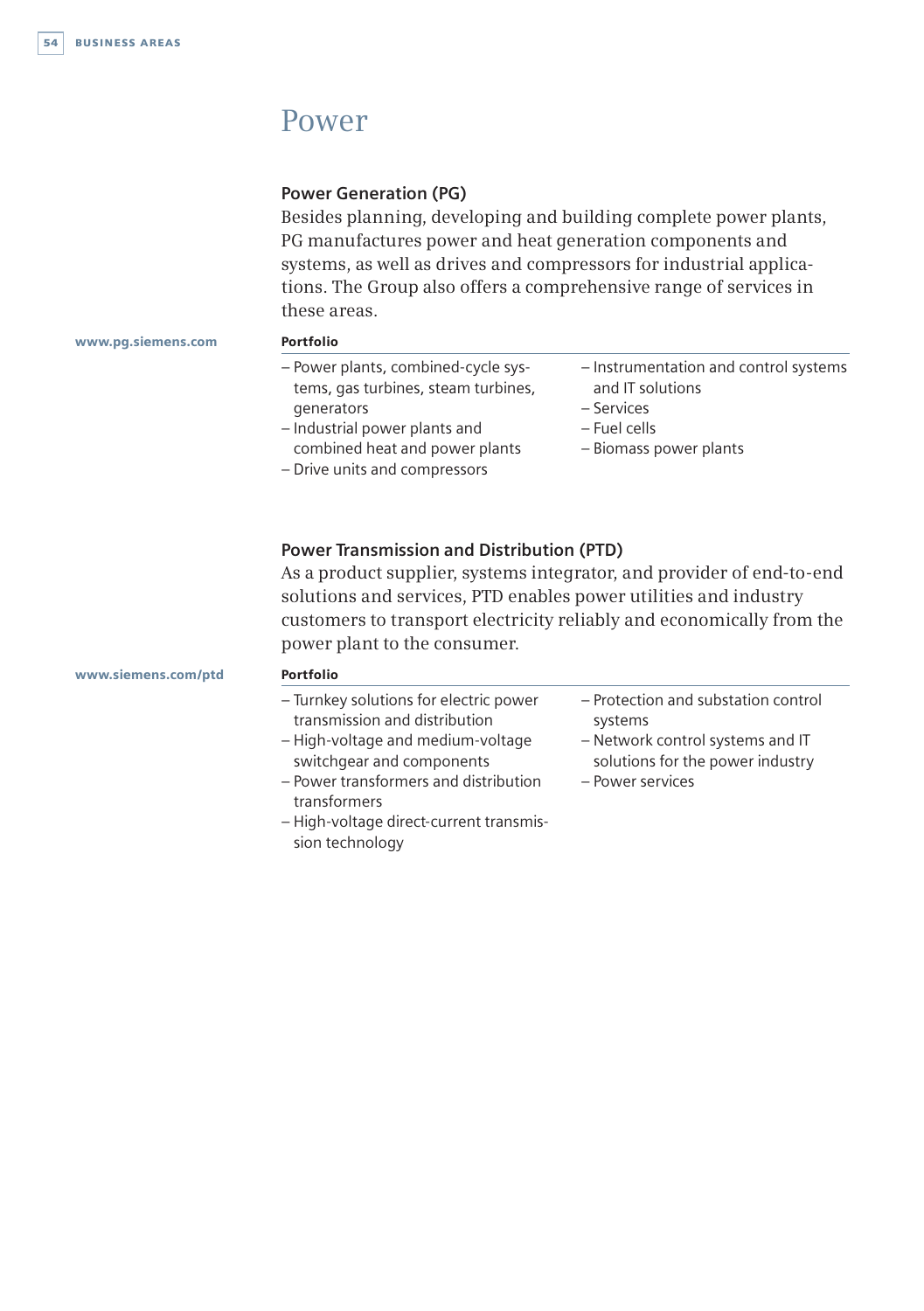# Transportation

# **Transportation Systems (TS)**

TS is a systems integrator and turnkey supplier with an extensive offering of vehicles, signaling and control systems, automation systems, rail electrification systems and telecommunication systems for the rail transport sector.

#### Portfolio

- transportation Operations control systems Vehicles for mass-transit, regional
- Rail electrification
- Turnkey rail systems

and mainline systems – Services

www.siemens.com/

# **Siemens VDO Automotive (SV)**

As a development partner and supplier to the automotive industry, SV manufactures powertrain, information, navigation, chassis and body products and systems that enhance automobiles' efficiency, safety, comfort and environmental performance.

| Portfolio                      |                                  | www.siemensydo.com |
|--------------------------------|----------------------------------|--------------------|
| - Engine and drive management  | - Infotainment systems           |                    |
| systems                        | - Driver information systems     |                    |
| - Induction, fuel and emission | - Car body electronic systems    |                    |
| components                     | - Safety and chassis electronics |                    |
|                                |                                  |                    |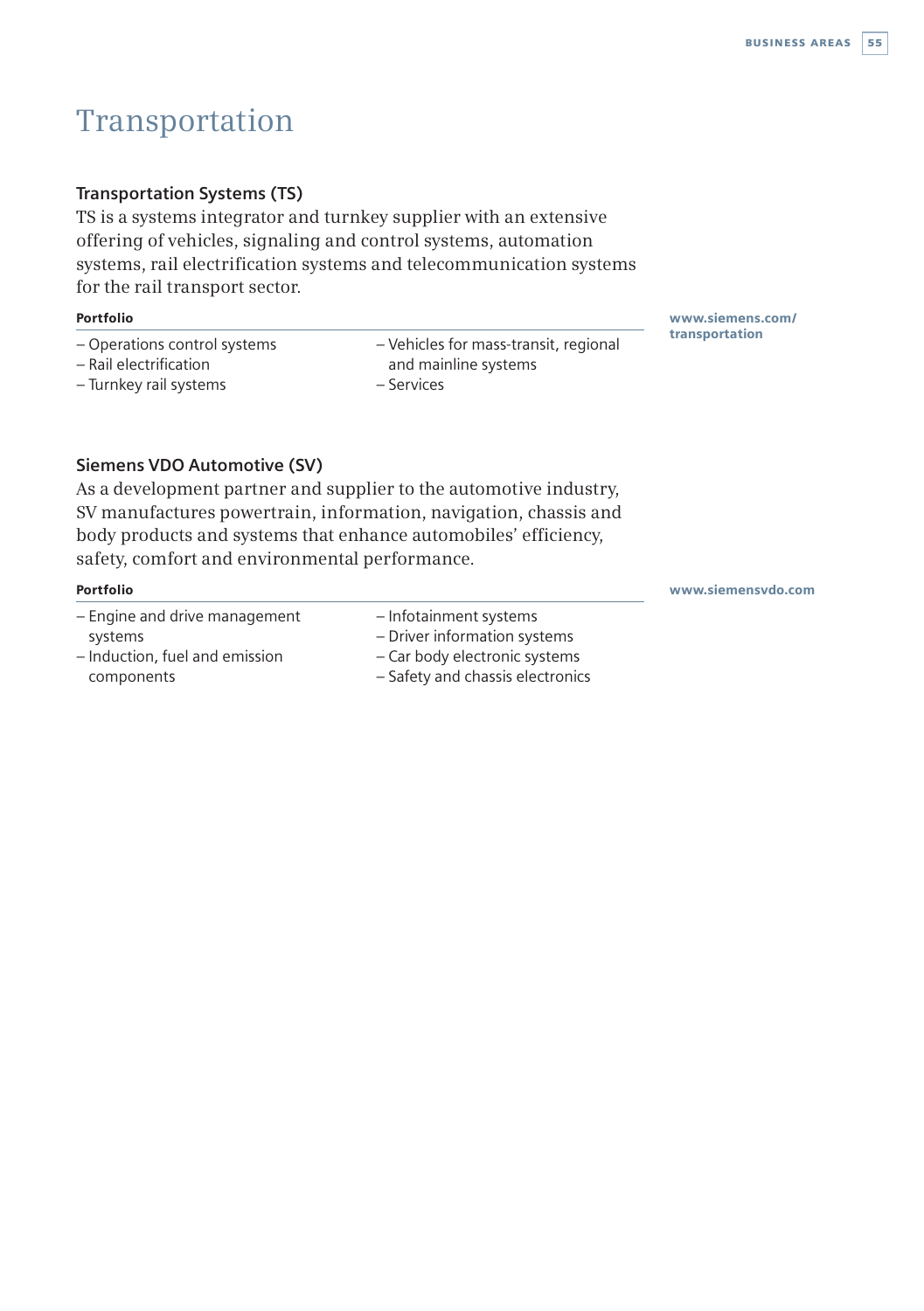# Medical

# **Medical Solutions (Med)**

Med develops innovative technologies for diagnostics and therapy, and offers solutions and services designed to optimize workflows across the entire healthcare enterprise.

www.siemens.com/medical

# Portfolio

- Roentgen and imaging systems
- Angiography systems
- Computed tomography
- Magnetic resonance imaging
- Nuclear medicine systems
- Ultrasound systems
- Electromedical systems
- Radiation therapy systems
- Molecular imaging
- IT solutions
- Software
- Audiological systems
- Vacuum technology
- Components
- Urology solutions
- Mammography systems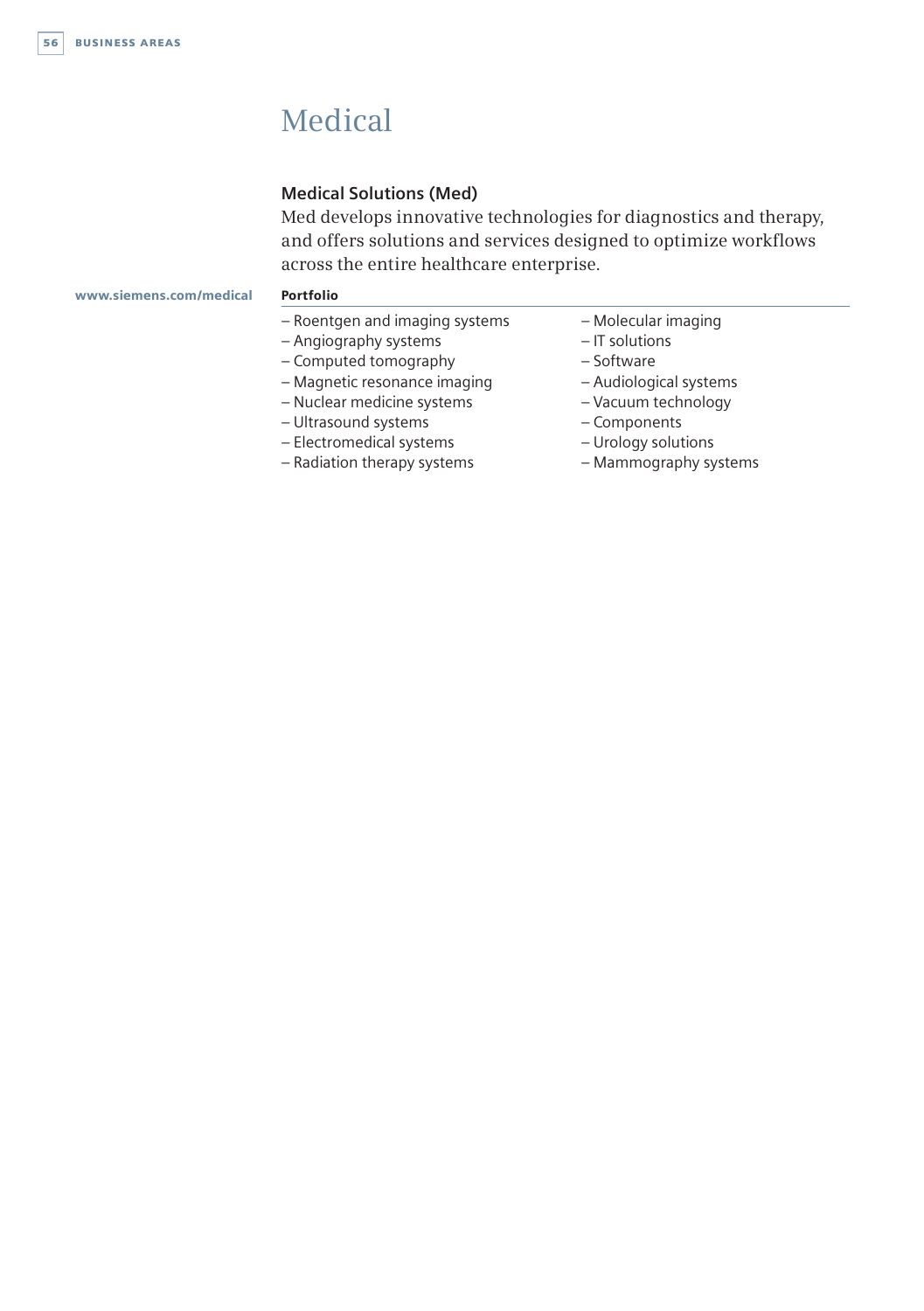# Lighting

# **Osram**

Siemens' subsidiary Osram specializes in lighting sources, associated electronic control gear and light management systems.

Portfolio www.osram.com

- Lamps
- Halogen lamps
- Fluorescent lamps
- Compact fluorescent lamps
- Halogen vapor lamps
- Sodium lamps
- Vehicle lamps
- Lamps for displays, entertainment
- and cinema
- Lamps for the semiconductor
- industry and health care
- Electronic control gear
- LEDs, OLEDs, infrared components,
- high-performance laser diodes
- Light management systems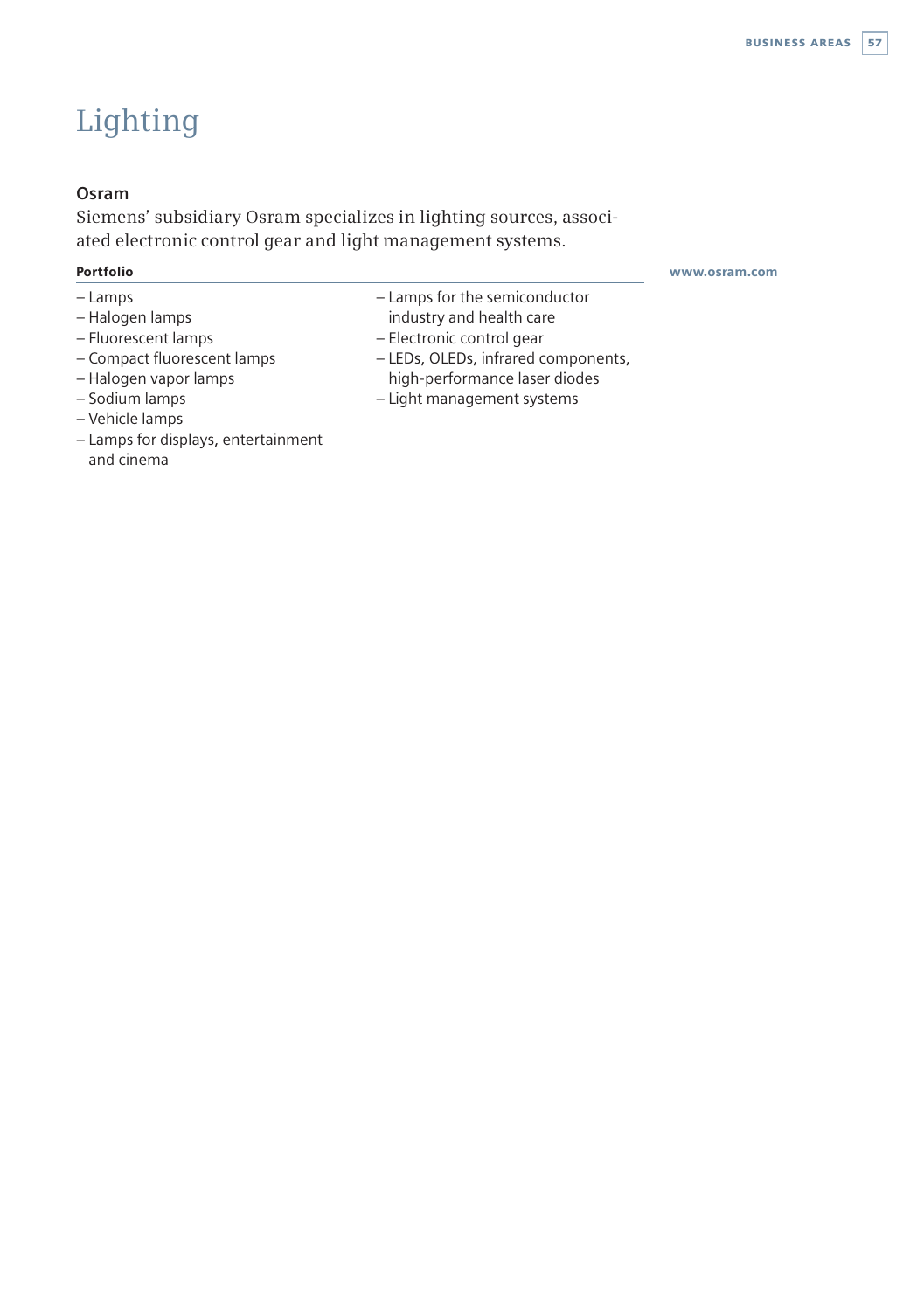# Financing and Real Estate

# **Siemens Financial Services (SFS)**

SFS conducts Siemens' worldwide financial business and offers industrial and services companies and public-sector clients an extensive spectrum of financing solutions.

www.siemens.com/sfs

# Portfolio

– Equity

- Mid-market finance
- Credit portfolio management – Project and export finance
- Investment management – Treasury and financing services
- Insurance solutions
- Investment management

# **Siemens Real Estate (SRE)**

SRE is Siemens' real estate arm. The Group's service offering includes real estate portfolio management, consulting, development and commercialization.

| Portfolio                             |                                     |
|---------------------------------------|-------------------------------------|
| - Real estate rental and leasing      | - Service management                |
| - Account and building management     | - Portfolio management and analysis |
| - Regional location and property      | - Land and property development     |
| planning                              | - Architecture and project manage-  |
| - Real estate and location valuations | ment                                |
| - Workstation concepts                | - Commercialization                 |

www.siemens.com/ realestate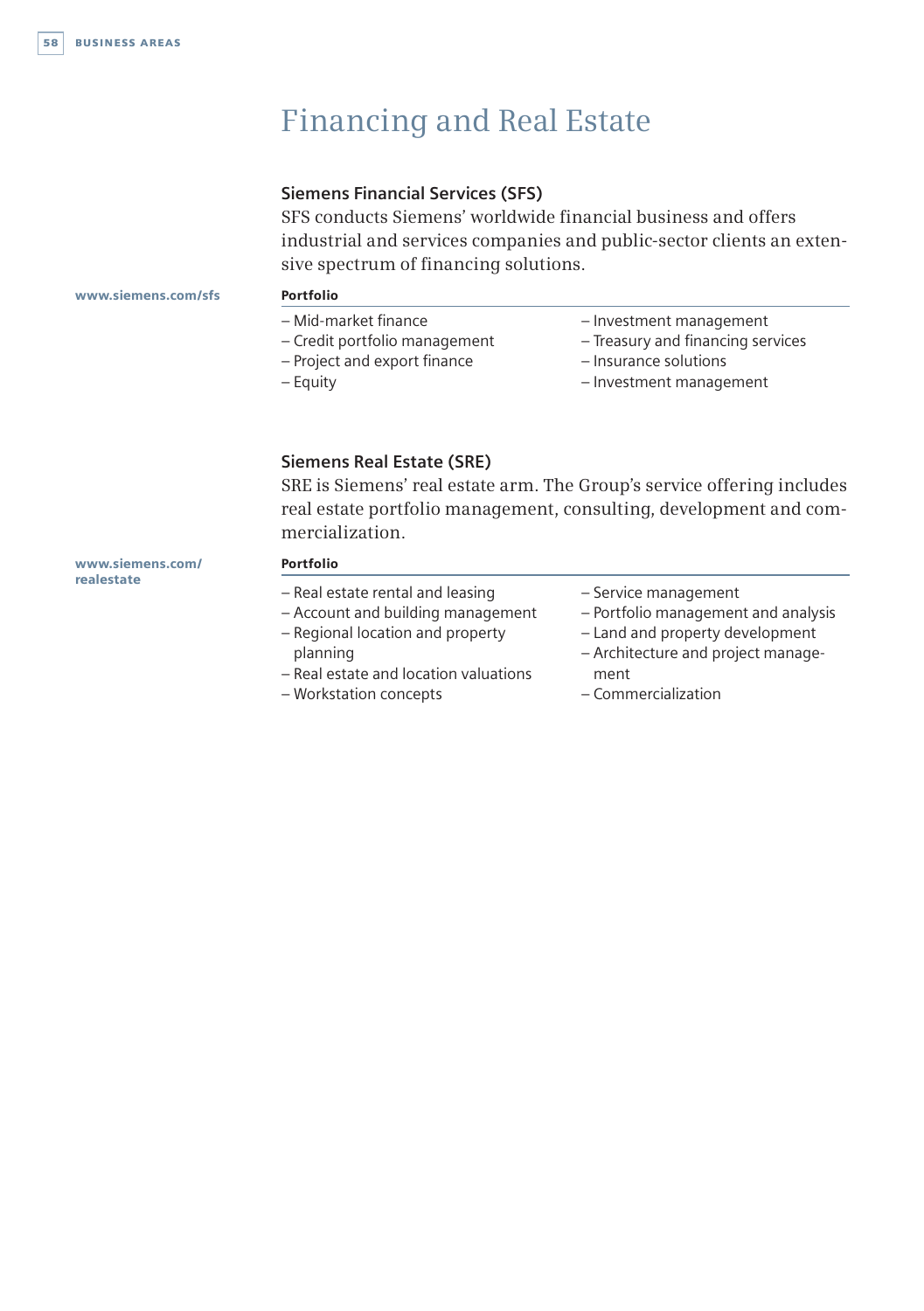# Affiliates

### **BSH Bosch und Siemens Hausgeräte GmbH**

BSH's product range includes both large and small household appliances as well as network-enabled products for the homes of tomorrow.

#### Portfolio

- Dishwashers
- Stoves and ovens
- Microwaves
- Ceramic glass stove-tops and hobs
- Ventilation hoods
- Refrigerators and freezers
- Air conditioners
- Floorcare appliances
- Small appliances
	- Network-enabled appliances

– Washing machines and dryers

- 
- **Fujitsu Siemens Computers (Holding) BV**

Fujitsu and Siemens' joint venture offers large corporations, small and medium-sized companies and private users an exceptionally broad portfolio of information technology and enterprise IT infrastructure solutions.

### Portfolio

– IT infrastructure solutions and services – Server platforms (Intel-, Unix- and

Linux-based servers, mainframes) – Company-wide storage solutions

- Professional PCs and workstations
- Mobility devices and solutions
	- (handhelds, notebooks, pen tablets)
- PCs for private users

www.fujitsu-siemens.com

www.bsh-group.com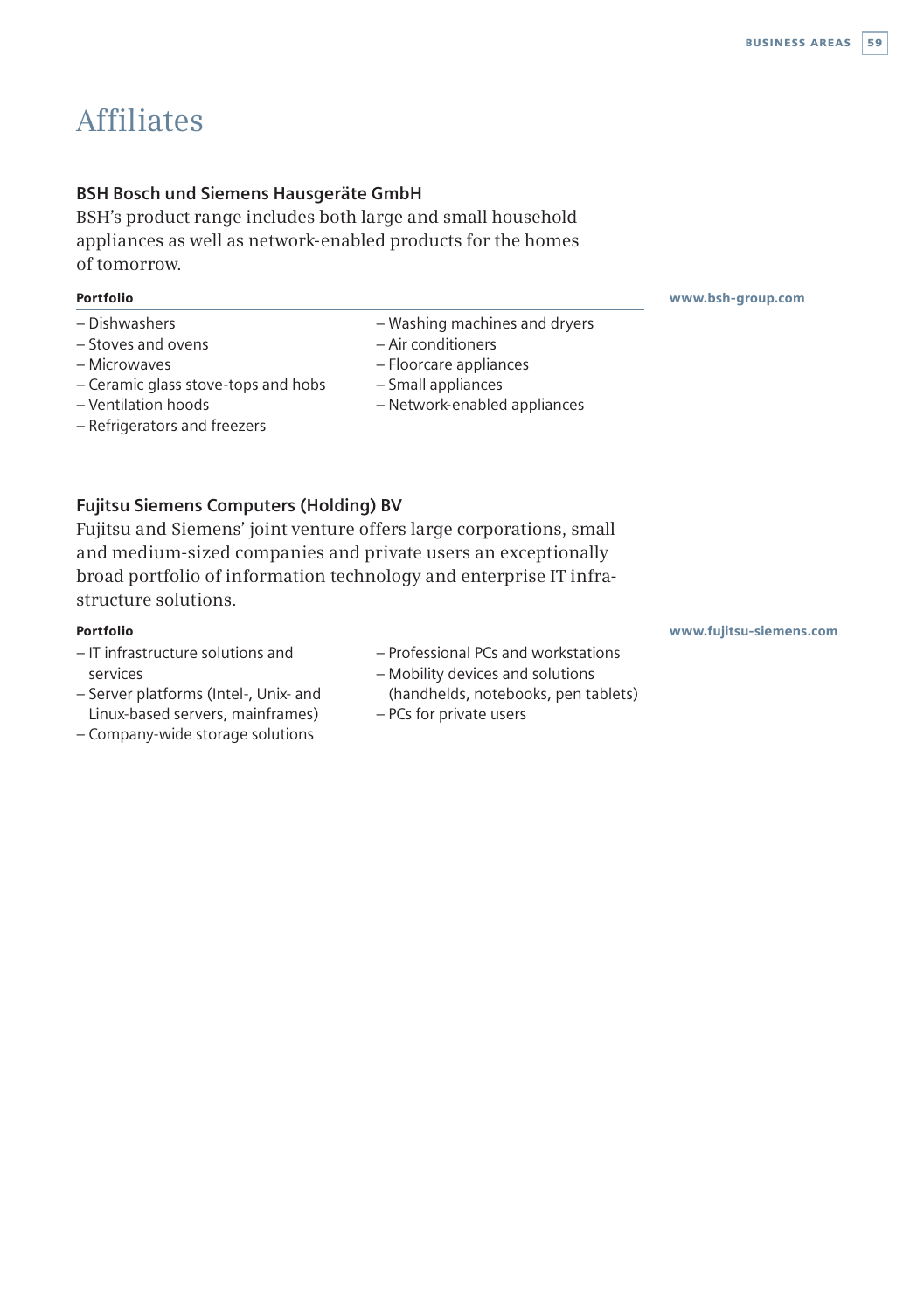# Siemens in fiscal 2004

(ended September 30, 2004)

- **Siemens reported net income of €3.405 billion, up 39% from €2.445 billion a year earlier, resulting in basic earnings per share of €3.82.**
- Net income was up 23% to €3.002 billion on a com**parable basis, excluding a pre-tax gain of €590 million and a reversal of €246 million in deferred tax liabilities related to the sale of shares of Infineon Technologies AG, partially offset by a goodwill impairment of €433 million related to Logistics and Assembly Systems (L&A).**
- **Group profit from Operations was €4.998 billion, up 16% from €4.295 billion in fiscal 2003.**
- **Orders rose 8% to €80.830 billion and sales increased 1% to €75.167 billion year-over-year. On a comparable basis, excluding currency translation effects and the net effect of acquisitions and dispositions, orders rose 9% and sales increased 3%.**
- **Net cash from operating and investing activities was €3.262 billion, up from €1.773 billion a year earlier.**
- Siemens management proposes a dividend of €1.25 **per share, up from €1.10 a year earlier.**

"Fiscal 2004 was a very successful year for Siemens," said CEO Heinrich v. Pierer upon releasing preliminary full-year results for fiscal 2004. "Most of our Groups delivered impressive results, including strong volume growth and doubledigit earnings growth, thanks to successful implementation of our 'Go for profit and growth' initiative.

"We are continuing this initiative in fiscal 2005. We are also pursuing further operational improvements at our Groups, given that factors such as a weakening U.S. dollar and rising commodity prices may make the macroeconomic environment more challenging," Pierer continued. "In addition we will deal with the particular issues at Transportation Systems (TS), Siemens Business Services (SBS) and Communications (Com)."

For the fiscal year ended September 30, 2004, Siemens reported net income of €3.405 billion, up 39% compared to fiscal 2003. Basic and diluted earnings per share rose to €3.82 and €3.66, respectively, compared to €2.75 per share a year earlier. Net income was €3.002 billion on a comparable basis, excluding the Infineon and goodwill effects mentioned above. Group profit from Operations rose 16%, to just under €5 billion, as 10 of the 13 Groups in Operations increased their profits compared to fiscal 2003. Automation and Drives (A&D), Medical Solutions (Med) and Power Generation (PG) contributed the lion's share of Group profit from Operations, followed by Siemens VDO Automotive (SV) and Osram. Despite difficult markets, Information and Communication Networks (ICN), Logistics and Assembly Systems (L&A), Information and Communication Mobile (ICM) and Industrial Solutions and Services (I&S) all made significant improvements in Group profit. At TS, management took decisive steps to address challenges in the Group's rolling stock business.

Siemens achieved its goal of restoring top-line growth in fiscal 2004, posting sales of €75.167 billion compared to €74.233 billion a year earlier. Sales were up 3% year-overyear on a comparable basis, excluding currency translation effects and the net effect of acquisitions and dispositions. Orders rose to €80.830 billion from €75.056 billion in the prior fiscal year, a 9% increase on a comparable basis. A majority of the Groups in Operations reported increases in both sales and orders for the year, despite declining business volume in Germany, particularly in the fourth quarter.

Net cash from operating and investing activities was €3.262 billion in fiscal 2004, compared to €1.773 billion a year earlier. The difference is due primarily to net proceeds of €1.794 billion from the sale of Infineon shares in fiscal 2004. Within Operations, operating activities generated €4.008 billion in cash while investing activities included €822 million used to acquire USFilter, a water systems and services business in the U.S. For comparison, operating activities provided €4.123 billion in fiscal 2003, and investing activities included €929 million used for PG's industrial turbine business. Siemens also made similar supplemental cash contributions to its pension plans in both years, totaling €1.255 billion in fiscal 2004 and €1.192 billion a year earlier.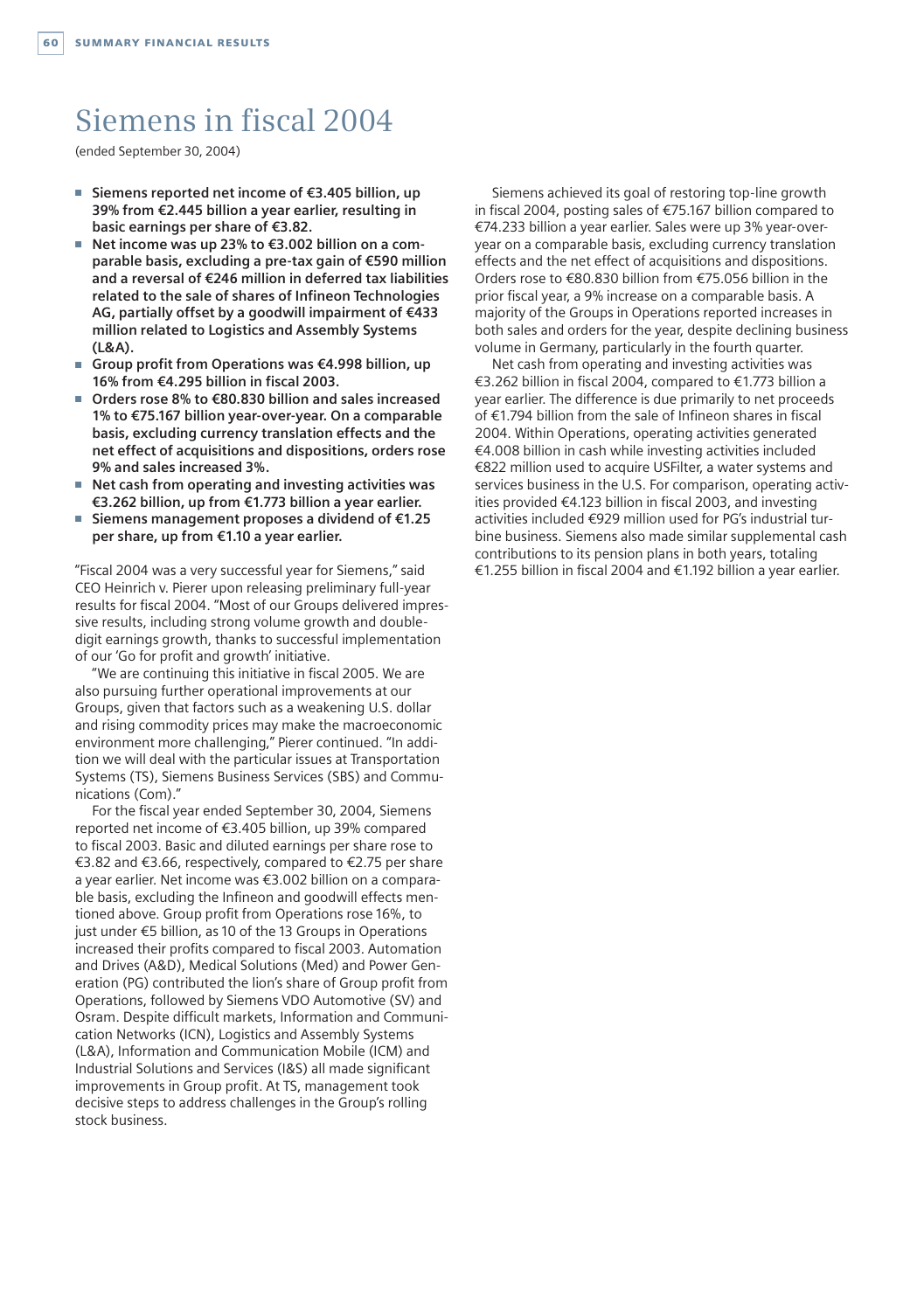# **Operations in fiscal 2004**

### **Information and Communications**

#### **Information and Communication Networks (ICN)**

|                          | Year ended September 30, |        |          |                  |
|--------------------------|--------------------------|--------|----------|------------------|
|                          |                          |        | % Change |                  |
| $(\epsilon$ in millions) | 2004                     | 2003   | Actual   | Compa-<br>rable* |
| Group profit             | 222                      | (366)  |          |                  |
| Group profit margin      | 3.2%                     | (5.1)% |          |                  |
| Sales                    | 6.994                    | 7.122  | (2)%     | 0%               |
| New orders               | 7.011                    | 7.070  | (1)%     | 1%               |

\* Excluding currency translation effects of (3)%, and portfolio effects of 1% on sales and orders.

ICN posted profits in all four quarters and delivered Group profit of €222 million for the full fiscal year. The loss of €366 million a year earlier included significant charges for severance, as well as write-downs of venture capital and other investments. ICN's Carrier Networks and Services businesses accounted for much of the profit improvement year-overyear. While sales remained virtually unchanged year-overyear, at €3.426 billion, carrier activities delivered €98 million in earnings compared to a loss of €439 million a year earlier. The Enterprise Networks division earned €208 million on sales of €3.578 billion, close to prior-year levels. For ICN overall, sales of just under €7.0 billion for the fiscal year were level with the prior year on a comparable basis. Orders also remained stable year-over-year.

Effective October 1, 2004, our ICN and ICM Groups were combined to form our new Siemens Communications (Com) Group. Com is organized into three businesses around the telecommunications industry with eight divisions. The devices business consists of *Mobile Devices, Customer Premises Equipment Devices* and *Wireless Modules*; the enterprise networks business consists of the two divisions Enterprise *Systems* and *Enterprise Services*; and the carrier networks business consists of the *Mobile Networks, Fixed Networks* and *Carrier Services* divisions.

#### **Information and Communication Mobile (ICM)**

|                          | Year ended September 30, |       |          |                  |  |
|--------------------------|--------------------------|-------|----------|------------------|--|
|                          |                          |       | % Change |                  |  |
| $(\epsilon$ in millions) | 2004                     | 2003  | Actual   | Compa-<br>rable* |  |
| Group profit             | 347                      | 180   | 93%      |                  |  |
| Group profit margin      | 3.1%                     | 1.8%  |          |                  |  |
| Sales                    | 11,042                   | 9.964 | 11%      | 13%              |  |
| New orders               | 11,459                   | 9,960 | 15%      | 17%              |  |

\* Excluding currency translation effects.

In fiscal 2004, ICM substantially increased its Group profit compared to fiscal 2003 and also achieved double-digit growth in sales and orders. The improvement was due primarily to the Mobile Networks division, which delivered €396 million in earnings on sales of €4.979 billion. Both figures were up strongly from the prior year, when the division earned €116 million on €4.311 billion in sales. The Cordless Products division also contributed increases in both earnings and sales year-over-year. ICM's Mobile Phones division sold 51.1 million handsets during the year, well above the 39.1 million handsets sold a year earlier. Competitive pressures reduced average selling price per unit, however, and quality issues delayed both the rollout and full profitability of the division's new 65 series of mobile handsets. As a result, Mobile Phones posted a loss of €152 million on sales of €4.979 billion compared to earnings of €27 million on sales of €4.474 billion in the prior year.

As mentioned above, effective October 1, 2004, our ICN and ICM Groups were combined to form our new Siemens Communications (Com) Group.

#### **Siemens Business Services (SBS)**

|                          | Year ended September 30, |       |          |                  |
|--------------------------|--------------------------|-------|----------|------------------|
|                          |                          |       | % Change |                  |
| $(\epsilon$ in millions) | 2004                     | 2003  | Actual   | Compa-<br>rable* |
| Group profit             | 40                       | 13    | 208%     |                  |
| Group profit margin      | 0.8%                     | 0.2%  |          |                  |
| Sales                    | 4.716                    | 5.205 | (9)%     | (9)%             |
| New orders               | 6.293                    | 5.226 | 20%      | 8%               |

\* Excluding portfolio effects of 12% on orders.

SBS posted Group profit of €40 million compared to €13 million a year earlier. The current year includes a €93 million gain from the sale of 74.9% of SBS' Kordoba unit to its strategic partner Fidelity Information Services (FIS), largely offset by charges for severance. The prior year included significant charges for risks associated with a long-term business process outsourcing contract. Declining demand for IT solutions, particularly in Germany, resulted in sales of €4.716 billion compared to €5.205 billion a year earlier. SBS won two major outsourcing contracts in England, which pushed orders up 20% year-over-year, to €6.293 billion.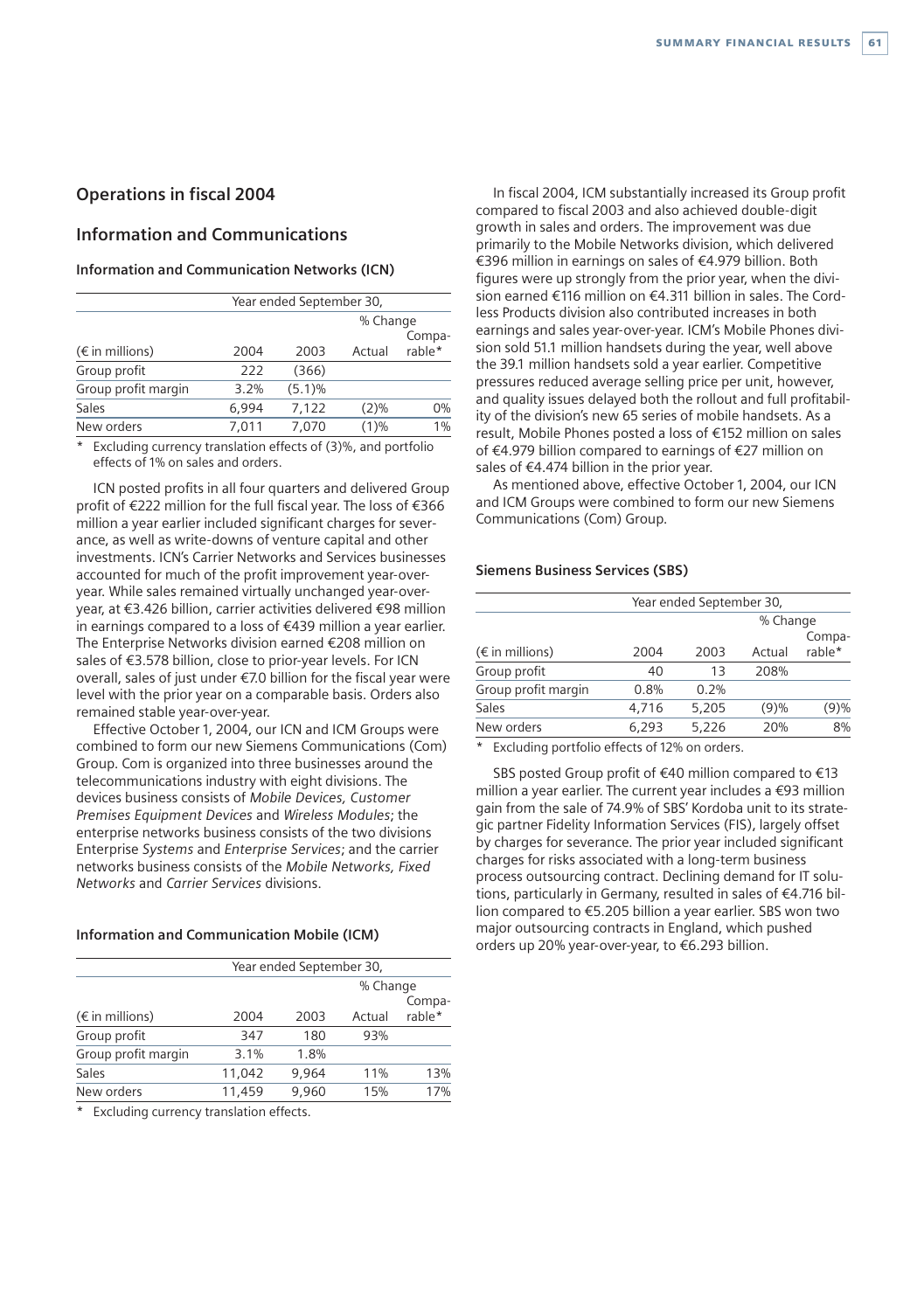# **Automation and Control**

#### **Automation and Drives (A&D)**

|                          | Year ended September 30, |       |          |                  |  |
|--------------------------|--------------------------|-------|----------|------------------|--|
|                          |                          |       | % Change |                  |  |
| $(\epsilon$ in millions) | 2004                     | 2003  | Actual   | Compa-<br>rable* |  |
| Group profit             | 1.077                    | 806   | 34%      |                  |  |
| Group profit margin      | 12.2%                    | 9.6%  |          |                  |  |
| Sales                    | 8.829                    | 8.375 | 5%       | 7%               |  |
| New orders               | 8,980                    | 8.476 | 6%       | 8%               |  |

\* Excluding currency translation effects of (3)%, and portfolio effects of 1% on sales and orders.

A&D exemplified the success of Siemens' profit and growth initiative in fiscal 2004, driving Group profit up to €1.077 billion for the year on solid gains in sales and orders. A&D further improved its earnings margin, as a result of increased productivity and higher capacity utilization. Stronger demand in international markets, including 25% growth with external customers in Asia-Pacific, increased sales to €8.829 billion for the year. Orders rose 6% yearover-year, to €8.980 billion.

#### **Industrial Solutions and Services (I&S)**

|                          | Year ended September 30, |        |          |                  |  |
|--------------------------|--------------------------|--------|----------|------------------|--|
|                          |                          |        | % Change |                  |  |
| $(\epsilon$ in millions) | 2004                     | 2003   | Actual   | Compa-<br>rable* |  |
| Group profit             | 95                       | (41)   |          |                  |  |
| Group profit margin      | 2.2%                     | (1.0)% |          |                  |  |
| Sales                    | 4,290                    | 4.012  | 7%       | 7%               |  |
| New orders               | 4.356                    | 3.955  | 10%      | 9%               |  |

\* Excluding currency translation effects of (3)% on sales and orders, and portfolio effects of 3% and 4% on sales and orders, respectively.

I&S contributed €95 million in Group profit for the year, on broad-based earnings improvement. Group profit also benefited from positive effects related to capacity reduction programs. In contrast, severance charges contributed to a loss a year earlier. Sales at I&S were up 7% year-over-year, to €4.290 billion, and orders rose 10%, to €4.356 billion, benefiting from the USFilter acquisition between the periods under review.

#### **Logistics and Assembly Systems (L&A)**

| Year ended September 30, |        |          |                  |
|--------------------------|--------|----------|------------------|
|                          |        | % Change |                  |
| 2004                     | 2003   | Actual   | Compa-<br>rable* |
| $\mathcal{P}$            | (218)  |          |                  |
| 0.1%                     | (8.4)% |          |                  |
| 2,338                    | 2.600  | (10)%    | (5)%             |
| 2.687                    | 2.599  | 3%       | 9%               |
|                          |        |          |                  |

\* Excluding currency translation effects.

L&A finished in the black following a loss in fiscal 2003. Fiscal 2004 included charges related to excess capacity and cost overruns, while the prior year included substantial loss provisions related to two large contracts. The Electronics Assembly division was the Group's leading earnings contributor, and also increased its sales, orders, and earnings margin year-over-year. Completion of major projects led to lower sales, at €2.338 billion. Orders of €2.687 billion were up 3% year-over-year. Following an extensive internal review of the outlook for the L&A airport logistics activities and distribution and industry logistics activities, during the second quarter, management concluded that goodwill related to L&A was impaired. Because the businesses were acquired at the corporate level as part of the Siemens' Atecs transaction, the resulting goodwill impairment was taken centrally.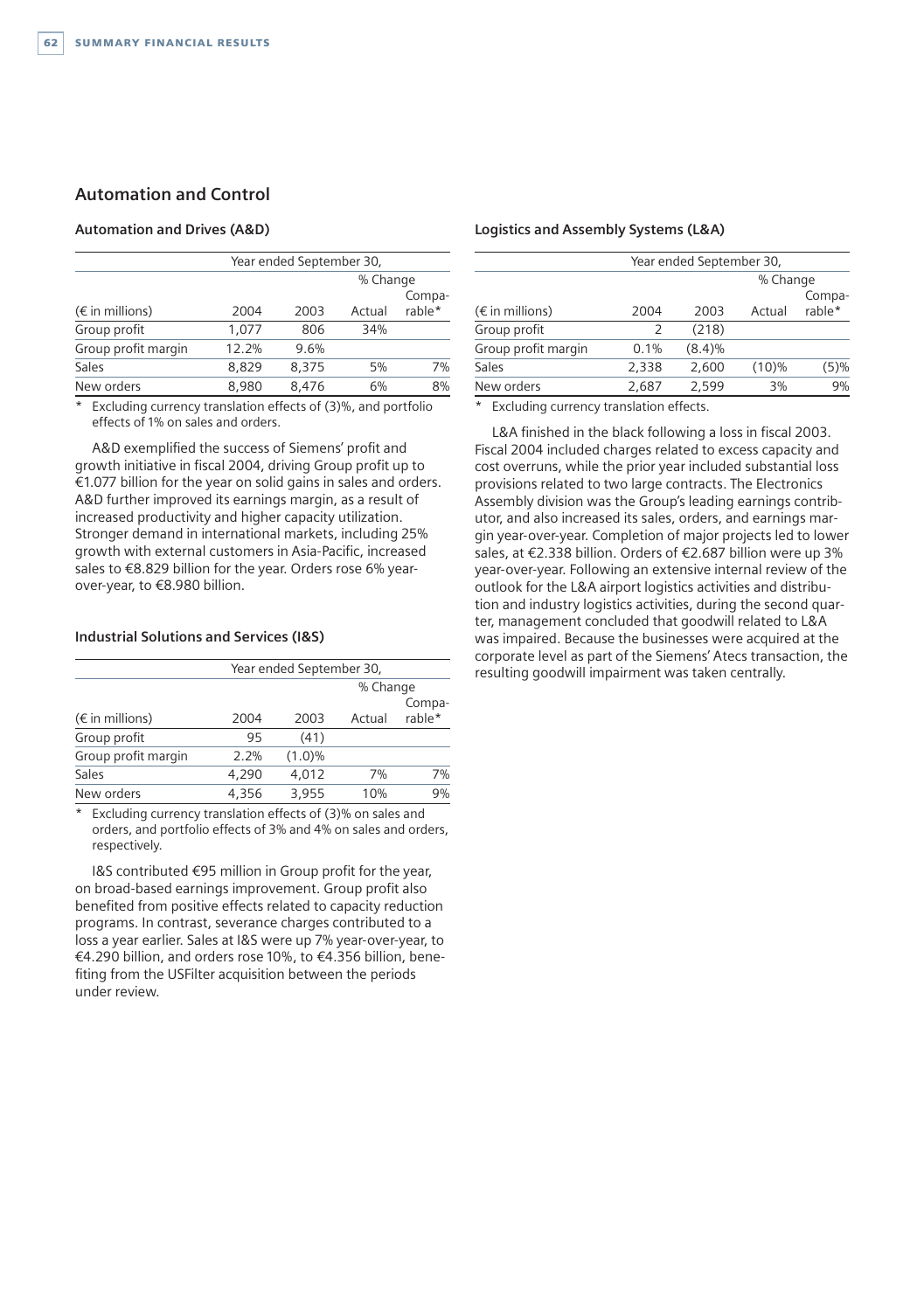#### **Siemens Building Technologies (SBT)**

|                          |       | Year ended September 30, |          |                  |
|--------------------------|-------|--------------------------|----------|------------------|
|                          |       |                          | % Change |                  |
| $(\epsilon$ in millions) | 2004  | 2003                     | Actual   | Compa-<br>rable* |
| Group profit             | 108   | 101                      | 7%       |                  |
| Group profit margin      | 2.5%  | 2.0%                     |          |                  |
| Sales                    | 4.247 | 4.990                    | (15)%    | (4)%             |
| New orders               | 4.358 | 4.775                    | (9)%     | 2%               |

\* Excluding currency translation effects of (4)%, and portfolio effects of (7)% on sales and orders.

SBT increased Group profit to €108 million despite lower sales following the divestment of its facility management business early in the year. Group profit of €101 million a year earlier included substantial severance charges. On a comparable basis, SBT's sales of €4.247 billion for fiscal 2004 were 4% below the prior-year level and orders of €4.358 billion were up 2% year-over-year.

#### **Power**

#### **Power Generation (PG)**

|                          | Year ended September 30, |       |          |                  |
|--------------------------|--------------------------|-------|----------|------------------|
|                          |                          |       | % Change |                  |
| $(\epsilon$ in millions) | 2004                     | 2003  | Actual   | Compa-<br>rable* |
| Group profit             | 961                      | 1.171 | (18)%    |                  |
| Group profit margin      | 12.8%                    | 16.8% |          |                  |
| Sales                    | 7.527                    | 6.967 | 8%       | O%               |
| New orders               | 9.243                    | 7.302 | 27%      | 14%              |

\* Excluding currency translation effects of (4)% on sales and orders, and portfolio effects of 12% and 17% on sales and orders, respectively.

PG contributed €961 million in Group profit for the year. Fiscal 2004 included gains related to the cancellation of orders of €47 million compared to the prior year, which benefited from gains of €359 million, partly offset by €92 million in allowances on inventories associated with the cancellations. Excluding the net effect of cancellations, Group profit was stable year-over-year. Sales at PG rose 8% year-overyear, to €7.527 billion. Orders climbed 27%, to €9.243 billion, driven in part by full-year inclusion of the industrial turbine businesses PG acquired in the second half of fiscal 2003. Order growth was regionally widespread, as PG won new business in Africa, Asia, Europe, the Near East, and Latin America. PG's service business also continued to grow yearover-year.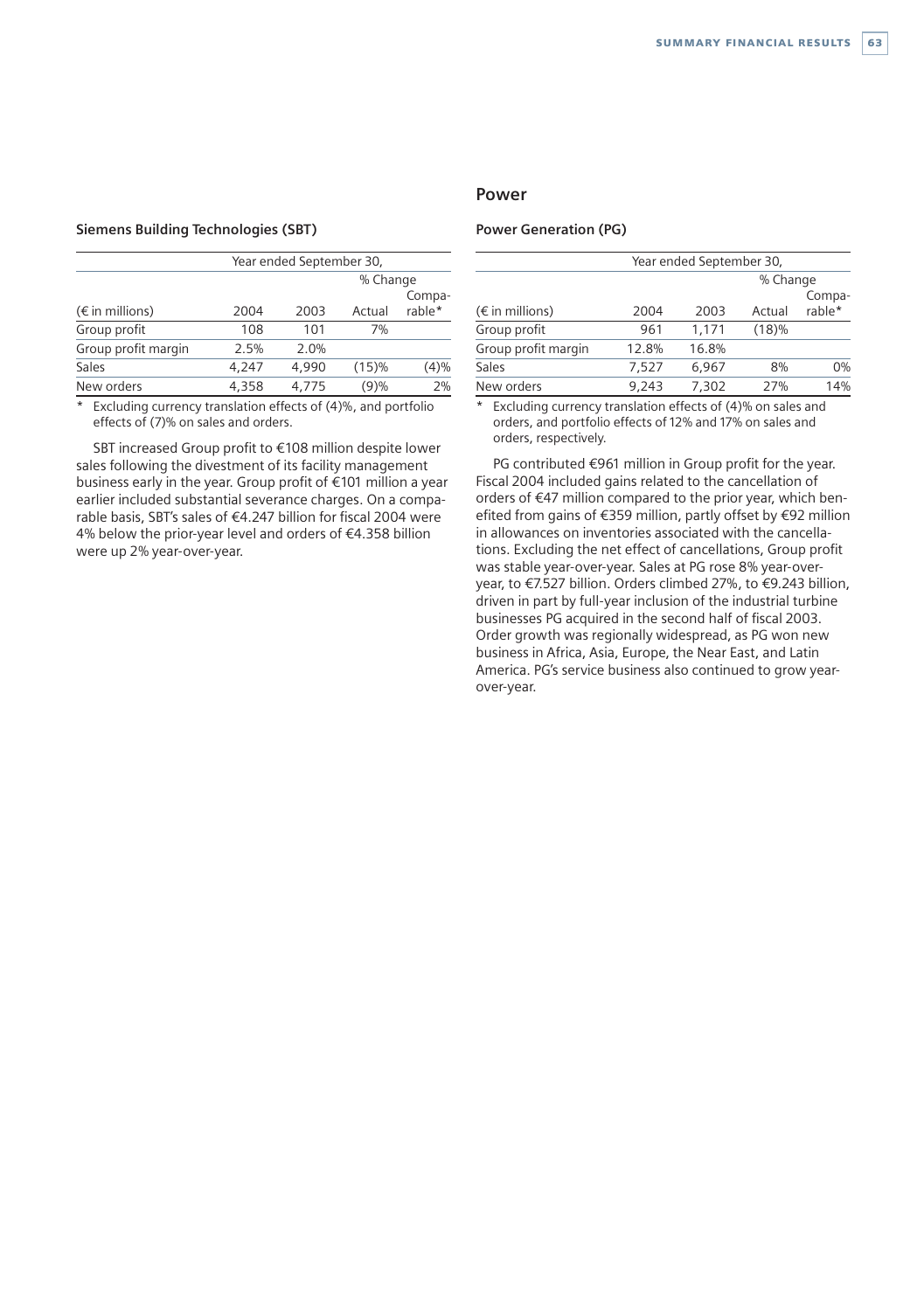#### **Power Transmission and Distribution (PTD)**

|                          | Year ended September 30, |       |          |                  |
|--------------------------|--------------------------|-------|----------|------------------|
| $(\epsilon$ in millions) |                          |       | % Change |                  |
|                          | 2004                     | 2003  | Actual   | Compa-<br>rable* |
| Group profit             | 238                      | 207   | 15%      |                  |
| Group profit margin      | 6.6%                     | 6.1%  |          |                  |
| Sales                    | 3.611                    | 3.399 | 6%       | 9%               |
| New orders               | 3.863                    | 3.586 | 8%       | 11%              |

\* Excluding currency translation effects of (4)% and (5)% on sales and orders, respectively, and portfolio effects of 1% and 2% on sales and orders, respectively.

PTD increased Group profit to €238 million for the year on broad-based earnings growth within the Group. PTD also achieved solid sales growth, particularly in Europe and Asia-Pacific. Overall, sales rose 6% year-over-year, to €3.611 billion, and orders were up 8%, at €3.863 billion, particularly as a result of the volume growth in the fourth quarter, which included PTD's acquisition of Trench Electric Holding and new orders in Africa and the Middle East.

#### **Transportation**

#### **Transportation Systems (TS)**

|                          | Year ended September 30, |       |          |                  |  |
|--------------------------|--------------------------|-------|----------|------------------|--|
|                          |                          |       | % Change |                  |  |
| $(\epsilon$ in millions) | 2004                     | 2003  | Actual   | Compa-<br>rable* |  |
| Group profit             | (434)                    | 284   |          |                  |  |
| Group profit margin      | (10.1)%                  | 6.0%  |          |                  |  |
| Sales                    | 4,310                    | 4.697 | $(8)\%$  | (7)%             |  |
| New orders               | 4.321                    | 4.674 | (8)%     | (7)%             |  |
|                          |                          |       |          |                  |  |

\* Excluding currency translation effects.

In fiscal 2004, TS responded decisively to the technical problems and associated issues that affected its rolling stock business, particularly the innovative low-floor light rail vehicle with a modular platform concept, marketed under the name Combino. The Group identified technical solutions during the year and is beginning to implement them. These actions and associated charges, accompanied by a corresponding slow-down in rolling stock sales, led to a loss of €434 million. In addition to these factors, TS also faced generally slower demand for rail transportation systems, particularly in Germany. As a result, sales and orders at TS were €4.310 billion and €4.321 billion, respectively, 8% below fiscal 2003 levels.

#### **Siemens VDO Automotive (SV)**

|                     | Year ended September 30, |          |        |                  |  |
|---------------------|--------------------------|----------|--------|------------------|--|
|                     |                          | % Change |        |                  |  |
| (€ in millions)     | 2004                     | 2003     | Actual | Compa-<br>rable* |  |
| Group profit        | 562                      | 418      | 34%    |                  |  |
| Group profit margin | 6.2%                     | 5.0%     |        |                  |  |
| Sales               | 9,001                    | 8,375    | 7%     | 9%               |  |
| New orders          | 9.029                    | 8,375    | 8%     | 10%              |  |

\* Excluding currency translation effects of (3)%, and portfolio effects of 1% on sales and orders.

Group profit of €562 million at SV enabled the Group to break even relative to its full-year cost of capital for the first time. Earnings improved at all divisions within SV, with the fastest growth coming at the Interior & Infotainment division. Revenue growth was also broad-based, as sales rose 7% compared to the prior year, to €9.001 billion. Orders rose 8%, to €9.029 billion. The development also includes SV's acquisition of a United States automotive electronics business from DaimlerChrysler during the second quarter of fiscal 2004.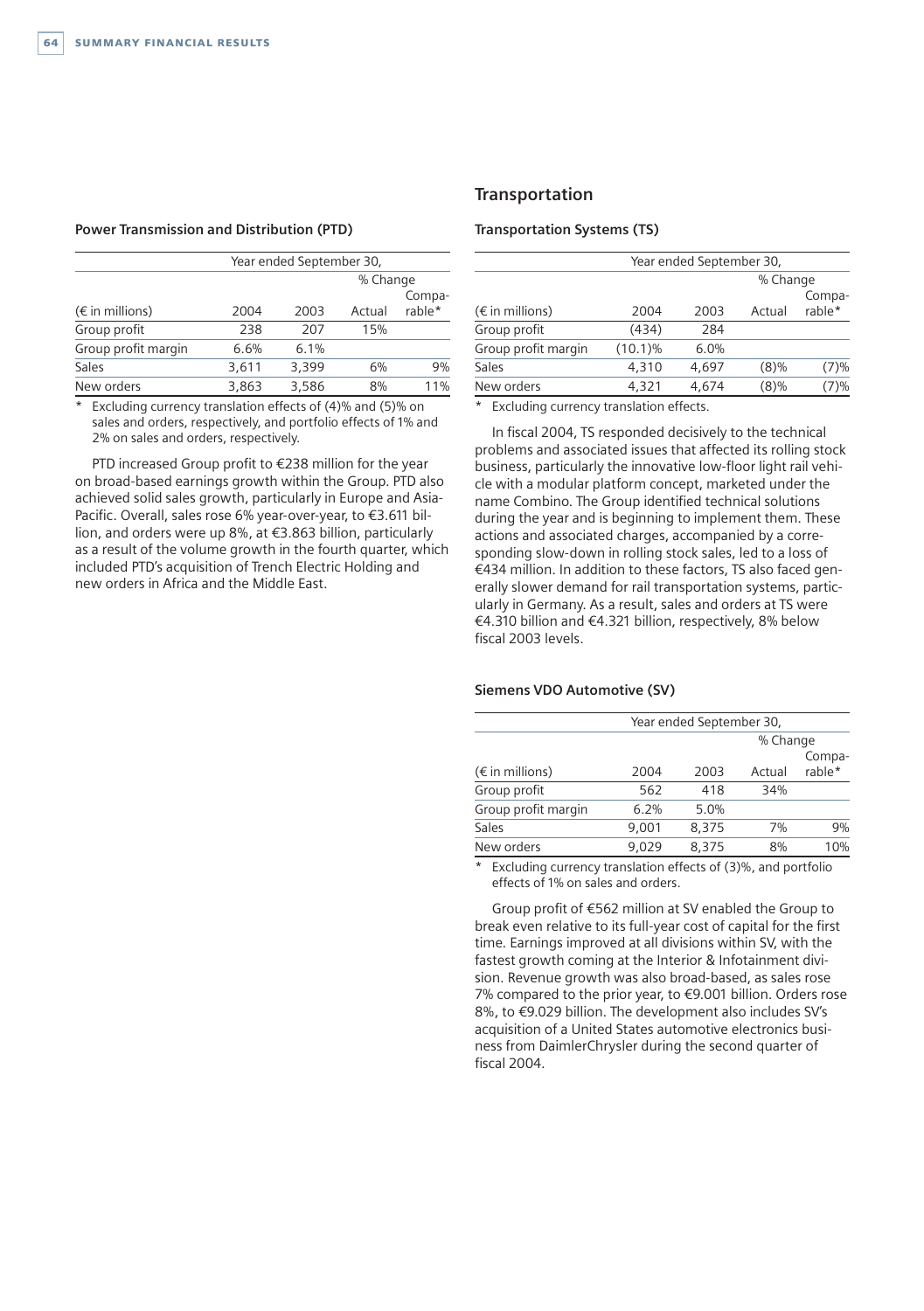# **Medical**

#### **Medical Solutions (Med)**

|                          | Year ended September 30, |       |          |                  |
|--------------------------|--------------------------|-------|----------|------------------|
|                          |                          |       | % Change |                  |
| $(\epsilon$ in millions) | 2004                     | 2003  | Actual   | Compa-<br>rable* |
| Group profit             | 1.046                    | 1.118 | (6)%     |                  |
| Group profit margin      | 14.8%                    | 15.1% |          |                  |
| Sales                    | 7.072                    | 7.422 | (5)%     | 6%               |
| New orders               | 8.123                    | 7.835 | 4%       | 15%              |

\* Excluding currency translation effects of (6)% and (7)% on sales and orders, respectively, and portfolio effects of (5)% and (4)% on sales and orders, respectively.

Med again delivered more than €1 billion in full-year Group profit. Fiscal 2004 included €118 million in gains from portfolio transactions, primarily the sale of Med's Life Support Systems (LSS) business. For comparison, fiscal 2003 included a €63 million gain related to the contribution of a portion of Med's electromedical systems business to a joint venture with Drägerwerk AG. While these transactions reduced Med's revenue base compared to the prior year, sales of €7.072 billion were up 6% year-over-year, excluding currency translation and portfolio effects. Orders climbed to €8.123 billion, up 15% on a comparable basis.

### **Lighting**

#### **Osram**

| 2003  | % Change<br>Actual | Compa-<br>rable* |
|-------|--------------------|------------------|
|       |                    |                  |
|       |                    |                  |
| 410   | 9%                 |                  |
| 9.8%  |                    |                  |
| 4.172 | 2%                 | 8%               |
| 4.172 | 2%                 | 8%               |
|       |                    |                  |

Excluding currency translation effects.

Osram increased its Group profit 9% for the year, to €445 million, leveraging higher manufacturing productivity to achieve a double-digit earnings margin for the year. Sales increased to €4.240 billion, up 8% year-over-year on a comparable basis. Higher revenue year-over-year was highlighted by particularly strong growth in Asia-Pacific and Latin America.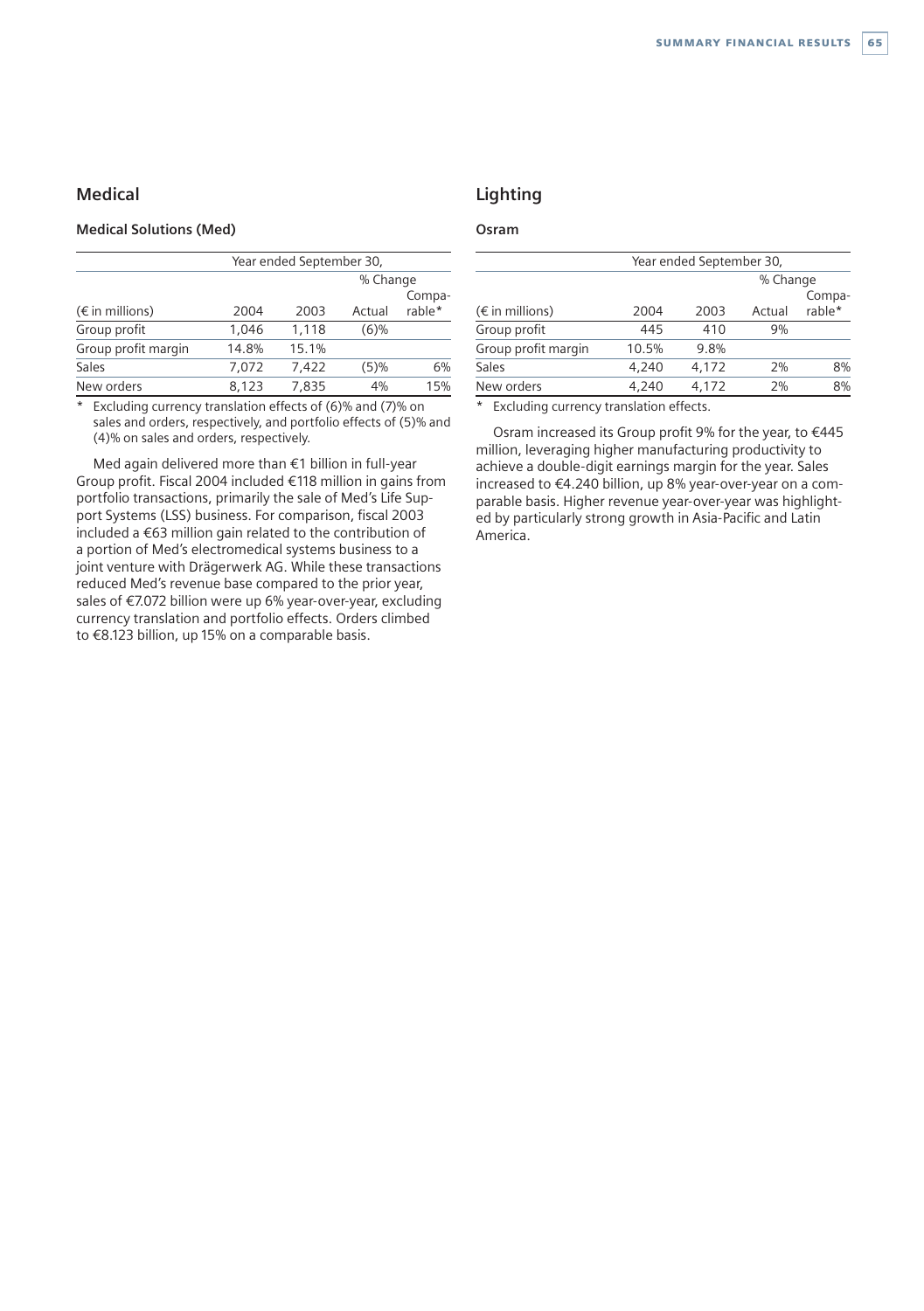#### **Other Operations**

Other Operations consist of centrally held equity investments and other operating businesses not related to a Group, such as Siemens' joint ventures for household appliances (BSH Bosch und Siemens Hausgeräte GmbH) and computers (Fujitsu Siemens Computers). Equity earnings from these joint ventures again were the primary contributor to earnings from Other Operations, which totaled €289 million in fiscal 2004 compared to €212 million in fiscal 2003.

#### **Corporate items, pensions and eliminations**

Corporate items, pensions and eliminations were a negative €1.207 billion in fiscal 2004 compared to a negative €1.576 billion in the same period a year earlier. Corporate items totaled a negative €450 million for the year compared to a negative €747 million in fiscal 2003. Corporate items in fiscal 2004 included the pre-tax gain of €590 million from the sale of Infineon shares, partly offset by the €433 million goodwill impairment related to L&A. This impairment is taken centrally because the relevant businesses were acquired at the corporate level as part of Siemens' Atecs Mannesmann transaction. Corporate items a year earlier benefited from the positive resolution of an arbitration proceeding. Siemens' equity share of Infineon's net result was a positive €14 million, compared to a negative €170 million in fiscal 2003. In the second quarter of fiscal 2004, Siemens relinquished its ability to exercise significant influence over the operating and financial policies of Infineon. Consequently, we ceased accounting for our investment in Infineon under the equity method and began accounting for it as a marketable security. Centrally carried pension expense was €730 million in fiscal 2004, compared to €828 million a year earlier. Domestic pension service costs were carried centrally in fiscal 2003 but are allocated to the Groups beginning in fiscal 2004. The effect of this change was partly offset by higher amortization of unrealized pension plan losses in fiscal 2004.

### **Financing and Real Estate**

#### **Siemens Financial Services (SFS)**

|                            | Year ended<br>September 30, |       |          |
|----------------------------|-----------------------------|-------|----------|
|                            |                             |       | % Change |
| $(\epsilon$ in millions)   | 2004                        | 2003  | Actual   |
| Income before income taxes | 250                         | 269   | (7)%     |
| Total assets               | 9.055                       | 8.445 | 7%       |

Income before income taxes at SFS in fiscal 2004 was €250 million compared to €269 million a year earlier. The difference is due in part to higher write-downs of receivables in the Equipment & Sales Financing (ESF) division compared to the prior year. Income at SFS for the year also reflects an expansion of the ESF division in Europe and North America, resulting in a corresponding increase in total assets compared to fiscal 2003.

#### **Siemens Real Estate (SRE)**

|                            |       | Year ended<br>September 30, |          |  |
|----------------------------|-------|-----------------------------|----------|--|
|                            |       |                             | % Change |  |
| $(\epsilon$ in millions)   | 2004  | 2003                        | Actual   |  |
| Income before income taxes | 108   | 206                         | (48)%    |  |
| Sales                      | 1.584 | 1.592                       | (1)%     |  |

Income before income taxes at SRE in fiscal 2004 was €108 million compared to €206 million a year earlier. While sales were level with the prior year, weakness in the market for commercial real estate reduced returns. Market conditions also led the Group to terminate a major development project in Frankfurt during fiscal 2004, and the associated charges contributed to the decline in income for the year.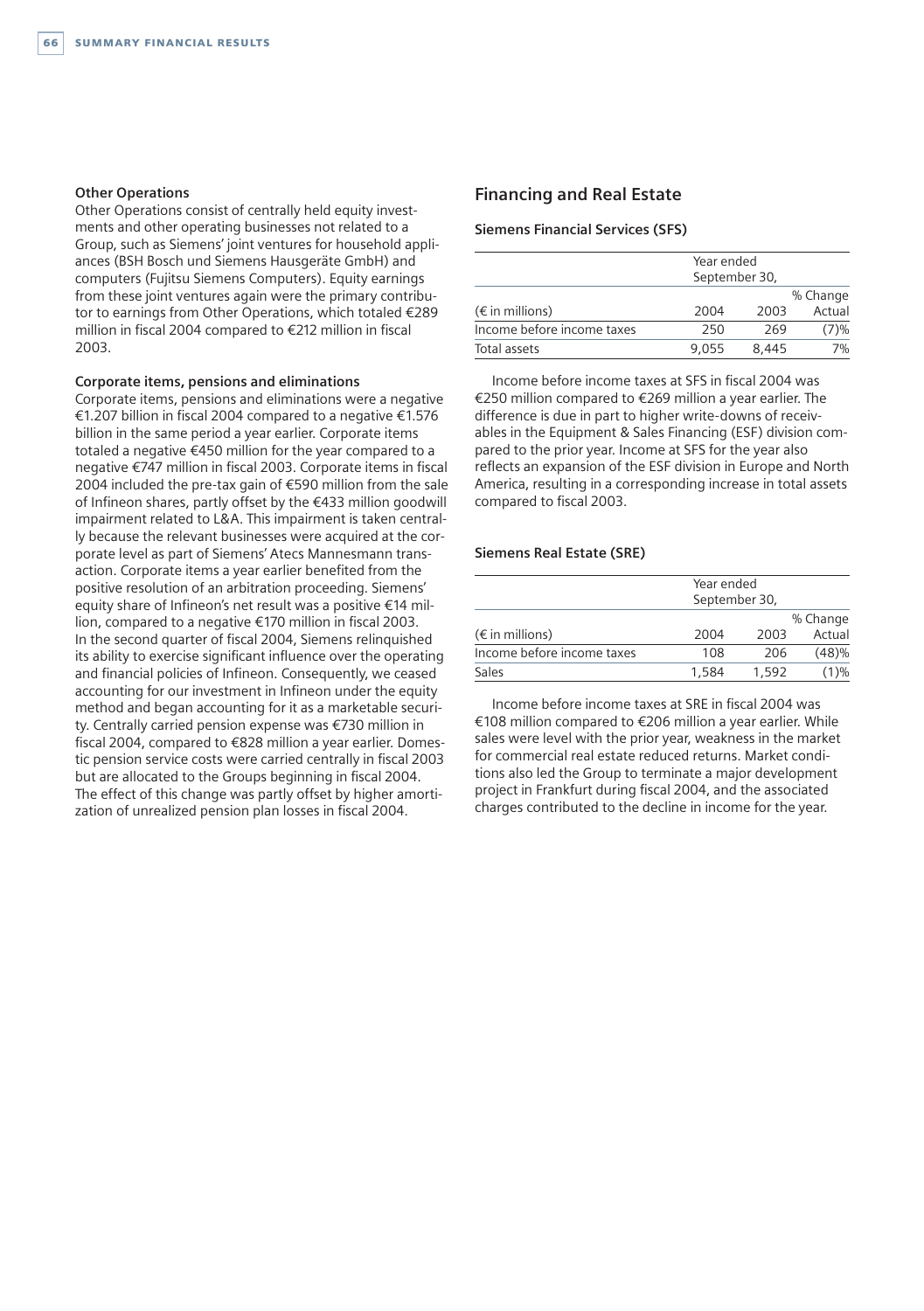**Eliminations, reclassifications and Corporate Treasury**

Income before taxes from Eliminations, reclassifications and Corporate Treasury of €224 million for fiscal year 2004 included higher interest income. In comparison, the prior year amount of €266 million included higher positive effects from hedging activities not qualifying for hedge accounting, as well as a €35 million gain related to the buyback of a note exchangeable into Infineon shares.

#### **Income statement highlights for Siemens worldwide in fiscal 2004**

Siemens reported net income for fiscal 2004 of €3.405 billion, up 39% from €2.445 billion a year earlier. Net income benefited from a pre-tax gain of €590 million and €246 million in positive tax effects related to the sale of Infineon shares, partially offset by a €433 million goodwill impairment related to L&A. Excluding these effects, net income was €3.002 billion, up 23% year-over-year.

For Siemens worldwide, gross profit margin increased to 28.8% from 28.1%, as most of the Groups in Operations improved their gross profit year-over-year. ICM, A&D, and PG were the leaders in this regard, while gross profit was lower at TS and Med. Research and development expenses were stable at 6.7% of sales. Marketing, selling and general administrative expenses improved to 18.0% of sales, compared to 18.2% in the prior year, as sustained efforts at cost control coincided with rising revenues.

Other operating income (expense), net, was a negative €156 million, as gains from divestments, particularly Med's sale of LSS, were offset by the goodwill impairment related to L&A. For comparison, other operating income (expense), net, in fiscal 2003 was a positive €642 million, including significant net gains from project cancellations at PG and Med's gain from the contribution of assets to a joint venture. Income (loss) from investments in other companies, net, was a positive €1.031 billion, up from €142 million in fiscal 2003. The change is due primarily to Infineon, including the gain on share sales in the current year and the equity share of Infineon's net loss in the prior year.

#### **Sales and order trends for fiscal 2004**

Sales for Siemens worldwide in fiscal 2004 were €75.167 billion, up from €74.233 billion a year earlier. Orders for Siemens worldwide increased 8% to €80.830 billion compared to €75.056 billion in the prior year. Both sales and orders increased primarily on the strength of international business. In Germany, sales of €17.073 billion were level with the prior year and orders of €16.001 billion came in 5% lower. International sales increased 2% year-over-year, to €58.094 billion, and international orders climbed 11%, to €64.829 billion.

Within international results, sales in the Asia-Pacific region increased 7% year-over-year, to €9.349 billion, and orders rose 10%, to €10.028 billion. Within Asia-Pacific, sales in China were up 1% at €2.873 billion and orders rose 12% yearover-year, to €3.134 billion. Sales in the U.S. were €13.621 billion, 11% lower compared to the same period a year earlier. U.S. orders of €14.043 billion, were 4% lower year-overyear. Excluding currency translation effects, sales were level and orders increased 8% in the U.S.

#### **Liquidity for fiscal 2004**

In Operations, net cash from operating and investing activities was €2.485 billion, benefiting from €1.794 billion in proceeds from the sale of Infineon shares. Cash used for acquisitions in fiscal 2004 was €1.472 billion, including €822 million for USFilter. Net cash from operating and investing activities in Operations in fiscal 2003, €468 million, included higher outflows for investing activities, including €929 million for PG's industrial turbine business. Both periods included supplemental cash contributions to Siemens pension plans, totaling €1.255 billion in fiscal 2004 and €1.192 billion in fiscal 2003.

The two other components of Siemens worldwide, which include Financing and Real Estate and Corporate Treasury activities, provided net cash from operating and investing activities of €777 million in fiscal 2004. These components provided net cash of €1.305 billion in the prior year. Fiscal 2004 included renewed asset growth in the financing business. Positive net effects from Corporate Treasury activities, primarily related to the hedging of intra-company financings, were substantially higher in the prior year. In aggregate, net cash provided by operating and investing activities for Siemens worldwide was €3.262 billion in the current year compared to €1.773 billion in fiscal 2003.

#### **Funding status of pension plans**

The funding status of Siemens' principal pension plans on September 30, 2004 improved significantly compared to the end of the prior fiscal year, with an underfunding of approximately €3.1 billion compared to an underfunding of approximately €5.0 billion at September 30, 2003. The improvement in funding status is mainly due to supplemental contributions in the first quarter. The return on plan assets during the last twelve months amounted to €1.128 billion, close to the expected annualized return of 6.7%.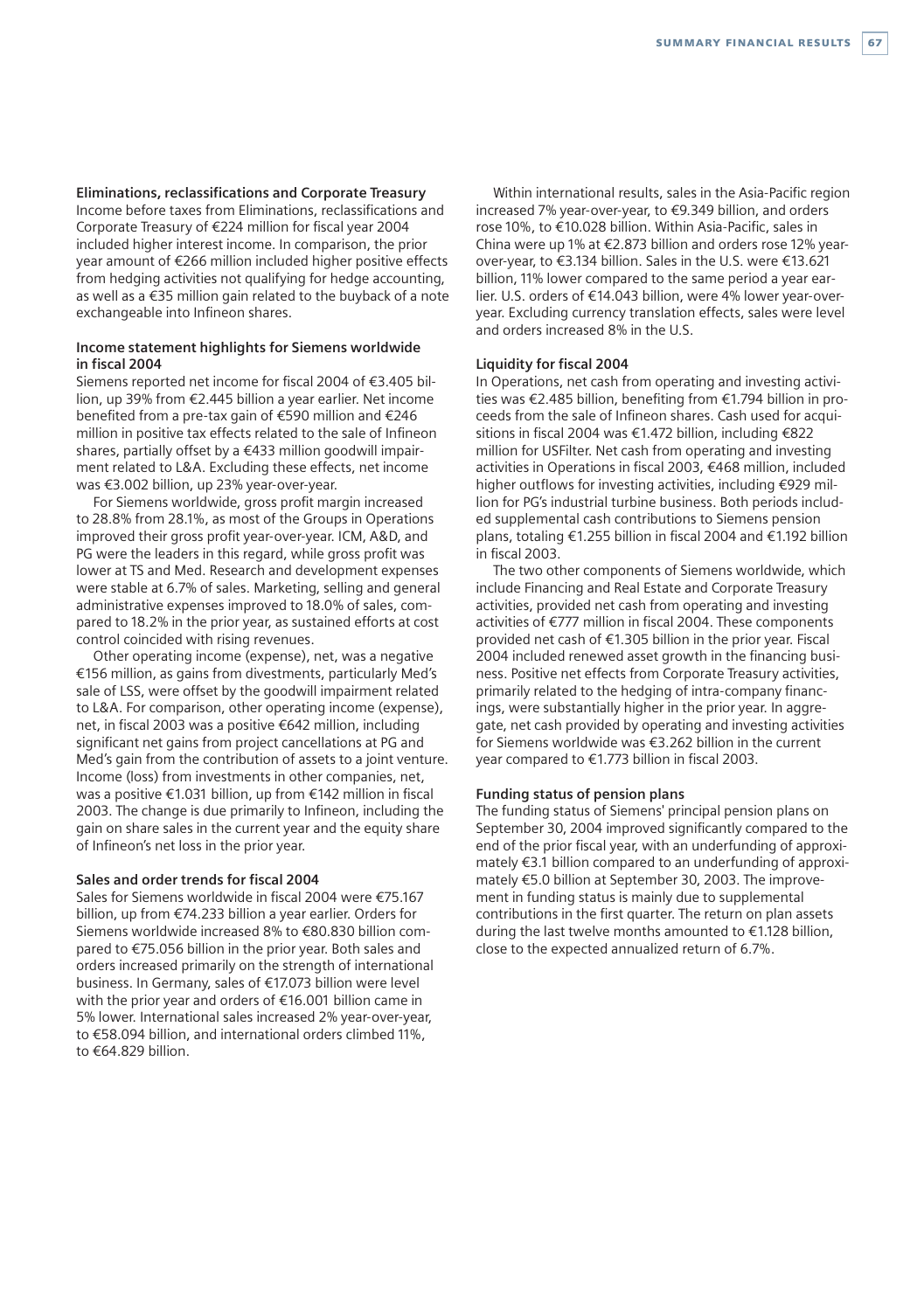#### **Economic Value Added**

Siemens ties a portion of its executive incentive compensation to achieving economic value added (EVA) targets. EVA measures the profitability of a business (using Group profit for the operations Groups and income before income taxes for the Financing and Real Estate businesses as a base) against the additional cost of capital used to run a business (using Net capital employed for the operations Groups and risk-adjusted equity for the Financing and Real Estate businesses as a base). A positive EVA means that a business has earned more than its cost of capital, whereas a negative EVA means that a business has earned less than its cost of capital. Depending on the EVA development year-over-year, a business is defined as value-creating or value-destroying. Other companies that use EVA may define and calculate EVA differently.

#### **Subsequent events**

The following events took place or will take place after the close of the fiscal year:

- Effective October 1, 2004, ICN and ICM were combined to form a new Group called Communications (Com).
- After the close of the fiscal year, Siemens made a supplemental cash contribution to its pension plans of €1.5 billion.
- Siemens AG Österreich has signed on November 7, 2004 an agreement to acquire Victory Industriebeteiligung AG Austria (Victory), which directly and indirectly holds an equity share of approximately 16% in VA Technologie AG (VA Tech). As a result of the Victory acquisition, Siemens has informed the Boards of VA Tech, the Boards of Österreichische Industrie Holding AG (ÖIAG) and the Austrian Government that it is prepared to participate in VA Tech's capital increase. In addition, Siemens has informed the Austrian takeover panel about its plans to shortly submit a voluntary takeover bid for all of VA Tech outstanding shares. Siemens will offer €55 per share to VA Tech shareholders.

*This short report contains forward-looking statements and information – that is, statements related to future, not past, events. These statements may be identified by words as "expects," "anticipates," "intends," "plans," "believes," "seeks," "estimates," "will" or words of similar meaning. Such statements are based on our current expectations and certain assumptions, and are, therefore, subject to certain risks and uncertainties. A variety of factors, many of which are beyond Siemens' control, affect its operations, performance, business strategy and results and could cause the actual results, performance or achievements of Siemens worldwide to be materially different from any future results, performance or achievements that may be expressed or implied by such forward-looking statements. For us, particular uncertainties arise, among others, from changes in general economic and business conditions, changes in currency exchange rates and interest rates, introduction of competing products or technologies by other companies, lack of acceptance of new products or services by customers targeted by Siemens worldwide, changes in business strategy and various other factors. More detailed information about certain of these factors is contained in Siemens' filings with the SEC, which are available on the Siemens website, www.siemens.com and on the SEC's website, www.sec.gov. Should one or more of these risks or uncertainties materialize, or should underlying assumptions prove incorrect, actual results may vary materially from those described in the relevant forward-looking statement as anticipated, believed, estimated, expected, intended, planned or projected. Siemens does not intend or assume any obligation to update or revise these forwardlooking statements in light of developments which differ from those anticipated.*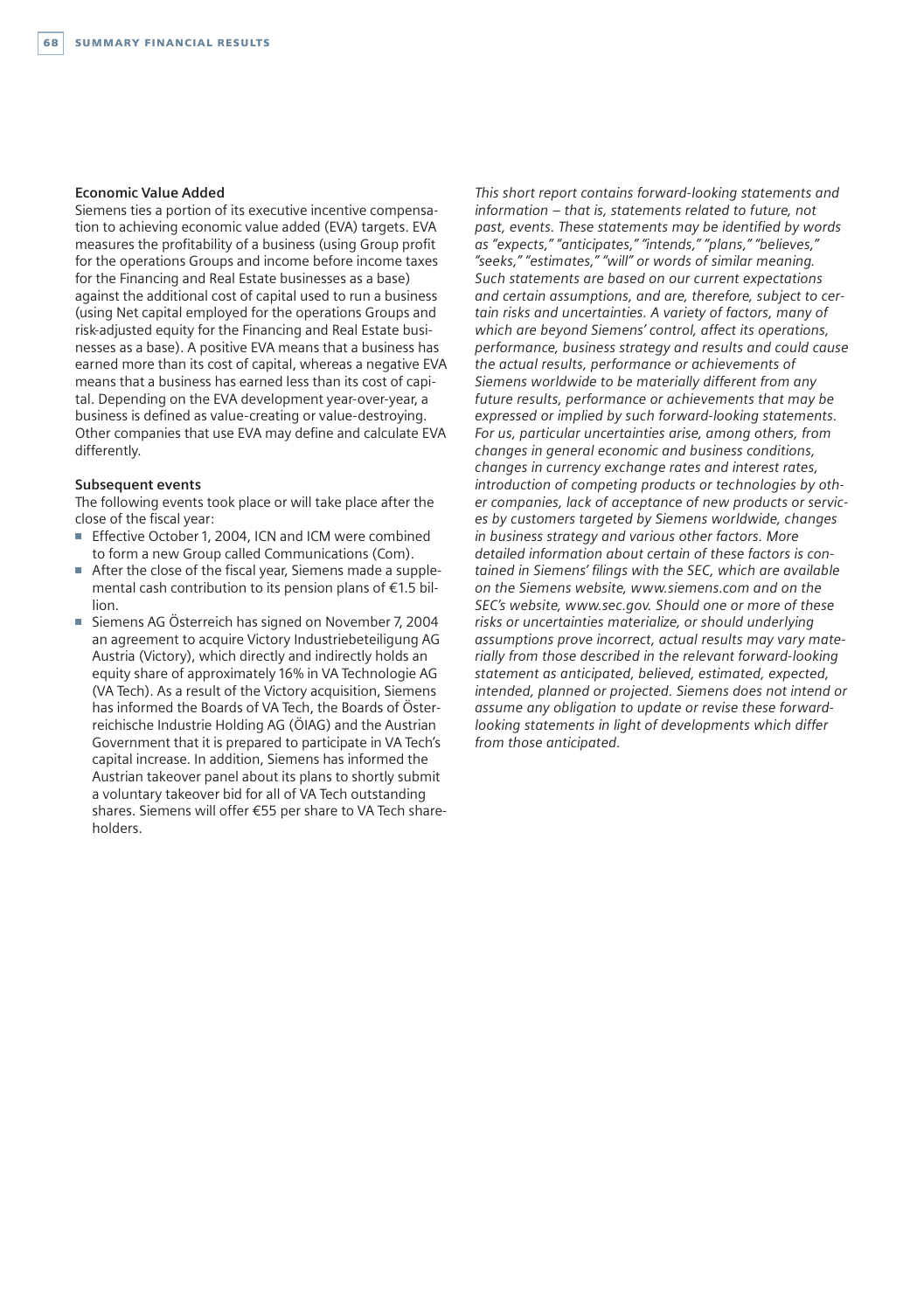The financial information presented on the following pages is extracted from our audited consolidated financial statements included in the Siemens Annual Report for the year ended September 30, 2004. KPMG Deutsche Treuhand-Gesellschaft has audited our annual consolidated financial statements as and for the year ended September 30, 2004 and 2003 and issued an unqualified opinion including a reference to Siemens' adoption of Statements of Financial Accounting Standards (SFAS) No. 143, Accounting for Asset Retirement Obligations effective October 1, 2002. Siemens' 2004 Annual Report and Form 20-F including these consolidated financial statements with the related auditors' report are available on our website at www.siemens.com.

Siemens is registered in the Commercial Register (Handelsregister) maintained by the local courts in Berlin-Charlottenburg, Germany, under the entry number 12300 and in Munich, Germany, under the entry number 6684. Our annual Consolidated Financial Statements and Management's Discussion and Analysis according to section 292a of the German Commercial Code (Handelsgesetzbuch) will be filed with these Commercial Registers and published in the Federal Gazette (Bundesanzeiger).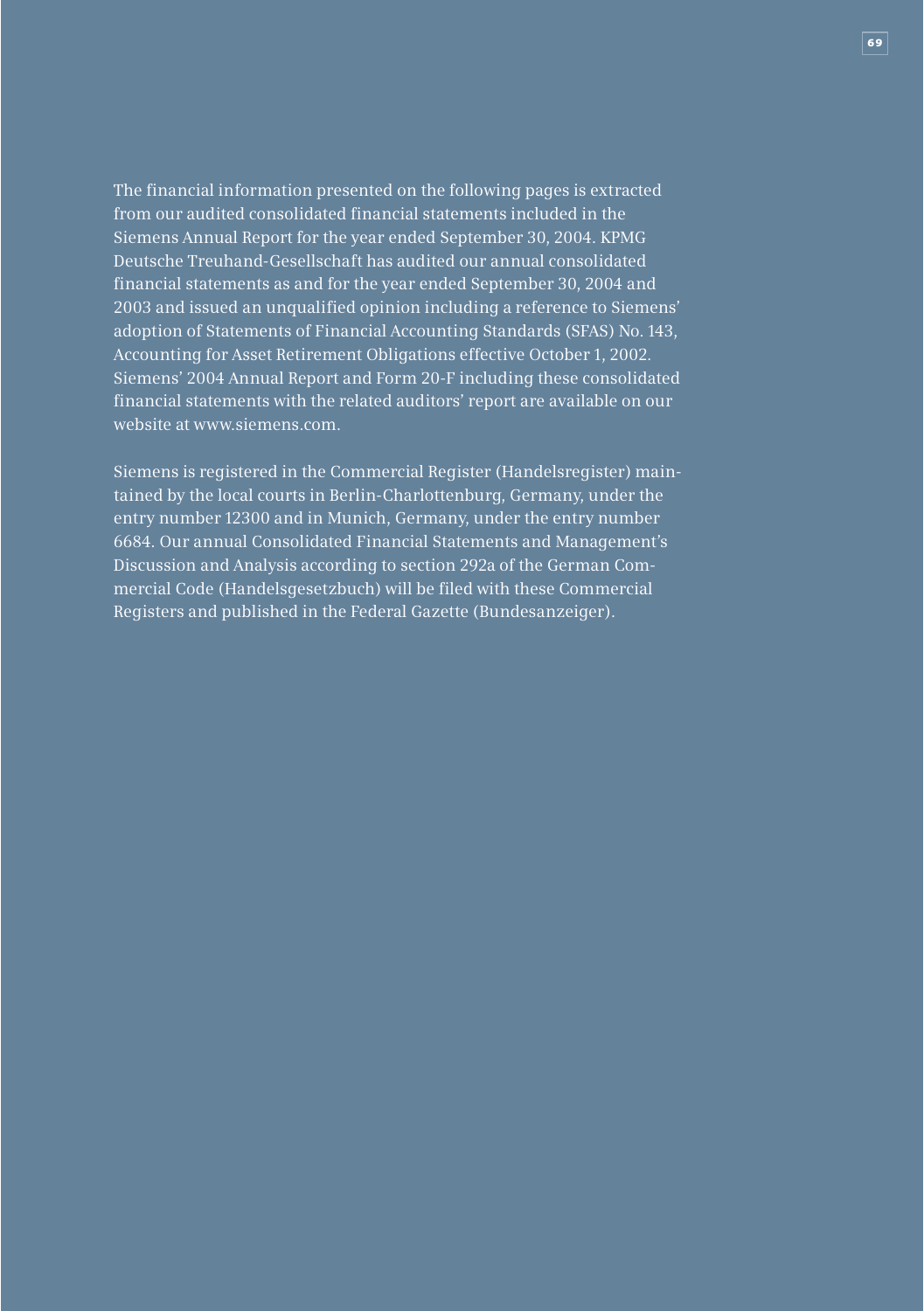# Consolidated Statements of Income

For the fiscal years ended September 30, 2004 and 2003 (in millions of €, per share amounts in €)

|                                                                                                                                        |           | Siemens worldwide |  |
|----------------------------------------------------------------------------------------------------------------------------------------|-----------|-------------------|--|
|                                                                                                                                        | 2004      | 2003              |  |
| Net sales                                                                                                                              | 75.167    | 74,233            |  |
| Cost of sales                                                                                                                          | (53, 522) | (53.350)          |  |
| Gross profit on sales                                                                                                                  | 21,645    | 20,883            |  |
| Research and development expenses                                                                                                      | (5.063)   | (5.067)           |  |
| Marketing, selling and general administrative expenses                                                                                 | (13.567)  | (13.534)          |  |
| Other operating income (expense), net (therein gain on issuance of subsidiary<br>and associated company stock €- and €3, respectively) | (156)     | 642               |  |
| Income from investments in other companies, net                                                                                        | 1.031     | 142               |  |
| Income (expense) from financial assets and marketable securities, net                                                                  | 70        | 61                |  |
| Interest income of Operations, net                                                                                                     | 18        | 31                |  |
| Other interest income (expense), net                                                                                                   | 254       | 214               |  |
| Income before income taxes                                                                                                             | 4,232     | 3,372             |  |
| Income taxes $(1)$                                                                                                                     | (661)     | (867)             |  |
| Minority interest                                                                                                                      | (166)     | (96)              |  |
| Income before cumulative effect of change in accounting principle                                                                      | 3.405     | 2.409             |  |
| Cumulative effect of change in accounting principle, net of income taxes                                                               |           | 36                |  |
| Net income                                                                                                                             | 3,405     | 2.445             |  |
| Basic earnings per share                                                                                                               |           |                   |  |
| Income before cumulative effect of change in accounting principle                                                                      | 3.82      | 2.71              |  |
| Cumulative effect of change in accounting principle, net of income taxes                                                               |           | 0.04              |  |
| Net income                                                                                                                             | 3.82      | 2.75              |  |
| Diluted earnings per share                                                                                                             |           |                   |  |
| Income before cumulative effect of change in accounting principle                                                                      | 3.66      | 2.71              |  |
| Cumulative effect of change in accounting principle, net of income taxes                                                               |           | 0.04              |  |
| Net income                                                                                                                             | 3.66      | 2.75              |  |

<sup>(0</sup> The income taxes of **Eliminations, reclassifications and Corporate Treasury,<br><b>Operations**, and Financing and Real Estate are based on the consolidated effective<br>corporate tax rate applied to income before income taxes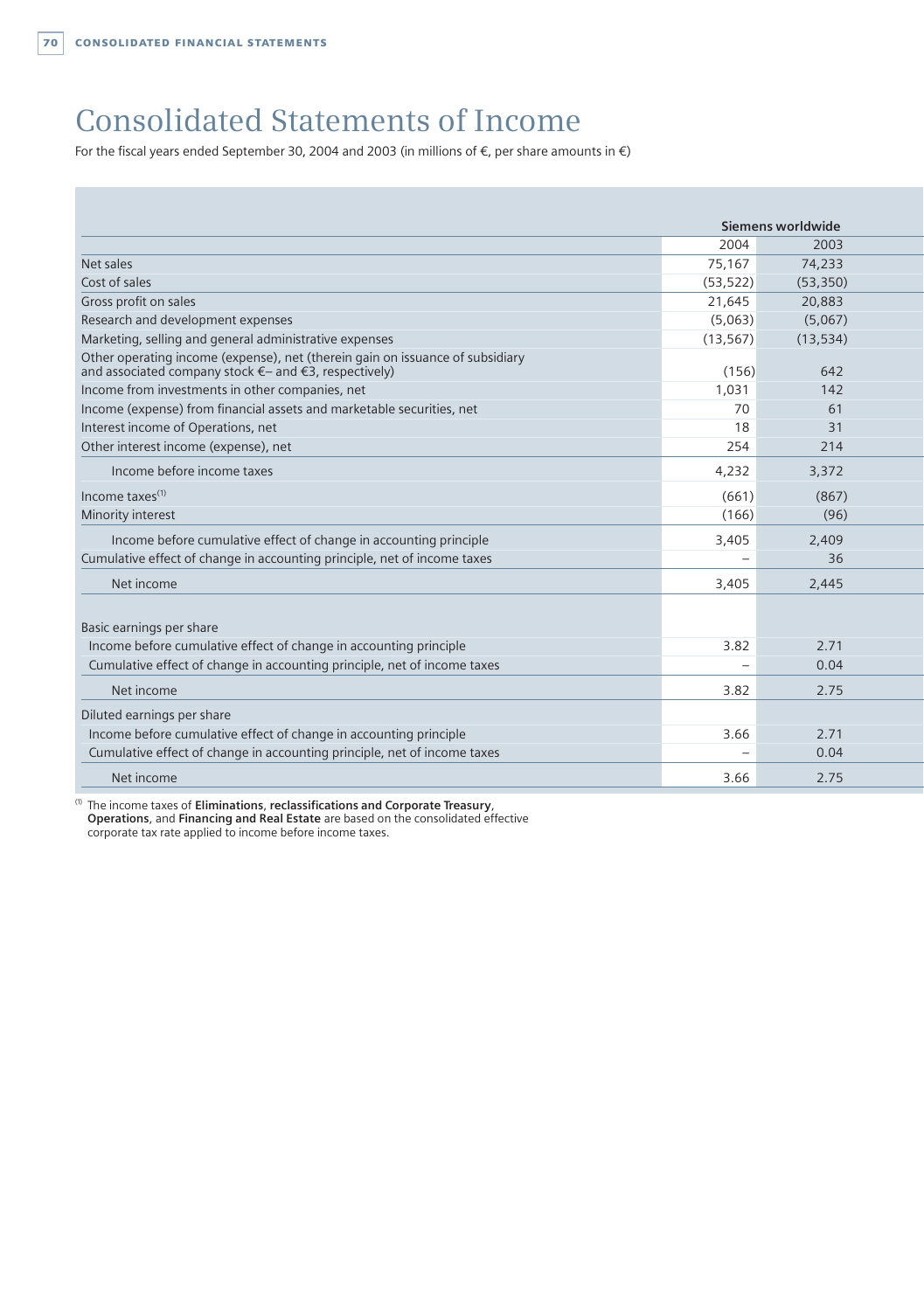| Eliminations,<br>reclassifications and<br><b>Corporate Treasury</b> |                   | <b>Operations</b> |           |           | <b>Financing and</b><br><b>Real Estate</b> |         |  |
|---------------------------------------------------------------------|-------------------|-------------------|-----------|-----------|--------------------------------------------|---------|--|
|                                                                     | 2004              | 2003              | 2004      | 2003      | 2004                                       | 2003    |  |
|                                                                     | (1, 539)          | (1,623)           | 74,573    | 73,744    | 2,133                                      | 2,112   |  |
|                                                                     | 1,539             | 1,625             | (53, 320) | (53, 298) | (1,741)                                    | (1,677) |  |
|                                                                     | $\qquad \qquad -$ | $\overline{2}$    | 21,253    | 20,446    | 392                                        | 435     |  |
|                                                                     | $\frac{1}{2}$     |                   | (5,063)   | (5,067)   | $\qquad \qquad -$                          |         |  |
|                                                                     | (1)               |                   | (13, 284) | (13, 243) | (282)                                      | (291)   |  |
|                                                                     | (76)              | (77)              | (176)     | 555       | 96                                         | 164     |  |
|                                                                     | ÷,                |                   | 972       | 66        | 59                                         | 76      |  |
|                                                                     | 24                | 135               | 71        | (69)      | (25)                                       | (5)     |  |
|                                                                     | ÷                 |                   | 18        | 31        | $\qquad \qquad -$                          |         |  |
|                                                                     | 277               | 206               | (141)     | (88)      | 118                                        | 96      |  |
|                                                                     | 224               | 266               | 3,650     | 2,631     | 358                                        | 475     |  |
|                                                                     | (35)              | (68)              | (570)     | (677)     | (56)                                       | (122)   |  |
|                                                                     | $\qquad \qquad -$ | $\qquad \qquad -$ | (166)     | (96)      | $\qquad \qquad -$                          | -       |  |
|                                                                     | 189               | 198               | 2,914     | 1,858     | 302                                        | 353     |  |
|                                                                     | $\qquad \qquad -$ |                   |           | 39        |                                            | (3)     |  |
|                                                                     | 189               | 198               | 2,914     | 1,897     | 302                                        | 350     |  |
|                                                                     |                   |                   |           |           |                                            |         |  |
|                                                                     |                   |                   |           |           |                                            |         |  |
|                                                                     |                   |                   |           |           |                                            |         |  |
|                                                                     |                   |                   |           |           |                                            |         |  |
|                                                                     |                   |                   |           |           |                                            |         |  |
|                                                                     |                   |                   |           |           |                                            |         |  |
|                                                                     |                   |                   |           |           |                                            |         |  |
|                                                                     |                   |                   |           |           |                                            |         |  |
|                                                                     |                   |                   |           |           |                                            |         |  |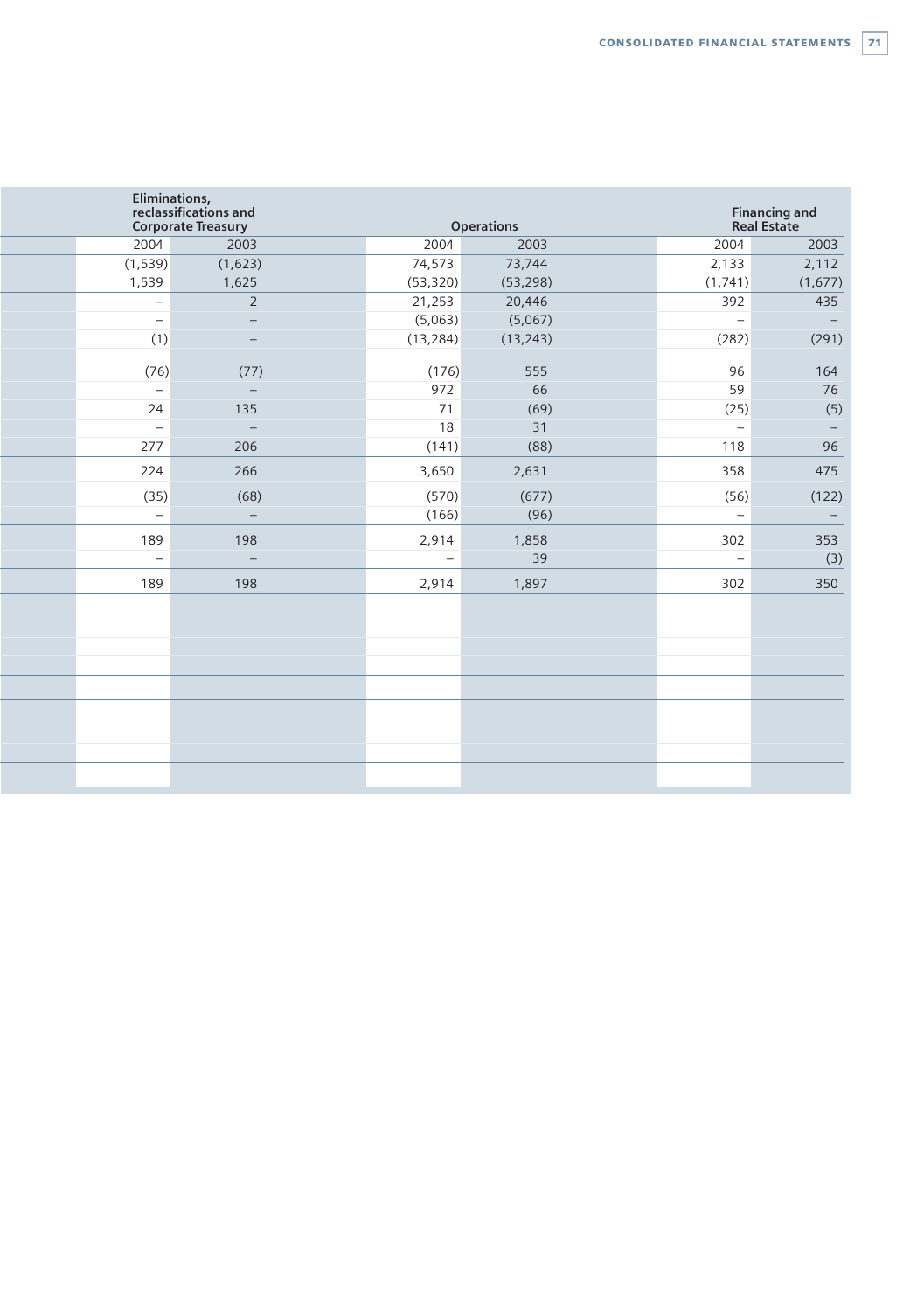# Consolidated Balance Sheets

As of September 30, 2004 and 2003 (in millions of  $\epsilon$ )

|                                                                                                                              | Siemens worldwide |         |  |
|------------------------------------------------------------------------------------------------------------------------------|-------------------|---------|--|
|                                                                                                                              | 9/30/04           | 9/30/03 |  |
| <b>Assets</b>                                                                                                                |                   |         |  |
| Current assets                                                                                                               |                   |         |  |
| Cash and cash equivalents                                                                                                    | 12,190            | 12,149  |  |
| Marketable securities                                                                                                        | 1,386             | 650     |  |
| Accounts receivable, net                                                                                                     | 15,470            | 14,511  |  |
| Intracompany receivables                                                                                                     |                   |         |  |
| Inventories, net                                                                                                             | 11,358            | 10,366  |  |
| Deferred income taxes                                                                                                        | 1,144             | 1,063   |  |
| Other current assets                                                                                                         | 4,398             | 4,750   |  |
| Total current assets                                                                                                         | 45,946            | 43,489  |  |
| Long-term investments                                                                                                        | 4.122             | 5,992   |  |
| Goodwill                                                                                                                     | 6,476             | 6,501   |  |
| Other intangible assets, net                                                                                                 | 2,514             | 2,358   |  |
| Property, plant and equipment, net                                                                                           | 10,683            | 10,756  |  |
| Deferred income taxes                                                                                                        | 4,811             | 4,359   |  |
| Other assets                                                                                                                 | 4,966             | 4,150   |  |
| Other intracompany receivables                                                                                               |                   |         |  |
| <b>Total assets</b>                                                                                                          | 79,518            | 77,605  |  |
|                                                                                                                              |                   |         |  |
| Liabilities and shareholders' equity                                                                                         |                   |         |  |
| <b>Current liabilities</b>                                                                                                   |                   |         |  |
| Short-term debt and current maturities of long-term debt                                                                     | 1,434             | 1,745   |  |
| Accounts payable                                                                                                             | 9,326             | 8,404   |  |
| Intracompany liabilities                                                                                                     | $\equiv$          |         |  |
| <b>Accrued liabilities</b>                                                                                                   | 9,240             | 8,884   |  |
| Deferred income taxes                                                                                                        | 1,522             | 870     |  |
| Other current liabilities                                                                                                    | 11,850            | 12,125  |  |
| <b>Total current liabilities</b>                                                                                             | 33,372            | 32,028  |  |
| Long-term debt                                                                                                               | 9.785             | 11,433  |  |
| Pension plans and similar commitments                                                                                        | 4,392             | 5,843   |  |
| Deferred income taxes                                                                                                        | 569               | 534     |  |
| Other accruals and provisions                                                                                                | 4,016             | 3,418   |  |
| Other intracompany liabilities                                                                                               |                   |         |  |
|                                                                                                                              | 52,134            | 53,256  |  |
| Minority interests                                                                                                           | 529               | 634     |  |
| Shareholders' equity                                                                                                         |                   |         |  |
| Common stock, no par value                                                                                                   |                   |         |  |
| Authorized: 1,113,285,711 and 1,129,742,969 shares, respectively<br>Issued: 891,075,711 and 890,866,301 shares, respectively | 2,673             | 2,673   |  |
| Additional paid-in capital                                                                                                   | 5,121             | 5,073   |  |
| Retained earnings                                                                                                            | 25,447            | 23,020  |  |
| Accumulated other comprehensive income (loss)                                                                                | (6,386)           | (7,051) |  |
| Treasury stock, at cost 250 and 1,184 shares, respectively                                                                   | $\sim$            |         |  |
| Total shareholders' equity                                                                                                   | 26,855            | 23,715  |  |
| Total liabilities and shareholders' equity                                                                                   | 79,518            | 77,605  |  |
|                                                                                                                              |                   |         |  |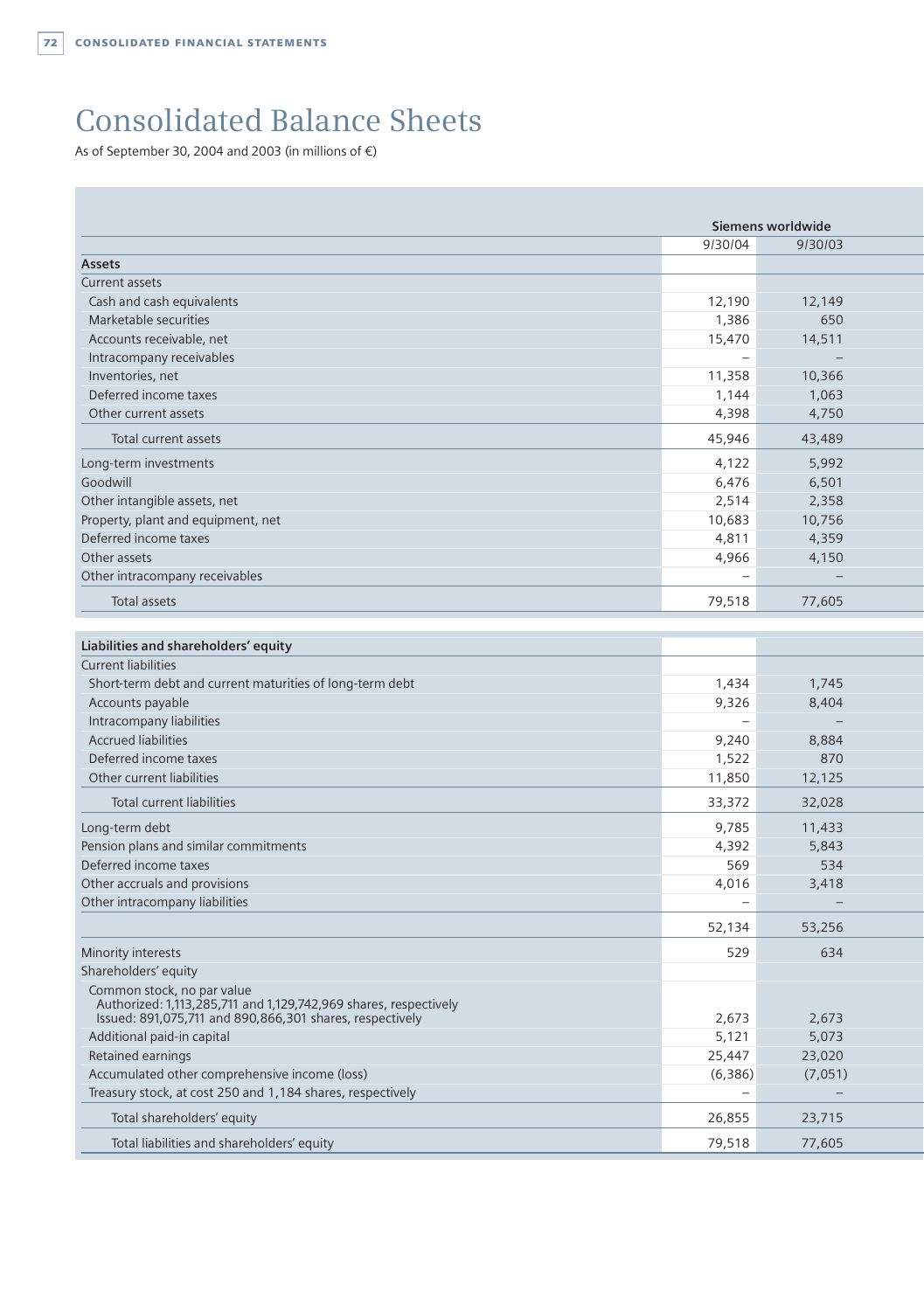| Eliminations, | reclassifications and<br><b>Corporate Treasury</b> |         | <b>Operations</b> |         | <b>Financing and</b><br><b>Real Estate</b> |
|---------------|----------------------------------------------------|---------|-------------------|---------|--------------------------------------------|
| 9/30/04       | 9/30/03                                            | 9/30/04 | 9/30/03           | 9/30/04 | 9/30/03                                    |
|               |                                                    |         |                   |         |                                            |
|               |                                                    |         |                   |         |                                            |
| 11,251        | 11,345                                             | 908     | 725               | 31      | 79                                         |
| 8             | 101                                                | 1,361   | 529               | 17      | 20                                         |
| (8)           | (9)                                                | 11,275  | 10,894            | 4,203   | 3,626                                      |
| (12, 257)     | (10, 777)                                          | 12,251  | 10,742            | 6       | 35                                         |
| (2)           | (4)                                                | 11,295  | 10,284            | 65      | 86                                         |
| 61            | 77                                                 | 1,018   | 909               | 65      | 77                                         |
| 710           | 736                                                | 2,793   | 3,143             | 895     | 871                                        |
| (237)         | 1,469                                              | 40,901  | 37,226            | 5,282   | 4,794                                      |
| $\equiv$      | 19                                                 | 3,790   | 5,636             | 332     | 337                                        |
| $\equiv$      |                                                    | 6,394   | 6,421             | 82      | 80                                         |
| $\equiv$      |                                                    | 2,501   | 2,338             | 13      | 20                                         |
| 1             | $\mathbf{1}$                                       | 7,242   | 7,114             | 3,440   | 3,641                                      |
| 1,133         | 1,127                                              | 3,598   | 3,165             | 80      | 67                                         |
| 44            | 131                                                | 2,217   | 1,371             | 2,705   | 2,648                                      |
| (1, 284)      | (1,204)                                            | 1,284   | 1,204             | -       |                                            |
| (343)         | 1,543                                              | 67,927  | 64,475            | 11,934  | 11,587                                     |

| 850                            | 977            | 451    | 646    | 133               | 122    |
|--------------------------------|----------------|--------|--------|-------------------|--------|
| (3)                            | $\overline{4}$ | 9,109  | 8,216  | 220               | 184    |
| (7, 449)                       | (7, 426)       | 1,703  | 1,771  | 5,746             | 5,655  |
| 6                              | 6              | 9,055  | 8,748  | 179               | 130    |
| (282)                          | (271)          | 1,528  | 877    | 276               | 264    |
| 452                            | 284            | 11,173 | 11,578 | 225               | 263    |
| (6,426)                        | (6,426)        | 33,019 | 31,836 | 6,779             | 6,618  |
| 8,538                          | 10,176         | 750    | 748    | 497               | 509    |
| $\qquad \qquad \longleftarrow$ |                | 4,392  | 5,813  | $\qquad \qquad -$ | 30     |
| 184                            | 182            | 274    | 250    | 111               | 102    |
| 25                             | 21             | 3,586  | 3,101  | 405               | 296    |
| (2,664)                        | (2, 410)       | 457    | 378    | 2,207             | 2,032  |
| (343)                          | 1,543          | 42,478 | 42,126 | 9,999             | 9,587  |
| -                              |                | 529    | 634    |                   |        |
|                                |                |        |        |                   |        |
|                                |                |        |        |                   |        |
|                                |                |        |        |                   |        |
|                                |                |        |        |                   |        |
|                                |                |        |        |                   |        |
|                                |                |        |        |                   |        |
|                                |                |        |        |                   |        |
| -                              |                | 24,920 | 21,715 | 1,935             | 2,000  |
| (343)                          | 1,543          | 67,927 | 64,475 | 11,934            | 11,587 |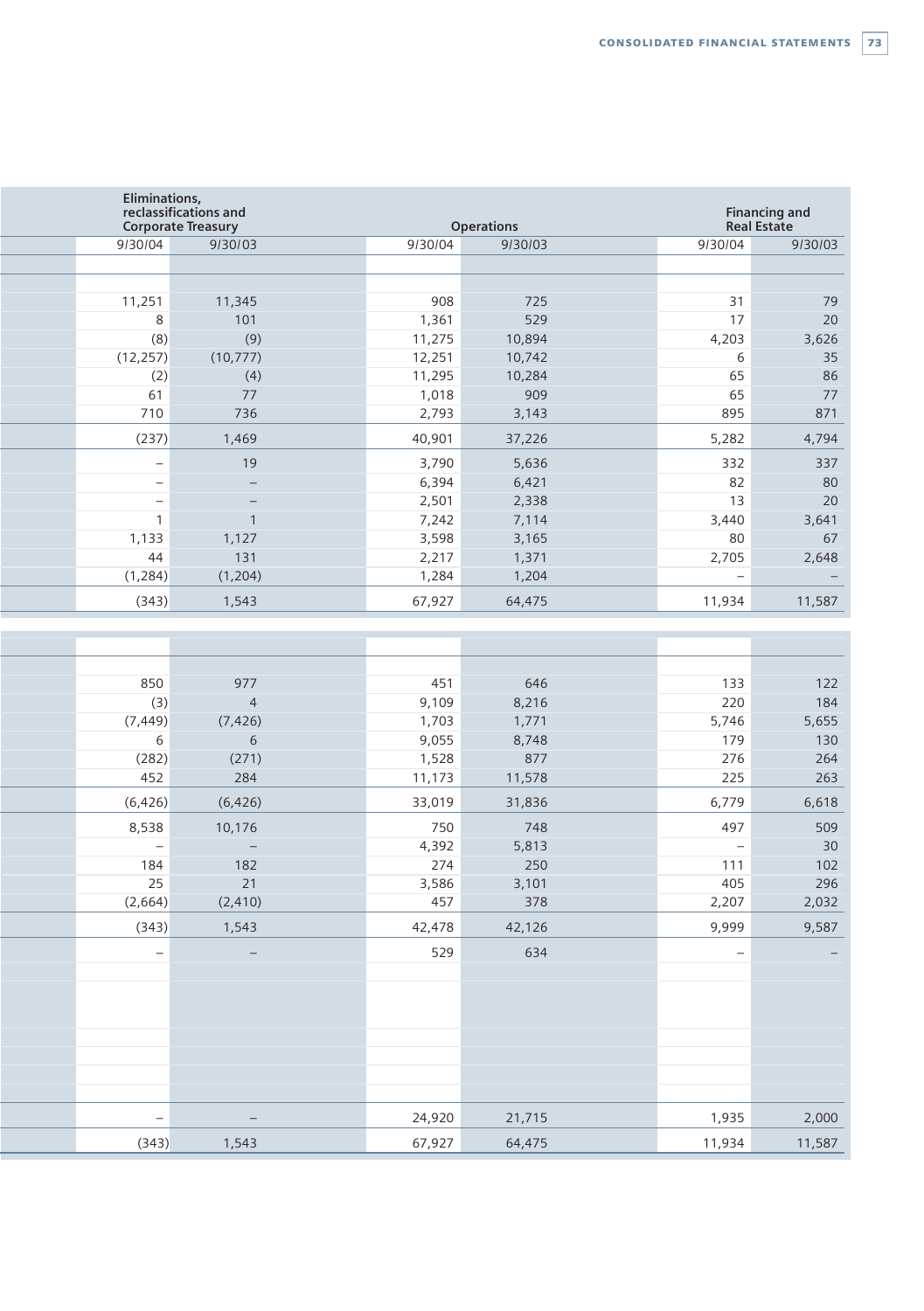п

### Consolidated Statements of Cash Flow

For the fiscal years ended September 30, 2004 and 2003 (in millions of €)

|                                                                                                                                                         |          | Siemens worldwide |  |
|---------------------------------------------------------------------------------------------------------------------------------------------------------|----------|-------------------|--|
|                                                                                                                                                         | 2004     | 2003              |  |
| Cash flows from operating activities                                                                                                                    |          |                   |  |
| Net income                                                                                                                                              | 3,405    | 2,445             |  |
| Adjustments to reconcile net income to cash provided                                                                                                    |          |                   |  |
| Minority interest                                                                                                                                       | 166      | 96                |  |
| Amortization, depreciation and impairments                                                                                                              | 3.344    | 3,334             |  |
| Deferred taxes                                                                                                                                          | (309)    | 262               |  |
| Gains on sales and disposals of businesses and property, plant and equipment, net, and<br>gain from issuance of subsidiary and associated company stock | (246)    | (232)             |  |
| Losses (gains) on sales of investments, net                                                                                                             | (612)    | $\overline{2}$    |  |
| Losses (gains) on sales and impairments of marketable securities, net                                                                                   | (47)     | 23                |  |
| Loss (income) from equity investees, net of dividends received                                                                                          | (287)    | 10                |  |
| Change in current assets and liabilities                                                                                                                |          |                   |  |
| (Increase) decrease in inventories, net                                                                                                                 | (941)    | 8                 |  |
| (Increase) decrease in accounts receivable, net                                                                                                         | (866)    | 623               |  |
| Increase (decrease) in outstanding balance of receivables sold                                                                                          | 133      | (291)             |  |
| (Increase) decrease in other current assets                                                                                                             | 661      | 1.416             |  |
| Increase (decrease) in accounts payable                                                                                                                 | 857      | (396)             |  |
| Increase (decrease) in accrued liabilities                                                                                                              | 302      | (621)             |  |
| Increase (decrease) in other current liabilities                                                                                                        | (323)    | (668)             |  |
| Supplemental contributions to pension trusts                                                                                                            | (1,255)  | (1, 192)          |  |
| Change in other assets and liabilities                                                                                                                  | 1,098    | 893               |  |
| Net cash provided by (used in) operating activities                                                                                                     | 5,080    | 5,712             |  |
| Cash flows from investing activities                                                                                                                    |          |                   |  |
| Additions to intangible assets and property, plant and equipment                                                                                        | (2,764)  | (2,852)           |  |
| Acquisitions, net of cash acquired                                                                                                                      | (1, 477) | (1,055)           |  |
| Purchases of investments                                                                                                                                | (374)    |                   |  |
| Purchases of marketable securities                                                                                                                      |          | (736)             |  |
|                                                                                                                                                         | (106)    | (221)             |  |
| (Increase) decrease in receivables from financing activities                                                                                            | (247)    | (94)              |  |
| Increase (decrease) in outstanding balance of receivables sold by SFS                                                                                   |          | 839               |  |
| Proceeds from sales of long-term investments, intangibles and property, plant and equipment                                                             | 2,639    |                   |  |
| Proceeds from sales and dispositions of businesses                                                                                                      | 325      | 119               |  |
| Proceeds from sales of marketable securities                                                                                                            | 186      | 61                |  |
| Net cash provided by (used in) investing activities                                                                                                     | (1, 818) | (3,939)           |  |
| Cash flows from financing activities                                                                                                                    |          |                   |  |
| Proceeds from issuance of common stock                                                                                                                  | 4        |                   |  |
| Proceeds from issuance of treasury shares                                                                                                               | $\equiv$ | $\overline{4}$    |  |
| Proceeds from issuance of debt                                                                                                                          |          | 2,702             |  |
| Repayment of debt                                                                                                                                       | (1, 564) | (1,742)           |  |
| Change in short-term debt                                                                                                                               | (469)    | (445)             |  |
| Dividends paid                                                                                                                                          | (978)    | (896)             |  |
| Dividends paid to minority shareholders                                                                                                                 | (101)    | (110)             |  |
| Intracompany financing                                                                                                                                  |          |                   |  |
| Net cash provided by (used in) financing activities                                                                                                     | (3, 108) | (487)             |  |
| Effect of exchange rates on cash and cash equivalents                                                                                                   | (113)    | (333)             |  |
| Net increase (decrease) in cash and cash equivalents                                                                                                    | 41       | 953               |  |
| Cash and cash equivalents at beginning of period                                                                                                        | 12,149   | 11,196            |  |
| Cash and cash equivalents at end of period                                                                                                              | 12,190   | 12,149            |  |
| Supplemental disclosure of cash paid for:                                                                                                               |          |                   |  |
| Interest                                                                                                                                                | 385      | 545               |  |
|                                                                                                                                                         | 746      | 795               |  |
| Income taxes                                                                                                                                            |          |                   |  |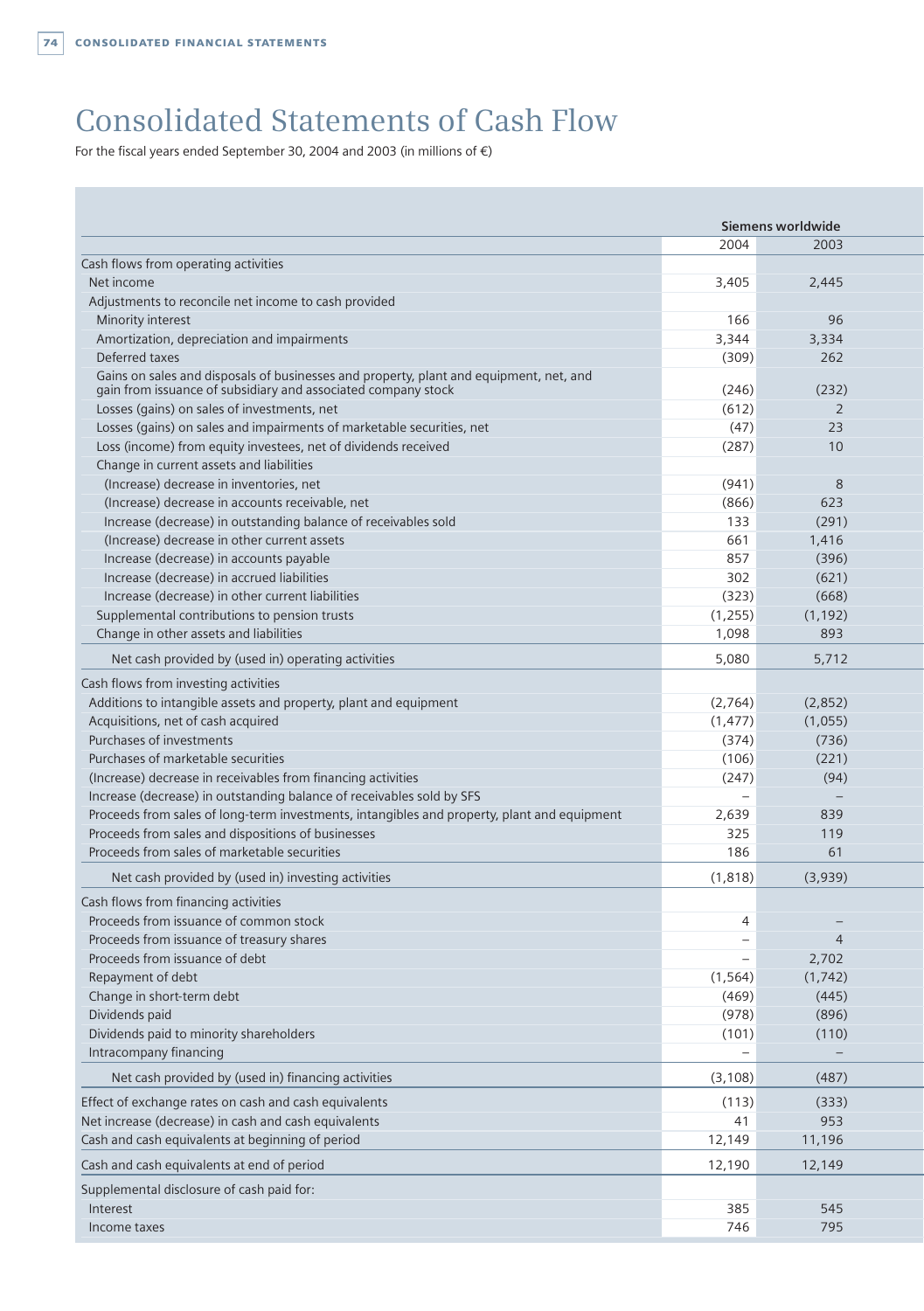| Eliminations,            | reclassifications and<br><b>Corporate Treasury</b> |                          | <b>Operations</b> |                          | <b>Financing and</b><br><b>Real Estate</b> |
|--------------------------|----------------------------------------------------|--------------------------|-------------------|--------------------------|--------------------------------------------|
| 2004                     | 2003                                               | 2004                     | 2003              | 2004                     | 2003                                       |
|                          |                                                    |                          |                   |                          |                                            |
| 189                      | 198                                                | 2,914                    | 1,897             | 302                      | 350                                        |
|                          |                                                    |                          |                   |                          |                                            |
| $\overline{\phantom{m}}$ |                                                    | 166                      | 96                | $\frac{1}{2}$            |                                            |
| $\overline{\phantom{m}}$ |                                                    | 2,951                    | 2,894             | 393                      | 440                                        |
| (16)                     | 20                                                 | (267)                    | 206               | (26)                     | 36                                         |
|                          |                                                    |                          |                   |                          |                                            |
| $\overline{a}$           |                                                    | (222)                    | (145)             | (24)                     | (87)                                       |
| $\overline{\phantom{0}}$ |                                                    | (612)                    | $\overline{2}$    | $\equiv$                 |                                            |
| (12)                     | 9                                                  | (33)                     | 13                | (2)                      | $\mathbf{1}$                               |
| $\qquad \qquad -$        |                                                    | (293)                    | 70                | 6                        | (60)                                       |
|                          |                                                    |                          |                   |                          |                                            |
| $\overline{\phantom{a}}$ |                                                    | (962)                    | 14                | 21                       | (6)                                        |
| (658)                    | (527)                                              | (208)                    | 1,141             | ÷                        | 9                                          |
| 65                       | (21)                                               | 68                       | (270)             | $\qquad \qquad -$        | $\overline{\phantom{0}}$                   |
| 566                      | 835                                                | (183)                    | 561               | 278                      | 20                                         |
| (6)                      | $\overline{3}$                                     | 827                      | (396)             | 36                       | (3)                                        |
| $\overline{a}$           | L.                                                 | 210                      | (571)             | 92                       | (50)                                       |
| (330)                    | 466                                                | 50                       | (961)             | (43)                     | (173)                                      |
| $\overline{\phantom{a}}$ | $\overline{a}$                                     | (1, 255)                 | (1, 192)          | $\overline{\phantom{0}}$ |                                            |
| 156                      | 137                                                | 857                      | 764               | 85                       | (8)                                        |
| (46)                     | 1,120                                              | 4,008                    | 4,123             | 1,118                    | 469                                        |
|                          |                                                    |                          |                   |                          |                                            |
| $\qquad \qquad -$        |                                                    | (2,328)                  | (2, 468)          | (436)                    | (384)                                      |
| $\equiv$                 |                                                    | (1, 472)                 | (1,055)           | (5)                      |                                            |
| $\overline{\phantom{m}}$ |                                                    | (367)                    | (714)             | (7)                      | (22)                                       |
| (20)                     | (92)                                               | (86)                     | (127)             | $\overline{\phantom{0}}$ | (2)                                        |
| 569                      | 276                                                | $\overline{a}$           |                   | (816)                    | (370)                                      |
| (65)                     | 21                                                 | $\overline{a}$           |                   | 65                       | (21)                                       |
| 19                       |                                                    | 2,357                    | 556               | 263                      | 283                                        |
| $\overline{a}$           | L.                                                 | 306                      | 119               | 19                       |                                            |
| 104                      | 26                                                 | 67                       | 34                | 15                       | $\mathbf{1}$                               |
| 607                      | 231                                                | (1, 523)                 | (3,655)           | (902)                    | (515)                                      |
|                          |                                                    |                          |                   |                          |                                            |
|                          |                                                    |                          |                   |                          |                                            |
| $\overline{\phantom{m}}$ |                                                    | $\overline{4}$           |                   | $\equiv$                 |                                            |
| $\overline{\phantom{0}}$ |                                                    | $\overline{\phantom{0}}$ | $\overline{4}$    | ÷                        |                                            |
| $\overline{a}$           | 2,702                                              | $\overline{a}$           |                   | $\overline{a}$           |                                            |
| (1, 270)                 | (1,700)                                            | (266)                    | (12)              | (28)                     | (30)                                       |
| (414)                    | (106)                                              | (170)                    | (323)             | 115                      | (16)                                       |
|                          |                                                    | (978)                    | (896)             | ÷                        |                                            |
| $\overline{\phantom{a}}$ |                                                    | (101)                    | (110)             | $\overline{a}$           |                                            |
| 1,115                    | (907)                                              | (765)                    | 787               | (350)                    | 120                                        |
| (569)                    | (11)                                               | (2, 276)                 | (550)             | (263)                    | 74                                         |
| (86)                     | (264)                                              | (26)                     | (66)              | (1)                      | (3)                                        |
| (94)                     | 1,076                                              | 183                      | (148)             | (48)                     | 25                                         |
| 11,345                   | 10,269                                             | 725                      | 873               | 79                       | 54                                         |
| 11,251                   | 11,345                                             | 908                      | 725               | 31                       | 79                                         |
|                          |                                                    |                          |                   |                          |                                            |
|                          |                                                    |                          |                   |                          |                                            |
|                          |                                                    |                          |                   |                          |                                            |
|                          |                                                    |                          |                   |                          |                                            |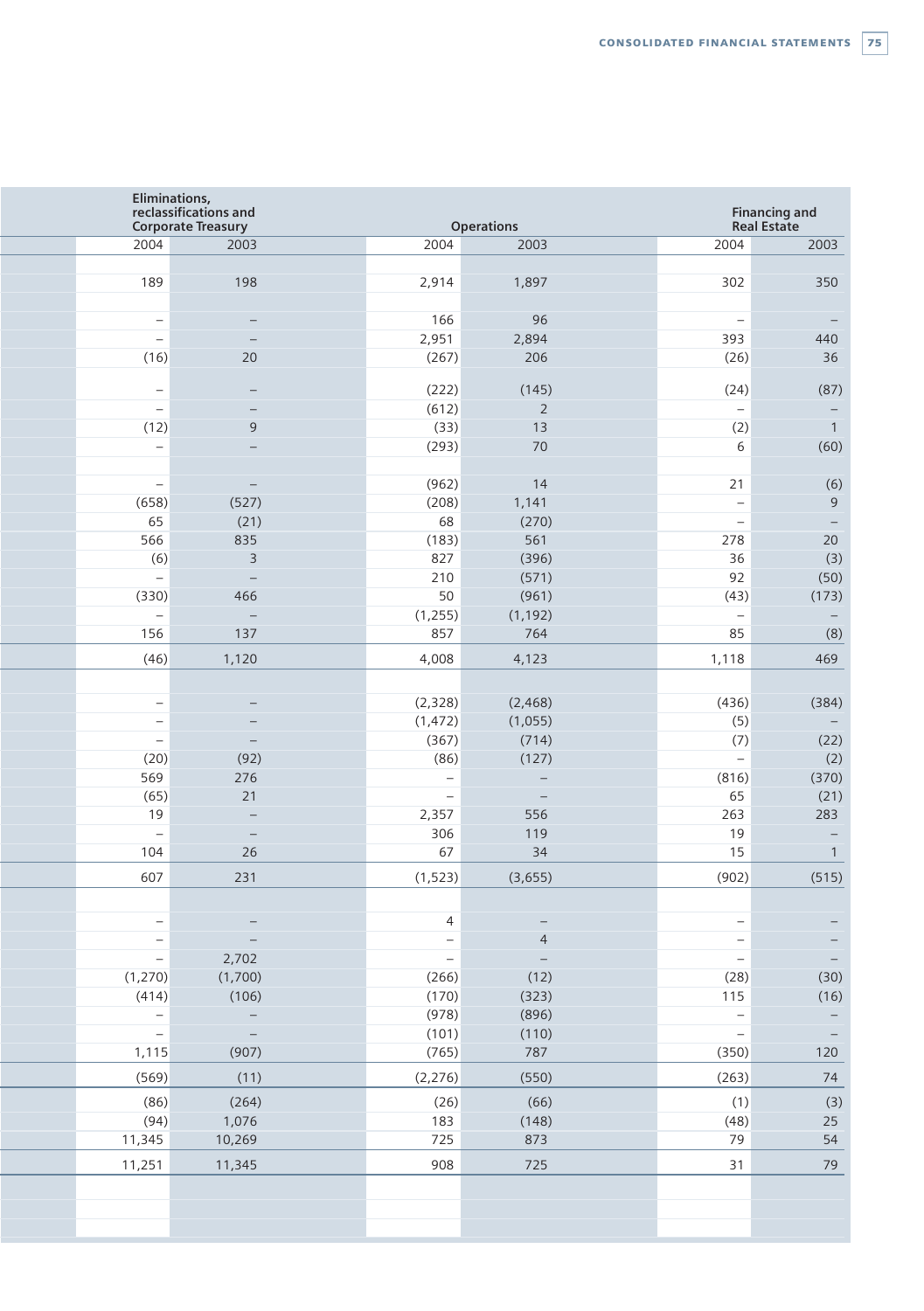## Consolidated Statements of Changes in Shareholders' Equity

For the fiscal years ended September 30, 2004 and 2003 (in millions of €)

|                                                       | Common<br>stock | <b>Additional</b><br>paid-in<br>capital | <b>Retained</b><br>earnings |  |
|-------------------------------------------------------|-----------------|-----------------------------------------|-----------------------------|--|
| Balance at October 1, 2002                            | 2,671           | 5,053                                   | 21,471                      |  |
| Net income                                            |                 |                                         | 2.445                       |  |
| Change in currency translation adjustment             |                 |                                         |                             |  |
| Change in unrealized gains and losses                 |                 |                                         |                             |  |
| Total comprehensive income                            |                 |                                         | 2.445                       |  |
| Dividends paid                                        |                 |                                         | (896)                       |  |
| Issuance of common stock and stock-based compensation | $\overline{2}$  | 20                                      |                             |  |
| Purchase of common stock                              |                 |                                         |                             |  |
| Re-issuance of treasury stock                         |                 |                                         |                             |  |
| Balance at September 30, 2003                         | 2.673           | 5,073                                   | 23,020                      |  |
| Net income                                            |                 |                                         | 3,405                       |  |
| Change in currency translation adjustment             |                 |                                         |                             |  |
| Change in unrealized gains and losses                 |                 |                                         |                             |  |
| Total comprehensive income                            |                 |                                         | 3,405                       |  |
| Dividends paid                                        |                 |                                         | (978)                       |  |
| Issuance of common stock and stock-based compensation |                 | 50                                      |                             |  |
| Purchase of common stock                              |                 |                                         |                             |  |
| Re-issuance of treasury stock                         |                 | (2)                                     |                             |  |
| Balance at September 30, 2004                         | 2,673           | 5,121                                   | 25,447                      |  |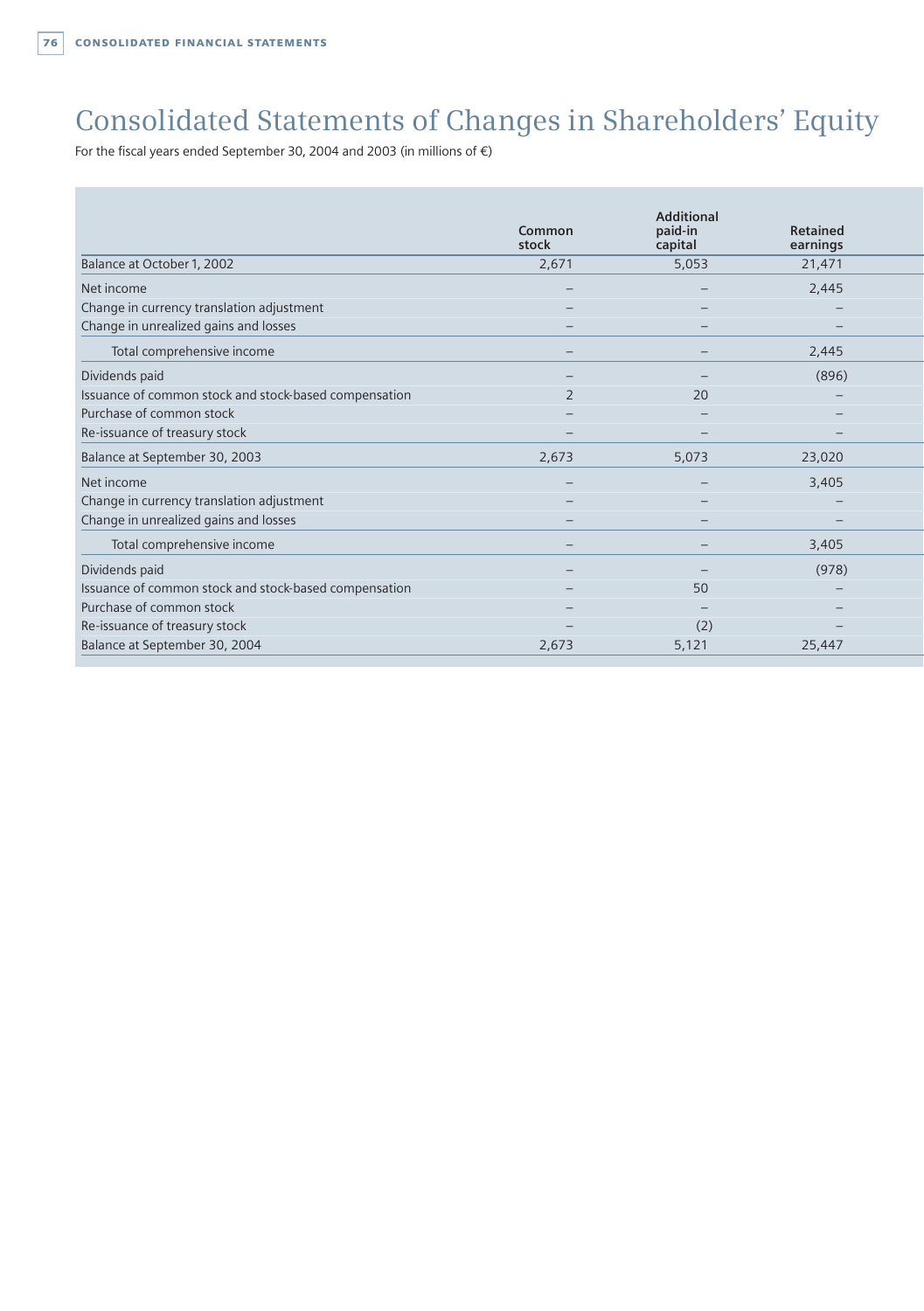|                                         | Accumulated other comprehensive income (loss) |                                  |                                 |                               |              |
|-----------------------------------------|-----------------------------------------------|----------------------------------|---------------------------------|-------------------------------|--------------|
| Cumulative<br>translation<br>adjustment | Available-<br>for-sale<br>securities          | <b>Derivative</b><br>instruments | Minimum<br>pension<br>liability | Treasury<br>shares<br>at cost | <b>Total</b> |
| (132)                                   | (185)                                         | 59                               | (5, 412)                        | (4)                           | 23,521       |
|                                         |                                               |                                  |                                 |                               | 2,445        |
| (695)                                   |                                               |                                  |                                 |                               | (695)        |
|                                         | 268                                           | 24                               | (978)                           |                               | (686)        |
| (695)                                   | 268                                           | 24                               | (978)                           |                               | 1,064        |
|                                         |                                               |                                  |                                 |                               | (896)        |
|                                         |                                               |                                  |                                 |                               | 22           |
|                                         |                                               |                                  |                                 | (127)                         | (127)        |
|                                         |                                               |                                  |                                 | 131                           | 131          |
| (827)                                   | 83                                            | 83                               | (6,390)                         |                               | 23,715       |
|                                         |                                               |                                  |                                 |                               | 3,405        |
| (249)                                   |                                               |                                  |                                 |                               | (249)        |
|                                         | 77                                            | (28)                             | 865                             |                               | 914          |
| (249)                                   | 77                                            | (28)                             | 865                             |                               | 4,070        |
|                                         |                                               |                                  |                                 |                               | (978)        |
|                                         |                                               |                                  |                                 |                               | 50           |
|                                         |                                               |                                  |                                 | (106)                         | (106)        |
|                                         |                                               |                                  |                                 | 106                           | 104          |
| (1,076)                                 | 160                                           | 55                               | (5, 525)                        |                               | 26,855       |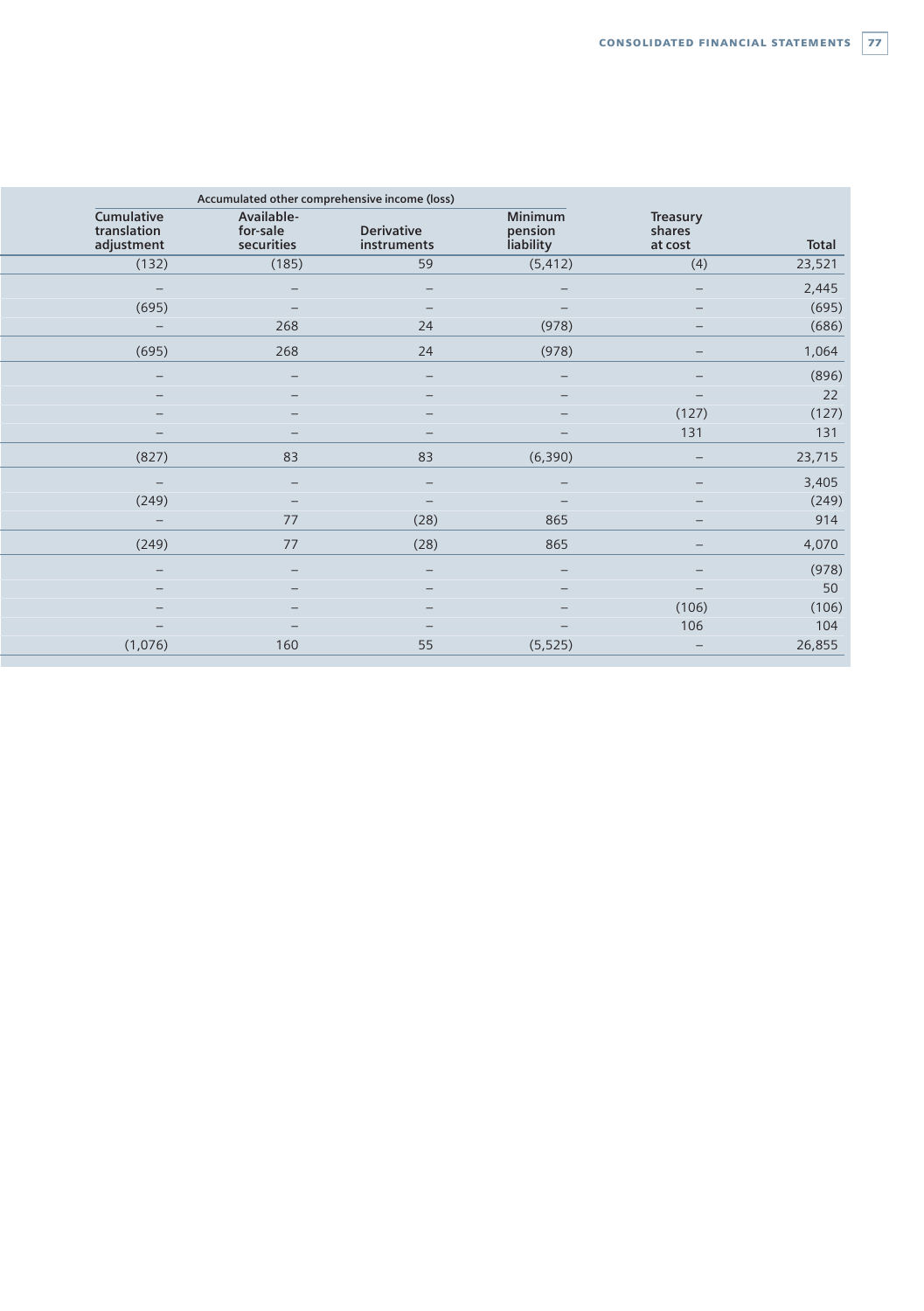### Segment Information

As of and for the fiscal years ended September 30, 2004 and 2003 (in millions of €)

|                                                                                                                                | <b>New orders</b><br>(unaudited) |         |          | <b>External sales</b>    | Intersegment<br>sales |                   |                          | <b>Total sales</b> |
|--------------------------------------------------------------------------------------------------------------------------------|----------------------------------|---------|----------|--------------------------|-----------------------|-------------------|--------------------------|--------------------|
|                                                                                                                                | 2004                             | 2003    | 2004     | 2003                     | 2004                  | 2003              | 2004                     | 2003               |
| <b>Operations Groups</b>                                                                                                       |                                  |         |          |                          |                       |                   |                          |                    |
| Information and Communication<br>Networks (ICN)                                                                                | 7.011                            | 7.070   | 6.323    | 6,592                    | 671                   | 530               | 6.994                    | 7.122              |
| Information and Communication<br>Mobile (ICM)                                                                                  | 11,459                           | 9,960   | 10,881   | 9,811                    | 161                   | 153               | 11,042                   | 9,964              |
| Siemens Business Services (SBS)                                                                                                | 6,293                            | 5,226   | 3,598    | 3.964                    | 1,118                 | 1,241             | 4.716                    | 5,205              |
| Automation and Drives (A&D)                                                                                                    | 8,980                            | 8,476   | 7,569    | 7,159                    | 1,260                 | 1,216             | 8,829                    | 8,375              |
| Industrial Solutions and Services (I&S)                                                                                        | 4,356                            | 3,955   | 3,147    | 2,907                    | 1,143                 | 1,105             | 4,290                    | 4,012              |
| Logistics and Assembly Systems (L&A)                                                                                           | 2,687                            | 2,599   | 2,173    | 2,444                    | 165                   | 156               | 2,338                    | 2,600              |
| Siemens Building Technologies (SBT)                                                                                            | 4,358                            | 4,775   | 4,174    | 4,706                    | 73                    | 284               | 4,247                    | 4,990              |
| Power Generation (PG)                                                                                                          | 9.243                            | 7,302   | 7.505    | 6,949                    | 22                    | 18                | 7.527                    | 6,967              |
| Power Transmission and Distribution (PTD)                                                                                      | 3,863                            | 3,586   | 3,292    | 3,188                    | 319                   | 211               | 3,611                    | 3,399              |
| Transportation Systems (TS)                                                                                                    | 4,321                            | 4,674   | 4,284    | 4,668                    | 26                    | 29                | 4,310                    | 4,697              |
| Siemens VDO Automotive (SV)                                                                                                    | 9,029                            | 8,375   | 8,987    | 8,365                    | 14                    | 10                | 9,001                    | 8,375              |
| <b>Medical Solutions (Med)</b>                                                                                                 | 8,123                            | 7,835   | 6,969    | 7,345                    | 103                   | 77                | 7,072                    | 7,422              |
| Osram                                                                                                                          | 4,240                            | 4,172   | 4,143    | 4,113                    | 97                    | 59                | 4,240                    | 4,172              |
| Other Operations <sup>(5)</sup>                                                                                                | 2,102                            | 1,840   | 1,174    | 1,129                    | 976                   | 728               | 2,150                    | 1,857              |
| <b>Total Operations Groups</b>                                                                                                 | 86,065                           | 79,845  | 74,219   | 73,340                   | 6,148                 | 5,817             | 80,367                   | 79,157             |
| Reconciliation to financial statements                                                                                         |                                  |         |          |                          |                       |                   |                          |                    |
| Corporate items, pensions<br>and eliminations                                                                                  | (7, 381)                         | (6,916) | 208      | 192                      | (6.002)               | (5,605)           | (5, 794)                 | (5, 413)           |
| Other interest expense                                                                                                         | $\equiv$                         | -       | $\sim$   | -                        | $\equiv$              | $\qquad \qquad -$ | $\overline{\phantom{0}}$ |                    |
| Other assets related reconciling items                                                                                         | L.                               |         | ÷        |                          |                       |                   |                          |                    |
| <b>Total Operations (for columns</b><br>Group profit/Net capital<br>employed, i,e, Income before<br>income taxes/Total assets) | 78,684                           | 72,929  | 74,427   | 73,532                   | 146                   | 212               | 74,573                   | 73,744             |
|                                                                                                                                |                                  |         |          |                          |                       |                   |                          |                    |
|                                                                                                                                |                                  |         |          |                          |                       |                   |                          |                    |
| Financing and Real Estate Groups                                                                                               |                                  |         |          |                          |                       |                   |                          |                    |
| Siemens Financial Services (SFS)                                                                                               | 562                              | 532     | 453      | 433                      | 109                   | 99                | 562                      | 532                |
| Siemens Real Estate (SRE)                                                                                                      | 1,584                            | 1,592   | 287      | 265                      | 1,297                 | 1.327             | 1,584                    | 1.592              |
| Eliminations                                                                                                                   | L.                               | $=$     | $\equiv$ | $\overline{\phantom{0}}$ | (13)                  | (12)              | (13)                     | (12)               |
| <b>Total Financing and Real Estate</b>                                                                                         | 2.146                            | 2.124   | 740      | 698                      | 1,393                 | 1.414             | 2.133                    | 2,112              |
|                                                                                                                                |                                  |         |          |                          |                       |                   |                          |                    |
| <b>Eliminations, reclassifications</b><br>and Corporate Treasury                                                               |                                  | 3       |          | 3                        | (1,539)               | (1,626)           | (1,539)                  | (1,623)            |
|                                                                                                                                |                                  |         |          |                          |                       |                   |                          |                    |
| Siemens worldwide                                                                                                              | 80,830                           | 75,056  | 75.167   | 74,233                   | $\overline{a}$        |                   | 75.167                   | 74,233             |

(1) Group profit of the **Operations** Groups is earnings before financing interest, certain pension costs and income taxes.

(2) Net capital employed of the **Operations** Groups represents total assets less tax assets, certain accruals and non-interest bearing liabilities other than tax liabilities.

(3) Intangible assets, property, plant and equipment, acquisitions, and investments.

(4) Includes amortization and impairments of intangible assets, depreciation of property, plant and equipment, and write-downs of investments.

(5) *Other operations* primarily refer to certain centrally-held equity investments and other operating activities not associated with a Group.

(6) Includes (for *Eliminations* within **Financing and Real Estate** consists of) cash paid for income taxes according to the allocation of income taxes to **Operations, Financing and Real Estate**, and **Eliminations, reclassifications and Corporate Treasury** in the Consolidated Statements of Income.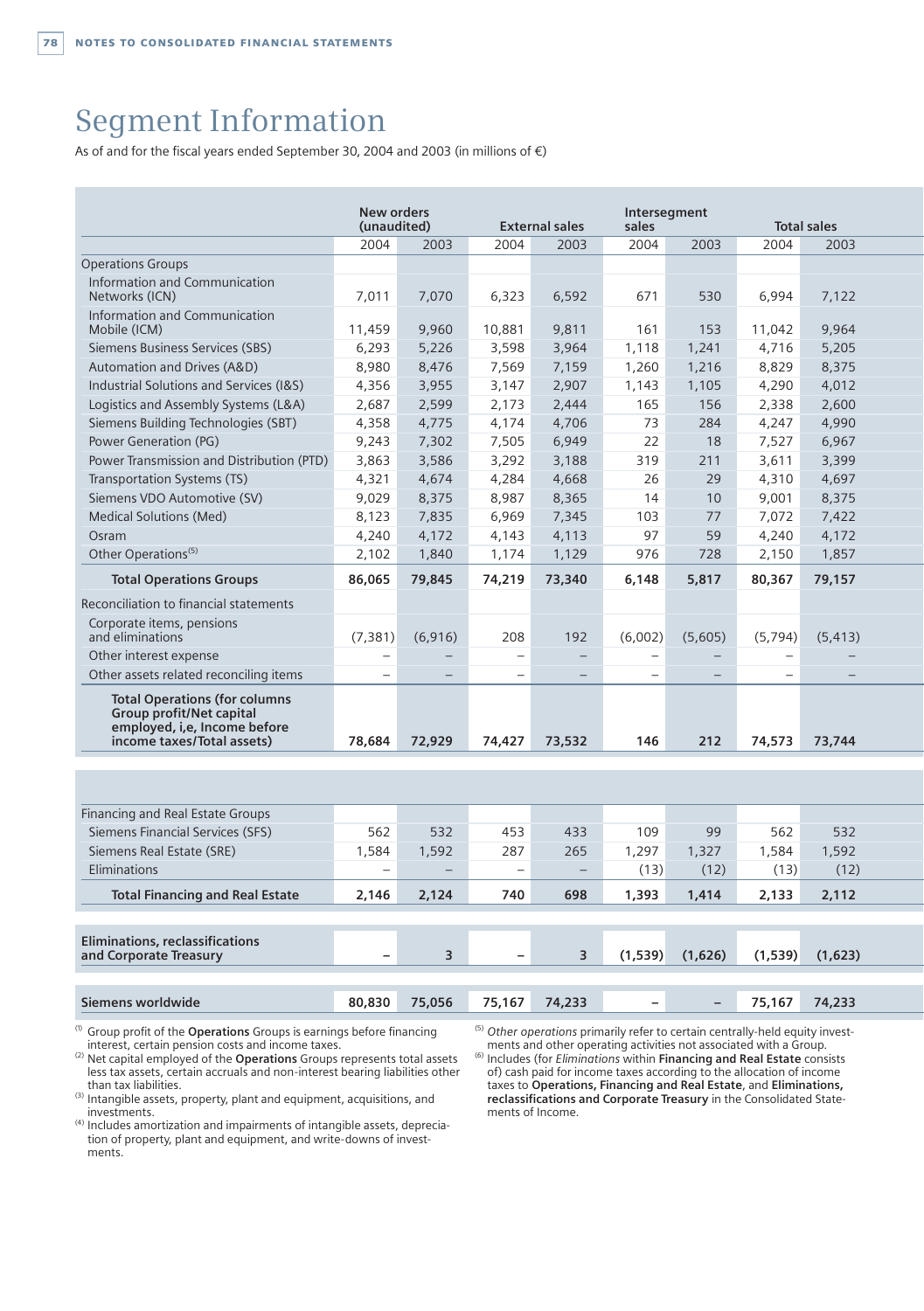|                | Group profit <sup>(1)</sup> | <b>Net capital</b><br>employed <sup>(2)</sup> |         | Net cash from<br>operating and<br>investing activities |                 | <b>Capital</b>    | $spending^{(3)}$ | Amortization.<br>depreciation and<br>impairments <sup>(4)</sup> |       |
|----------------|-----------------------------|-----------------------------------------------|---------|--------------------------------------------------------|-----------------|-------------------|------------------|-----------------------------------------------------------------|-------|
| 2004           | 2003                        | 9/30/04                                       | 9/30/03 | 2004                                                   | 2003            | 2004              | 2003             | 2004                                                            | 2003  |
|                |                             |                                               |         |                                                        |                 |                   |                  |                                                                 |       |
| 222            | (366)                       | 1,261                                         | 722     | (212)                                                  | 106             | 278               | 219              | 255                                                             | 447   |
| 347            | 180                         | 873                                           | 1,367   | 847                                                    | 692             | 299               | 347              | 325                                                             | 326   |
| 40             | 13                          | 632                                           | 294     | (263)                                                  | (62)            | 428               | 193              | 213                                                             | 255   |
| 1,077          | 806                         | 1,951                                         | 1,925   | 1,026                                                  | 1,060           | 312               | 281              | 209                                                             | 231   |
| 95             | (41)                        | 1,003                                         | 167     | (725)                                                  | 54              | 892               | 45               | 47                                                              | 52    |
| $\overline{2}$ | (218)                       | 537                                           | 877     | (115)                                                  | (170)           | 31                | 42               | 36                                                              | 55    |
| 108            | 101                         | 1,359                                         | 1.447   | 195                                                    | 375             | 75                | 82               | 127                                                             | 144   |
| 961            | 1,171                       | 1,997                                         | 1,712   | 687                                                    | (448)           | 214               | 1,120            | 181                                                             | 163   |
| 238            | 207                         | 1,162                                         | 798     | 102                                                    | 387             | 228               | 65               | 73                                                              | 65    |
| (434)          | 284                         | 49                                            | (252)   | (495)                                                  | (217)           | 83                | 120              | 65                                                              | 65    |
| 562            | 418                         | 3.542                                         | 3.949   | 1,030                                                  | 184             | 515               | 569              | 394                                                             | 400   |
| 1,046          | 1,118                       | 3,173                                         | 3,128   | 762                                                    | 845             | 449               | 321              | 202                                                             | 227   |
| 445            | 410                         | 2,011                                         | 2,074   | 453                                                    | 528             | 256               | 280              | 264                                                             | 268   |
| 289            | 212                         | 1,672                                         | 1,515   | 311                                                    | (362)           | 79                | 520              | 73                                                              | 64    |
| 4,998          | 4,295                       | 21,222                                        | 19,723  | 3,603                                                  | 2,972           | 4,139             | 4,204            | 2,464                                                           | 2,762 |
|                |                             |                                               |         |                                                        |                 |                   |                  |                                                                 |       |
| (1, 207)       | (1, 576)                    | (3, 116)                                      | (3,781) | $(1, 118)^{(6)}$                                       | $(2,504)^{(6)}$ | 28                | 33               | 487                                                             | 132   |
| (141)          | (88)                        | $\overline{\phantom{m}}$                      |         | $\overline{\phantom{0}}$                               |                 | $\qquad \qquad -$ |                  | $\qquad \qquad -$                                               |       |
|                |                             | 49.821                                        | 48,533  | $\equiv$                                               |                 | $\qquad \qquad -$ |                  | $\qquad \qquad -$                                               |       |
|                |                             |                                               |         |                                                        |                 |                   |                  |                                                                 |       |
| 3,650          | 2,631                       | 67,927                                        | 64,475  | 2,485                                                  | 468             | 4,167             | 4,237            | 2,951                                                           | 2,894 |
|                |                             |                                               |         |                                                        |                 |                   |                  |                                                                 |       |

|          | Income before<br>income taxes | <b>Total assets</b> |        |              |               |                          |                          |                          |                          |
|----------|-------------------------------|---------------------|--------|--------------|---------------|--------------------------|--------------------------|--------------------------|--------------------------|
|          |                               |                     |        |              |               |                          |                          |                          |                          |
| 250      | 269                           | 9,055               | 8,445  | (159)        | (312)         | 311                      | 237                      | 194                      | 220                      |
| 108      | 206                           | 3,455               | 3,607  | 457          | 351           | 137                      | 169                      | 199                      | 220                      |
| $\equiv$ | $\qquad \qquad -$             | (576)               | (465)  | $(82)^{(6)}$ | $(85)^{(6)}$  | $\qquad \qquad =$        | $\qquad \qquad -$        | $\equiv$                 | $\qquad \qquad -$        |
| 358      | 475                           | 11,934              | 11,587 | 216          | (46)          | 448                      | 406                      | 393                      | 440                      |
|          |                               |                     |        |              |               |                          |                          |                          |                          |
| 224      | 266                           | (343)               | 1,543  | $561^{(6)}$  | $1,351^{(6)}$ | $\overline{\phantom{m}}$ | $\overline{\phantom{m}}$ | $\overline{\phantom{m}}$ | $\overline{\phantom{0}}$ |
|          |                               |                     |        |              |               |                          |                          |                          |                          |
| 4,232    | 3,372                         | 79,518              | 77,605 | 3,262        | 1,773         | 4,615                    | 4,643                    | 3,344                    | 3,334                    |

Ξ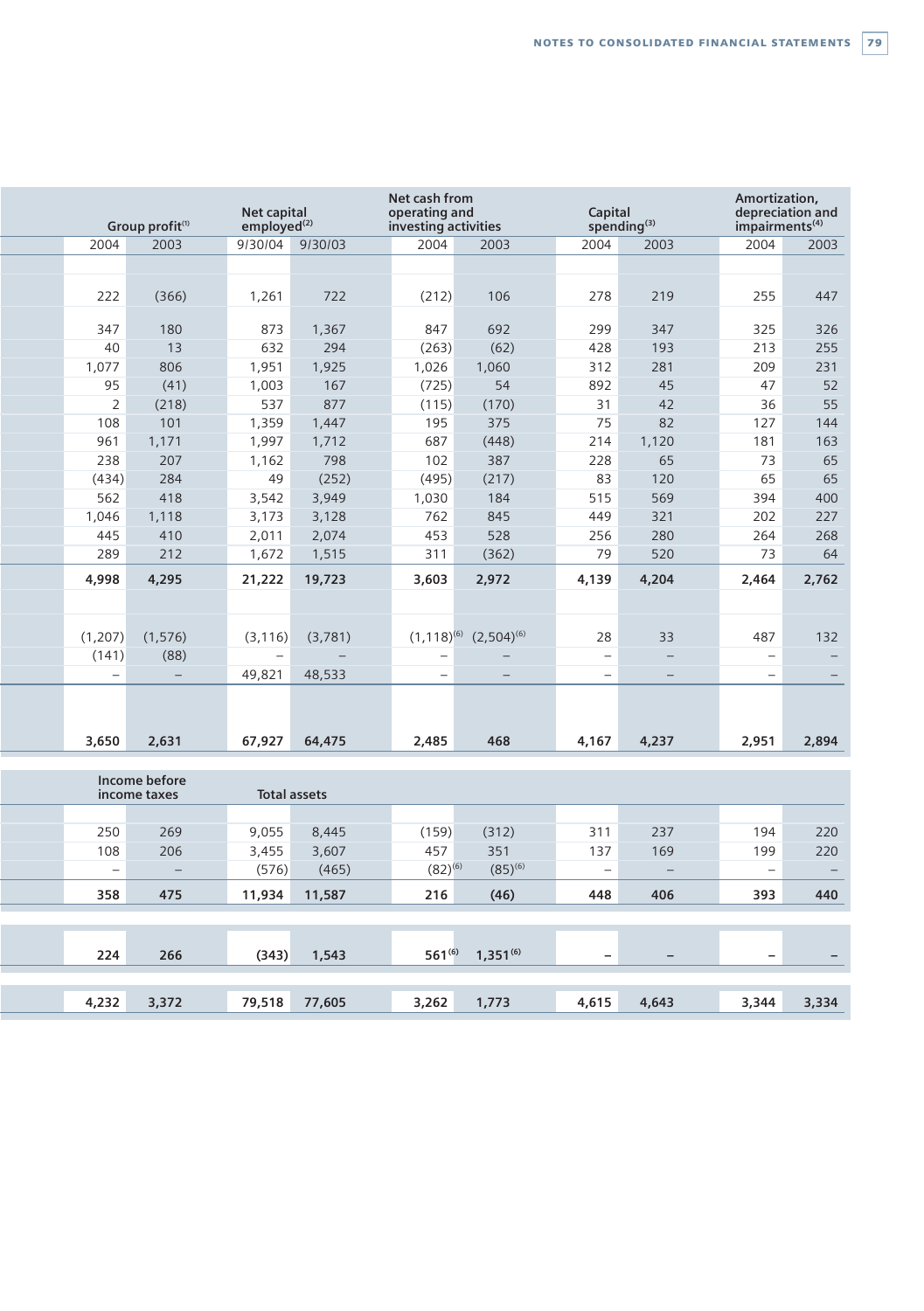### Five-year summary

|                                                                        | 2004     | 2003    | 2002    | 2001    | 2000     |
|------------------------------------------------------------------------|----------|---------|---------|---------|----------|
| Sales and earnings (in millions of euros)                              |          |         |         |         |          |
| Net sales                                                              | 75,167   | 74,233  | 84,016  | 87,000  | 77,484   |
| Gross profit on sales                                                  | 21,645   | 20,883  | 23,206  | 23,105  | 21,535   |
| Research and development expenses                                      | 5,063    | 5,067   | 5,819   | 6,782   | 5,848    |
| as a percentage of sales                                               | 6.7      | 6.8     | 6.9     | 7.8     | 7.5      |
| Net income                                                             | 3,405    | 2,445   | 2,597   | 2,088   | 8,860    |
|                                                                        |          |         |         |         |          |
| Assets, liabilities and shareholders' equity<br>(in millions of euros) |          |         |         |         |          |
| Current assets                                                         | 45,946   | 43,489  | 44,062  | 51,013  | 49,091   |
| <b>Current liabilities</b>                                             | 33,372   | 32,028  | 34,712  | 44,524  | 36,855   |
| Debt                                                                   | 11,219   | 13,178  | 12,346  | 12,610  | 9,338    |
| Long-term debt                                                         | 9,785    | 11,433  | 10.243  | 9.973   | 6.734    |
| Net debt $(1)$                                                         | 2,357    | (379)   | (751)   | (4,017) | 841      |
| Pension plans and similar commitments                                  | 4,392    | 5,843   | 5,326   | 4,721   | 2,473    |
| Shareholders' equity                                                   | 26,855   | 23,715  | 23,521  | 23,812  | 28,480   |
| as a percentage of total assets                                        | 34       | 31      | 30      | 26      | 35       |
| <b>Total assets</b>                                                    | 79,518   | 77,605  | 77,939  | 90,118  | 81,654   |
|                                                                        |          |         |         |         |          |
| Cash flows (in millions of euros)                                      |          |         |         |         |          |
| Net cash provided by operating activities                              | 5,080    | 5,712   | 5,564   | 7,016   | 6,154    |
| Amortization, depreciation and impairments                             | 3,344    | 3,334   | 4.126   | 6,264   | 4,652    |
| Net cash used in investing activities                                  | (1,818)  | (3,939) | (810)   | (5,886) | (435)    |
| Additions to intangible assets,<br>property, plant and equipment       | (2,764)  | (2.852) | (3.894) | (7.048) | (5, 544) |
| Net cash used in financing activities                                  | (3, 108) | (487)   | (859)   | (95)    | (1, 174) |
| Net increase in cash and cash equivalents                              | 41       | 953     | 3,394   | 940     | 4,725    |
|                                                                        |          |         |         |         |          |
| <b>Employees</b>                                                       |          |         |         |         |          |
| Employees <sup>(2)</sup> (September 30, in thousands)                  | 430      | 417     | 426     | 484     | 448      |
| Employee costs (in millions of euros)                                  | 25,440   | 25,752  | 27,195  | 27,102  | 26,601   |

(1) Net debt includes four positions from the Consolidated Balance Sheets: Cash and cash equivalents, Marketable securities, Short-term

debt and current maturities of long-term debt and Long-term debt.<br><sup>(2)</sup> Without temporary student workers and trainees.<br><sup>(3)</sup> To be proposed at the Annual Shareholders' Meeting.<br><sup>(4)</sup> XETRA closing prices, Frankfurt.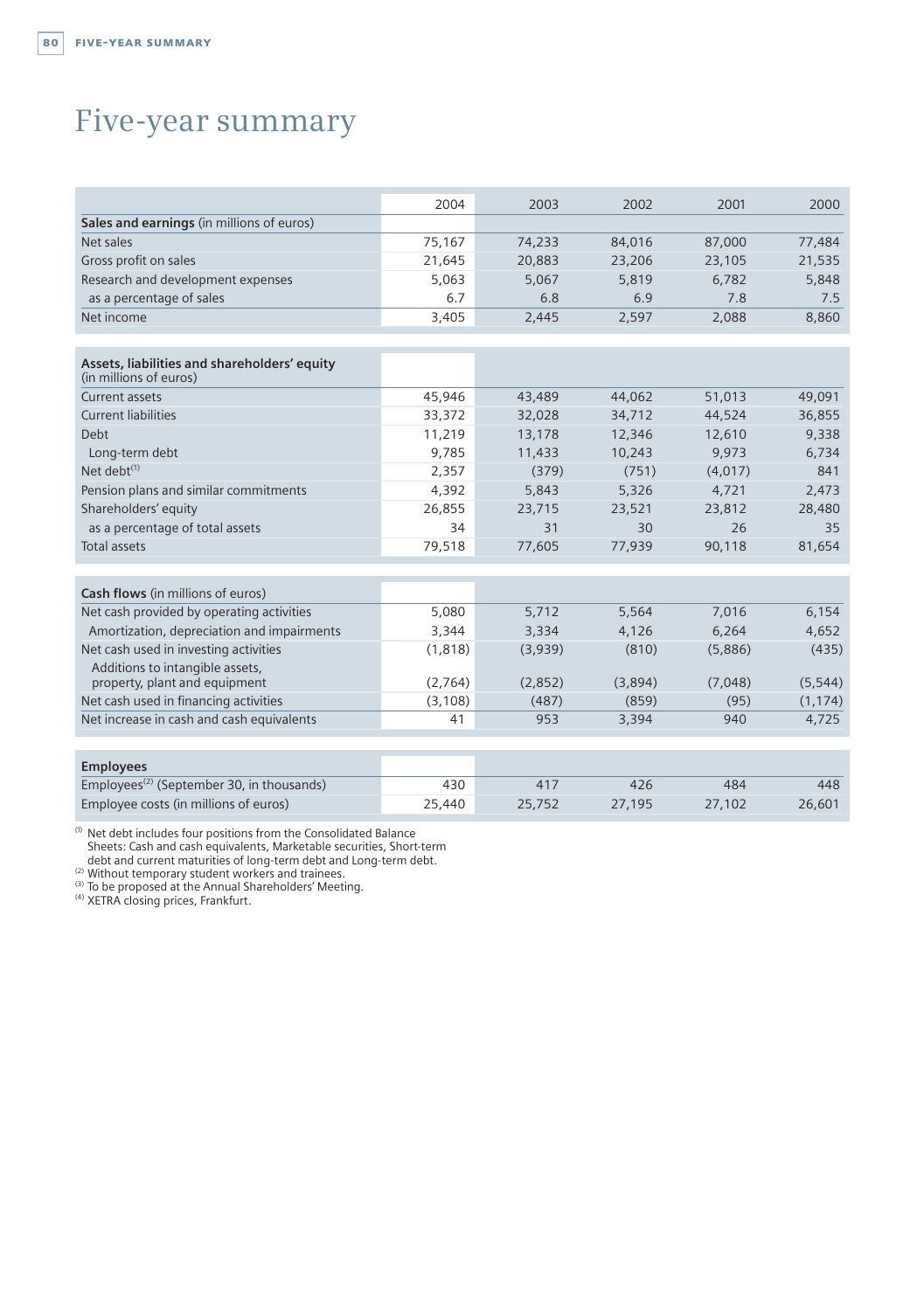| (in euros, unless otherwise indicated)<br>2004<br>2003<br>2001<br>2002<br>EVA (in millions of euros)<br>1.364<br>449<br>(743)<br>617<br>3.82<br>2.36<br>Earnings per share<br>2.75<br>2.92<br>3.66<br>2.36<br>Diluted earnings per share<br>2.75<br>2.92<br>$1.25^{(3)}$<br>Dividend per share<br>1.10<br>1.00<br>1.00<br>Siemens stock price <sup>(4)</sup><br>High<br>68.30<br>58.32<br>78.52<br>105.77<br>Low<br>52.02<br>32.05<br>34.00<br>37.50<br>59.21<br>Year-end (September 30)<br>51.14<br>34.00<br>41.89<br>Siemens stock performance<br>over prior year (in percentage points) | 2000<br>7,095<br>9.97<br>9.96<br>1.60<br>127.67<br>50.65<br>97.33<br>$+57.88$ |
|--------------------------------------------------------------------------------------------------------------------------------------------------------------------------------------------------------------------------------------------------------------------------------------------------------------------------------------------------------------------------------------------------------------------------------------------------------------------------------------------------------------------------------------------------------------------------------------------|-------------------------------------------------------------------------------|
|                                                                                                                                                                                                                                                                                                                                                                                                                                                                                                                                                                                            |                                                                               |
|                                                                                                                                                                                                                                                                                                                                                                                                                                                                                                                                                                                            |                                                                               |
|                                                                                                                                                                                                                                                                                                                                                                                                                                                                                                                                                                                            |                                                                               |
|                                                                                                                                                                                                                                                                                                                                                                                                                                                                                                                                                                                            |                                                                               |
|                                                                                                                                                                                                                                                                                                                                                                                                                                                                                                                                                                                            |                                                                               |
|                                                                                                                                                                                                                                                                                                                                                                                                                                                                                                                                                                                            |                                                                               |
|                                                                                                                                                                                                                                                                                                                                                                                                                                                                                                                                                                                            |                                                                               |
|                                                                                                                                                                                                                                                                                                                                                                                                                                                                                                                                                                                            |                                                                               |
|                                                                                                                                                                                                                                                                                                                                                                                                                                                                                                                                                                                            |                                                                               |
|                                                                                                                                                                                                                                                                                                                                                                                                                                                                                                                                                                                            |                                                                               |
| Compared to DAX index®<br>$-1.59$<br>$+36.34$<br>$+18.25$<br>$-19.84$                                                                                                                                                                                                                                                                                                                                                                                                                                                                                                                      |                                                                               |
| Compared to Dow Jones STOXX index®<br>$+44.81$<br>$-28.30$<br>$+0.17$<br>$+ 7.87$                                                                                                                                                                                                                                                                                                                                                                                                                                                                                                          | $+63.95$                                                                      |
| Number of shares (in millions)<br>891<br>891<br>890<br>888                                                                                                                                                                                                                                                                                                                                                                                                                                                                                                                                 | 883                                                                           |
| Market capitalization at period-end<br>(in millions of euros)<br>52,761<br>45,559<br>30,273<br>37,208                                                                                                                                                                                                                                                                                                                                                                                                                                                                                      | 85,939                                                                        |
| Credit rating of long-term debt                                                                                                                                                                                                                                                                                                                                                                                                                                                                                                                                                            |                                                                               |
| Standard & Poor's<br>$AA-$<br>$AA-$<br>$AA-$<br>AA                                                                                                                                                                                                                                                                                                                                                                                                                                                                                                                                         | AA                                                                            |
| Moody's<br>Aa3<br>Aa3<br>Aa3<br>Aa3                                                                                                                                                                                                                                                                                                                                                                                                                                                                                                                                                        | Aa33                                                                          |
|                                                                                                                                                                                                                                                                                                                                                                                                                                                                                                                                                                                            |                                                                               |
| 4 <sup>th</sup> Quarter<br>3 <sup>rd</sup> Ouarter<br>2 <sup>nd</sup> Ouarter<br>Quarterly data (in millions of euros)<br>2004                                                                                                                                                                                                                                                                                                                                                                                                                                                             | 1 <sup>st</sup> Quarter                                                       |
| Net sales<br>75,167<br>20,828<br>18,216<br>17.794                                                                                                                                                                                                                                                                                                                                                                                                                                                                                                                                          | 18,329                                                                        |
| Net income<br>3,405<br>654<br>815<br>1,210                                                                                                                                                                                                                                                                                                                                                                                                                                                                                                                                                 | 726                                                                           |
|                                                                                                                                                                                                                                                                                                                                                                                                                                                                                                                                                                                            |                                                                               |
| 4 <sup>th</sup> Ouarter<br>3 <sup>rd</sup> Ouarter<br>2 <sup>nd</sup> Quarter<br>Quarterly data (in millions of euros)<br>2003                                                                                                                                                                                                                                                                                                                                                                                                                                                             | 1 <sup>st</sup> Ouarter                                                       |
| Net sales<br>18,230<br>74,233<br>19,778<br>17,380                                                                                                                                                                                                                                                                                                                                                                                                                                                                                                                                          | 18,845                                                                        |
| Net income<br>2,445<br>724<br>632<br>568                                                                                                                                                                                                                                                                                                                                                                                                                                                                                                                                                   | 521                                                                           |

### **Siemens AG – Statement of income and balance sheet\*** (condensed version) (in billions of euros)

| Years ended September 30          | 2004   | 2003   |
|-----------------------------------|--------|--------|
| Net sales                         | 30.1   | 27.1   |
| Cost of sales                     | (22.1) | (19.9) |
| Gross profit on sales             | 8.0    | 7.2    |
| Other functional costs            | (7.9)  | (8.0)  |
| Other income and expense, net     | 2.3    | 1.9    |
| Income before income taxes        | 2.4    | 1.1    |
| Income taxes                      | (0.2)  | (0.1)  |
| Net income                        | 2.2    | 1.0    |
| Profit available for distribution | 1.1    | 1.0    |
|                                   |        |        |

\* Prepared in accordance with the German Commercial Code (HGB).

| As of September 30<br>2004<br>Intangibles, property,<br>plant equipment<br>1.6<br>Investments<br>37.8<br>39.4<br>39.1<br>Non-current<br>Inventories<br>Receivables and prepaid expense<br>14.5<br>Marketable securities, liquid assets<br>10.6<br><b>Total assets</b><br>64.5<br>Shareholders' equity<br>15.8<br><b>Accrued liabilities</b><br>and special reserves<br>18.0<br>Debt<br>0.2<br>Other liabilities<br>30.5<br>32.1<br>Total shareholders' equity<br>and liabilities<br>64.5 |  |      |
|------------------------------------------------------------------------------------------------------------------------------------------------------------------------------------------------------------------------------------------------------------------------------------------------------------------------------------------------------------------------------------------------------------------------------------------------------------------------------------------|--|------|
|                                                                                                                                                                                                                                                                                                                                                                                                                                                                                          |  | 2003 |
|                                                                                                                                                                                                                                                                                                                                                                                                                                                                                          |  | 1.5  |
|                                                                                                                                                                                                                                                                                                                                                                                                                                                                                          |  | 37.6 |
|                                                                                                                                                                                                                                                                                                                                                                                                                                                                                          |  |      |
|                                                                                                                                                                                                                                                                                                                                                                                                                                                                                          |  |      |
|                                                                                                                                                                                                                                                                                                                                                                                                                                                                                          |  | 14.5 |
|                                                                                                                                                                                                                                                                                                                                                                                                                                                                                          |  | 10.9 |
|                                                                                                                                                                                                                                                                                                                                                                                                                                                                                          |  | 64.5 |
|                                                                                                                                                                                                                                                                                                                                                                                                                                                                                          |  | 14.6 |
|                                                                                                                                                                                                                                                                                                                                                                                                                                                                                          |  | 17.4 |
|                                                                                                                                                                                                                                                                                                                                                                                                                                                                                          |  | 0.4  |
|                                                                                                                                                                                                                                                                                                                                                                                                                                                                                          |  |      |
|                                                                                                                                                                                                                                                                                                                                                                                                                                                                                          |  | 64.5 |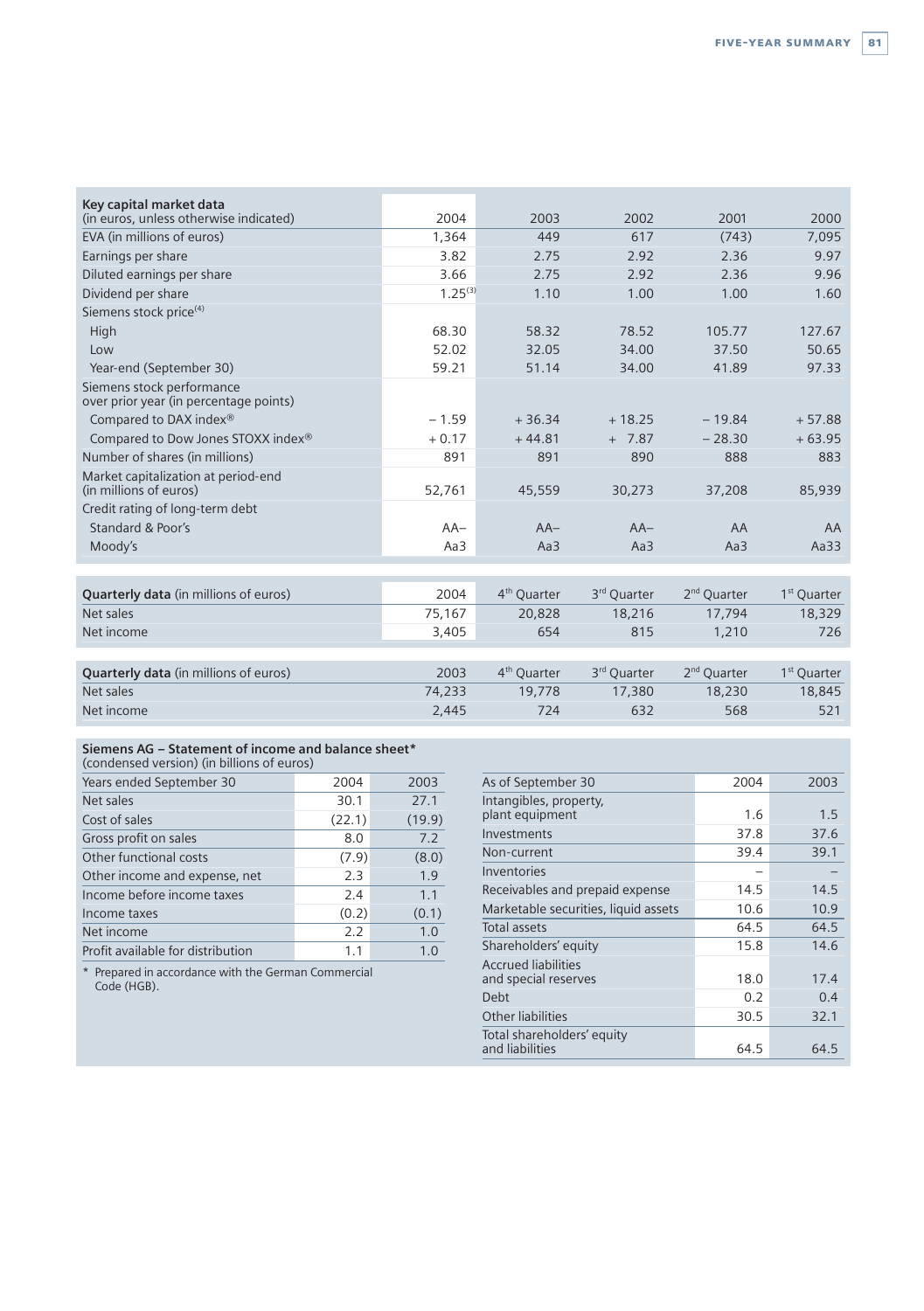### Siemens worldwide

Siemens has its own companies in more than 60 countries. These companies are grouped into four Siemens regions: Europe, the Americas, Asia-Pacific, and Africa, Middle East, C.I.S. In certain countries, Siemens also maintains representative offices or agencies. Further information on Siemens' international activities is available on the Web sites listed below.

#### **Europe**

#### **The Americas**

Austria Siemens Aktiengesellschaft Österreich, Vienna www.siemens.at Belgium Siemens S.A./N.V., Brussels www.siemens.be Croatia Siemens d.d., Zagreb www.siemens.hr Czech Republic Siemens s.r.o., Prague<br>Czech Republic Siemens A/S. Ballerup (Copenhagen) www.siemens.dk Siemens A/S, Ballerup (Copenhagen) Estonia AS Siemens, Tallinn www.siemens.ee Finland Siemens Oy, Espoo (Helsinki) www.siemens.fi France Siemens S.A.S., Saint-Denis (Paris) www.siemens.fr Germany Siemens AG, Berlin and Munich www.siemens.de Greece Siemens A.E., Elektrotechnische Projekte und Erzeugnisse, Athens www.siemens.gr Hungary Siemens Rt., Budapest Williams and Williams www.siemens.hu Ireland Siemens Ltd., Dublin www.siemens.ie Italy Siemens S.p.A., Milan www.siemens.it Latvia Siemens SIA, Riga www.siemens.lv Lithuania UAB Siemens, Vilnius www.siemens.lt Netherlands Siemens Nederland N.V., The Hague www.siemens.nl Norway Siemens AS, Oslo www.siemens.no Poland Siemens Sp.z.o.o., Warsaw www.siemens.pl Portugal Siemens S.A., Lisbon www.siemens.pt Slovakia Siemens s.r.o., Bratislava www.siemens.sk Slovenia Siemens d.o.o., Ljubljana www.siemens.si Spain Siemens S.A., Madrid www.siemens.es Sweden Siemens AB, Upplands Väsby www.siemens.se<br>Switzerland Siemens Schweiz AG, Zurich Siemens.ch www.siemens.ch Siemens AB, Sppenser<br>Siemens Schweiz AG, Zurich Turkey Siemens Sanayi ve Ticaret A.S¸., Istanbul www.siemens.com.tr United Kingdom Siemens plc, Bracknell/Berkshire

Argentina Siemens S.A., Buenos Aires www.siemens.com.ar Brazil Siemens Ltda., São Paulo www.siemens.com.br Canada Siemens Canada Ltd., Mississauga/Ontario www.siemens.ca Chile Siemens S.A., Santiago de Chile www.siemens.cl Colombia Siemens S.A., Bogotá www.siemens.com.co Costa Rica Siemens S.A., San José www.siemens-centram.com Ecuador Siemens S.A., Quito www.siemens.com.ec El Salvador Siemens S.A., Antiguo Cuscatlán www.siemens-centram.com Guatemala Siemens Electrotécnica S.A., Guatemala City www.siemens-centram.com Mexico Siemens S.A. de C.V., Mexico City www.siemens.com.mx Peru Siemens S.A.C., Lima www.siemens.com.pe United States Siemens Corporation, New York City www.usa.siemens.com Venezuela Siemens S.A., Caracas www.siemens.com.ve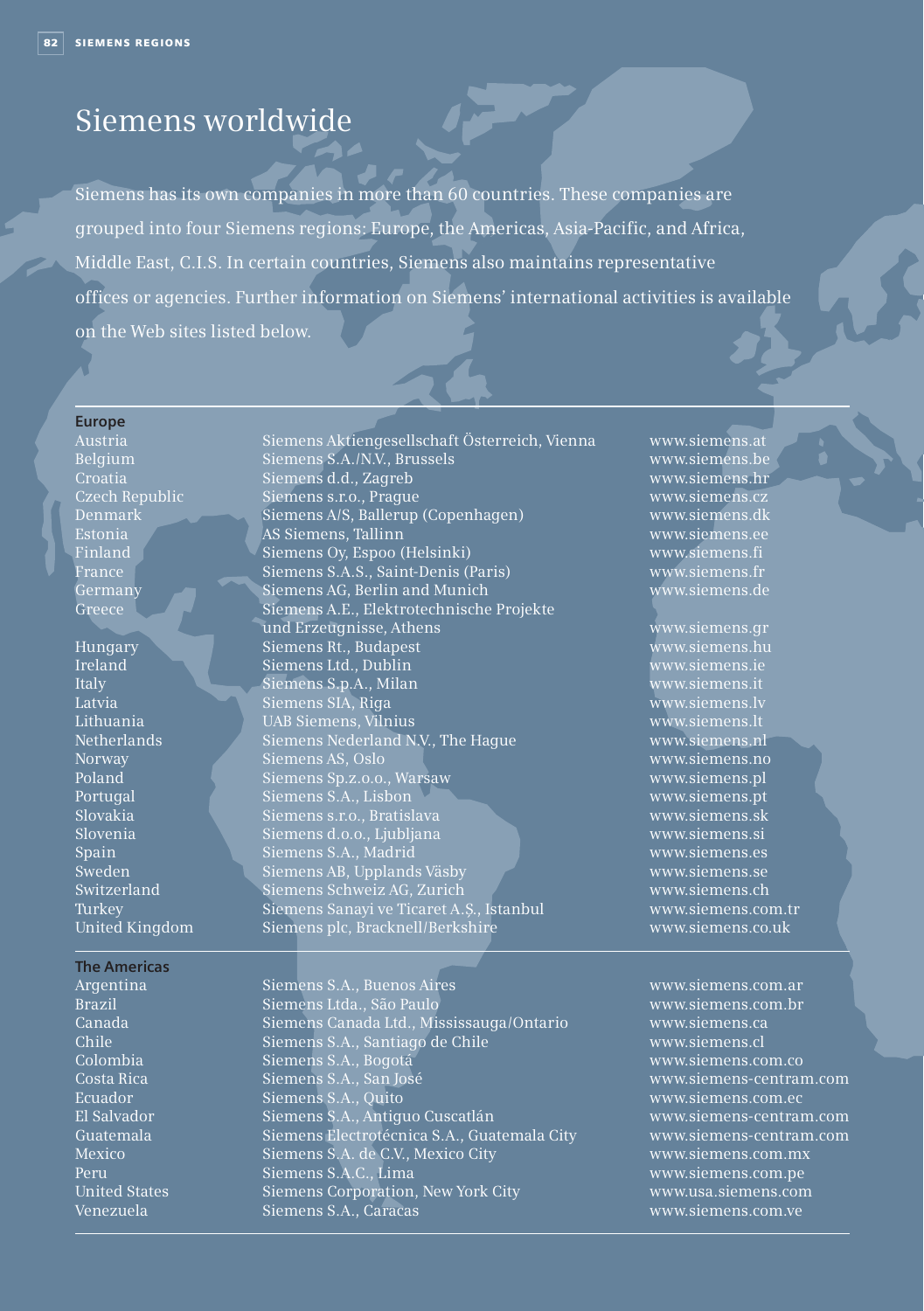#### **Asia-Pacific**

#### **Africa, Middle East, C.I.S.**

Australia Siemens Ltd., Bayswater/Victoria www.siemens.com.au Siemens Bangladesh Ltd., Dhaka China Siemens Ltd., Beijing www.siemens.com.cn<br>
Hong Kong Siemens Ltd., Hong Kong www.siemens.com.hk<br>
India Wiemens.com.hk www.siemens.co.in Hong Kong Siemens Ltd., Hong Kong www.siemens.com.hk India Siemens Ltd., Mumbai www.siemens.co.in Indonesia P.T. Siemens Indonesia, Jakarta www.siemens.co.id Japan Siemens K.K., Tokyo www.siemens.co.jp Korea Siemens Ltd., Seoul www.siemens.co.kr Malaysia Siemens Malaysia Sdn. Bhd., Kuala Lumpur www.siemens.com.my Pakistan Siemens Pakistan Engineering Co. Ltd., Karachi www.siemens.com.pk<br>Philippines Siemens, Inc., Manila www.siemens.com.ph Philippines Siemens, Inc., Manila Siemens.com.ph Singapore Siemens Pte. Ltd., Singapore www.siemens.com.sg Taiwan Siemens Ltd., Taipei www.siemens.com.tw Thailand Siemens Ltd., Bangkok www.siemens.co.th

Egypt Siemens Ltd., Cairo www.siemens.com.eg Israel Siemens Israel Ltd., Tel Aviv Kuwait **National & German Electrical & Electronic** Services Co., Kuwait Williams and Williams www.siemens.com.kw Morocco Siemens S.A., Casablanca www.siemens.ma Nigeria Siemens Ltd., Lagos www.siemens.com Russia OOO Siemens, Moscow www.siemens.ru Saudi Arabia Siemens Ltd., Jidda www.siemens.com.sa Siemens Ltd., Johannesburg www.siemens.co.za Tunisia Siemens Information & Communications S.A., Tunis www.siemens.com Ukraine DP Siemens Ukraine, Kiev www.siemens.ua Siemens LLC, Abu Dhabi www.siemens.com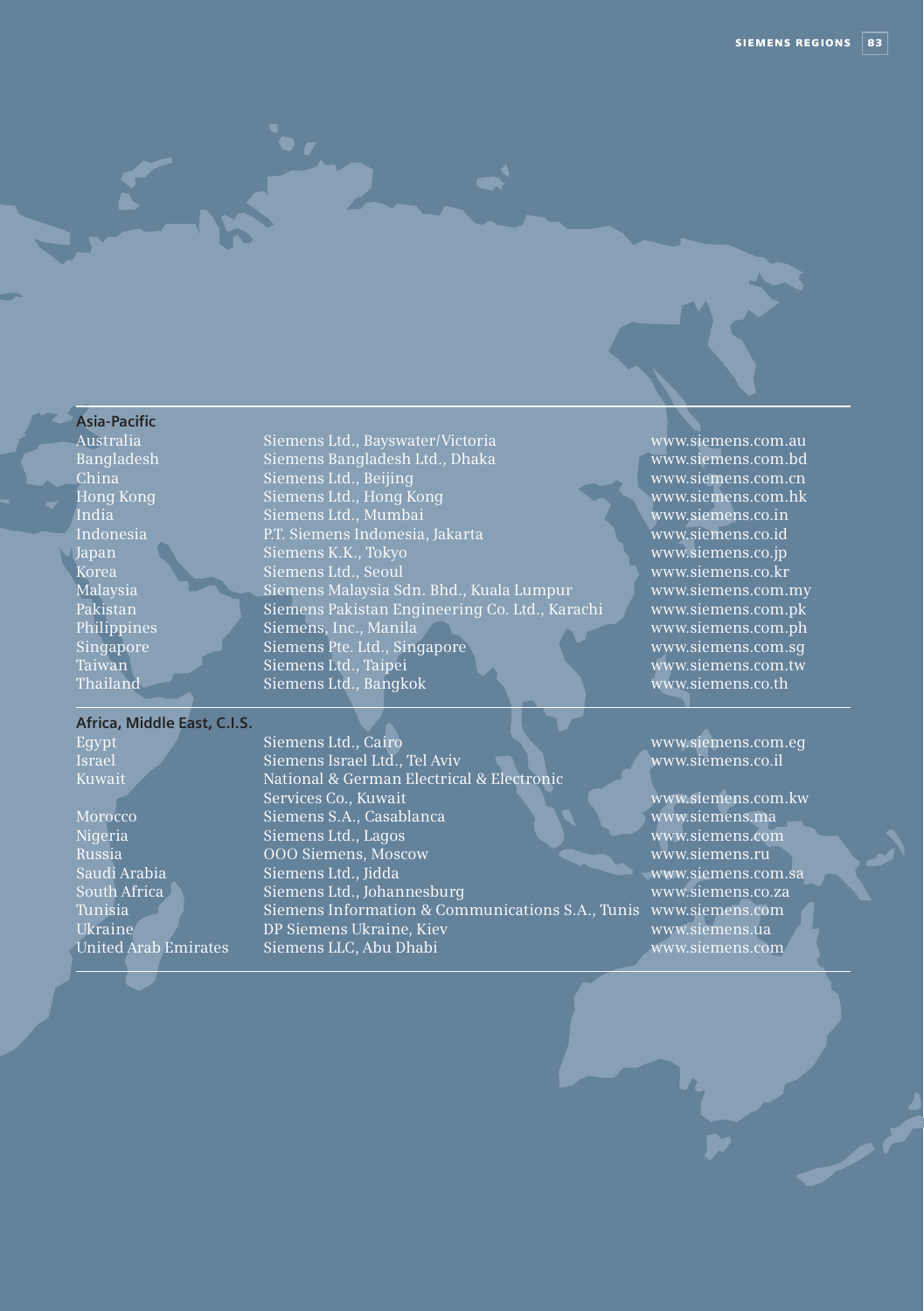### Corporate structure

#### **Managing Board of Siemens AG**

#### **Corporate Executive Committee**

**Heinrich v. Pierer, President and Chief Executive Officer** Head of CD Special responsibilities: CC, CT, ECR

**Klaus Kleinfeld, Vice President**

**Heinz-Joachim Neubürger** Head of CF Special responsibilities: SFS, SRE **Jürgen Radomski**

Head of CP Special responsibilities: Med, **MCP** 

**Johannes Feldmayer**<br>Special responsibilities: L&A,<br>SBT, CIO, GPL, Europe

**Thomas Ganswindt** Special responsibilities: Com, SBS

Jürgen Radomski Günther G. Goth Albrecht Schäfer

**Corporate Personnel** (CP)

**Edward G. Krubasik**<br>Special responsibilities: SV<br>Executive committees: ZVEI, BDI EU Commission relations

**Rudi Lamprecht** Special responsibilities:<br>Osram, BSH<sup>(1)</sup>, FSC<sup>(1)</sup>,<br>Africa, Middle East, C.I.S.

**Corporate Technology** (CT)

#### **Corporate Departments**

#### **Corporate Development** (CD)

Heinrich v. Pierer Herbert Figge Thomas Frischmuth Joe Kaeser

#### **Operations**

#### Information and Communications **Communications**

Lothar Pauly Thorsten Heins Michael Kutschenreuter Andy W. Mattes Anton Hendrik Schaaf

**Siemens Business Services GmbH & Co. OHG** (SBS)

Adrian v. Hammerstein Jürgen Frischmuth Bernd Regendantz

Automation and Control **Automation and Drives** (A&D)

Heinz-Joachim Neubürger

**Corporate Finance** (CF)

Paul Hobeck Peter Moritz Ralf P. Thomas

Helmut Gierse Anton S. Huber Alfred Ötsch

**Industrial Solutions and Services** (I&S)

Joergen Ole Haslestad Bernd Euler Joachim Möller

**Logistics and Assembly Systems** (L&A)

Peter Drexel Hans-Jörg Grundmann

**Siemens Building Technologies**(2) (SBT)

Vincenzo Giori Hubert Ovenhausen Rolf Renz

**Power Transmission and Distribution** (PTD)

Udo Niehage Pamela Knapp Hans-Jürgen Schloß

#### **Transportation Systems Transportation**

Alfred Frank Jörn F. Sens Friedrich Smaxwil

Claus Weyrich Winfried Büttner

**Siemens VDO Automotive AG** (SV)

Wolfgang Dehen Klaus Egger Günter Hauptmann Reinhard Pinzer

**Regional organization**

<sup>ന</sup> Affiliates: BSH Bosch und Siemens Hausgeräte GmbH,<br>Fujitsu Siemens Computers (Holding) BV<br><sup>മ</sup> Company unit in Siemens Schweiz AG

- 
- 

### Klaus Voges Norbert König Randy H. Zwirn **Power Generation** (PG) Power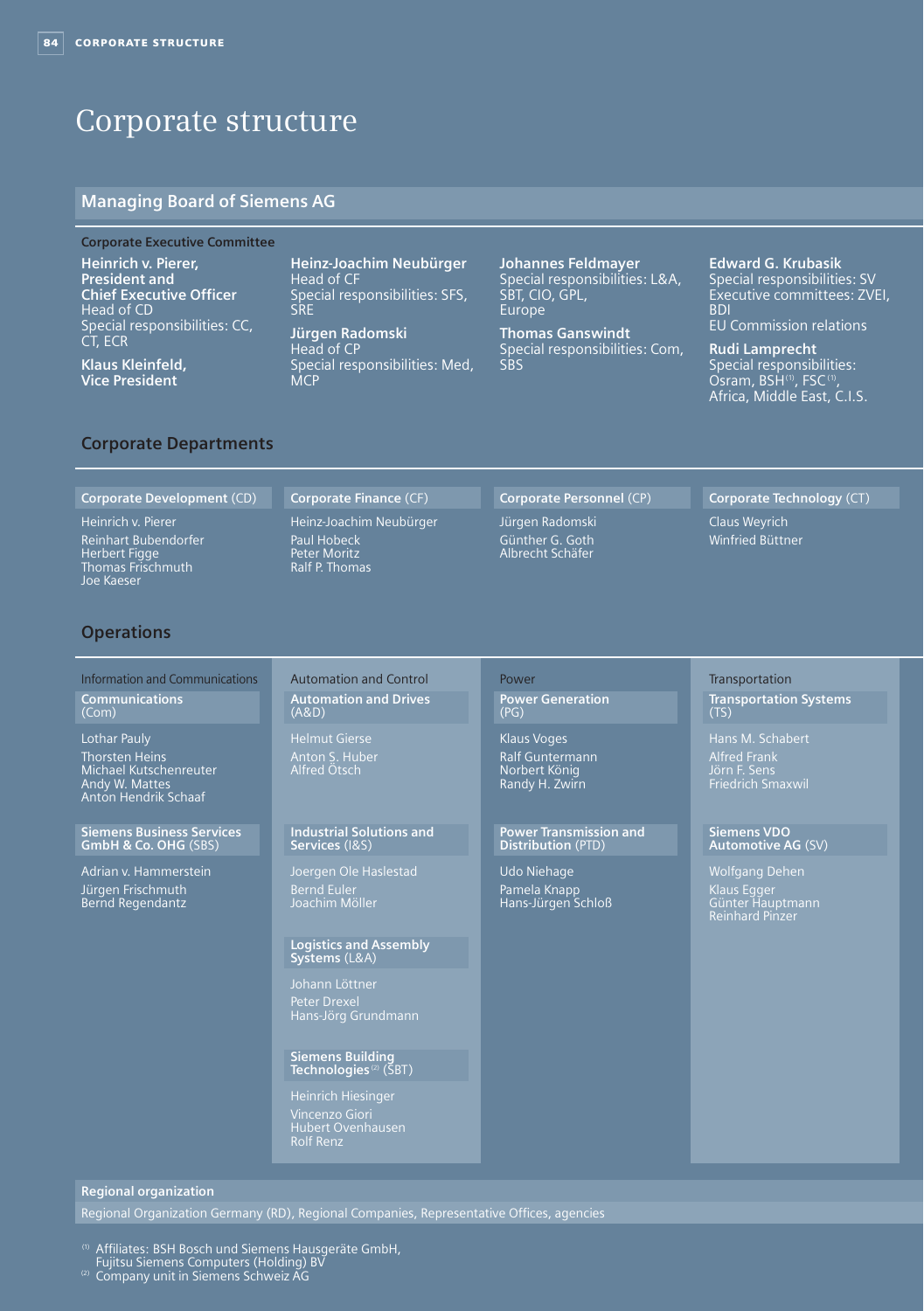**Uriel J. Sharef**<br>Special responsibilities: PG,<br>PTD,<br>The Americas

**Klaus Wucherer** Special responsibilities: A&D, I&S, TS, Asia, Australia **Erich R. Reinhardt** Head of Med

**Claus Weyrich** Head of CT

#### **Corporate Centers**

**Corporate Communications**<br>(CC)<br>Eberhard Posner

**Corporate Information Office**  (CIO) Volkhart P. Matthäus

**Global Procurement and**

**Logistics**<br>(GPL)<br>Erich Hautz

**Chief Economist/ Corporate Relations**  (ECR) Bernd Stecher

**Management Consulting<br><b>Personnel**<br>(MCP)<br>Karl-Heinz Sämann

### **Financing and Real Estate**

**Siemens Financial Services GmbH** (SFS)

Herbert Lohneiß Johannes Schmidt

**Siemens Real Estate** (SRE)

Hartmut Wagner Karl-Heinz Seibert

Erich R. Reinhardt **Medical Solutions** (Med)

Medical

Hermann Requardt Götz Steinhardt

### Lighting

Wolf-Dieter Bopst Jörg Schaefer Thomas Seeberg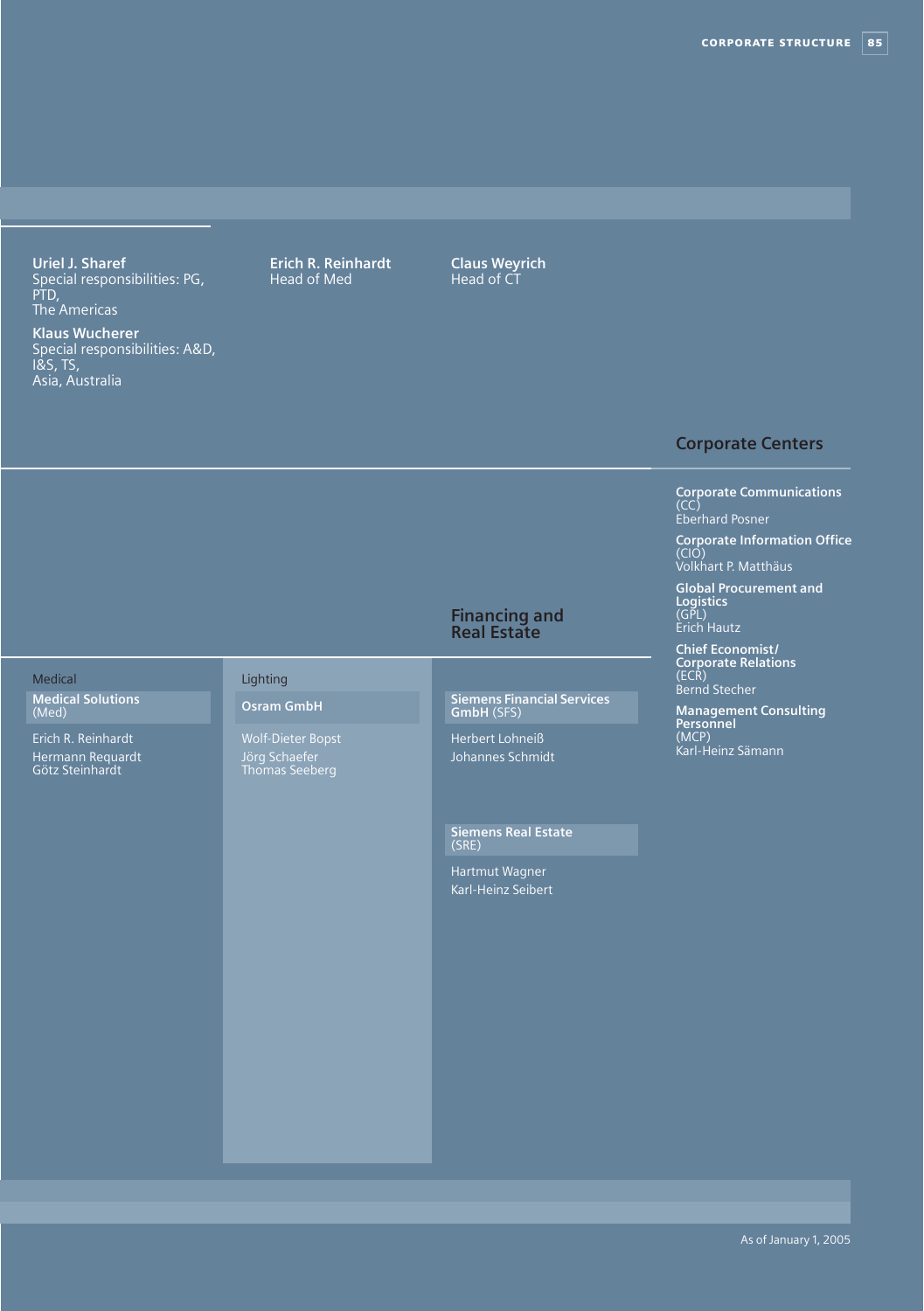**address** Wittelsbacherplatz 2 D-80333 Munich Federal Republic of Germany Internet: www.siemens.com

Please use the attached postcard to order copies of the unabridged version of the Annual Report:

- **Annual Report 2004**
- **Geschäftsbericht 2004**
- **Rapport annuel 2004**
- **Memoria del ejercicio 2004**

Employees may also obtain additional copies from

### LZF, Fürth-Bislohe, Germany:

| Intranet | http://c4bs.spls.de/          |
|----------|-------------------------------|
| Fax      | $+49911654 - 4271$            |
| English  | Order no. A19100-F-V63-X-7600 |
| German   | Order no. A19100-F-V63        |
| French   | Order no. A19100-F-V63-X-7700 |
| Spanish  | Order no. A19100-F-V63-X-7800 |

Employees should include mailing address and complete company unit designation (Org-ID) when ordering.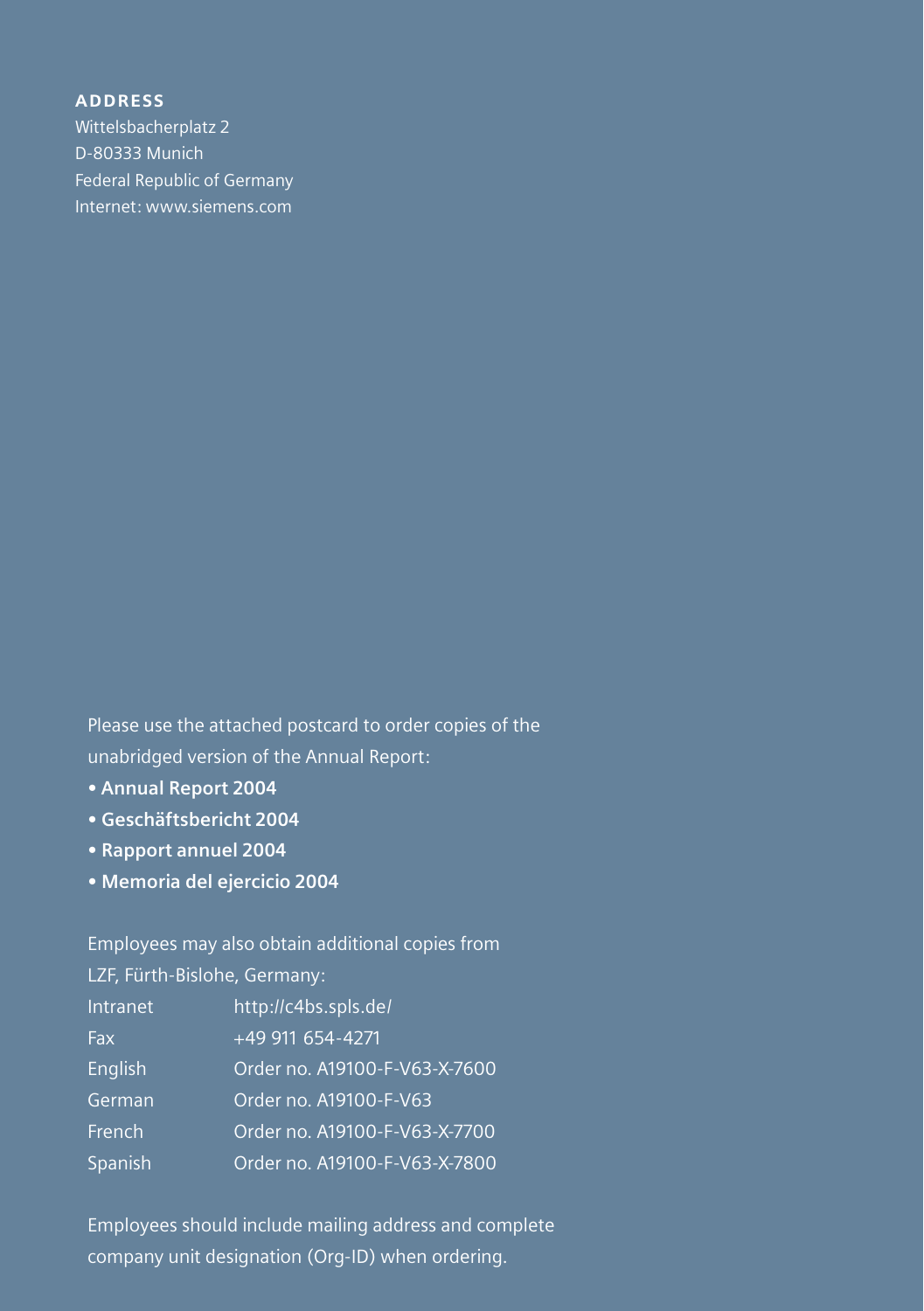### Order card

To order a copy of the unabridged version of Siemens' Annual Report, please fill out and return the card below.

| Last name           |  |  |  |  |  |  |  |  |
|---------------------|--|--|--|--|--|--|--|--|
| First name          |  |  |  |  |  |  |  |  |
| Company<br>(Org.)   |  |  |  |  |  |  |  |  |
| Street              |  |  |  |  |  |  |  |  |
| code/City<br>Postal |  |  |  |  |  |  |  |  |
|                     |  |  |  |  |  |  |  |  |
| Country             |  |  |  |  |  |  |  |  |

Order card



 $\searrow$ 

BEK GmbH Nordweg 6

D-75245 Neulingen Germany